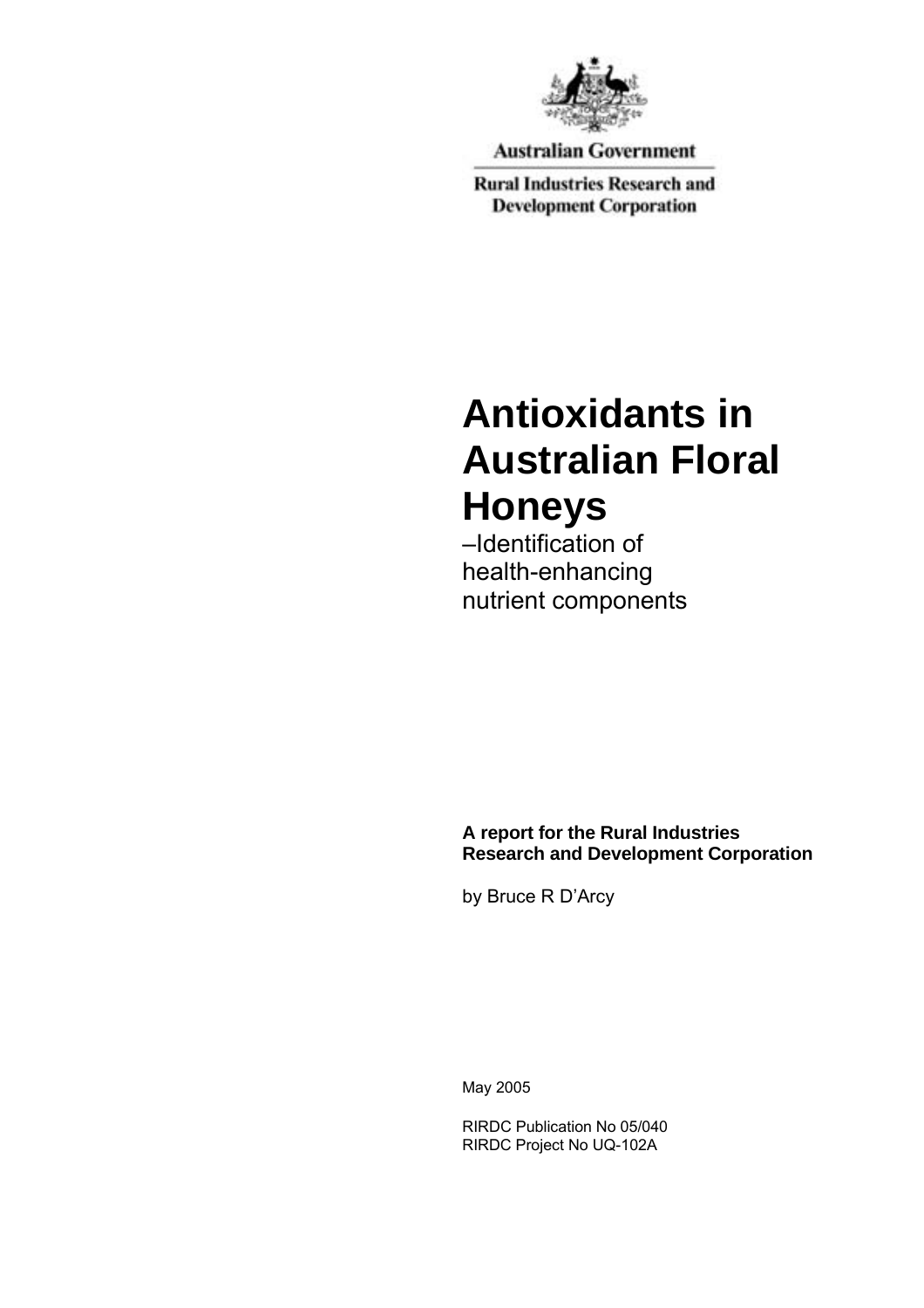© 2005 Rural Industries Research and Development Corporation. All rights reserved.

ISBN 1 74151 139 9 ISSN 1440-6845

#### *Antioxidants in Australian Floral Honeys–Identification of health-enhancing nutrient components Publication No. 05/040*

*Project No. UQ-102A* 

The information contained in this publication is intended for general use to assist public knowledge and discussion and to help improve the development of sustainable industries. The information should not be relied upon for the purpose of a particular matter. Specialist and/or appropriate legal advice should be obtained before any action or decision is taken on the basis of any material in this document. The Commonwealth of Australia, Rural Industries Research and Development Corporation, the authors or contributors do not assume liability of any kind whatsoever resulting from any person's use or reliance upon the content of this document.

This publication is copyright. However, RIRDC encourages wide dissemination of its research, providing the Corporation is clearly acknowledged. For any other enquiries concerning reproduction, contact the Publications Manager on phone 02 6272 3186.

#### **Researcher Contact Details**

Dr Bruce D'Arcy School of Land and Food Sciences The University of Queensland Brisbane QLD 4072

Phone**:** 07 3346 9190 Fax: 07 3365 1177 Email: B.DArcy@uq.edu.au Website: http://www.fst.uq.edu.au/staff/bdarcy/honey/index.htm

In submitting this report, the researcher has agreed to RIRDC publishing this material in its edited form.

#### **RIRDC Contact Details**

Rural Industries Research and Development Corporation Level 1, AMA House 42 Macquarie Street BARTON ACT 2600 PO Box 4776 KINGSTON ACT 2604

Phone**:** 02 6272 4539 Fax**:** 02 6272 5877 Email: rirdc@rirdc.gov.au. Website: http://www.rirdc.gov.au

Published in May 2005 Printed on environmentally friendly paper by Canprint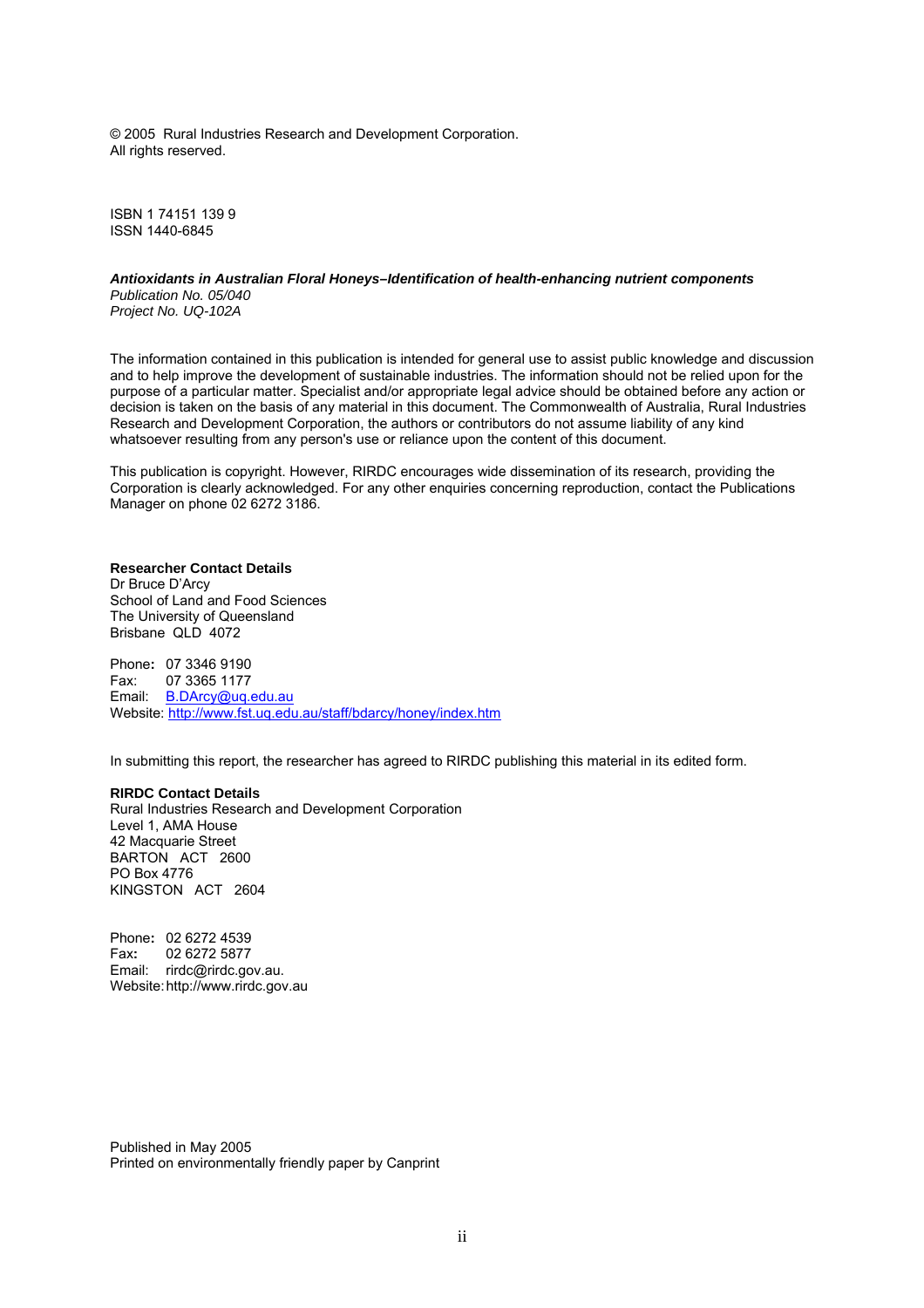## **Foreword**

Knowledge of the concentrations and identity of the antioxidant components of Australian floral honeys, including polyphenols such as flavonoids and phenolic acids, will enable consumers and the food industry to make better choices as to the floral type of honey they use for health and nutrition.

This publication considers the extraction of antioxidant flavonoids and other polyphenols from straightline samples of species-specific floral types of Australia honey, namely yapunyah, leatherwood and Salvation Jane honeys, and the identification and quantification of these antioxidants.

This project is part of RIRDC's Honeybee Program which aims to improve the overall image of honey in Australia through increased knowledge of the properties of honey, so that domestic use of liquid honey can be increased.

This project was funded from industry revenue which is matched by funds provided by the Australian Government.

This report is an addition to RIRDC's diverse range of over 1200 research publications, and forms part of our Honeybee R&D program, which aims to improve methods of extraction, storage and transport of honey, and increase the use of honey in the food industry and for medical and therapeutic uses.

Most of our publications are available for viewing, downloading or purchasing online through our website:

- downloads at www.rirdc.gov.au/reports/Index.htm
- purchases at www.rirdc.gov.au/eshop

**Peter O'Brien**  Managing Director Rural Industries Research and Development Corporation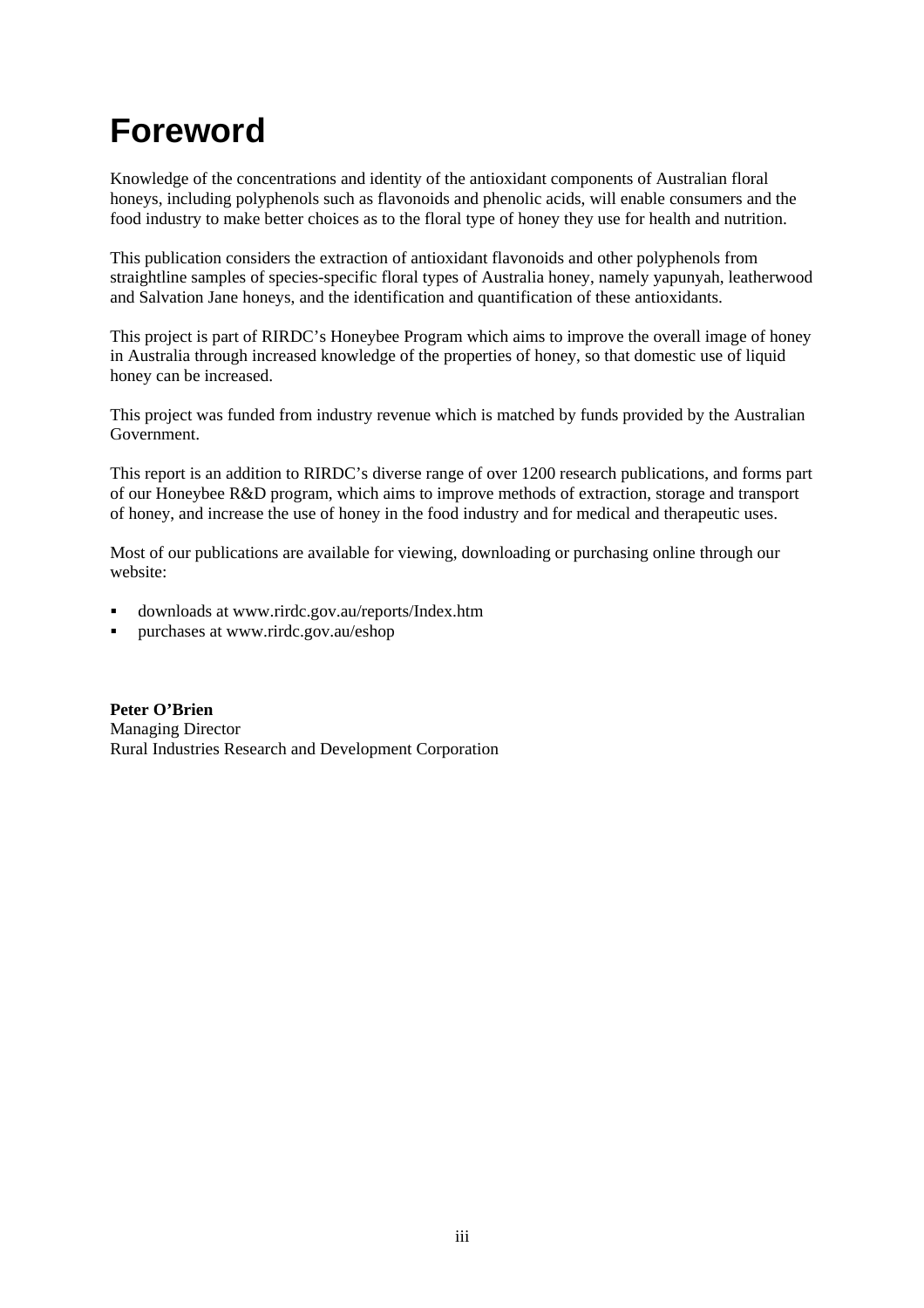## **Acknowledgments**

The following members of the Australian Honey Research Unit at the University of Queensland made varying levels of contributions to the material and data contained in this report:

| <b>Researcher</b>                                 | <b>Contribution</b>                                 |
|---------------------------------------------------|-----------------------------------------------------|
| <b>Mr Graham Kerven</b>                           | Technical support for HPLC and LC-MS analysis       |
| <b>Mr Arnaud Robert</b>                           | Experimental data on yapunyah honey and             |
| (visiting research student from Noordelijke       | recovery study of phenolic standards                |
| Hogeschool Leeuwarden, University of              |                                                     |
| Professional Education, The Netherlands in 2002)  |                                                     |
| <b>Ms Maaike Wilborts</b>                         | Experimental data on spotted gum honey and          |
| (visiting research student from Wageningen        | recovery study of phenolic standards                |
| University, The Netherlands in 2002)              |                                                     |
| Mr Kok Kin Wong                                   | Literature research and experimental data on        |
| (UQ postgraduate coursework student 2003)         | yapunyah honey                                      |
| <b>Mr Thibault Bernard</b>                        | Experimental data on yapunyah honey                 |
| (visiting research student from the Institut      |                                                     |
| Universitaire Professionalise (IUP IIA), Quimper, |                                                     |
| France in 2003)                                   |                                                     |
| <b>Ms Gwenola Plainvert</b>                       | Experimental data on leatherwood honey              |
| (visiting research student from the Institut      |                                                     |
| Universitaire Professionalise (IUP IIA), Quimper, |                                                     |
| France in 2003)                                   |                                                     |
| <b>Ms Morgane Pelle</b>                           | Experimental data on Salvation Jane honey           |
| (visiting research student from the Institut      |                                                     |
| Universitaire Professionalise (IUP IIA), Quimper, |                                                     |
| France in 2003)                                   |                                                     |
| <b>Ms Marieke Pastink</b>                         | Analysis of quantitative data for yapunyah and      |
| (visiting research student from Wageningen        | leatherwood honeys                                  |
| University, The Netherlands in 2003)              |                                                     |
| Dr Kapila Seneviratne                             | Analysis of quantitative data for Salvation Jane    |
| (visiting academic researcher from University of  | honey                                               |
| Keleniya, Sri Lanka in 2003)                      |                                                     |
| <b>Mr Mehdi Moosavi</b>                           | Analysis of quantitative data for yapunyah and      |
| (visiting PhD research student from Shahid        | leatherwood honeys                                  |
| Bahonar University of Kerman, Islamic Republic    |                                                     |
| of Iran in 2003-04)                               |                                                     |
| Dr Lihu Yao                                       | Some literature research and text of Chapter 1, and |
| (PhD student graduated in 2002)                   | some discussion.                                    |

The author gratefully acknowledges Capilano Honey Ltd. for their kind donation of the yapunyah and Salvation Jane honey samples used in this research. The author also gratefully acknowledges Mrs Shirley Stephens, Mole Creek, Tasmania for her kind donation of the leatherwood honey samples used in this research.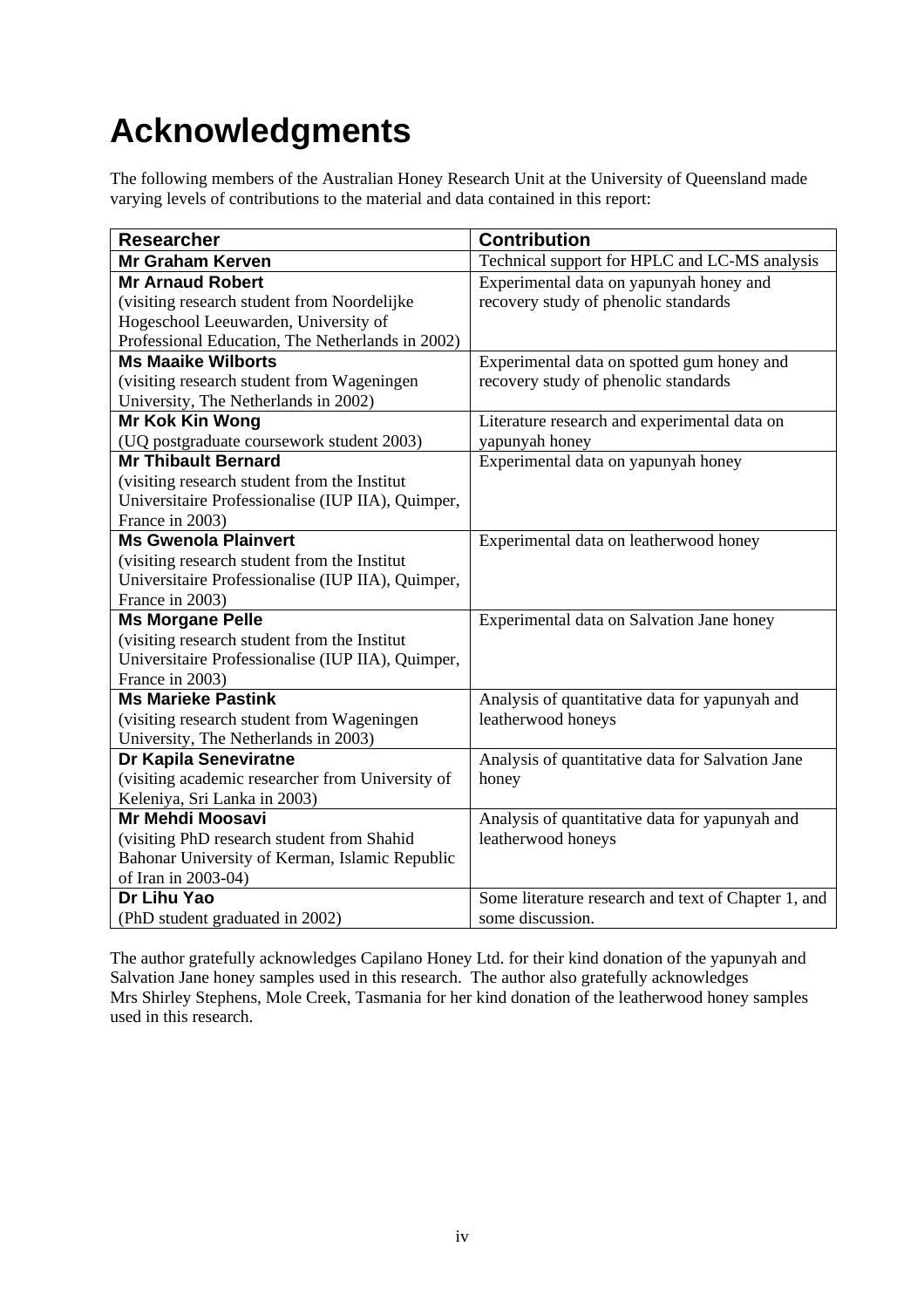# **Contents**

| 1.                    | 1.1<br>1.2<br>1.3<br>1.4<br>1.5<br>1.6<br>1.7<br>1.8<br>1.9<br>1.10<br>1.11<br>1.12<br>1.13 |                                                                                    |     |
|-----------------------|---------------------------------------------------------------------------------------------|------------------------------------------------------------------------------------|-----|
| 2.                    |                                                                                             |                                                                                    |     |
|                       | 2.1                                                                                         |                                                                                    |     |
|                       | 2.2                                                                                         |                                                                                    |     |
| 3.                    |                                                                                             |                                                                                    |     |
|                       | 3.1                                                                                         |                                                                                    |     |
|                       | 3.2                                                                                         |                                                                                    |     |
|                       | 3.3                                                                                         |                                                                                    |     |
|                       | 3.4                                                                                         | Summary of Procedure for the Isolation of Flavonoids and Phenolic Acids  28        |     |
|                       | 3.5                                                                                         |                                                                                    |     |
|                       | 3.6                                                                                         |                                                                                    |     |
|                       | 3.7                                                                                         | Recovery and Repeatability Study of Polyphenol Standards Extracted/Filtered using  |     |
|                       | 3.8                                                                                         | Final Extraction Method of Honey Samples with Amberlite XAD-2 Resin  36            |     |
|                       | 3.9                                                                                         |                                                                                    |     |
|                       | 3.10                                                                                        |                                                                                    |     |
| $\boldsymbol{\Delta}$ |                                                                                             | <b>Results and Discussion</b>                                                      | .39 |
|                       | 4.1                                                                                         |                                                                                    |     |
|                       | 4.2                                                                                         | Recovery Study of Flavonoid and Phenolic Acid Standards from Amberlite             |     |
|                       | 4.3                                                                                         | Composition of the Polyphenols in Extracts of Yapunyah (Eucalyptus ochrophloia)    |     |
|                       | 4.4                                                                                         | Composition of the Polyphenols in Extracts of Leatherwood (Eucryphia lucida)       |     |
|                       | 4.5                                                                                         | Composition of the Polyphenols in Extracts of Salvation Jane (Echium plantagineum) |     |
|                       | 4.6                                                                                         |                                                                                    |     |
| 5.                    |                                                                                             |                                                                                    |     |
| 6.                    |                                                                                             |                                                                                    |     |
| 7.                    |                                                                                             |                                                                                    |     |
|                       |                                                                                             |                                                                                    |     |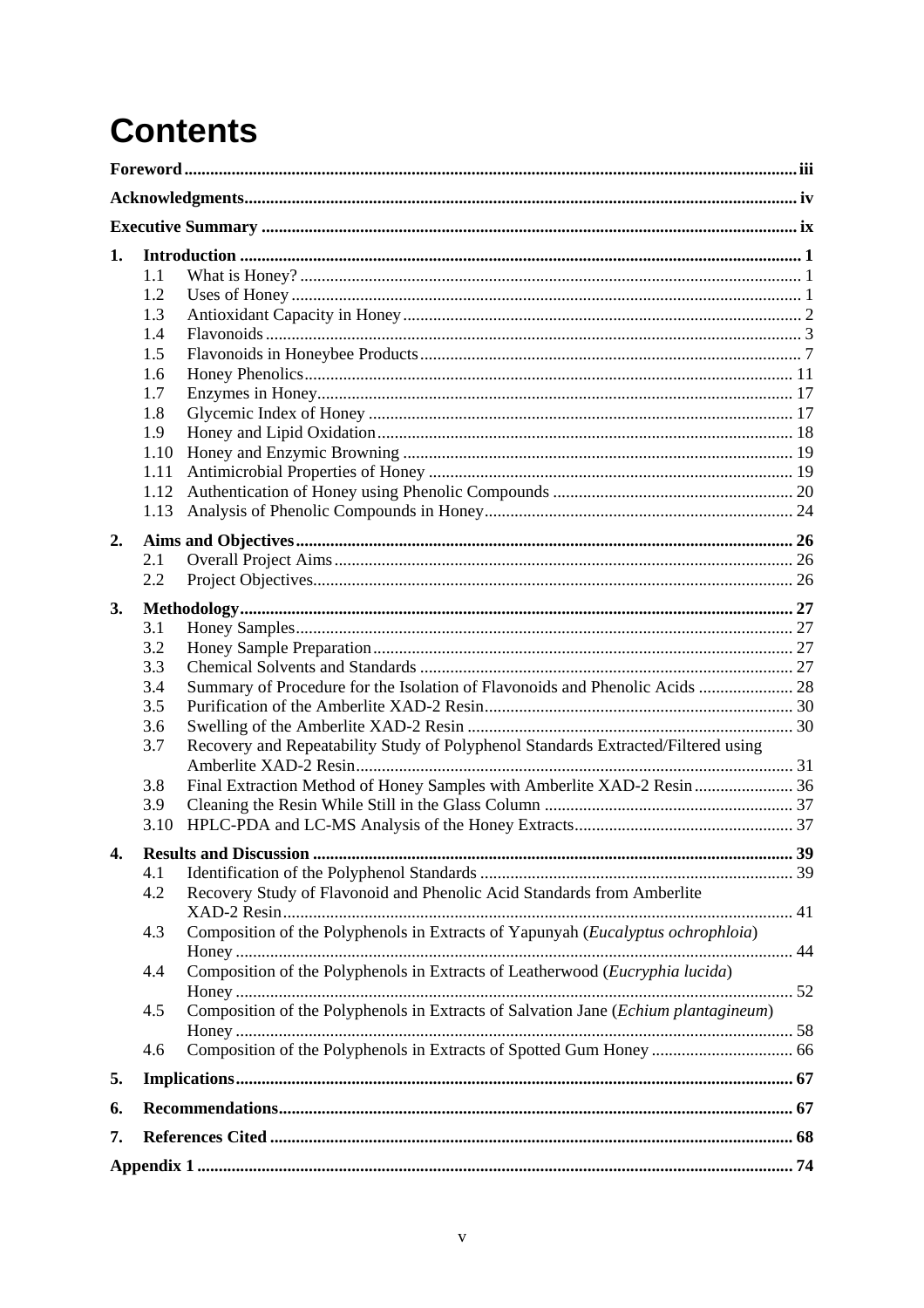## **List of Tables**

| Table 1.1  | Flavonoids identified in the floral nectar used to produce honey             | 7  |
|------------|------------------------------------------------------------------------------|----|
| Table 1.2  |                                                                              | 9  |
| Table 1.3  |                                                                              | 13 |
| Table 1.4  | Glycemic Index and the fructose contents of 10 honey                         |    |
|            |                                                                              | 18 |
| Table 3.1  | Standard compounds for the identification and quantification of honey        | 28 |
| Table 3.2  | Conditions of electrospray ionisation-mass spectrometry (ESI-MS)             | 33 |
| Table 3.3  |                                                                              | 34 |
| Table 3.4  |                                                                              | 34 |
| Table 3.5  |                                                                              | 35 |
| Table 3.6  |                                                                              | 36 |
| Table 4.1  | Retention times and the identification parameters of the                     |    |
|            | identified polyphenols of a 100 µg/mL standard solution                      | 39 |
| Table 4.2  | Recoveries of the polyphenols in a standard mixture using the                |    |
|            | 'mixing' and 'elution' methods with Amberlite XAD-2 resin                    | 42 |
| Table 4.3  | Recoveries (%) of the phenolic acids and flavonoids from                     |    |
|            |                                                                              | 43 |
| Table 4.4  | Concentrations $(\mu g/100g)$ of the phenolic acids in two                   |    |
|            | yapunyah honey samples determined using the selected                         |    |
|            |                                                                              | 46 |
| Table 4.5  |                                                                              | 46 |
| Table 4.6  | Concentration $(\mu g/100 g)$ of the flavonoids in yapunyah honey samples    | 49 |
| Table 4.7  | Concentration $(\mu g/100 g)$ of the phenolic acids in yapunyah              |    |
|            |                                                                              | 51 |
| Table 4.8  | Total concentration ( $\mu$ g/100 g) the flavonoids and phenolic acids in    |    |
|            |                                                                              | 51 |
| Table 4.9  | Concentration $(\mu g/100 \text{ g})$ of the phenolic acids and flavonoids   |    |
|            | in leatherwood honey samples L28 and L30 using mass spectral                 |    |
|            |                                                                              | 53 |
| Table 4.10 | Retention times (RT) and the corresponding peak areas of                     |    |
|            |                                                                              | 53 |
| Table 4.11 | Concentrations $(\mu g/100 g)$ of the flavonoids in leatherwood              |    |
|            |                                                                              | 55 |
| Table 4.12 | Concentration $(\mu g/100 g)$ of the phenolic acids in leatherwood           |    |
|            |                                                                              | 56 |
| Table 4.13 | Total concentration ( $\mu$ g/100 g) of the flavonoids and phenolic acids in |    |
|            |                                                                              | 57 |
| Table 4.14 | Concentration $(\mu g/100 \text{ g})$ of the phenolic acids and flavonoids   |    |
|            | quantified in two Salvation Jane honey samples using LC-MS in the            |    |
|            |                                                                              | 59 |
| Table 4.15 | Phenolic acids and flavonoids identified in Salvation Jane honey             | 60 |
| Table 4.16 | Concentrations $(\mu g/100 g)$ of the identified flavonoids and phenolic     |    |
|            |                                                                              | 62 |
| Table 4.17 | Concentrations $(\mu g/100 g)$ of all flavonoids and phenolic acids          | 63 |
|            |                                                                              |    |
| Table 4.18 | Total concentrations $(\mu g/100 g)$ of the flavonoids and phenolic acids in |    |
|            |                                                                              | 65 |
| Table 4.19 |                                                                              | 66 |
| Table A1.1 | Retention times and peak areas of the flavonoids and phenolic acids          |    |
|            |                                                                              | 83 |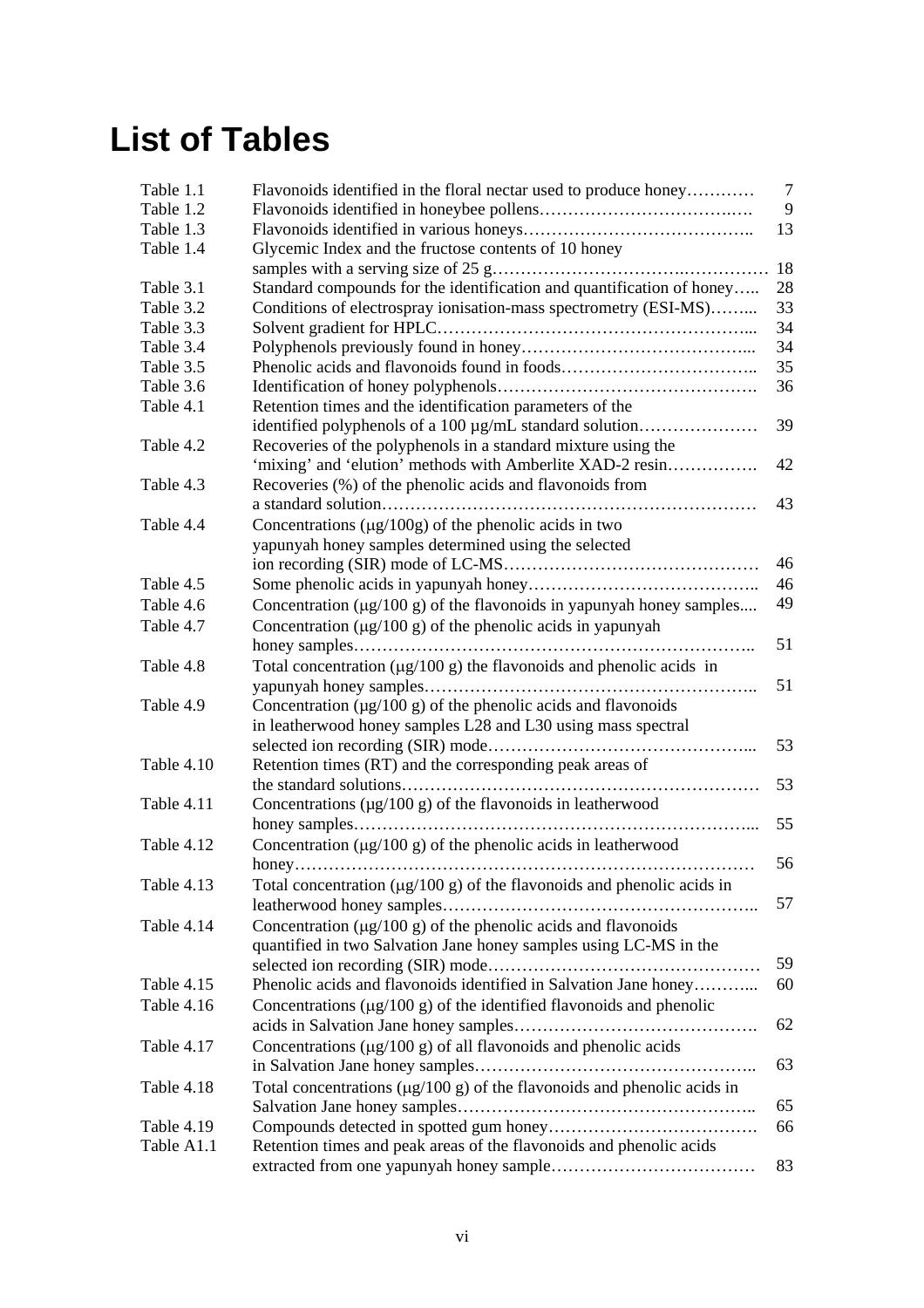# **List of Figures**

| Figure 1.1  |                                                                                | $\overline{4}$ |
|-------------|--------------------------------------------------------------------------------|----------------|
| Figure 1.2  |                                                                                | 5              |
| Figure 1.3  | Structure and dietary occurrence of the main classes of flavonoids.            |                |
|             |                                                                                | 6              |
| Figure 1.4  | Some honey flavonoids and simple phenolic compounds                            | 14             |
| Figure 1.5  |                                                                                | 14             |
| Figure 1.6  | Structure of prominent naturally occurring phenolic aids                       | 16             |
| Figure 3.1  | Extraction and analysis of flavonoids and phenolic acids from honey            | 29             |
| Figure 4.1  | Chromatograms of the 100 µg/mL standard solution detected by UV                |                |
|             | absorption at 340 nm $(A)$ , 290 nm $(B)$ , and by mass spectral total ion     |                |
|             |                                                                                | 40             |
| Figure 4.2  | Mass spectral selected ion recording (SIR) chromatograms of chrysin (A)        |                |
|             |                                                                                | 40             |
| Figure 4.3  | HPLC chromatograms of a standard mixture of polyphenols                        |                |
|             |                                                                                | 41             |
| Figure 4.4  | Chromatograms for the flavonoids and phenolic acids of the                     |                |
|             | yapunyah honey sample 36345 recorded at UV wavelengths                         |                |
|             | of 340 nm (A) and 290 nm (B), and using mass spectrometric                     |                |
|             |                                                                                | 44             |
| Figure 4.5  | UV and electrospray ionisation-mass spectra (negative ionisation)              |                |
|             | for the unknown phenolic acid C1 in yapunyah honey                             | 47             |
| Figure 4.6  | UV and electrospray ionisation-mass spectra (negative ionisation)              |                |
|             | for the unknown phenolic acid C2 in yapunyah honey                             | 47             |
| Figure 4.7  | UV and electrospray ionisation-mass spectra (negative ionisation)              |                |
|             | for the unknown phenolic acid C3 in yapunyah honey                             | 48             |
| Figure 4.8  | Chromatograms for the flavonoids and phenolic acids of                         |                |
|             | the leatherwood honey sample (1A) recorded at UV wavelengths of                |                |
|             | 340 nm (A) and 290 nm (B), and mass spectrometric total ion                    |                |
|             |                                                                                | 52             |
| Figure 4.9  | Chromatograms for the flavonoids and phenolic acids of the                     |                |
|             | Salvation Jane honey sample P8728 recorded at UV wavelengths of                |                |
|             | 340 nm (A) and 290 nm (B), and mass spectrometric total ion                    |                |
|             |                                                                                | 58             |
| Figure 4.10 |                                                                                | 61             |
| Figure 4.11 |                                                                                | 61             |
| Figure 4.12 | HPLC chromatogram of spotted gum honey measured at 340 nm with                 |                |
|             |                                                                                | 66             |
| Figure A1.1 | Chromatograms of hesperetin, ellagic acid and quercetin in the mixed           |                |
|             | standards scanned using negative ionisation, mass spectral selection ion       |                |
|             | recording (SIR) at 301 at concentrations of $25\mu g/mL$ (A), $50\mu g/mL$ (B) |                |
|             |                                                                                | 74             |
| Figure A1.2 | UV and electrospray ionisation-mass spectra (negative ionisation)              |                |
|             |                                                                                | 75             |
| Figure A1.3 | UV and electrospray ionisation-mass spectra (negative ionisation)              |                |
|             |                                                                                | 75             |
| Figure A1.4 | UV and electrospray ionisation-mass spectra (negative ionisation)              |                |
|             |                                                                                | 75             |
|             |                                                                                |                |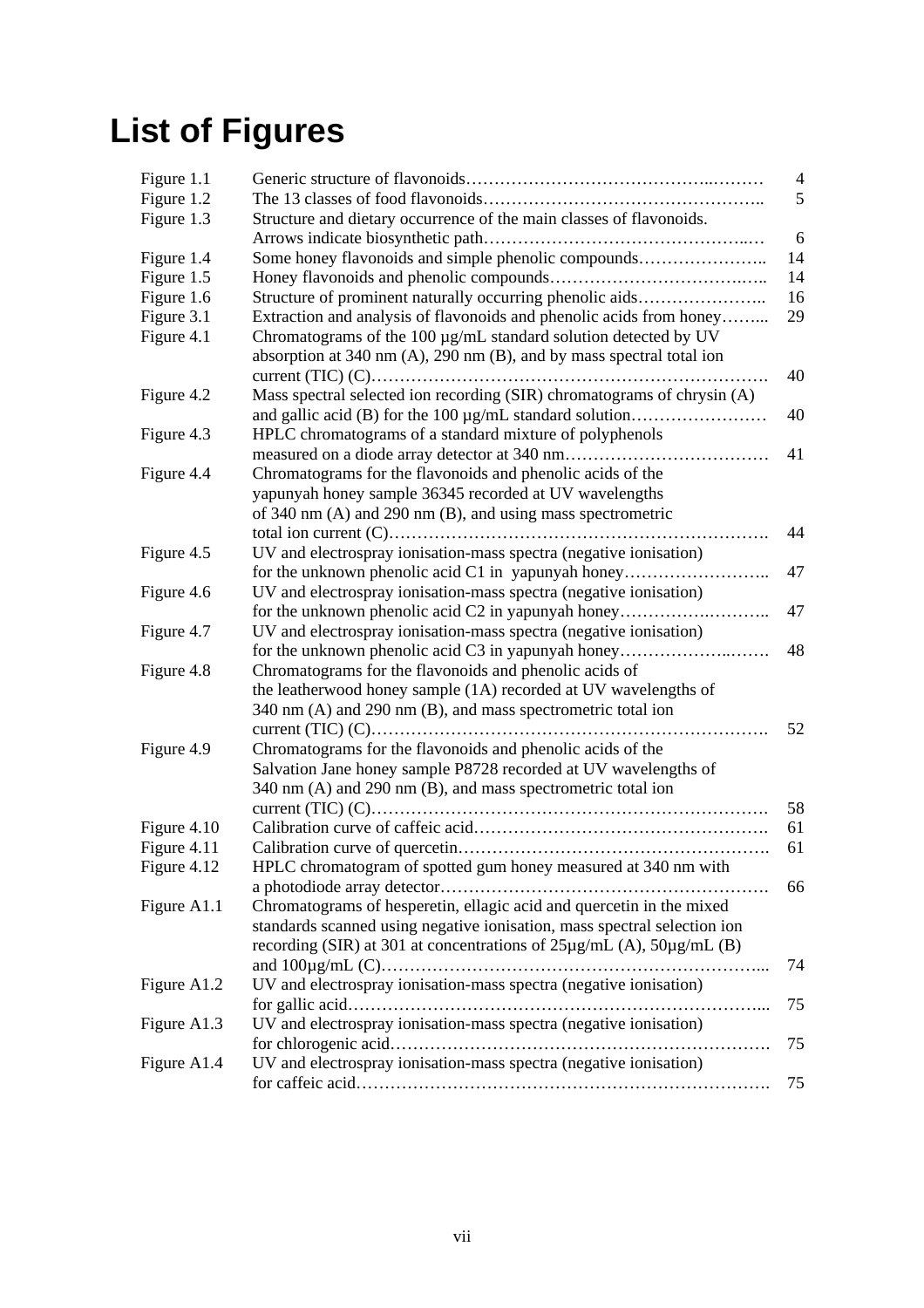# **List of Figures (continued)**

| Figure A1.5  | UV and electrospray ionisation-mass spectra (negative ionisation)      |    |
|--------------|------------------------------------------------------------------------|----|
|              |                                                                        | 76 |
| Figure A1.6  | UV and electrospray ionisation-mass spectra (negative ionisation)      |    |
|              |                                                                        | 76 |
| Figure A1.7  | UV and electrospray ionisation-mass spectra (negative ionisation)      |    |
|              |                                                                        | 76 |
| Figure A1.8  | UV and electrospray ionisation-mass spectra (negative ionisation       |    |
|              |                                                                        | 77 |
| Figure A1.9  | UV and electrospray ionisation-mass spectra (negative ionisation)      |    |
|              |                                                                        | 77 |
| Figure A1.10 | UV and electrospray ionisation-mass spectra (negative ionisation)      |    |
|              |                                                                        | 78 |
| Figure A1.11 | UV and electrospray ionisation-mass spectra (negative ionisation)      |    |
|              |                                                                        | 78 |
| Figure A1.12 | UV and electrospray ionisation-mass spectra (negative ionisation)      |    |
|              |                                                                        | 79 |
| Figure A1.13 | UV and electrospray ionisation-mass spectra (negative ionisation)      |    |
|              |                                                                        | 79 |
| Figure A1.14 | UV and electrospray ionisation-mass spectra (negative ionisation)      |    |
|              |                                                                        | 80 |
| Figure A1.15 | UV and electrospray ionisation-mass spectra (negative ionisation)      |    |
|              |                                                                        | 80 |
| Figure A1.16 | UV and electrospray ionisation-mass spectra (negative ionisation)      |    |
|              |                                                                        | 81 |
| Figure A1.17 | UV and electrospray ionisation-mass spectra (negative ionisation)      |    |
|              |                                                                        | 81 |
| Figure A1.18 | Negative ionisation mass spectra for the unknown compounds, C1, C2 and |    |
|              | C3 in yapunyah honey, and for gallic acid, caffeic acid and p-coumaric |    |
|              | acid standards                                                         | 82 |
| Figure A1.19 | Chromatograms for flavonoids and phenolic acids of the leatherwood     |    |
|              | honey samples L28 (A) and L3 (B) recorded at UV 340 nm, 290 nm         |    |
|              | and mass spectral total ion current (TIC) mode                         | 84 |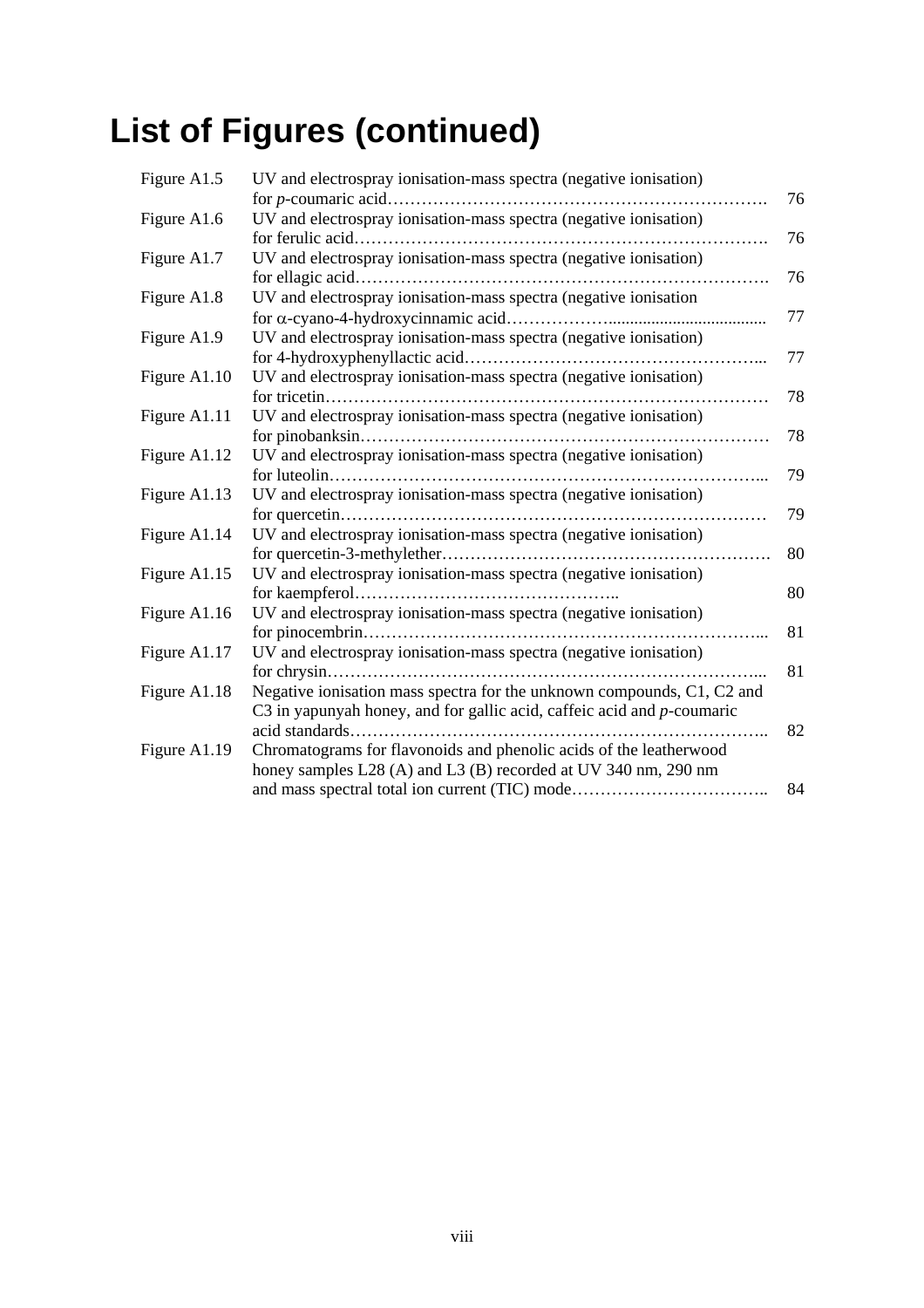## **Executive Summary**

Polyphenols in foods are thought to play important roles in human health such as cancer preventative and anti-inflammatory, radical scavenging and antioxidative activities. The most important classes of antioxidant polyphenols are the flavonoids and phenolic acids. It is these substances in tea, wine, fruits and vegetables that are most responsible for the antioxidant characteristics, and thus the healthy image of these foods. However, little data exist on these components in Australian floral honeys, hence the need for this study.

Multiple samples of the three floral types of Australian honey, yapunyah, leatherwood and Salvation Jane, and one sample of spotted gum honey were examined for their antioxidant polyphenol concentrations through an extraction and HPLC/LC-MS analysis of flavonoids and phenolics.

However, before this could occur, a chemical analysis method for the extraction of antioxidant flavonoids and phenolic acids from honey using Amberlite XAD-2 resin was optimised, and recovery studies were done. During the optimisation of the Amberlite XAD-2 extraction method, it was found that, contrary to previous studies (Yao, 2002), the phenolic acids, gallic acid and ellagic acid were not retained on the resin during the extraction under the acidic conditions ideal for such retention. This suggests that these two phenolic acids could not be extracted from honey using Amberlite XAD-2 resin as indicated by Yao (2002). In addition, the percentage recovery of the phenolic acids, caffeic acid, *p*-coumaric acid and ferulic acid, reported by Yao (2002) to be in yapunyah and other honey types, varied between 15.5 and 62%. However, this does not mean that other unknown (not identified) phenolic acids detected in this study were not recovered in higher yields. In contrast, the extraction efficiencies for flavonoid standards such as quercetin, hesperetin and chrysin were much better, with the latter two having recoveries of >83%, in agreement with previous literature studies.

Next, identification and quantification of honey flavonoids and other polyphenols were done using high performance liquid chromatography (HPLC) with diode array detection (DAD) at 290 nm (phenolic acids) and 340 nm (flavonoids), and using liquid chromatography (LC) - mass spectrometry (MS) with negative ionisation, including the use of the sensitive, selective ion recording (SIR) mode. HPLC and LC-MS methodology was developed so that separation of flavonoids and phenolic acids was maximised, enabling accurate quantification.

After LC-MS analysis of extracts from five samples of yapunyah honey using the mass spectral, selected ion recording (SIR) mode with negative ionisation, it was found that the phenolic acids, gallic acid, chlorogenic acid, caffeic acid, *p*-coumaric acid, and ellagic acid were detected in negligible concentrations ( $\langle 13.2 \text{ µg}/ 100 \text{ g}$ ), which suggests that the previous reporting of these phenolic acids in two samples of yapunyah honey in much higher concentrations by Yao (2002) was in serious error. This was because the study of Yao (2002) did not involve LC-MS analysis in the identification of these phenolic acids, only HPLC-DAD analysis. Such an approach is fraught with possible error. However, a number of other phenolic acids were detected in the yapunyah honey samples during the study reported here, but could not be identified, even with the use of LC-MS.

Flavonoids identified and quantified in the five yapunyah honey samples were tricetin, pinobanksin, quercetin, luteolin, quercetin 3-methyl ether, and 8-methoxy kaempferol, in agreement with Yao (2002). These flavonoids have been reported before in Eucalypt honeys, with the three flavonoids, tricetin, quercetin and luteolin being characteristic of Eucalypt honeys. The concentration of flavonoids in yapunyah honey samples ranged from 568.98 to 990.37 µg/100 g honey (mean of 747.64  $\mu$ g/100 g honey), while the concentrations of phenolic acids ranged from 407.15 to 625.17  $\mu$ g/100 g honey (mean of 510.82  $\mu$ g/100 g honey). These were lower than previously reported for two samples of yapunyah honey by Yao (2002). The reason for this difference in concentrations is not known at this time, but may be due to different samples being used.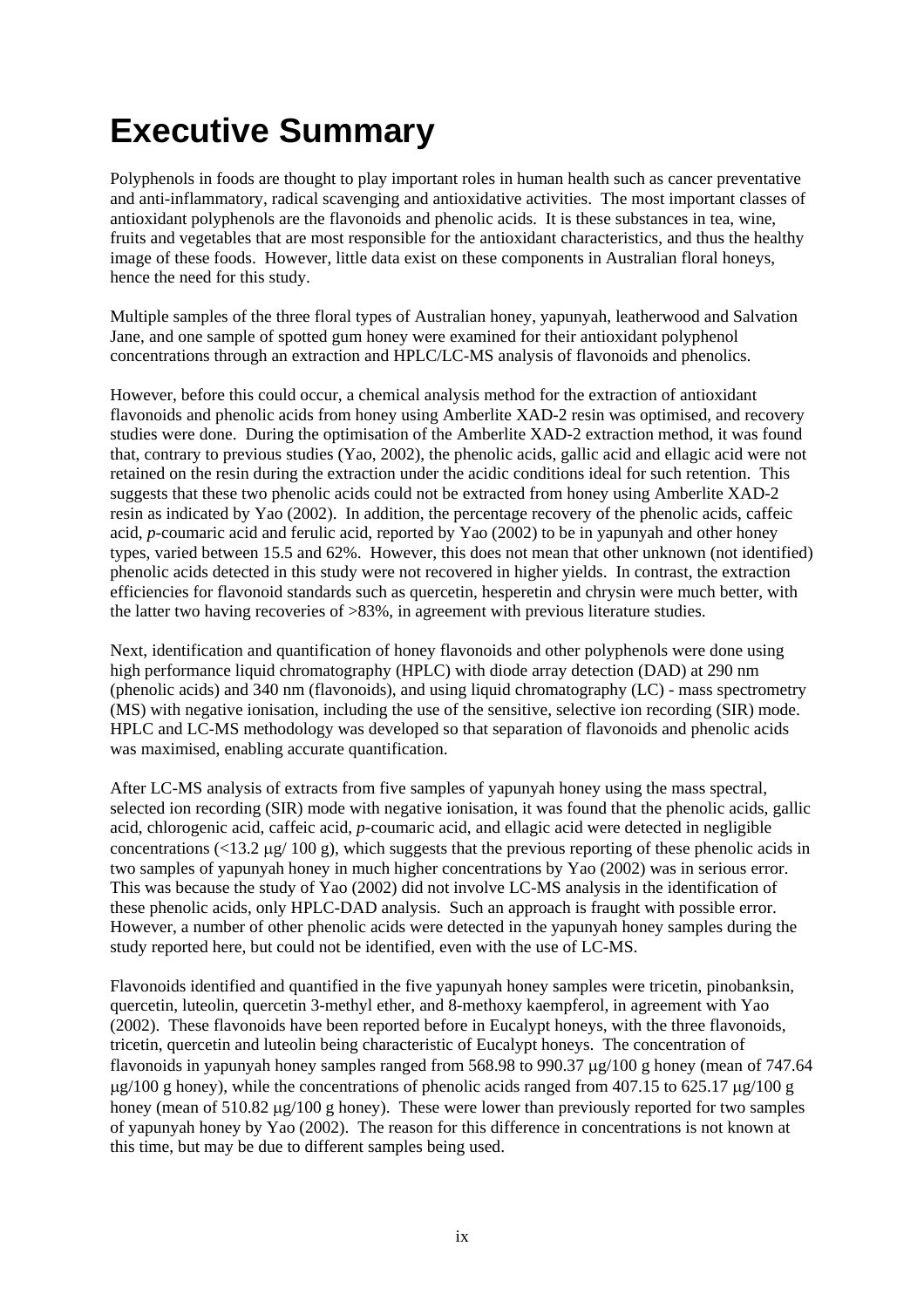The study of ten leatherwood honey samples quantified the phenolic acid, caffeic acid, and the flavonoids, tricetin, pinobanksin, luteolin, pinocembrin, and chrysin, as well as many unidentified phenolic acids. The concentration of flavonoids in the ten leatherwood honey samples ranged from 638.7 to 1579.1 µg/100 g honey (mean of 901.2 µg/100 g honey), while the concentrations of phenolic acids ranged from 1177.8 to 2718.8 µg/100 g honey (mean of 2066.6 µg/100 g honey). Leatherwood honey did not contain many flavonoids, but was rich in many phenolic acids. This is a very interesting result when considered in the light of the high concentrations of volatiles (some of which were phenolic compounds) previously found in leatherwood honey by D'Arcy *et al*. (2001) in an earlier RIRDC project.

For the six Salvation Jane honey samples, the flavonoids, pinobanksin, luteolin, kaempferol and pinocembrin, and the phenolic acids, 4-hydroxyphenyllactic acid and α-cyano-4-hydroxycinnamic acid were identified and quantified. In addition, there were a significant number of other flavonoids and phenolic acids quantified, whose identity could not be determined even with the use of LC-MS. The concentration of flavonoids in the seven Salvation Jane honey samples ranged from 245.11 to 484.54 µg/100 g honey (mean of 407.19 µg/100 g honey), while the concentrations of phenolic acids ranged from 344.27 to 954.75 µg/100 g honey (mean of 732.01 µg/100 g honey).

However, even with the use of LC-MS, many polyphenols could not be identified, although they were quantified against a standard polyphenol to give some indication of their relative concentrations. A future more detailed study is needed to identify these polyphenols.

Amongst the yapunyah, leatherwood and Salvation Jane honeys, leatherwood honey has approximately 2-3 times the concentration of total flavonoids/phenolic acids than the other two honeys. This was also the case for the volatile compound concentration, with leatherwood honey containing a larger number and range of volatiles and in much higher concentrations than other Australian floral honeys (D'Arcy *et al.*, 2001).

Finally, the implications of this study are that since only four floral types were studied, a detailed comparison between floral types, to determine which Australian honey type has the highest concentrations of antioxidant flavonoids and phenolic acids, is not possible at this time.

In conclusion, the scientific data generated during this project on the identity and concentration of antioxidant flavonoids and phenolic acids in Australian honey will enable the further marketing of honey as a healthy and nutritious food to the Australian food industry and consumers, in addition to its use as a sweetener.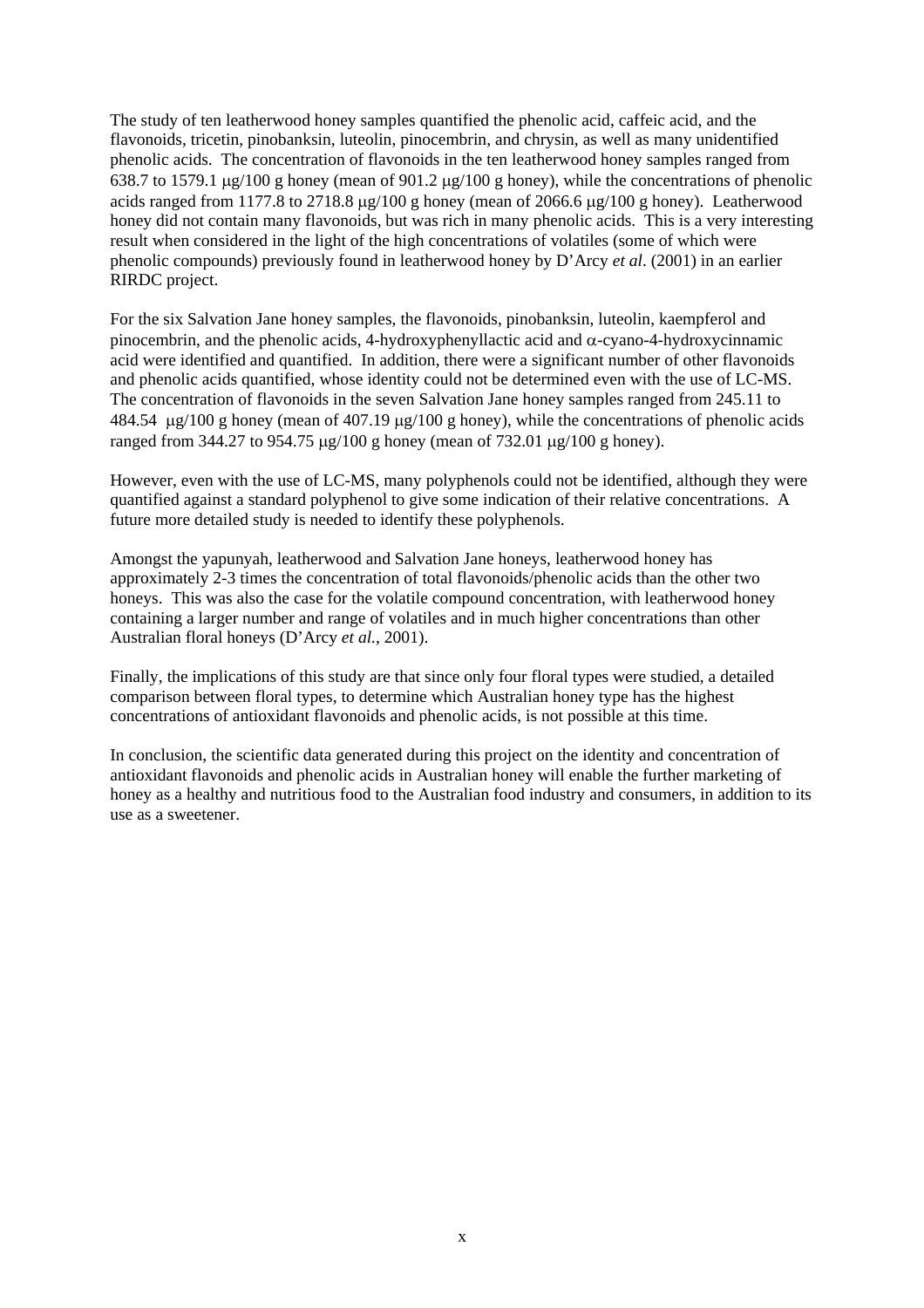# **1. Introduction**

This review of the literature mainly concerns the antioxidant properties of natural honeys, particularly the flavonoids and phenolic acids. The antioxidant capacity of honey is discussed extensively. Enzymes, such as glucose oxidase and catalase are also some of the antioxidants in honey, but are discussed only briefly in this review. There is no attempt here to discuss other antioxidants occurring in honey such as Maillard reaction compounds, amino acids, ascorbic acid etc. Honey flavonoids and their antimicrobial properties, authentication of honey using phenolic compounds, and the application of honey as an antioxidant in food have been explored, including the inhibition of lipid oxidation and enzymic browning. The methods for determining honey polyphenols are discussed at the end of the review.

## **1.1 What is Honey?**

Honey is defined as 'the natural sweet substance produced by honey bees from nectar of blossoms or from secretions of living parts of plants or excretions of plant sucking insects on the living parts of plants, which honey bees collect, transform and combine with specific substances of their own, store and leave in the honeycomb to ripen and mature', in the *Codex Alimentarius* produced by the Food and Agricultural Organisation of the United Nations (Molan, 1996). Honey is a completely natural product, and raw honey can be used directly from the comb as taken from the beehive (Molan, 1996).

Honey contains about 181 substances (Al-Manary *et al*., 2002), including sugars, proteins, moisture, vitamins, minerals, hydroxymethyfurfural (HMF), enzymes, flavonoids, phenolic acids, volatile compounds, and so on. However, the main constituents of honey are moisture, glucose (dextrose), fructose, maltose, sucrose, mineral matter and proteins (Kirk and Sawyer, 1991).

### **1.2 Uses of Honey**

#### **1.2.1 History**

Honeybees make honey to use and store as food, and humans exploit these traits. Honey was probably discovered by humans tasting the sweet substance in honeycombs from the hollows of a tree, log, or cave. Thus, it is one of the earliest forms of sweeteners and long precedes the use of cane and beet sugar (Coulston, 2000). Beekeeping for the purpose of obtaining honey is an ancient art, at least as early as the Egyptians (2000 – 5000 years ago) who used honey in medicine, in embalming, and for food (Coulston, 2000).

#### **1.2.2 Food system and applications**

Honey has been a staple of the kitchen for centuries. It absorbs and retains moisture – an important quality in the baking industry to keep breads and cakes moist and fresh (Coulston, 2000). Furthermore, honey improves the browning quality, texture, delays staling and thus increases the shelf life of breads (Caffin *et al*., 1996). Honey can be used as sweetener in canned or frozen fruits, jams, jellies and drinks. One popular drink of Elizabethan times was mead, fermented honey (Coulston, 2000). Wines, known as meads, have been made from honey for thousands of years, including sparkling mead and sherry mead (White, 1992).

There is a growing interest in the reintroduction of healthy bacteria into the colon following diarrheal diseases or extended use of antibiotics. Addition of honey to milk prior to the production of yoghurt results in a significant amount of bifidobacteria surviving processing, because the type of oligosaccharides, with varying degrees of polymerisation, in honey enhances growth, viability and activity of bifidobacteria in milk (Coulston, 2000). Therefore, honey is acceptable as a probiotic and/or prebiotic food (Coulston, 2000).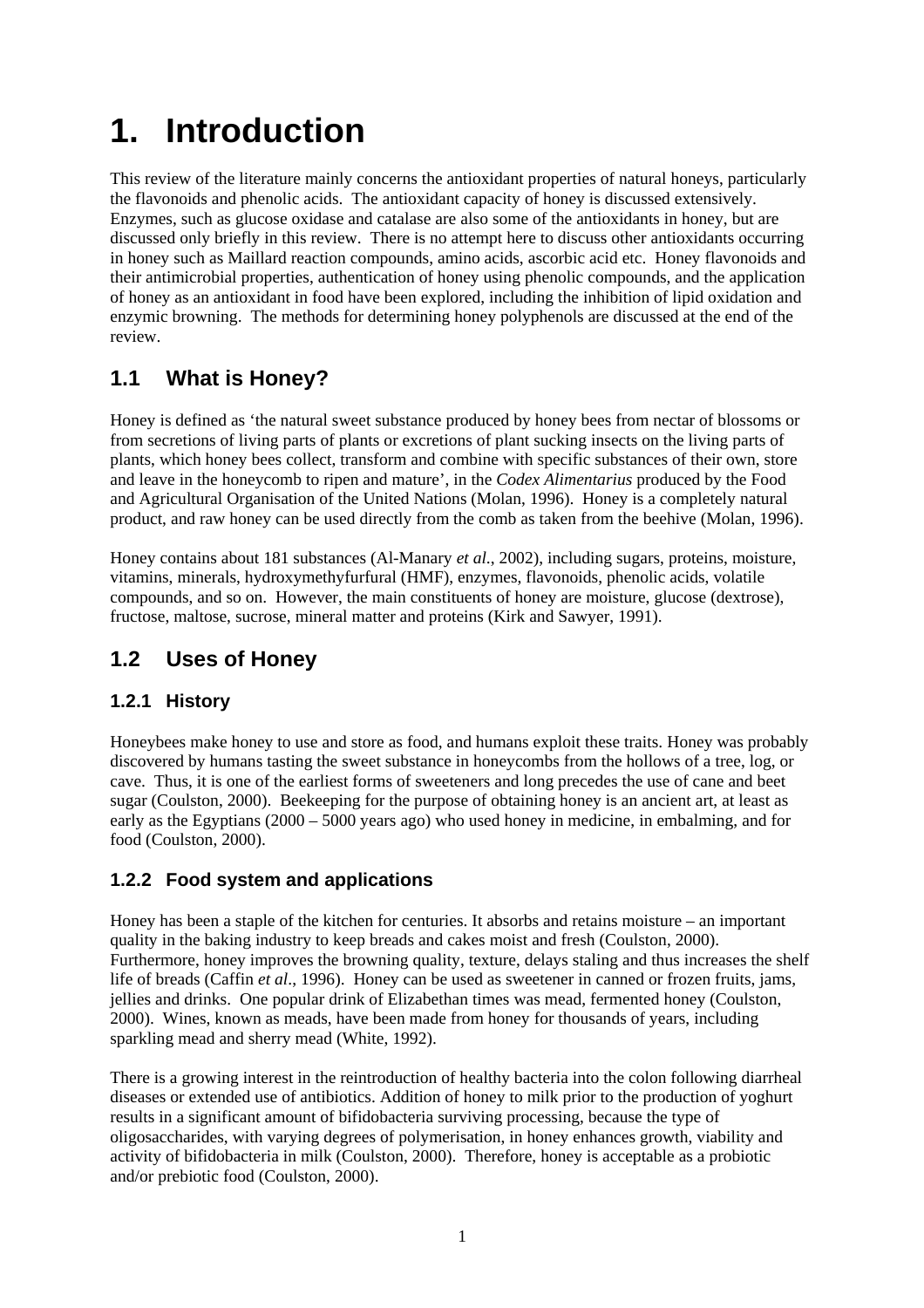#### **1.2.3 Medicinal uses**

Honey has been used since ancient times as a remedy for burns, cataracts, ulcers and wound healing, simply because it has a soothing effect during its initial application to open wounds (Coulston, 2000). Given its physical properties, honey provides a protective barrier and, owing to its high osmolarity, it creates a moist wound-healing environment in the form of a solution that does not stick to wounded tissues (Coulston, 2000). This moist wound environment is believed to prevent bacterial colonisation. Thus, honey reduces inflammation and also reduces exudate formation more promptly than standard treatments (Coulston, 2000).

A number of studies have been done on the antibacterial properties of honeys. It has been demonstrated that the non-peroxide antibacterial activity of New Zealand manuka honey is effective in inhibiting the growth of *Helicobacter pylori*, the bacterium that is responsible for causing gastritis and duodenal ulcers, whereas the hydrogen peroxide antibacterial activity of other honey does not (Molan, 1996). This is why the consumer demand for manuka honey as an antibacterial substance is increasing.

#### **1.2.4 Honey industry in Australia and worldwide**

The honeybee is native to Europe and Africa, and has been domesticated for use throughout the world. In 1998, more than 200 million pounds of honey were produced in the United States (Coulston, 2000). In Australia, it is estimated that an average of at least 30,000 tonnes of honey are produced annually, with nearly 45% of this total coming from New South Wales, and between 9,000 and 12,000 tonnes of honey exported each year (Gibbs and Muirhead, 1998). Honey production in Australia also occurs in Queensland, Victoria, South Australia and Western Australia (Gibbs and Muirhead, 1998).

### **1.3 Antioxidant Capacity in Honey**

Antioxidant activity, or simply antioxidant capacity, is the ability and potential of honey in reducing oxidative reactions within the food systems and human health. Notably, these oxidative reactions can cause deleterious reactions in food products (e.g. lipid oxidation in meat, and enzymic browning in fruits and vegetables) and adverse health effects, such as chronic diseases and cancers (Gheldof and Engeseth, 2002). The antioxidants that naturally occur in honey contribute to antioxidant capacity. These compounds are flavonoids, phenolic acids, and some enzymes (e.g. glucose oxidase, catalase), ascorbic acid, carotenoid-like substances, organic acids, Maillard reaction products, amino acids and proteins (Gheldof *et al*., 2002).

However, Gheldof *et al*. (2002) found that while phenolic compounds contribute significantly to the antioxidant capacity of honey, they are not solely responsible for it. In a recent study, Gheldof and Engeseth (2002) showed that there is a strong correlation ( $R^2 = 0.963$ , p < 0.0001) between the antioxidant capacity of a honey and the concentration of its total phenolic acids. However, the antioxidant capacity varies greatly depending on the honey floral source, possibly due to the differences in content of plant secondary metabolites and enzyme activity (Frankel *et al*., 1998).

#### **1.3.1 Determination of antioxidant capacity**

A study was done to determine the water-soluble antioxidant capacity of 19 samples of honey from 14 different floral sources using a spectrophotometric assay (Frankel *et al*., 1998). The results were expressed as antioxidant microequivalents (µeq). One antioxidant microequivalent is the ability to reduce one micromole of a pro-oxidant; because each molecule of ascorbic acid is able to reduce two moles of pro-oxidant, one µmol of ascorbic acid has two antioxidant µeq (Frankel *et al*., 1998). Ascorbic acid, as well as many antioxidant alkaloids, are water soluble, so a higher percentage water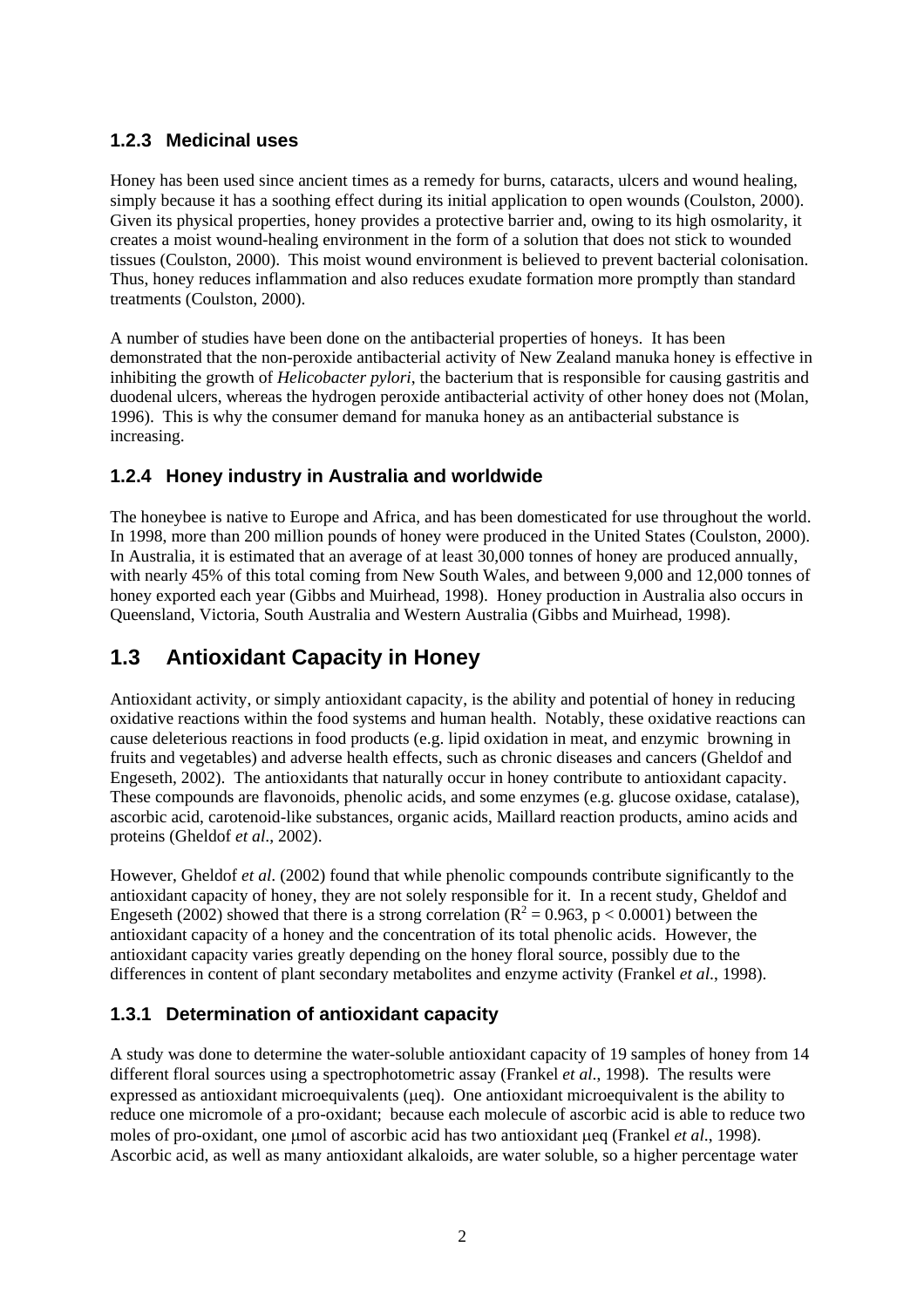content in honey could conceivably allow for greater amounts of dissolved antioxidants for a given amount of honey (Frankel *et al*., 1998).

Frankel *et al.* (1998) reported that the honey sample with the highest antioxidant capacity measured was 20.3 times that of the lowest unifloral honey samples, with the highest value of  $432 \times 10^{-5}$  µeq for 1995 Illinois buckwheat and the lowest value of  $21.3 \times 10^{-5}$  µeq for 1994 California button sage (Frankel *et al*., 1998). Colour accounted for over 60% of the variance in antioxidant capacity for the honeys examined ( $r^2$  = 0.634), with darker colour having greater antioxidant capacity. The regression of water content on antioxidant capacity was significant but accounted for a lower proportion of variance in antioxidant capacity than did colour ( $r^2 = 0.366$ , p < 0.005). Many studies have found that buckwheat honeys provide the greatest antioxidant capacity of all. Moreover, other honeys such as soy, sunflower, clover, Hawaiian Christmas berry, tupelo and lehua also posses reasonably high antioxidant capacities (Frankel *et al*., 1998; Gheldof and Engeseth, 2002; Gheldof *et al*., 2002; Nagai *et al*., 2001).

However, as this analysis only took into account the water-soluble antioxidant components, the variability in the lipid-soluble antioxidant components may affect the actual result (Frankel *et al*., 1998). It is likely that most of the antioxidant honey constituents are water soluble, since nectars, from which honeys derive, have higher water contents, from 30-90%. Moreover, certain water-soluble antioxidants may be degraded during spectrophotometric analysis because they are heat-labile (Frankel *et al*., 1998). It is also reported that the antioxidant capacity of honey is attributed principally to its non-protein constituents, as heating honey did not alter its capacity to prevent β-carotene oxidation (Frankel *et al*., 1998). It was concluded that antioxidant content is positively correlated with both water content and honey colour, suggesting that honey with more pigments or secondary plant metabolites may have a higher antioxidant capacity (Frankel *et al*., 1998). Some recent studies of the antioxidant capacity of honeys conducted in the USA confirmed this finding (McKibben and Engeseth, 2002; Gheldof and Engeseth, 2002).

#### **1.3.2 Dietary significance of antioxidants in honey**

It is important to note that antioxidant concentrations in honey tend to be relatively lower than many traditional sources of dietary antioxidants. Notably, the lipid-soluble antioxidants of fruits and vegetables are in much higher concentrations than those of honeys, and the total antioxidant capacity of most fruits and vegetables, including the water and lipid-soluble ones, is many times greater than the average value for the water-soluble antioxidant capacities of honey of  $885 \times 10^{-5}$  µeq/mg (Frankel *et al.*, 1998). For instance, sweet orange pulp is rich in antioxidants, containing  $5680 \times 10^{-5}$  µeq/mg, with broccoli being  $13630 \times 10^{-5}$  µeq/mg and sweet peppers being  $14150 \times 10^{-5}$  µeq/mg (Frankel *et al*., 1998). Therefore, honey may not serve as a major source of dietary antioxidants, despite the fact that the antioxidant capacities of some honeys are comparable to fruits and vegetables (Gheldof and Engeseth, 2002). Nonetheless, the pleasing taste of honey makes it readily consumed by individuals who may eat very little antioxidant-containing fruits and vegetables (Frankel *et al*., 1998). Since dietary antioxidants provide health benefits, floral source should be a factor in evaluating the potential of honey as an antioxidant-containing food supplement (Frankel *et al*., 1998) and may be used as a healthy alternative to sugar in many products (Gheldof and Engeseth, 2002). Nevertheless, there is very little understanding of this fact by nutritionists, since only a few studies have examined the profiles of antioxidants in honey from various floral sources (Gheldof *et al*., 2002).

### **1.4 Flavonoids**

While there are various types of antioxidants naturally occurring in honey as mentioned previously, this review focuses only on the flavonoids and other phenolic compounds.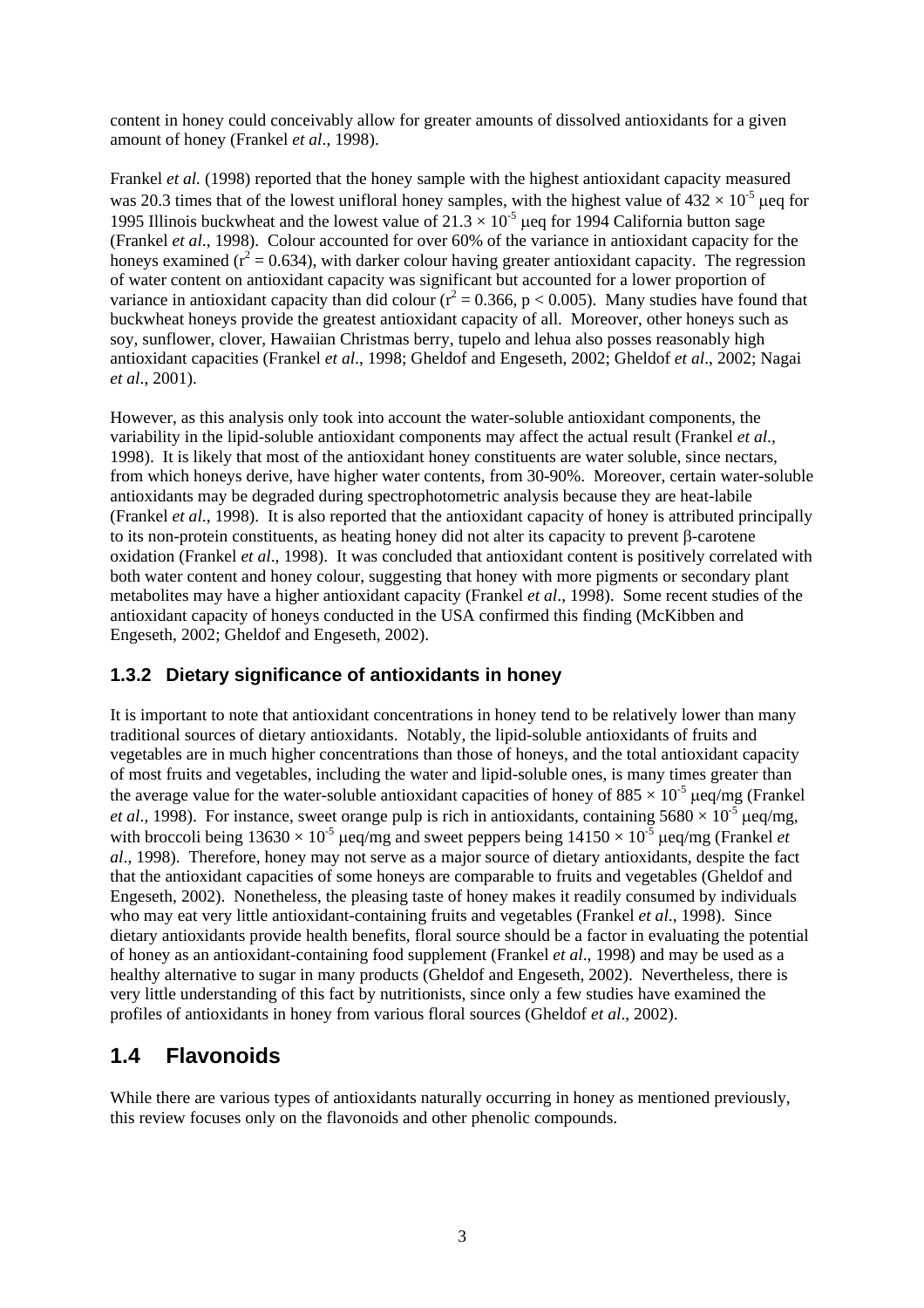#### **1.4.1 Chemistry of flavonoids**

Phenolic compounds or polyphenols constitute one of the most numerous and widely distributed groups of substances in the plant kingdom. Notably, flavonoids and simple phenolic derivatives are the most common polyphenols (Brovo, 1998). Flavonoids are the secondary metabolites of plants, with more than 5000 compounds having been identified by 1990 (Brovo, 1998). Structurally, flavonoids are derivatives of 1,3-diphenylpropane (Sivam, 2002) and are low molecular weight polyphenols based on the flavan nucleus, which is characterised by a  $C_6$ - $C_3$ - $C_6$  carbon skeleton (see Figure 1.1) (Peterson and Dwyer, 1998). The three phenolic rings are referred to as A, B and C (pyran) rings (Cook and Samman, 1996). Biogenetically, the A ring usually comes from the acetate pathway, whereas ring B is derived from the shikimate pathway (Brovo, 1998). Flavonoids occur naturally as glycosides (with sugar moieties), but occasionally occur as aglycones (without sugar moieties) (Peterson and Dwyer, 1998).



**Figure 1.1 Generic structure of flavonoids (Brovo, 1998)** 

In general, flavonoids can be divided into 13 classes (Figure 1.2). However, Peterson and Dwyer (1998) suggested that biflavans, catechins, proanthocyanidins and tannins can be sub-classified into flavans, subsequently dividing them into six main classes, namely flavanones, flavones, isoflavones, anthocyanins, flavonols and flavans (flavanols). Flavans alone can occur as mono-, bi- and tri-flavans (Figure 1.3). This diverse structure of flavonoids is due to polymerisation and substitutions, such as hydrogenation, hydroxylation, methylation, melonylation, sulphonation and glycosylation (Cook and Samman, 1996). Moreover, flavonoids can be monomeric, dimeric or oligomeric, and vary greatly in size (Cook and Samman, 1996).

#### **1.4.2 Distribution in foods**

Flavonoids are plant phytochemicals that cannot be synthesised by animals and humans; even flavonoids found in some animals have a dietary origin in plants (Peterson and Dwyer, 1998). Therefore, flavonoids are present in most plant-derived foods including fruits, vegetables, cereals, grains, nuts, herbs, legumes and honey. In addition, any beverage containing natural flavours and colourings or made from plant material also contains flavonoids, such as white wine, red wine, tea, coffee, juices, cider, cocoa and so on. However, flavonoids are not present in meat, poultry, milk, eggs and seafood (Peterson and Dwyer, 1998).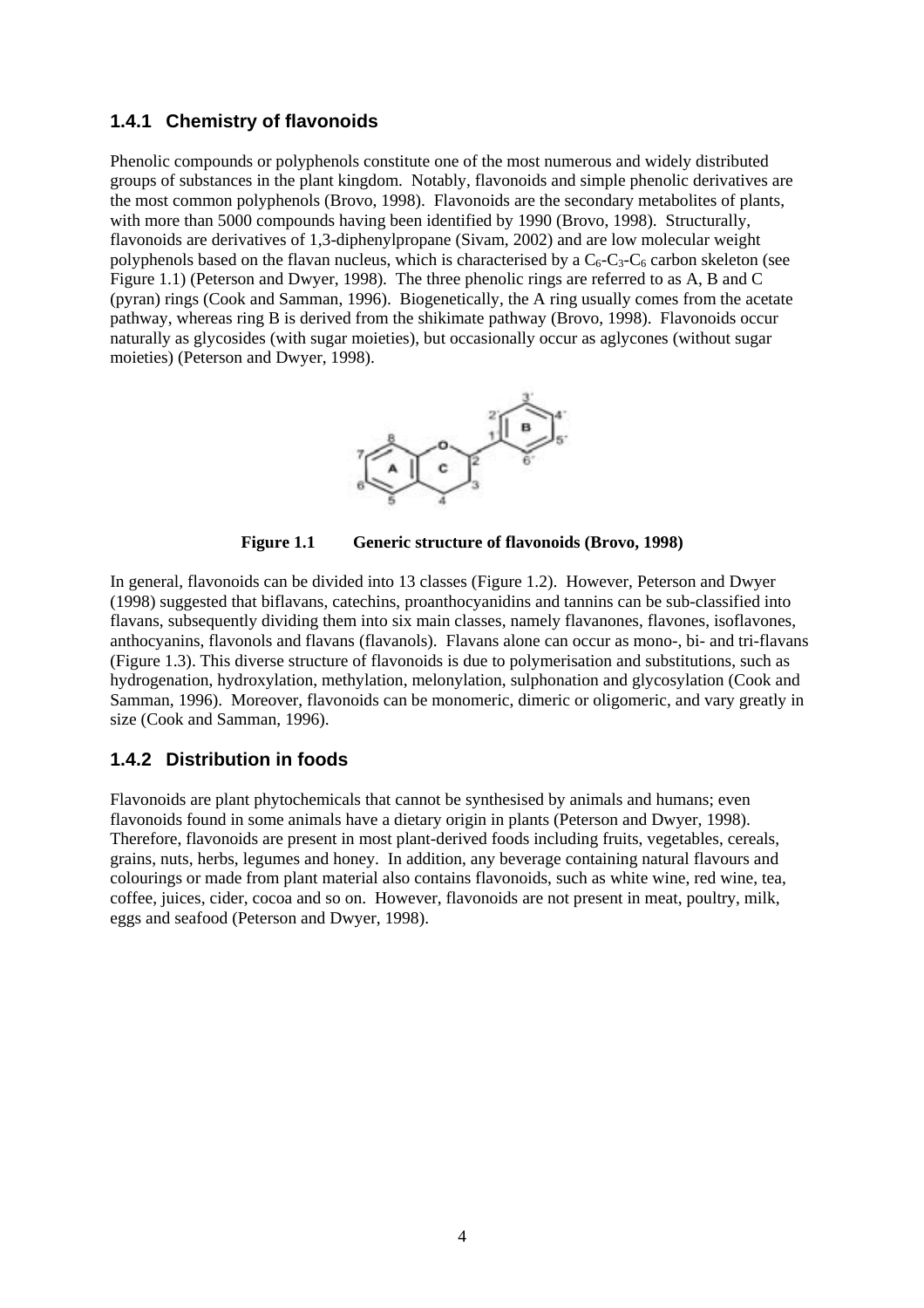

**Figure 1.2 The 13 classes of food flavonoids (Brovo, 1998)** 

The concentration of flavonoids is largely influenced by genetic factors, type of species, environmental conditions (e.g. light), ripeness, variety, processing and storage. In addition, the concentrations vary greatly between cultivars of the same species (Brovo, 1998). For example, the concentrations of flavonoids vary largely in different types of food products from 25 mg/100g in cabbage to 1200 mg/100g in blackcurrant (Brovo, 1998). Flavonoids in foods are responsible for colour, enzymic inactivation, flavour, and inhibition of both vitamin and lipid oxidation. Despite the diversity of flavonoids, only certain classes of flavonoids are present in certain types of plant foods.

Predominantly, flavanones are present in citrus, whereas isoflavonoids occur in legumes, particularly in soybeans. Flavones can be found in grains and herbs (Perterson and Dwyer, 1998). It seems that flavanones and flavones are often present in the same plant, particularly citrus fruits, yet flavones and flavonols are generally not found together, nor are flavanones and anthocyanins (Merken and Beecher, 2000). Though flavonols virtually occur throughout the plant foods, the most common flavonols are quercetin and kaempferol. Beverages, fruits, vegetables, legumes and grains also are a rich source of anthocyanins, because anthocyanins contribute to the colour in plants. Flavans are frequently present in most fruits, grains and teas (Peterson and Dwyer, 1998).

#### **1.4.3 Dietary significance**

Dietary intakes of flavonoids are poorly documented. It has been previously estimated that the average intake of all dietary flavonoid in the USA was approximately 1g/day, of which about 170 mg consisted of flavonols. However, this analysis is overestimated due to the less advanced techniques applied previously (Cook and Samman, 1996). Recent publications also showed that the average dietary flavonoid intake in The Netherlands was estimated to be approximately 23 mg/day (Cook and Samman, 1996). However, this analysis was based on the contents of only five flavonoids in the commonly consumed Dutch foods, such as tea, onions and apples (Cook and Samman, 1996). These studies imply that the estimation was only based on some flavonoids, and did not include other phenolic compounds, resulting in inaccurate data.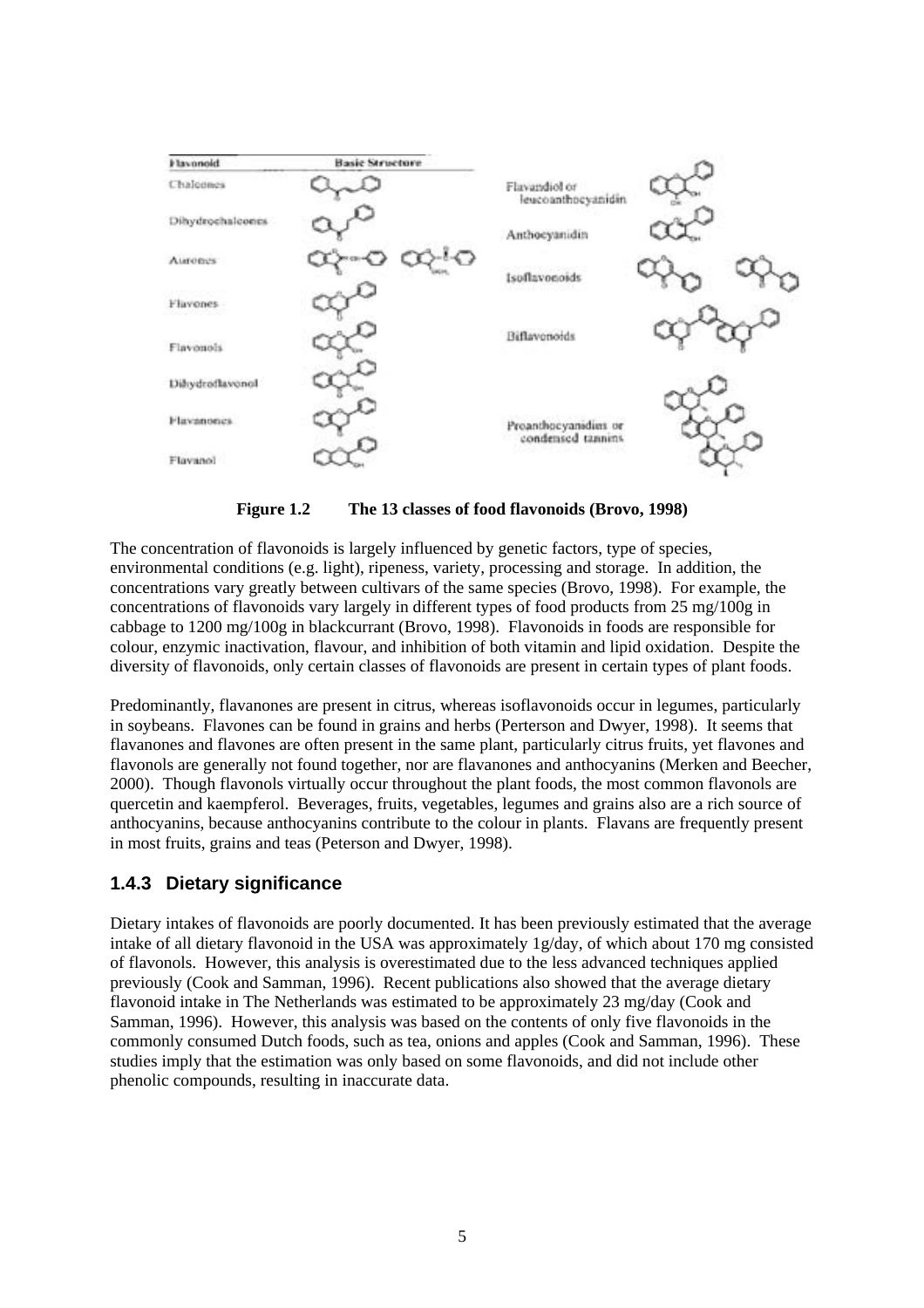

#### **Figure 1.3 Structure and dietary occurrence of the main classes of flavonoids. Arrows indicate biosynthetic path (Peterson and Dwyer, 1998)**

#### **1.4.4 Physiological roles in human health**

Many health professionals claim that flavonoids exert positive effects on human health, including antibacterial, antiviral, anti-inflammatory (Cook and Samman, 1996), antithrombotic, vasoprotective, hypocholesterolemic and hypolipolenic effects (Brovo, 1998). Therefore, flavonoids may have important applications in the prevention and treatment of cancers, cardiovascular disease, allergies, vascular fragility, gastric ulcers, duodenal ulcers, and bacterial and viral infections (Brovo 1998).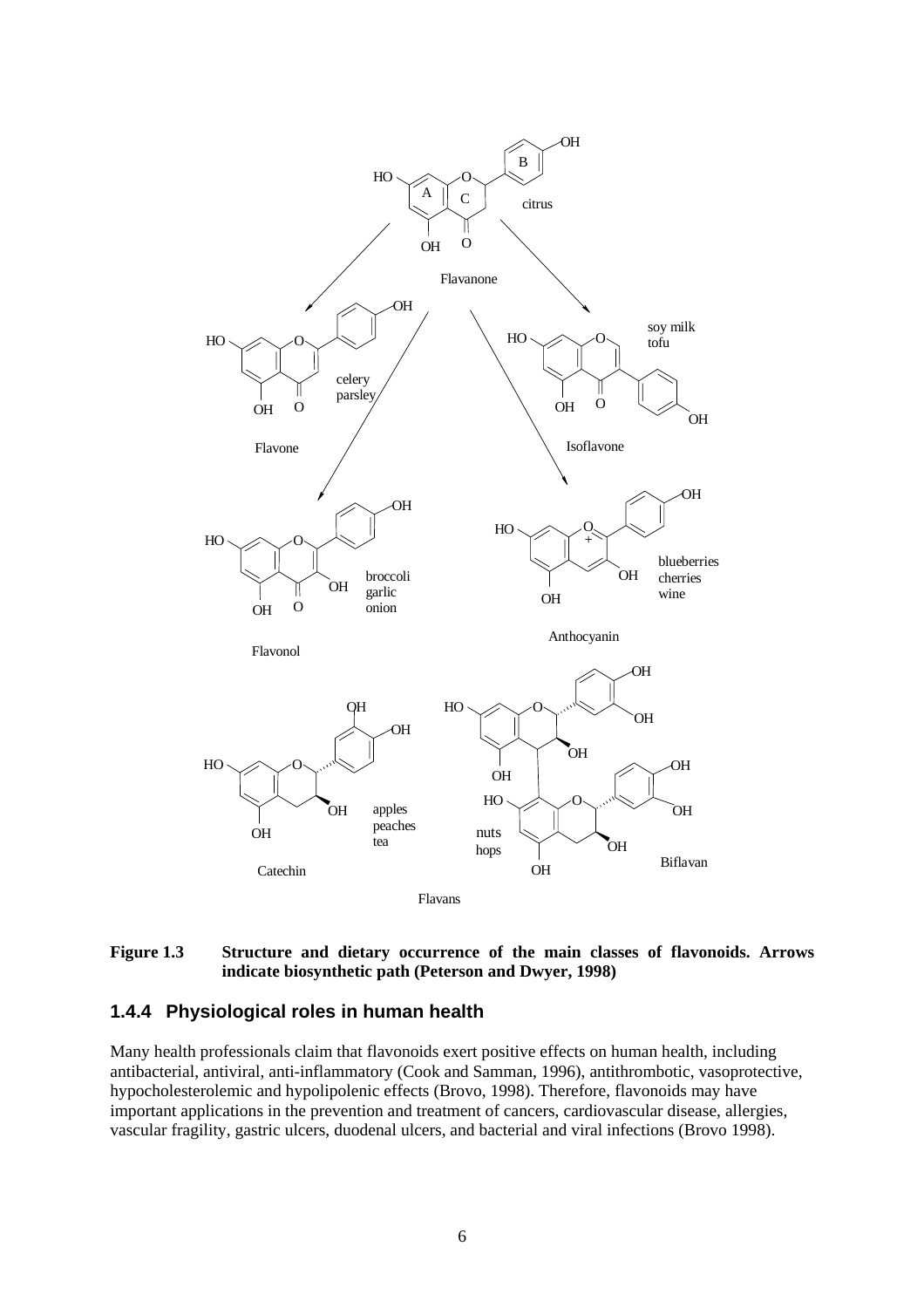For example, anthocyanins from bilberry or black currants are used to enhance vision and increase capillary resistance (Peterson and Dwyer, 1998). Flavonoids exert their protective effects through the reduction of free radical formation, protection of α-tocopherol in low density lipoprotein (LDL) from oxidation, regeneration of oxidised ascorbic acids, and chelation of divalent cations (Brovo, 1998). Some studies demonstrated that diets high in flavonoids can reduce the development of cardiovascular diseases (Cook and Samman, 1996; Muldoon and Kritchevsky, 1996).

### **1.4.5 Flavonoid structure and antioxidant capacity**

The structure of the B ring (Figure 1.1) is the primary determinant of the antioxidant capacity of flavonoids (Pannala *et al*., 2001). Flavonoids such as quercetin, with 3',4'-OH substituents in the B ring and conjugation between the A and B rings, have antioxidant potentials four times that of Trolox, the vitamin E analogue. Removing the *ortho*-OH substitution or reducing the 2,3-double bond in the C ring decreases the antioxidant capacity by more than 50% (Rice-Evans *et al*., 1995, 1996, 1997). The carbonyl in the central ring (C ring) and the  $C_2-C_3$  double bond could participate in radical stabilisation that increases antioxidant capacity, as occurs with quercetin.

### **1.4.6 Flavonoid toxicity**

Flavonoids can form complexes with metal cations through their carboxyl and hydroxyl groups, and thus interfere with the intestinal absorption of minerals (Brovo, 1998). Flavonoids, such as tannins, strongly inhibit iron absorption and hence reduce iron bioavailability (Brovo, 1998). Although the chelating action of flavonoids on metals such as copper and iron can have negative effects by reducing their bioavailability, this action can be beneficial in certain circumstances. In the native state, copper and iron can be the initiators of hydroxyl radical production by the Fenton and Haber-Weiss reactions; thus, chelation of these metals is one of the ways flavonoids exert their antioxidant effect (Brovo, 1998).

Toxic effects have been documented from doses of  $1-1.5$  g/day of flavonoid drugs such as cianidanol, including acute renal failure, haemolytic anaemia, thrombocytopenia, hepatitis, fever and skin reactions (Cook and Samman, 1996). However, in diets containing a wide variety of foods, flavonoids are unlikely to be consumed in toxic quantities because foods originating from plants contain many diverse types of flavonoids in varying quantities (Cook and Samman, 1996).

## **1.5 Flavonoids in Honeybee Products**

### **1.5.1 Nectar flavonoids**

Nectar is a secretion of specialised glands of plants called nectaries that are located in or near the flower, or on any aboveground (extrafloral) structures (Gojmerac, 1980). Nectar is a solution that contains a mixture of sugars and other materials. The major constituents of honey originate from nectar, so honey flavonoids should originate primarily from the nectar. The differences in honey flavour and aroma also arise from differences in the components in the nectar of different floral sources (Rowland *et al*., 1995). Seven flavonoids (glycosides) have been identified from honey floral nectars (Table 1.1), of which only the aglycones are detected in honey.

| <b>Flavonoid (common name)</b>                      | Reference              |  |  |  |
|-----------------------------------------------------|------------------------|--|--|--|
| Kaempferol 3-sophoroside; quercetin 3-sophoroside   | Gil et al., 1995       |  |  |  |
| Hesperidin                                          | Ferreres et al., 1993  |  |  |  |
| Isorhamnetin 3-rhamnoside; kaempferol 3-rhamnoside; | Ferreres et al., 1996a |  |  |  |
| myricetin 3'-methyl ether, quercetin                |                        |  |  |  |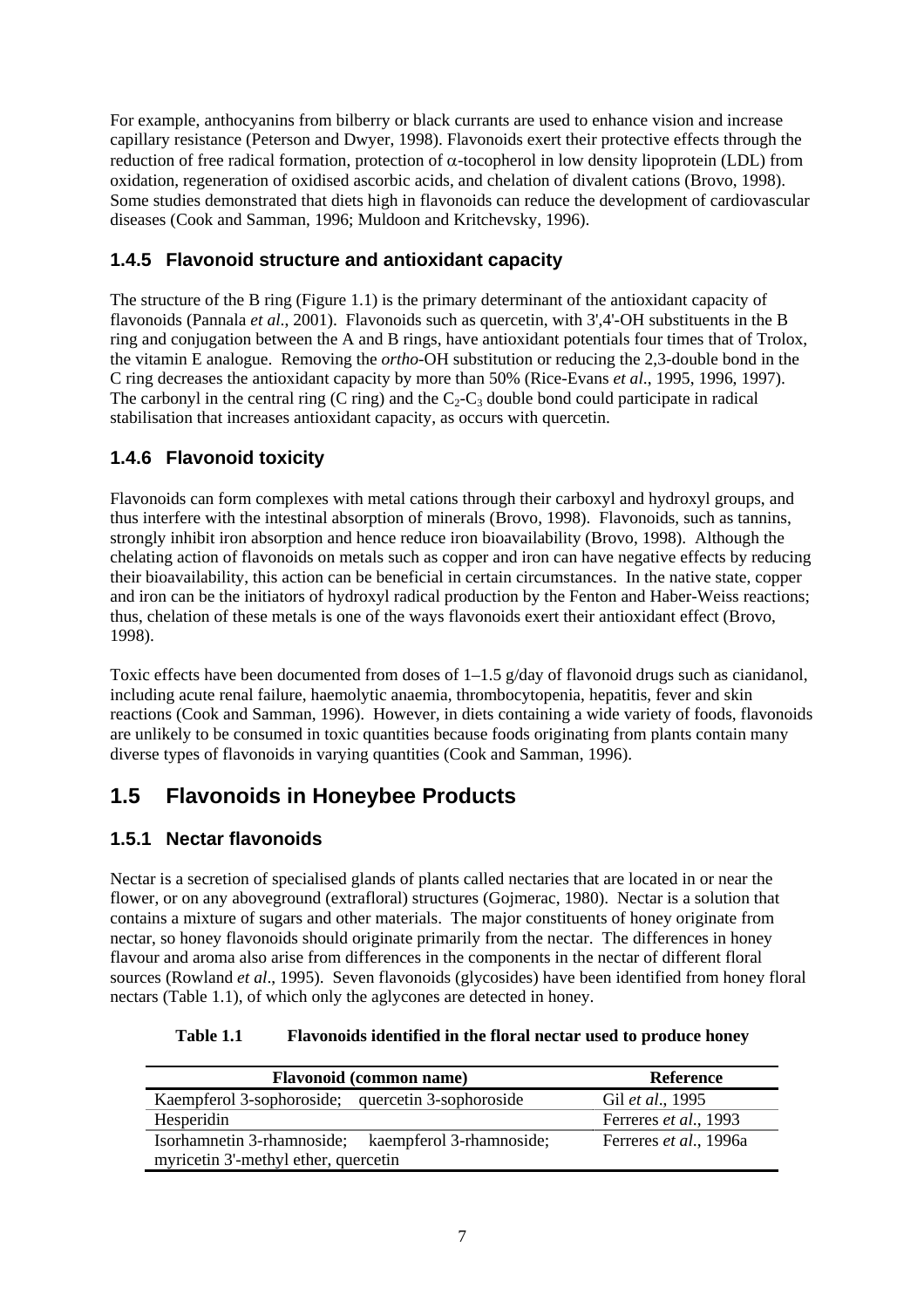Analysis of orange tree nectar revealed that the glycoside, hesperidin, is the major flavonoid detected and, therefore, should be the main source of its aglycone, hesperetin in citrus honey (Ferreres *et al*., 1993). Kaempferol 3-sophoroside contributes 93% of the flavonoids in rosemary nectar, and thus, could be the main source of kaempferol found in rosemary honey (Gil *et al*., 1995). Further, some nectar glycosides from other plant sources have not been detected in the corresponding honeys, suggesting that they are also hydrolysed by honeybee enzymes to produce the corresponding aglycones (Ferreres *et al*., 1993, 1996a). However, studies on unifloral honeys from New Zealand have shown that the origin of their aromatic acids may not be directly related to compounds in the flowers (Tan *et al*., 1988).

#### **1.5.2 Honeydew honey flavonoids and other polyphenols**

Some honeys are the excretion of plant-sucking aphids, coccids and scale insects (Gojmerac, 1980), and are termed honeydew honey. This type of honey normally contains 5-18% dry matter, including salivary enzymes. Some compounds occurring in this honey are not found in the host plant, suggesting that they are synthesised by insects, honeybees and/or alteration by microorganisms and/or insects (Gojmerac, 1980). Pinocembrin, an antimicrobially active flavanone, has been found in 11 of 12 honey samples during a study of honeys of different origins (Bogdanov, 1989). In addition, pinocembrin has been found in four Swiss honeys of floral and honeydew origins (Bogdanov, 1989; Anklam, 1998). Forest blossom honeys containing a large amount of honeydew honey have a high concentration of 3,4-dihydroxybenzoic acid ( $> 5$  mg/kg). The presence of this compound enables this honey type to be distinguished from other types of honeys (Joerg and Sontag, 1992, 1993). The concentration of free protocatechuic acid is 3.4-6.8 mg/kg in honeydew honeys, higher than honeys from other sources (Steeg, 1987; Steeg and Montag, 1988c). The aromatic acids in New Zealand manuka honey might originate from the sap of the manuka tree rather than from the nectar (Russell *et al*., 1990). It has been observed that the manuka tree is often infested with a scale insect, *Eriococcus orariensis*, which gives rise to a honeydew that could be collected by the honeybees (Russell *et al*. 1990). However, Weston *et al*. (1999) recently showed that manuka honey was derived from nectar and not honeydew.

#### **1.5.3 Pollen flavonoids**

Pollen contains 44% carbohydrates, 22% water and 21% protein (Echigo *et al*., 1986). Pollen is the protein source, not the supply of energy, for honeybees (Gojmerac, 1980). Protein in pollen is essential for body growth, tissue repair, and other normal honeybee functions. Newly emerged adults eat the pollen as a source of protein, vitamins, minerals, and fats, which enables the brood food glands to develop normally (Gojmerac, 1980; Winston, 1987). In addition, pollen has versatile uses for humans (Crane, 1996). Honeybee-collected pollen is produced commercially in at least 18 countries, with Australia alone producing between 60 and 130 t a year (Crane, 1996).

Pollen has been considered a very useful indicator of the botanical origin of honeys, and has almost the whole profile of flavonoids found in honeys sourced from the same plant sources (Amiot *et al*., 1989; Tomás-Barberán *et al*., 1989; Campos *et al*., 1990; Gil *et al*., 1995). Flavonoids in pollen occur as both glycosides and aglycones, and are usually highly hydroxylated, such as for kaempferol (Ferreres *et al*., 1991, 1992). Rosemary pollen has similar concentrations of quercetin and kaempferol 3-sophoroside, while sunflower pollen contains mainly quercetin 3-rutinoside. Some honey flavonoids are lipophilic compounds that are not detected in pollen but are common in plant exudates and resins. However, honey flavonoids can arise partly from pollen flavonoids, with the original glycosides being hydrolysed to yield aglycones by the enzymes present in honeybee saliva (Ferreres *et al*., 1991, 1992). A study by Campos *et al*. (1990) revealed that the flavonoid content reached 0.5% in pollen, whereas Serra-Bonvehi *et al*. (2001) showed that total phenols were more than 0.85%, and flavonoids were more than 0.35% of pollen, with flavonol glycosides dominating. Up to 82% of the pollen samples analysed by Serra-Bonvehi *et al*. (2001) contained at least 14 phenolic components, primarily rutin, myricetin, and cinnamic acids.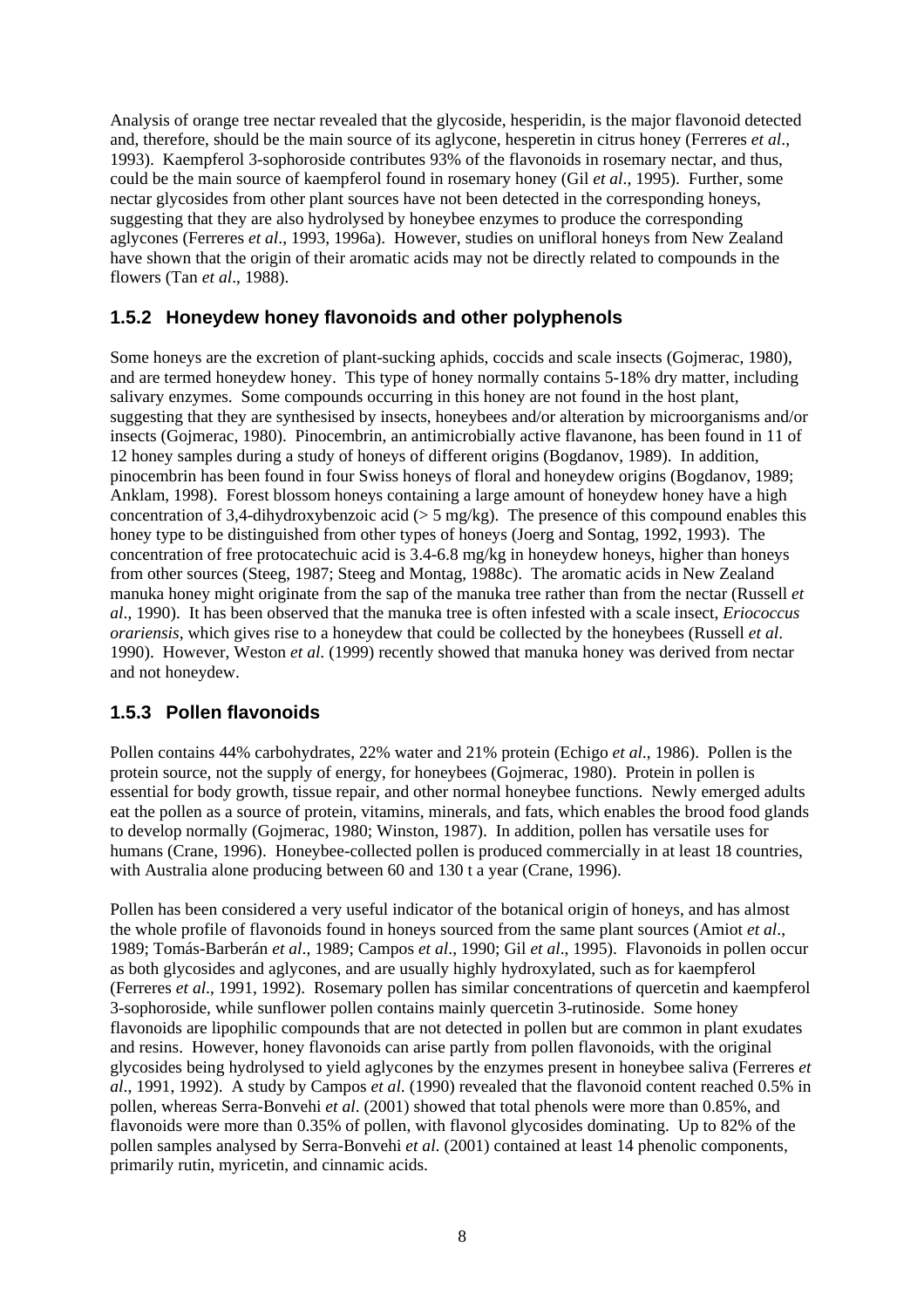Studies by Tomás-Barberán *et al*. (1989) showed that jara pollen collected by honeybees mainly contained quercetin and isorhamnetin 3-glycosides, with trace concentrations of myricetin and kaempferol 3-glycosides. This flavonoid pattern is similar to that of the natural jara pollen, suggesting that the flavonoid pattern could be used as a chemical marker (Tomás-Barberán *et al*., 1989). Similarly, the compound, 8-methoxykaempferol 3-glycoside could be the biochemical marker of almond honeybee pollen, since it is present only in almond pollen, and not in the apple, pear, cherry and plum pollens (Tomás-Barberán *et al*., 1989). Thus, the characteristic flavonoid patterns occurring in honeybee pollens could be used as biochemical markers of plant origin (Tomás-Barberán *et al*., 1989, Campos *et al*., 1997). There are twenty-seven flavonoids, including four aglycones and twentythree glycosides identified from honeybee pollen (Table 1.2), of which the four aglycones are also components of honey.

| Flavonoid and glycoside (common name)  | <b>Reference</b> <sup>a</sup> |
|----------------------------------------|-------------------------------|
| Apigenin 3-glycoside                   | 1                             |
| 7-methoxyherbacetin 3-diglycoside      | $\overline{2}$                |
| 8-methoxyherbacetin 3-diglycoside      | $\overline{2}$                |
| 8-methoxyherbacetin 3-glycoside        | $\overline{2}$                |
| 7-methoxyherbacetin 3-sophoroside      | $\overline{2}$                |
| 8-methoxyherbacetin 3-sophoroside      | $\overline{2}$                |
| Herbacetin glycoside                   | $\overline{2}$                |
| Isorhamnetin 3-glycoside               | 1                             |
| Isorhamnetin 3-sophoroside-diglycoside | $\overline{2}$                |
| Kaempferol 3-diglycoside               | 1, 3                          |
| Kaempferol 3-glycoside                 | 1, 3                          |
| 8-methoxykaempferol 3-glycoside        | 1                             |
| Kaempferol 3-neohesperidoside          | $\overline{2}$                |
| 7-methoxykaempferol 3-neohesperidoside | $\overline{2}$                |
| Kaempferol 3-sophoroside               | 2,4                           |
| Luteolin*                              | $\overline{c}$                |
| Myricetin*                             | $\overline{2}$                |
| Myricetin 3-galactoside                | $\overline{2}$                |
| Myricetin 3-glycoside                  | 1                             |
| Ouercetin*                             | 4                             |
| Quercetin 3-methyl ether               | $\overline{2}$                |
| Quercetin 3-diglycoside                | 1, 2                          |
| Quercetin 3-glycoside                  | 1                             |
| Quercetin 3-rhamnoside                 | $\overline{2}$                |
| Quercetin 3-rutinoside                 | $\overline{4}$                |
| Quercetin 3-sophoroside                | $\overline{2}$                |
| Tricetin*                              | $\overline{2}$                |

**Table 1.2 Flavonoids identified in honeybee pollens** 

**<sup>a</sup>** 1. Tomás-Barberán *et al*., 1989; 2. Campos *et al*., 1997; 3. Ferreres *et al*., 1998; 4. Ferreres *et al*., 1992. **\*** Aglycones found in honey.

#### **1.5.4 Propolis flavonoids**

Propolis, also referred to as honeybee glue (Grange and Davey, 1990), is the sticky, resinous material produced by the honeybee (Gojmerac, 1980; Bankova *et al*., 1982). It consists of a mixture of beeswax secreted by the honeybee, plant secretions from the buds and bark of trees, plant exudates from tree wounds, and possibly secretions from other vegetation gathered by the honeybees (Gojmerac, 1980). Thus, it is a highly complex mixture of waxes, resins, balsams, oils, and pollen. The composition of propolis is highly variable, probably related to the variation in the species of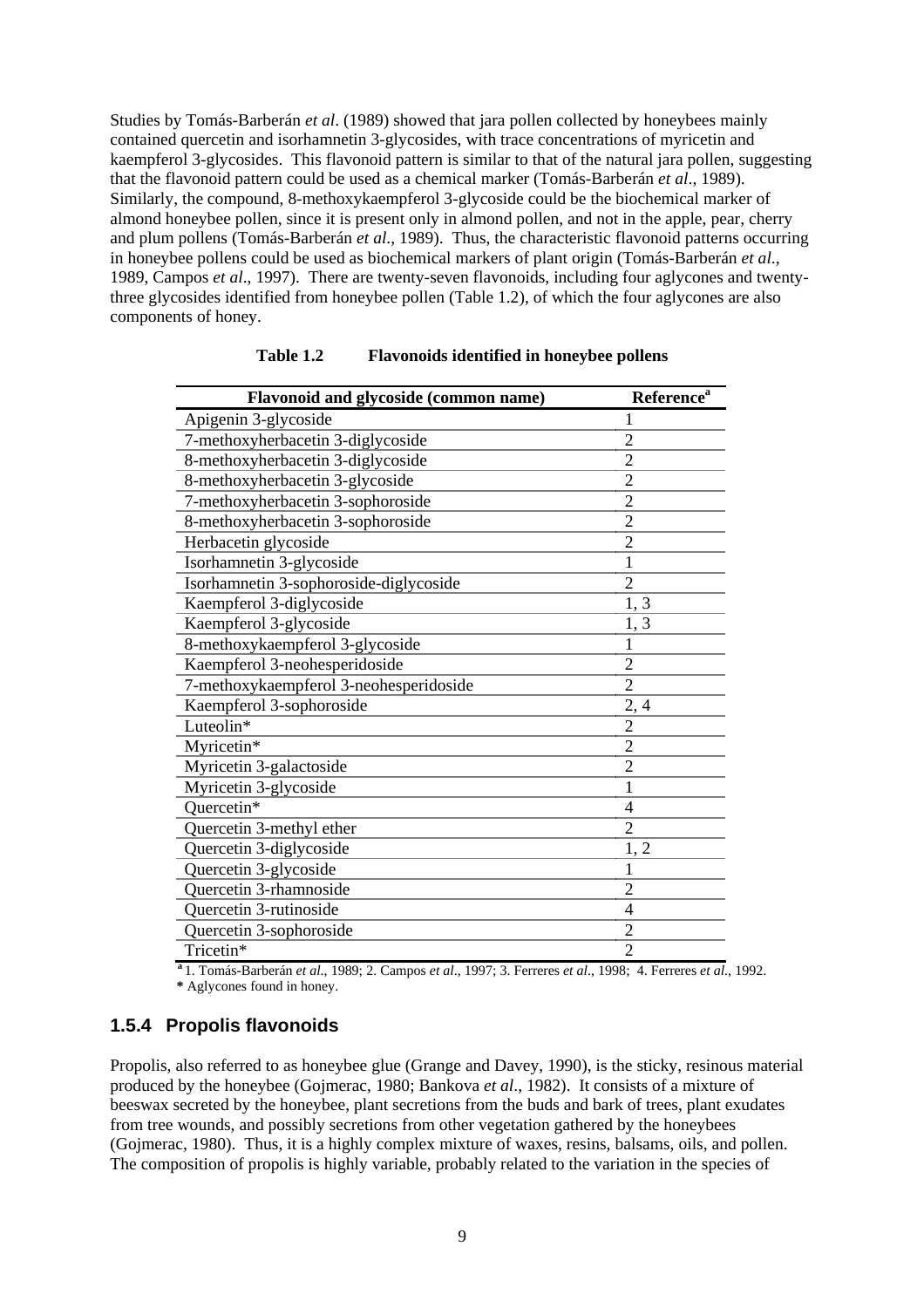plants from which it is collected (Gojmerac, 1980). Propolis is used by honeybees as a glue to seal the opening of the hives, and as a slow release antiseptic (Gojmerac, 1980; Winston, 1987).

Propolis may contain a hundred different substances, including about 80 flavonoids, which are the main source of its antimicrobial action (Bankova *et al*., 1982, 1983; Greenaway *et al*., 1990; Marcucci, 1995; Park *et al*., 1997). Large proportions of phenolic compounds occur in propolis, which may reach nearly one third of the mass, whereas the flavonoids present in propolis could be in a concentrated form (Serra-Bonvehi *et al*., 1994), which might reach 10% (w/w) of propolis (Campos *et al*., 1990). Pinocembrin alone ranges 4.0-4.6% (w/w) of propolis samples sourced from five countries of different temperate geographical areas (Houghton *et al*., 1995). Honeybees modify the composition of the original propolis through the action of β-glucosidase, which they secrete during propolis collection (Park *et al*., 1997). This enzyme hydrolyses the flavonoid heteroglycosides into aglycones. Moreover, significant differences in the contents of phenolic compounds were found between fresh propolis (20.7-24.7%) and aged propolis, which has ca 20% less phenolic content than that of fresh propolis (Serra-Bonvehi and Ventura-Coll, 2000).

Although propolis is very difficult to remove from hive bodies and frames, some countries now take even greater interest in it than previously. This is because of its various antibiotic properties (Grange and Davey, 1990; Popova *et al*., 2001), and its various biological (Bankova *et al*., 1982, 1983; Sun, 1995), therapeutic, antiviral, and anti-tumour activities (Serra-Bonvehi *et al*., 1994; Marcucci, 1995; Boudourova-Krasteva, *et al*., 1997; Matsuno *et al*., 1997; Park *et al*., 1997, 1998). The antimicrobial properties of propolis (Gojmerac, 1980; Bankova *et al*., 1983; Grange and Davey, 1990; Greenaway *et al*., 1990; Marcucci, 1995; Matsuno *et al*., 1997; Park *et al*., 1998) may be attributable to its high flavonoid content. Among those, pinocembrin and galangin have been proven to be responsible for the antibacterial activity, whereas in addition pinocembrin has fungicidal and local anaesthetic activities (Bankova *et al*., 1983).

Eighty-eight flavonoids (including seventeen isoflavonoids) have been identified in propolis, of which twenty-five aglycones are also detected in honey; forty-six aglycones and/or their glycosides are found only in propolis, with pilloin  $(C_{17}H_{15}O_5)$  recently being identified in propolis and bud exudate from Poland (Maciejewicz, 2001; Maciejewicz *et al*., 2001). The best indicator for the origin of propolis is its chemical composition, compared to the composition of the hypothetical plant source material (Bankova, *et al*., 1999). Studies on propolis by gas chromatography-mass spectroscopy (GC-MS) (Bankova, *et al*., 1992a) revealed that the biological activities of propolis might differ because of the concentrations of phenolic compounds (Bankova, *et al*., 1992b, 1993). Flavonoids are the characteristic components of propolis (Bankova, *et al*., 1987; Sorkun *et al*., 2001). In a recent study, the flavonoid composition of Egyptian propolis was found to be very diverse, suggesting it may have been gathered from more than one plant source (Christov *et al*., 1998).

Propolis flavonoids from tropical regions are found to be lipophilic, methylated 6-oxygenated flavones (Tomás-Barberán *et al*., 1993b). Correlations between the composition and the place of collection or the bee species have not been found. A distinctive characteristic of the flavonoids in New Zealand propolis is the unusually high proportion of dihydroflavonoids that account for about 70% of the total flavonoids (Markham *et al*., 1996). Studies on propolis from Brazil found some similarities in the qualitative composition of the samples (Marcucci *et al*., 1998), which is rich in derivatives of kaempferol, ranging 3.64-191.19 mg/g (Marcucci *et al*., 2000). In Chilean propolis, the phenolic compounds are similar to those identified in propolis from other south American countries (Munoz *et al*., 2001a), with flavonoids being dominated by flavanones, flavones, and flavonols (Munoz *et al*., 2001b). These findings for propolis may provide useful information about the plant sources of a given geographical region.

Koo and Park (1997) showed that the chemical composition of propolis was dependent on the variety of the bee. Bankova *et al*. (1998) suggested that the variations in the chemical composition of propolis collected by three indigenous bee species are derived from differences in the botanical sources being visited by the different species of bees. However, in *Meliponinae* propolis, neither the bee species nor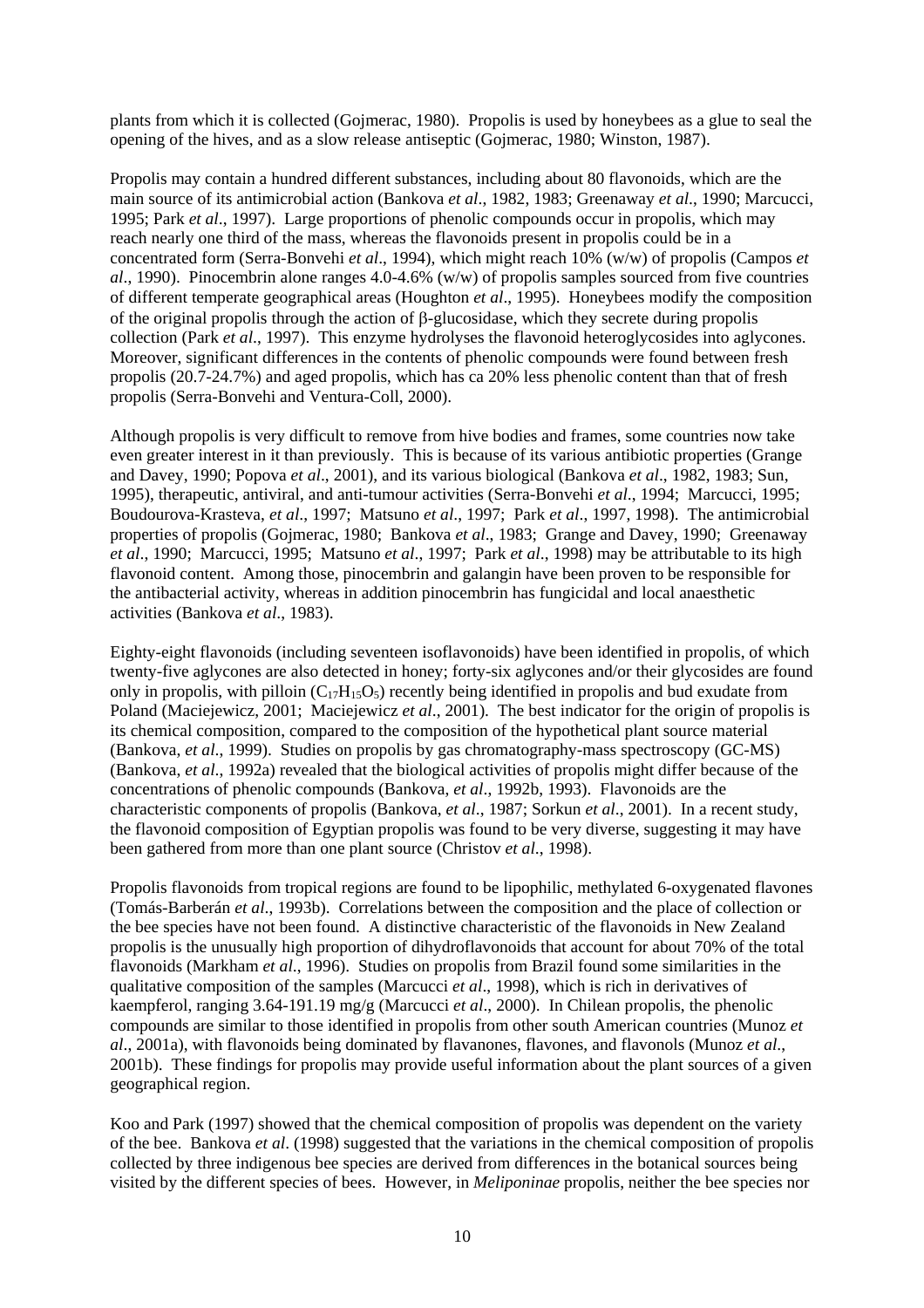the geographical locations have been found to determine its chemical composition and plant source (Velikova *et al*., 2000ab). This could be explained by the fact that *Meliponinae* forages over short distances, and uses the first plant exudate encountered during its flights as the propolis source. In addition, the results of Velikova *et al*. (2000ab) confirm that European propolis is definitely of poplar origin and that in border areas, such as Algeria, where poplars are not always available for propolis collection, other plant sources are used; however, this does not affect the antibacterial properties of propolis.

#### **1.5.5 Beeswax flavonoids**

As an animal wax, beeswax is a very stable mixture of chemicals with a distinguished history. Beeswax has had multiple uses for thousands of years and is still used in the cosmetic and in candlemaking industries (Gojmerac, 1980; Crane, 1996). It is secreted by the honeybees (Crane, 1996), and is composed of hydrocarbons, esters, free acids, monohydric alcohols, and hydroxy acids (Gojmerac, 1980; Winston, 1987). The main flavonoids detected from beeswax are pinocembrin, pinobanksin, pinobanksin 3-acetate, chrysin, galangin and techtochrysin (Tomás-Barberán *et al*., 1993c). In this study, these flavonoids were already present when wax scales were secreted by bees. Further, the same flavonoids were generally present in honey, propolis and *Populus nigra* bud exudates collected in the same geographical region (Tomás-Barberán *et al*., 1993c), suggesting that the flavonoids of beeswax originate from the same source as those of honey and/or propolis. Thus, analysis of beeswax flavonoids could be used as an adjunct in the detection of beeswax adulterations.

### **1.6 Honey Phenolics**

Honey has been used as a medicine, an additive, and a food for thousands of years (Gojmerac, 1980; Molan, 1992). The antibacterial activity of honey has been examined, particularly relating to the effects of low moisture content, acidity (its pH being between 3.2 and 4.5) and enzymic activity. It is generally agreed that the antibacterial activity of most honey is due to hydrogen peroxide (Molan, 1992). However, if the hydrogen peroxide is destroyed, residual non-peroxide antibacterial activity is observed in several honeys. Part of this activity appears to be due to pinocembrin (Bogdanov, 1984, 1989, 1997; Siess *et al*., 1996) and possibly other phenolic compounds (Russell *et al*., 1990; Weston *et al*., 1999, 2000) with antibacterial properties. Further work needs to be done to fully elucidate the factors responsible for this activity.

Although studies on honeys, honeybees, and the basic composition of honeys started a hundred years ago (Gojmerac, 1980; Winston, 1987), interest in honey phenolic compounds has only recently increased. This is because of their potential roles as biochemical markers for authenticating the geographical (Tomás-Barberán *et al*., 1993a; Martos *et al*., 2000b), or botanical origins of honeys (Berahia *et al*., 1993; Tomás-Barberán *et al*., 1989; Gil *et al*., 1995; Andrade *et al*., 1997ab; Tomás-Barberán *et al*., 2001), or both (Martos *et al*., 1997, 2000b; Anklam, 1998; Anklam and Radovic, 2001).

Some of the components in honey are due to maturation of honey, some are added by honeybees, and some are derived from plants (Gojmerac, 1980; Sun, 1995). During the secondary metabolism of plants, various phenolics are formed (Joerg and Sontag, 1992, 1993). The concentration of these substances differs in various plant species and growing seasons. It also differs according to various agricultural techniques and geographical distribution of the plant.

The distribution of three main phenolic families (benzoic acids, cinnamic acids, and flavonoids) show different profiles in honey from different floral origins, with flavonoids being the most common in floral honeys (Amiot *et al*., 1989; Campos *et al*., 1990). Therefore, a characteristic distribution pattern of phenolic compounds should be found in unifloral honeys sourced from the corresponding plant sources.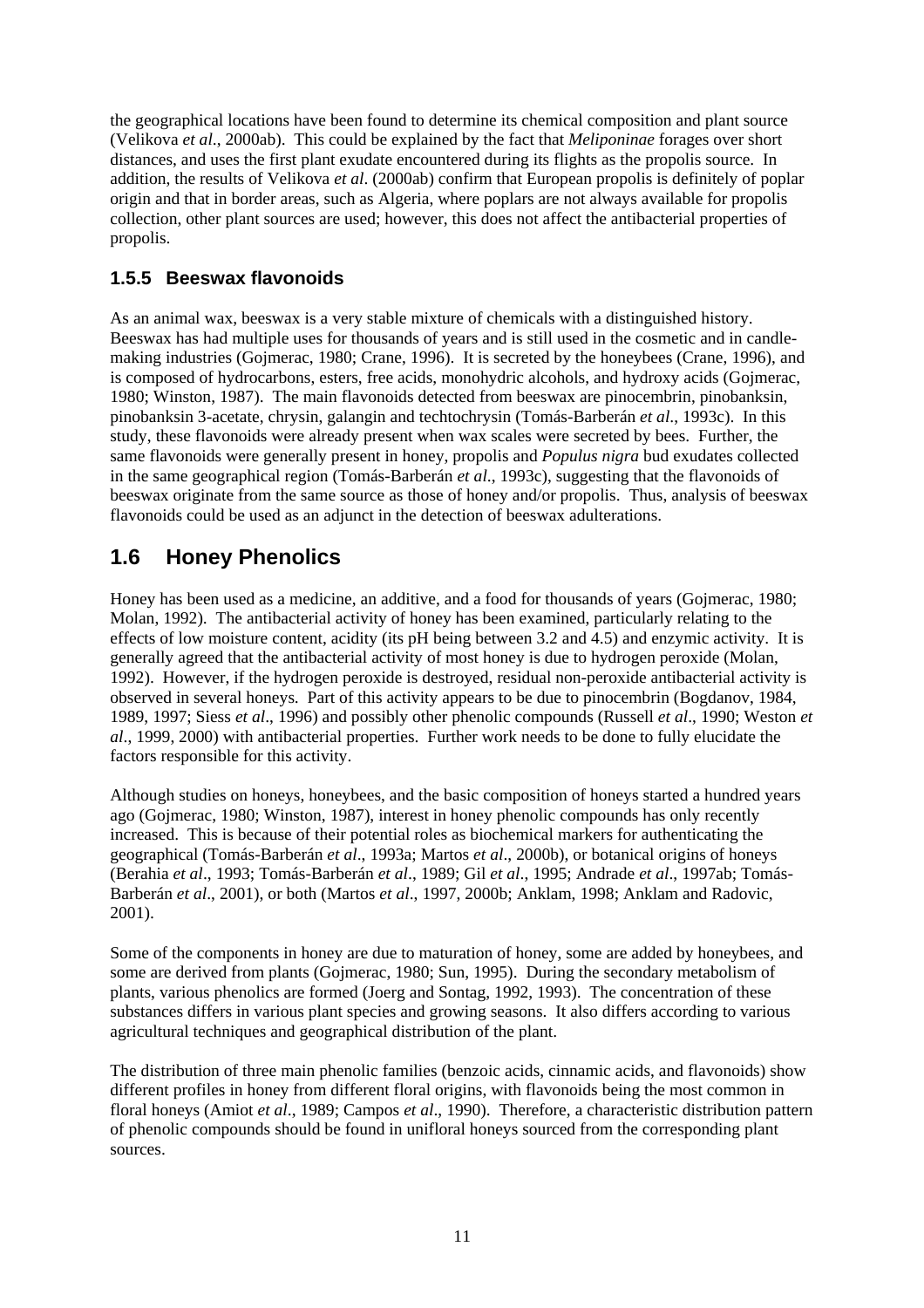#### **1.6.1 Honey flavonoids**

Honey flavonoids can originate from nectar, pollen or propolis. Propolis, being a natural constituent of honeycombs, has components that are probably distributed between the relatively lipophilic beeswax and the more hydrophilic honey (Ferreres *et al*., 1992). As the flavonoids are relatively lipophilic, their concentration in honey is much lower that that in propolis (Bogdanov, 1989; Ferreres *et al*., 1992). The flavonoid content is approximately 0.5% in pollen, 10% in propolis and about 0.005 – 0.010% in honey (Ferreres *et al*., 1992). Only flavonoid aglycones (without sugar moieties) seem to be present in propolis and honey, while honeybee pollen contains flavonols in herosidic forms (Anklam, 1998). The flavonoids in honey and propolis have been identified as flavanones and flavanones/flavanols (Anklam, 1998). In general, the flavonoid concentration in honey is approximately 20 mg/kg (Ferreres *et al*., 1994c).

Unlike flavonoids in nectar or pollen, some of the flavonoids found in honey are aglycones with an unsubstituted B ring (Campos *et al*., 1990; Ferreres *et al*., 1993). Figure 1.4 shows some flavonoids and simple phenolics identified in honey. Some compounds in Figure 1.5 were also frequently found in honey, such as kaempferol, myricetin, quercetin, gallic acid and chlorogenic acid. The concentration of honey phenolics varies according to the floral origin, ranging from 5.8 mg/100g in acacia honey to 96 mg/100 g in strawberry honey (Amiot *et al*., 1989). The concentration of phenolic acids ranged 0.1-111.4 mg/100 g honey, with phenolic esters ranging 13-50.4 mg/100 g honey (Joerg, 1996). In addition, the flavonoid concentration was found to be 0.02-2.4 mg/100 g honey in Tunisia (Martos *et al*., 1997). Because of these variations, the browning reaction due to the preferential oxidation of *o*-diphenols is less effective in honeys containing a high concentration of total phenolics (Amiot *et al*., 1989; Campos *et al*., 1990; Siess *et al*., 1996).

There have been 33 flavonoids identified in honey (Table 1.3), of which 11 are also found in the floral nectar, 9 in honeybee pollen, and 25 in propolis (Boudourova-Krasteva *et al*., 1997). Moreover, there are over 70 other phenolics identified from honey and propolis (Bankova *et al*., 1987; Joerg and Sontag, 1992, 1993; Sabatier *et al*., 1992; Joerg, 1996; Andrade *et al*., 1997ab; Anklam, 1998; Tazawa *et al*., 1999). Compounds that have been identified include flavones such as chrysin; flavonols such as kaempferol; flavanones such as hesperetin; and phenolic acids.

In the Northern Hemisphere where poplars (the source of propolis) are native, honeys show flavonoid profiles characterised by the presence of propolis flavonoids (Tomás-Barberán *et al*., 2001). Many honeys, but not Australian honeys, show flavonoid profiles that have their origins in propolis (Tomás-Barberán 1993a; Martos *et al*., 2000b). In contrast, honeys sourced from most equatorial regions and Australia are devoid of propolis-derived flavonoids, but are dominated by flavonoids from other parts of the plant such as nectar and pollen. Nevertheless, several honeys from Central and South America, and New Zealand are exceptions. In these cases, non-native poplar trees have been planted and the honey flavonoid profile is reminiscent of a propolis type profile (Tomás-Barberán *et al*., 1993a).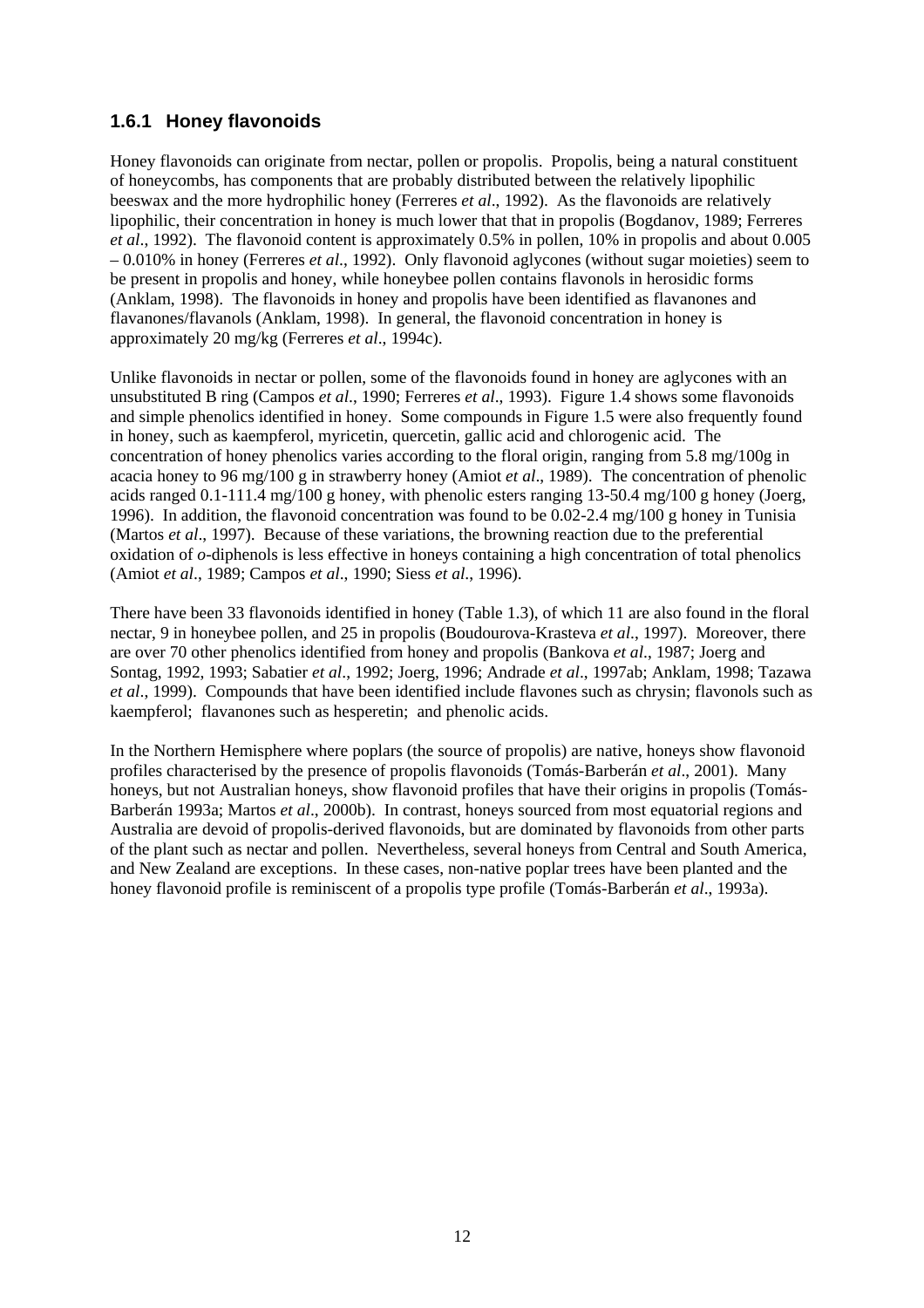| <b>Flavonoid</b> (common name) | <b>Reference</b>                              |
|--------------------------------|-----------------------------------------------|
| Apigenin                       | Berahia et al., 1993; Ferreres et al., 1994ab |
| Chrysin                        | Berahia et al., 1993; Ferreres et al., 1994ab |
| Eriodictyol                    | Delgado et al., 1994; Ferreres et al., 1994b  |
| Flavone; Flavanonol 7-OH       | Berahia et al., 1993                          |
| Galangin                       | Sabatier et al., 1992; Ferreres et al., 1996b |
| Galangin 3-OMe                 | Berahia et al., 1993; Martos et al., 1997     |
| Genkwanin                      | Ferreres et al., 1991, 1992, 1993, 1994ab     |
| Hesperetin                     | Soler et al., 1995; Andrade et al., 1997b     |
| Isorhamnetin                   | Ferreres et al., 1991; Gil et al., 1995       |
| Kaempferol                     | Amiot et al., 1989; Ferreres et al., 1998     |
| Kaempferol 8-OMe               | Ferreres et al., 1994ab; Martos et al., 1997  |
| Kaempferol 3-OMe               | Ferreres et al., 1991, 1992, 1993, 1994d      |
| Luteolin*; Luteolin 7-OMe      | Ferreres et al., 1991, 1992, 1993, 1994ab     |
| Myricetin*                     | Delgado et al., 1994; Soler et al., 1995      |
| Myricetin 3-OMe                | Ferreres et al., 1994a, 1996a                 |
| Myricetin 3'-OMe               | Tomás-Barberán, 1993a.                        |
| Myricetin 3,7,4',5'-OMe        | Martos et al., 1997                           |
| Naringenin                     | Amiot et al., 1989; Ferreres et al., 1994b    |
| Pinobanksin                    | Ferreres et al., 1996b; Siess et al., 1996    |
| Pinobanksin 3-acetate          | Martos et al., 1997                           |
| Pinocembrin                    | Sabatier et al., 1992; Ferreres et al., 1996b |
| Pinostrobin                    | Berahia et al., 1993; Martos et al., 1997     |
| Quercetin*                     | Amiot et al., 1989; Ferreres et al., 1994ab   |
| <b>Ouercetin 3-OMe</b>         | Ferreres et al., 1991, 1992, 1993, 1994ab     |
| Quercetin 3,7-OMe              | Gil et al., 1995; Martos et al., 1997         |
| Quercetin 3,3'-OMe             | Ferreres et al., 1991, 1992; Gil et al., 1995 |
| Quercetin 7,3'-OMe             | Ferreres et al., 1994ad; Gil et al., 1995     |
| Rhamnetin                      | Amiot et al., 1989                            |
| Tectochrysin                   | Berahia et al., 1993; Gil et al., 1995        |
| Tricetin*                      | Ferreres et al., 1994a                        |

**Table 1.3 Flavonoids identified in various honeys** 

\* Aglycones found in honeybee pollen (Yao, 2002)

#### **1.6.2 New Zealand manuka honey flavonoids**

Flavonoids were first identified in New Zealand manuka honey by Weston *et al*. (1999b) and are different from those found in European honeys and propolis (Figure 1.4). While most of the identified phenolic components possess antibiotic activity, they did not individually or collectively account for the nonperoxide antibacterial activity of 'active' manuka honey samples.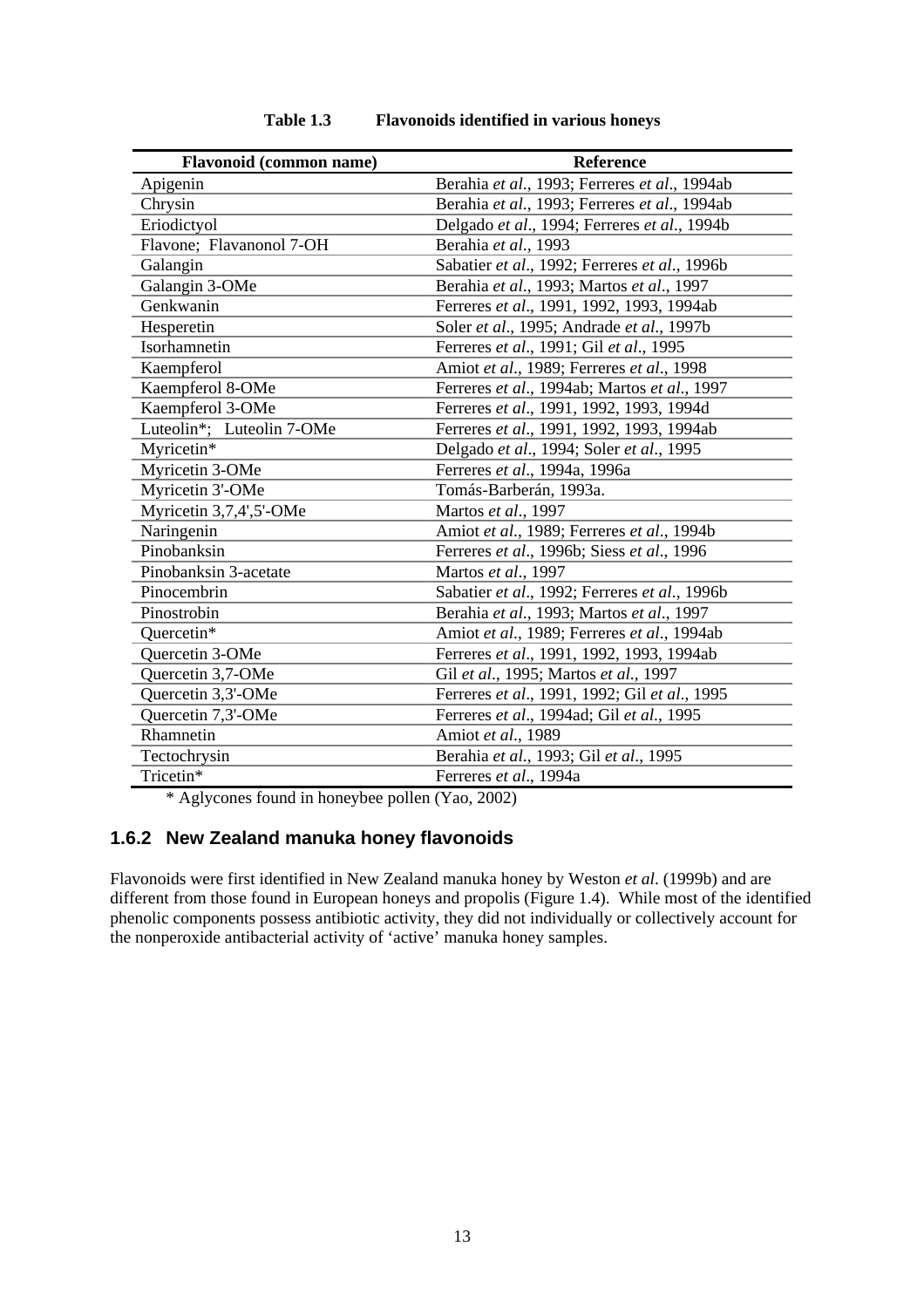





Kaempferol glycoside (KaG)  $R_1 = R_2 = H$ Quercetin glycoside (QuG)  $R_1 = OH R_2 = H$ Myricetin glycoside (MyG)  $R_1 = R_2 = OH$ 





**Figure 1.5 Honey flavonoids and phenolic compounds**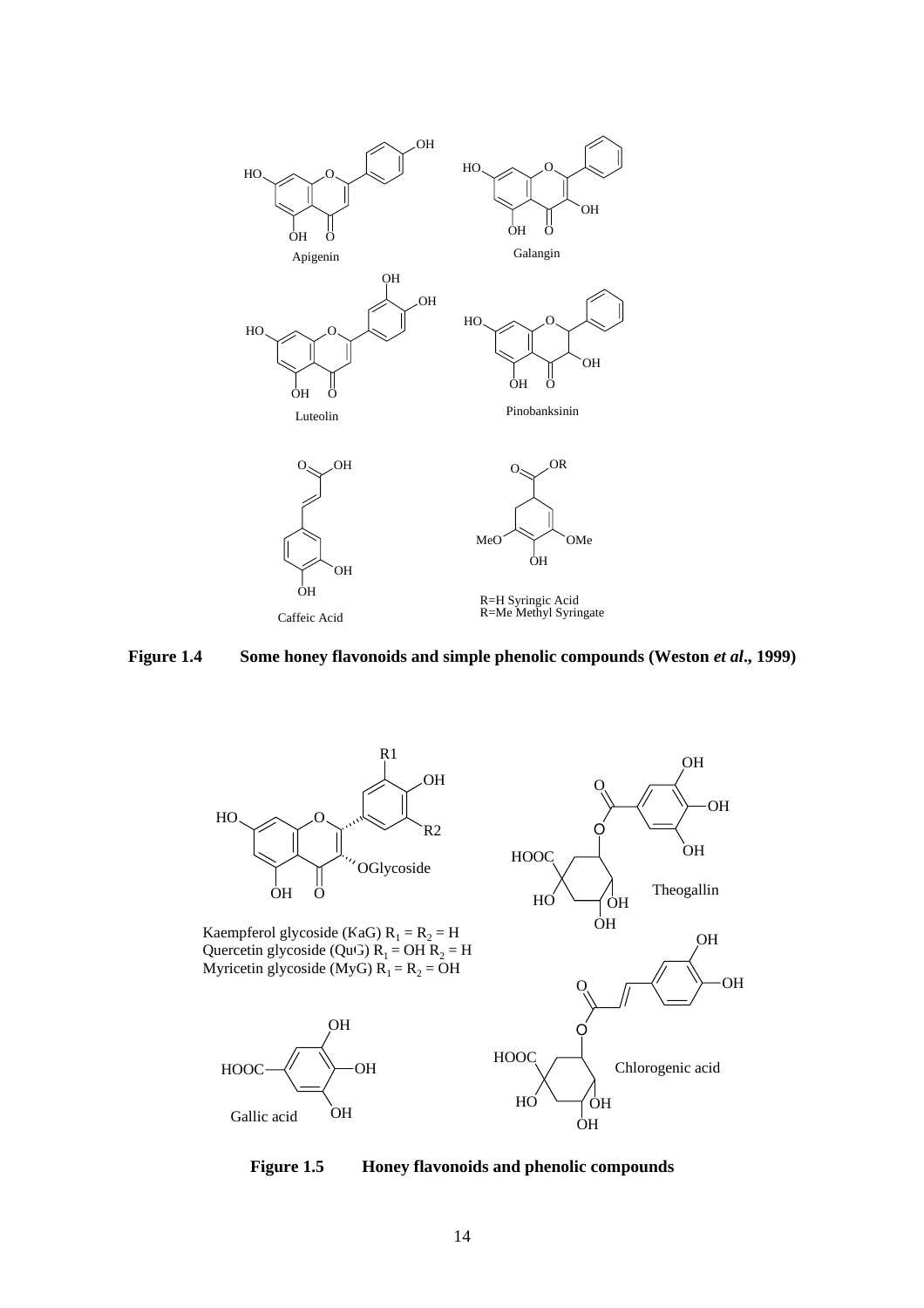### **1.6.3** *Eucalyptus* **honey polyphenols**

An Australian 'commercial' honey was found to contain three characteristic flavonoids, quercetin, luteolin, and 3-OMe myricetin (Tomás-Barberán *et al*., 1993a), with 3-OMe myricetin being up to 53% of the total flavonoids detected. Moreover, 98% of the flavonoids in this honey were pollennectar-derived. Since there was only one Australian honey sample used, there is a need for further investigation of the above compounds as components of Australian honeys.

European *Eucalyptus* honeys show a common and characteristic flavonoid composition, where myricetin, tricetin, quercetin, luteolin and kaempferol are quite constant in their concentrations and relative amounts (Martos *et al*., 2000a). Ellagic acid and the propolis-derived flavonoids pinobanksin, pinocembrin, and chrysin are also present. The contents of these latter nonfloral phenolic compounds were much more variable as would be expected from their propolis origins. Australian *Eucalyptus* honeys show the same flavonoid patterns (myricetin, tricetin, quercetin, luteolin, and kaempferol) as those for the European *Eucalyptus* honeys (Martos *et al*., 2000ab). Of these flavonoids, tricetin is the main marker of river red gum honey, whereas luteolin is a marker of mallee box honey. The main difference between the flavonoid profiles of Australian and European *Eucalyptus* honeys is that in the Australian honey the propolis-derived flavonoids pinobanksin, pinocembrin, and chrysin are seldom found, or are in much smaller concentrations when present (Martos *et al*., 2000b).

Flavonoids are known as antioxidants in lipid-aqueous and lipid-food systems, thus honey can be used as a source of natural antioxidants in foods (Sabatier *et al*., 1992). It has been shown that higher flavonoid (or total phenolics) concentrations in honey produce better antioxidant capacity (Gheldof *et al*., 2002). Certain flavonoids such as pinocembrin, pinobanksin, chrysin, quercetin, kaempferol, myricetin, and hesperetin are responsible for the antioxidant capacity of honeys (Fahey and Stephenson, 2002). Honey has been used in meat products, yoghurt, bakery, salad dressing and other foods as antioxidants.

#### **1.6.4 Phenolic acids in honey**

Phenolic acids (or aromatic carbonic acids) are a subclass of phenolic compounds and arise from the phenyl-propanoid metabolism in plants (Anklam, 1998). Phenolic compounds possessing at least two phenol subunits are the flavonoids, which account for approximately two-thirds of the dietary phenols and have been previously discussed. Those compounds possessing three or more phenol subunits are referred to as the tannins (hydrolysable and non-hydrolysable). In general, phenolic acids are the phenols that possess one carboxylic acid functionality and account for the remaining one-third (Robbins, 2003). However, when describing plant metabolites, phenolic acids refer to a distinct group of organic acids (Figure 1.6) which contain three distinguishing constitutive carbon frameworks: the hydroxycinnamic (Xa), hydroxybenzoic (Xb) structure and aldehyde (Xc) analogue (Robbins, 2003). The basic skeleton remains the same but the numbers and position of the hydroxyl groups on the aromatic ring create the variety (Robbins, 2003).

Like flavonoids, phenolic acids are present in all plants. Notably, cinnamic and benzoic acids derivatives, such as caffeic, *p*-coumaric, vanillic, ferulic and protocatechuic acids exist in virtually all plant foods, including fruits, vegetables and grains, and are physically dispersed throughout the plant in seeds, leaves, roots and stems (Robbins, 2003). Other phenolic acids are found in selected foods or plants such as gentisic and syringic acids (Robbins, 2003). Caffeic acid is one of the most prominent naturally occurring cinnamic acids (Robbins, 2003). Phenolic acids have been associated with the colour, sensory qualities, nutritional and antioxidant properties of foods (Robbins, 2003). Therefore, there is an increasing awareness and interest in the antioxidant behaviour and potential health benefits of phenolic acids. Due to the antioxidant characteristics, the food industry has investigated the concentration and profile of phenolic acids, their effect on fruit maturation, prevention of enzymic browning, and their roles as food preservatives (Robbins, 2003).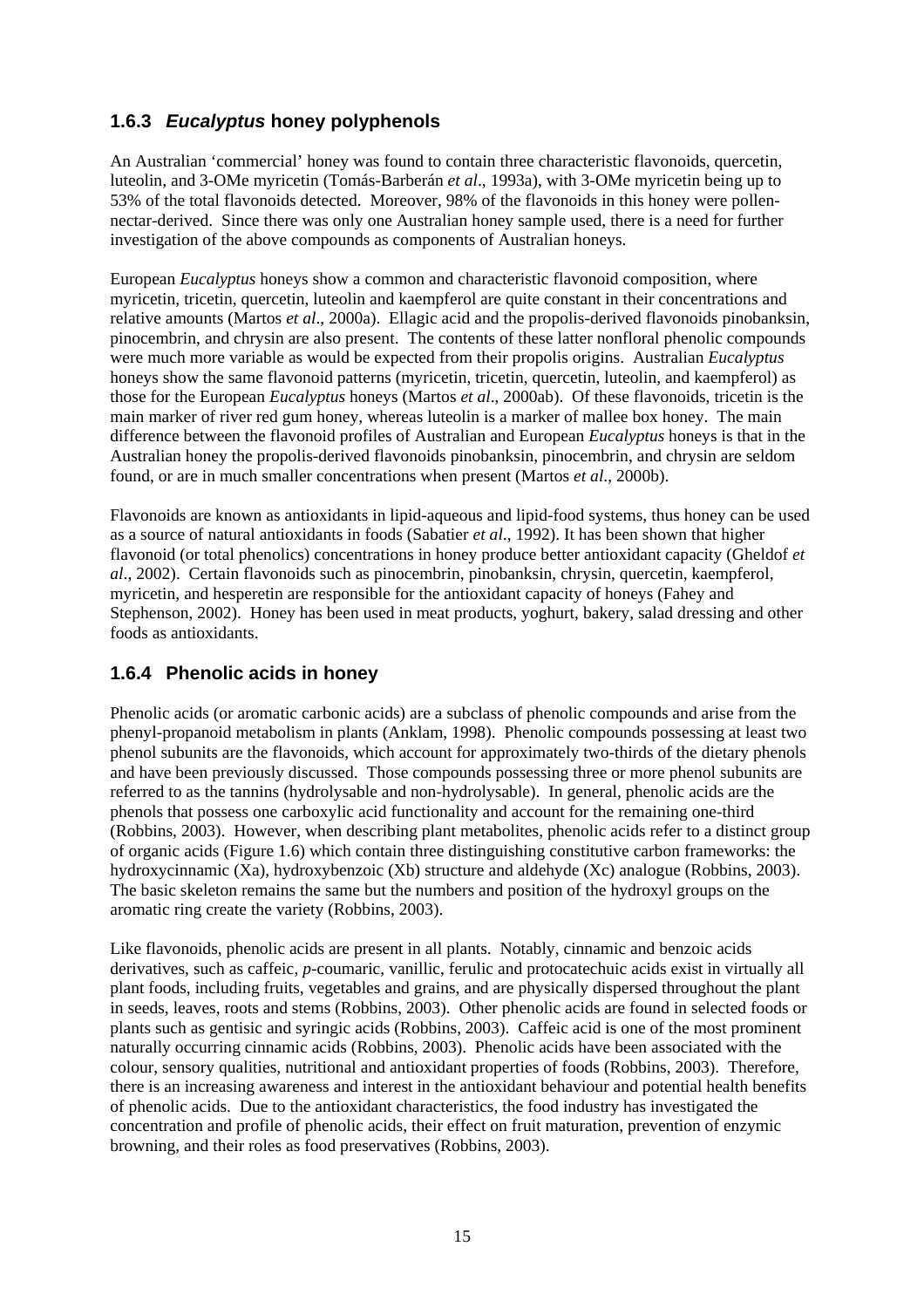Little is known about the absorption and metabolism of phenolic acids despite the increasing interest in their potential health benefits (Robbins, 2003). Only the metabolic fates of caffeic, ferulic, chlorogenic and sinapic acids have been explored (Robbins, 2003). Chlorogenic acid is most likely metabolised by the colonic microflora, while 11-25% of ferulic acid ingested is excreted in urine as free ferulic acid or as glucuronide conjugate (Robbins, 2003). Caffeic acid can selectively block the biosynthesis of leukotrienes, components involved in immunoregulation diseases, asthma, and allergic reactions (Robbins, 2003). Furthermore, caffeic acid and some of its esters might possess anti-tumour activity against colon carcinogenesis (Robbins, 2003). Currently, caffeic acid derivatives (e.g. dicaffeoylquinic and dicaffeolytartaric acids) are being investigated for their antiviral therapy because they can selectively inhibit HIV-1 integrase which catalyses the integration of viral DNA into the host cromatin (Robbins, 2003).



| R2    | R3      | R4    | R5      | χ | code | common name           |
|-------|---------|-------|---------|---|------|-----------------------|
| Η     | Н       | Н     | Н       | a | 1    | cinnamic acid         |
| $-OH$ | Н       | Н     | Н       | a | 2    | a-coumaric acid       |
| Η     | Н       | -OН   | Н       | a | 3    | p-coumaric acid       |
| Н     | –0H     | Н     | Н       | a | 4    | m-coumaric acid       |
| Н     | $-OCH3$ | ⊣ОН   | Н       | a | 5    | ferulic acid          |
| Н     | –0CH3   | юH    | $-OCH3$ | a | 6    | sinapic acid          |
| Н     | -OH     | -OН   | Н       | a | J    | caffeic acid          |
| Н     | Н       | Н     | Н       | b | 8    | benzoic acid          |
| $-OH$ | Н       | Н     | Н       | b | 9    | salicylic acid        |
| Н     | Н       | -OH   | Н       | b | 10   | p-hydroxybenzoic acid |
| Η     | $-OCH3$ | $-OH$ | Н       | b | 11   | vanillic acid         |
| Η     | $-OCH3$ | $-OH$ | $-OCH3$ | b | 12   | syringic acid         |
| Н     | -0H     | -OН   | Н       | b | 13   | protocatechuic acid   |
| $-OH$ | Н       | Н     | -0H     | b | 14   | qentisic acid         |
| $-OH$ | –0H     | ⊣ОН   | -0H     | b | 15   | gallic acid           |
| Н     | $-OCH3$ | -OCH」 | Н       | b | 16   | veratric acid         |
| Η     | –0CH1   | -OН   | $-OCH3$ | c | 17   | syringealdehyde       |
| Н     | –0CH1   | -OН   | Н       | c | 18   | vánillín              |

#### **Figure 1.6 Structure of prominent naturally occurring phenolic aids (Robbins, 2003)**

The most common phenolic acids found in honeys are benzoic acids and their esters, and cinnamic acids and their esters (Sabatier *et al*., 1992). Phenolic acids in honey can be analysed by GC after methylation or HPLC with coulometric detection (Anklam, 1998). A careful evaluation of the patterns concerning phenolic acids, phenolic esters and aromatic carbonyl compounds is useful in determining the botanical origin of honeys (Anklam, 1998). Many studies have found that different types of honeys possess distinctive profiles of phenolic acids with different concentrations, varying 10-1000 µg/100g honey (Anklam, 1998). In fact, the two phenolic acids, ellagic and abscisic acids, have been proved to be powerful markers for the floral origin of *Erica*-type heather honey (Ferreres *et al*., 1994a; Ferreres *et al*., 1996). The hydroxycinnamates, caffeic, *p*-coumaric and ferulic acids are dominant in chestnut, sunflower, lavender and acacia honeys.

Most of the studies of phenolic acids in honeys have been explored mainly in European countries, but some similar studies have been done in Australia and New Zealand in recent years (Yao, 2002). Cabras *et al.*, (1999) have shown that homogentisic acids, with average concentration of  $378 \pm 92$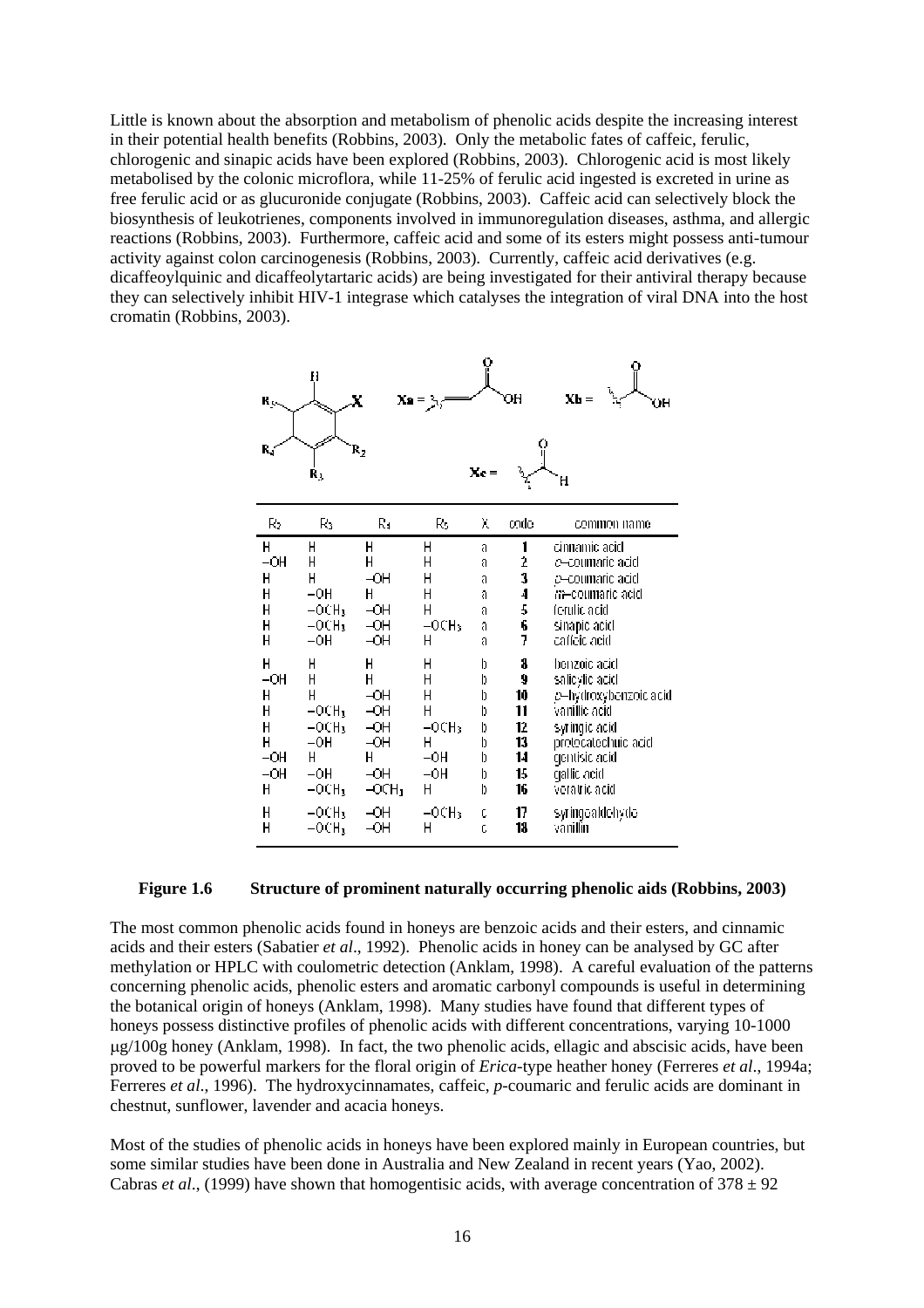mg/kg, were found in strawberry-tree (*Arbutus unedo*) honey but not detected in any of the different monofloral honeys, suggesting that this phenolic acid could be used as a marker of strawberry-tree honey. In addition, rape honeys have been characterised by phenylpropanoic acid and have a high concentration of methyl syringate (Anklam, 1998), whereas buckwheat honey has a higher concentration of 4-hydroxybenzoic acid and no phenylacetic acid (Anklam, 1998). Heather honeys have a high concentration of benzoic acid, phenylacetic acid, mandelic acid and β-phenyllactic acid (Anklam, 1998). In robinia honey, only methyl syringate is present (Anklam, 1998). Even so, while flavonoid profiles of honeys have been extensively investigated, not as much information on individual phenolic acids of honeys (Soler *et al*., 1995; Tomás-Barberán *et al, 2001*) are presently available.

## **1.7 Enzymes in Honey**

Enzymes naturally occur in honeys, including glucose oxidase, catalase and peroxidase (McKibben and Engeseth, 2002). These enzymes are known to have antioxidant properties. Honey enzymes are currently used in the food industry. However, it is more economical to extract the enzymes from other sources, such as microoganisms (Franklin, 1997).

Glucose oxidase is a highly specific enzyme, commonly extracted from the fungi *Aspergilus niger* and *Penicillium notatum*, which catalyses the oxidation of glucose to glucono-1,5-lactone in the presence of oxygen (Uhlig, 1990), which then spontaneously hydrolyses non-enzymically to gluconic acid using molecular oxygen and releasing hydrogen peroxide (Chaplin and Bucke, 1990).

|                              | glucose oxidase |                                |
|------------------------------|-----------------|--------------------------------|
| glucose + $H_2O + O_2$       |                 | $H_2O_2$ + glucono-1,5-lactone |
| glucono-1,5-lactone + $H_2O$ |                 | gluconic acid                  |

The most important application of glucose oxidase is in the manufacture of gluconic acid and its salt, as well as being particularly useful in medicine, biotechnology, and the detergent, textile, leather, photographic, pharmaceutical, food, feed and concrete industries (Crueger and Crueger, 1990). Glucono-1,5-lactone is more popular in the food products; it is used for baking powders, bread mixes, sausage manufacturing and coagulant of soybean protein in Japan (Crueger and Crueger, 1990).

Glucose oxidase is particularly useful in food preservation for the removal of either glucose or oxygen from foodstuffs in order to prevent off-colour and off-flavour from the Maillard reaction (Uhlig, 1998), and to improve their storage capability (Chaplin and Bucke, 1990). It is generally used in conjunction with catalase which can hydrolyse the toxic by-product, hydrogen peroxide (Woods and Swinton, 1995). These two enzymes are used in the removal of glucose from egg-white before drying for use in the baking industry (Chaplin and Bucke, 1990). Additionally, the glucose oxidase/catalase system can stabilise many food products through removal of oxygen, and thus reduce enzymic browning in beers, fruit juices, wines, cheeses, gluten and mayonnaises (Chaplin and Bucke, 1990; Uhlig, 1998). Through the action of glucose oxidase, milk can be acidified to produce Mozzarella and cottage cheese by the generation of gluconic acid from glucose (Uhlig, 1998). More recently, glucose oxidase can improve the dough strength, particularly in combination with sulphydryl oxidase (Hamer, 1995).

## **1.8 Glycemic Index of Honey**

Australian honeys have a greater range of flavours and colours than honeys from other countries, and vary in the amounts of fructose and glucose they contain (Holt *et al*., 2002). Consequently, it is likely that different types of Australian honey will produce different blood glucose and insulin responses (Holt *et al*., 2002). Holt *et al*. (2002) conducted a study to compare the effects of equal-carbohydrate portions of eight different types of Australian honey on postprandial blood glucose and insulin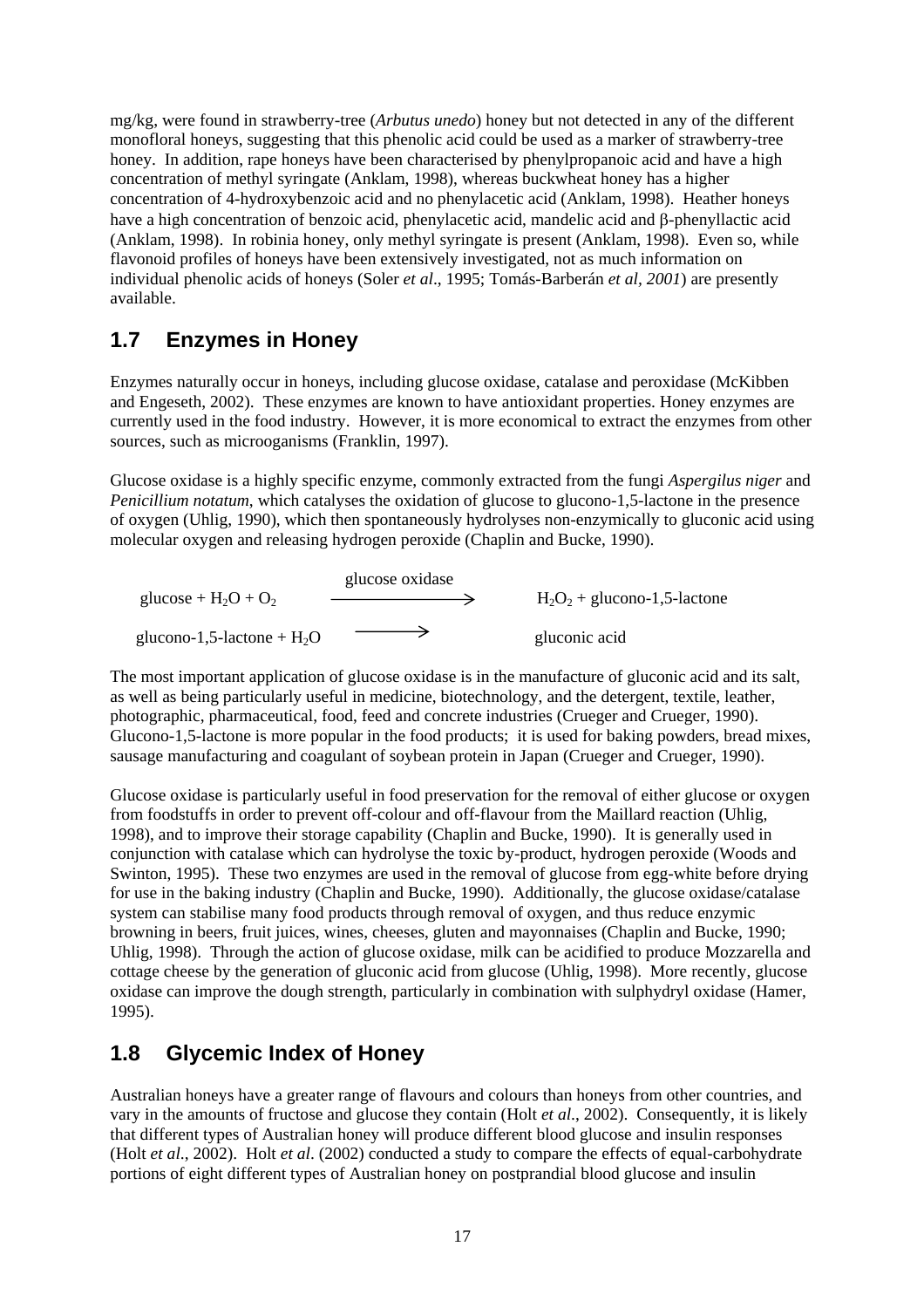responses. The study found that the mean glycemic index (GI) and insulin index (II) are significantly correlated  $(r = 0.88, p < 0.01)$ , while the glucose content of the honey is significantly associated with their mean GI and II values, with  $r = 0.79$  and  $r = 0.77$  respectively at  $p < 0.05$ . However, concentrations of fructose, sucrose and maltose in honeys were not significantly related to the honeys mean GI and II values, nor their organic acid contents and osmolarity (Holt *et al*., 2002).

Table 1.4 summarises the fructose contents and the GI's of different honeys, using glucose as the reference food (glucose  $GI = 100$ ). The GI's of different honeys vary greatly, from 32 to 87. It is concluded that some substances in honey such as flavonoids and phenolic acids may reduce glycemia (Holt *et al*., 2002).

| <b>Types of honey</b> | <b>Fructose content</b> | <b>Country of Origin</b> | <b>Glycemic Index</b> |
|-----------------------|-------------------------|--------------------------|-----------------------|
|                       | $(\%)$                  |                          | $glucose = 100$       |
| Locust                | na                      | Romania                  | 32                    |
| Unspecified type      | na                      | Canada                   | 87                    |
| Bush, sugar bag       | na                      | Australia                | 43                    |
| Pure Capilano         | na                      | Australia                | 58                    |
| Iron bark             | 34                      | Australia                | 48                    |
| Yellow box            | 46                      | Australia                | 35                    |
| Yapunyah              | 42                      | Australia                | 52                    |
| Stringy bark          | 52                      | Australia                | 44                    |
| <b>Salvation Jane</b> | 32                      | Australia                | 64                    |
| Red Gum               | 35                      | Australia                | 46                    |

**Table 1.4 Glycemic Index and the fructose contents of 10 honey samples with a serving size of 25 g** 

(Holt *et al*., 2002)

### **1.9 Honey and Lipid Oxidation**

Lipid oxidation occurs when oxygen reacts with lipids in a series of free radical chain reactions that lead to complex chemical changes (Fukumoto and Mazza, 2000). Lipid oxidation is known as a major deteriorative factor in the meat system during storage. Lipid hydroperoxides, and their breakdown products have been implicated in some adverse effects, including off-flavour and off-colour development, possible reaction with certain food components such as amino acids and proteins with concomitant losses of nutritional value and functionality, and a variety of health-related problems such as heart disease, cancers (Mckibben and Engeseth, 2002), atherosclerosis, and the aging process (Fukunoto and Mazza, 2000). Therefore, many antioxidants are used extensively in processed meat products to inhibit lipid peroxidation and thus increase shelf-life. However, most of these antioxidants are synthetic and may cause adverse health effect on humans if consumed in large quantities. With today's consumer trends of demanding 'natural food', there is strong interest in the development of natural antioxidants (McKibben and Engeseth, 2002).

One study has shown that honeys from different floral sources are effective at reducing lipid oxidation in cooked, ground turkey patties held at  $4^{\circ}$ C. Buckwheat honey was the most effective of the honeys tested since it provided the highest antioxidant concentration (McKibben and Engeseth, 2002). In this research, honey appears to be a good source of natural antioxidants in addition to its properties of contributing various flavour notes to the meat. Honey is also found to be more effective than  $\alpha$ – tocopherol and butylated hydroxytoluene (BHT) at inhibiting lipid oxidation (McKibben and Engeseth, 2002).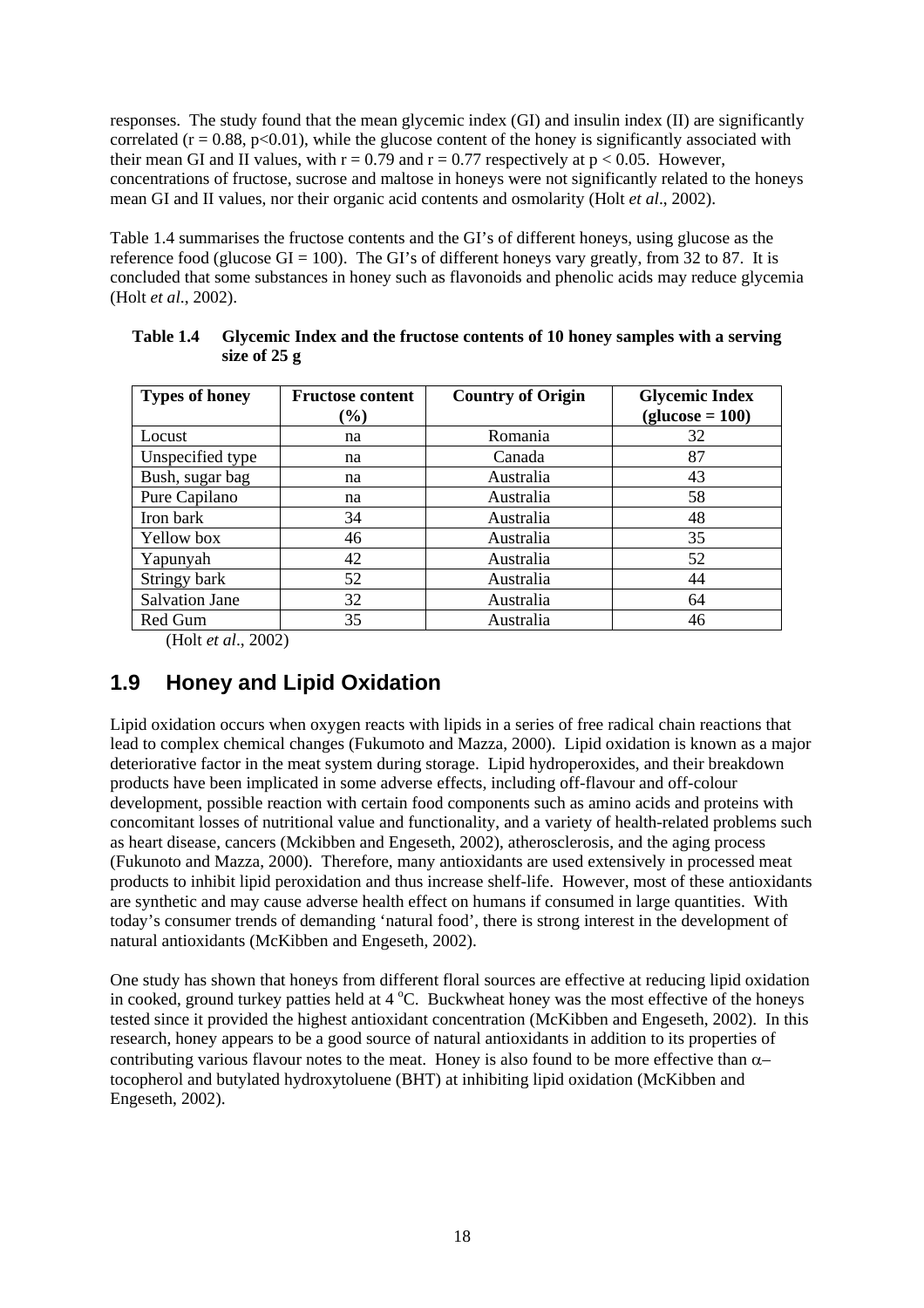## **1.10 Honey and Enzymic Browning**

Some enzymes present in fruits and vegetables have the ability to catalyse oxidation of phenols and lead to enzymic browning of foods (Shahidi and Naczk, 1995). The enzymic reaction occurs during the aging or senescence of fruits and vegetables or as a result of injury to plant products. Polyphenol oxidase (PPO) is activated as a result of disruption of cell integrity, and when the contents of plastid and vacuole are missed (Shahidi and Naczk, 1995). Although PPO action is useful in the production of black tea and raisins, PPO enzymic browning can cause an adverse reaction during the processing of fruit juice and also in fresh fruits and vegetables, often associated with undesirable brown colours, off-flavours, and negative effects on the nutritional value (Chen *et al.,* 2000). In addition, some technological treatments such as crushing, slicing, cutting, extraction, handling, storage conditions, low temperature and thawing cause enzymic browning (Shahidi and Naczk, 1995).

Since consumer demand for natural additives has been increasing, it is desirable to use naturally occurring compounds to inhibit browning (Oszmianski and Lee, 1990). Recently, honey has been investigated as an alternative to the use of chemical preservatives (e.g. sulphites) for browning in the food processing (Chen *et al*., 2000). Honey has been successfully applied to apple slices and grape juice (Martyniuk, 1994; Oszmianski and Lee, 1990) to prevent browning. This is because the presence of substantial amounts of phenolic compounds, particularly, *t*-cinnamic acid and *p*-coumaric acid make a significant contribution to the inhibitory effect of honey on PPO activity and the browning reaction (Martyniuk, 1994). Therefore, in addition to inhibiting browning of fruits and vegetables, honey may contribute to improving appearance, enhancing flavour, and preserving nutritive value (Chen *et al*., 2000).

## **1.11 Antimicrobial Properties of Honey**

Honey flavonoids have been found to produce non-peroxide antibacterial activity, such as for pinocembrin (Sabatier *et al*., 1992). Swiss honeys are known to possess this antimicrobial flavonoid (Anklam, 1998).

The factors responsible for the antimicrobial activity of honey are high osmolarity, acidity, and particularly hydrogen peroxide (Bogdanov, 1997) which is formed from the oxidation of glucose by the enzyme glucose oxidase, during the period when honey is ripening (Weston *et al.*, 1999). Glucose oxidase originates from hypopharyngeal glands of honeybees (Taormina *et al*., 2001). When hydrogen peroxide is removed by adding catalase, some honeys still show significant antibacterial activity (Allen *et al*., 1991), with this activity being referred to as non-peroxide antibacterial activity. The non-peroxide factors of honeys include lysozyme, phenolic acids and flavonoids (Taormina *et al*., 2001). Bogdanov (1997) suggested that the major part of the non-peroxide antibacterial activity may be of honeybee origin, while part may be of plant origin. Wahdan (1998) also suggested that flavonoids and phenolic acids might be a part of the antibacterial activities of honey.

Nevertheless, there are differences in the antibacterial activity of different unifloral honeys (Bogdanov, 1997). Notably, the greatest activity is from manuka honey (*Leptospermum scoparium*), originating from New Zealand, particularly the East Cape region of the North Island. The high antibacterial activity of New Zealand manuka honey is in many cases due entirely to the non-peroxide components. Manuka honey contains several phenolic compounds, including methyl syringate and syringic acid (Russell *et al*., 1990; Weston *et al*., 1999). By examining the antimicrobial activity against *Staphylococcus aureus,* methyl syringate was found to possess significant antibacterial activity.

An Australian honey from a very similar source (*Leptospermum polygalifolium*) has also recently been found to possess a high level of non-peroxide antibacterial activity (Weston, 2000), though the cause of the non-peroxide antibacterial activity is still unclear and requires further investigation.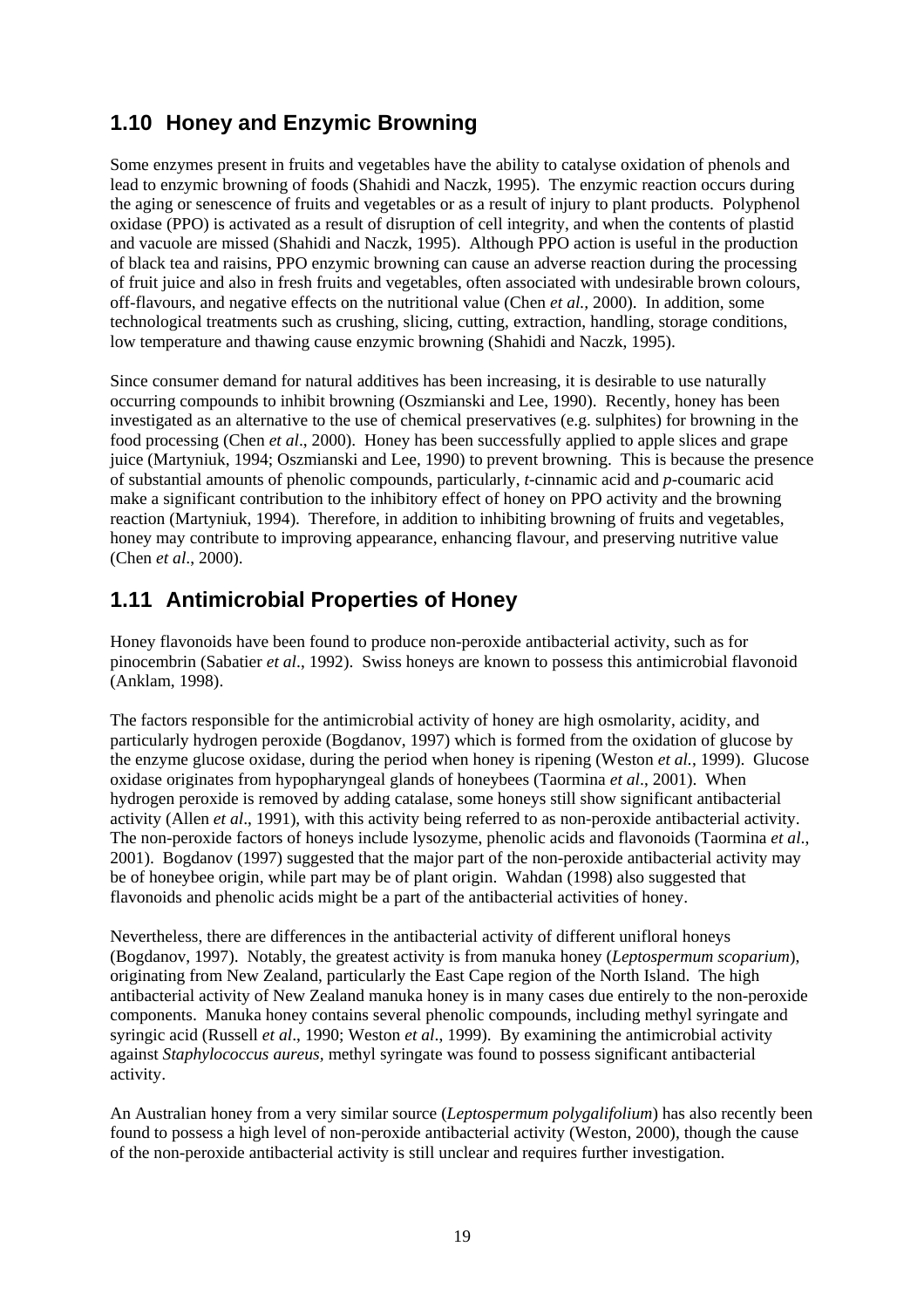The non-peroxide antibacterial activity is more heat and light insensitive than the hydrogen peroxide, and remains intact after storage of honey for long periods. Therefore, some authors have found that the non-peroxide antibacterial activity is more important than the hydrogen peroxide in terms of antibacterial effects (Taormina *et al*., 2001). However, the contribution to antibacterial properties of non-peroxide antibacterial activity may be smaller than that of hydrogen peroxide (Weston, 2000).

The flavonoids, such as pinobanksin, pinocembrin, chrysin and galangin, were identified by Weston *et al*. (1999) in manuka honey and were found to be different from those in European honeys and propolis (Weston *et al*., 1999). While most of these flavonoids possessed antibiotic activity, they did not individually or collectively account for the activity of "active" manuka honey (Weston *et al*., 1999). Essentially all of the activity was associated with the carbohydrate fraction of the honey. However, studies on the oligosaccharide compositions showed no differences between the manuka honey samples with residual non-peroxide antibacterial activity and those without this activity (Weston and Brocklebank, 1999). Weston *et al*. (2000) reported that flavonoids and phenolic acids, particularly those derived from propolis, exhibit weak antibacterial activity. Therefore, the flavonoids and other phenolics, whether originating from nectar, pollen or propolis, are only partly responsible for the observed non-peroxide antibacterial properties of "active" samples of New Zealand manuka honey (Weston *et al*., 1999), or may not account for the activity of this honey type at all (Weston *et al*., 2000).

## **1.12 Authentication of Honey using Phenolic Compounds**

#### **1.12.1 Authentication of the geographical origin of honey using phenolic compounds**

Most of the work on honey phenolic compounds carried out in Europe involved honeys mainly from European countries (Steeg and Montag, 1987, 1988abc; Speer and Montag, 1987; Hausler and Montag, 1990).

Tomás-Barberán *et al*. (1993a) have compared the flavonoid profiles of various honey samples from different regions in the world. Different types of honeys including propolis, nectar and pollen types of honeys were analysed for the comparison. In general, these honeys from the Northern Hemisphere, where poplars (the source of propolis) are native, show flavonoid profiles characterised by the presence of propolis flavonoids. In contrast, honeys sourced from most equatorial regions and Australia are devoid of propolis-derived flavonoids, but contain flavonoids from other parts of the plant, except for several honeys from Central and South America, and New Zealand (Tomás-Barberán *et al*., 1993a). In these latter cases, non-native poplar trees have been planted and the honey flavonoid profile is reminiscent of a propolis type profile (Tomás-Barberán *et al*., 1993a). These researchers suggested that the imported honeybee colonies might locate poplars in gardens or agro-industrial exploitations. Therefore, studies of honey flavonoid profiles could be related to honey geographical origins.

A study by Bogdanov (1989) has found that the main flavonoid occurring in Swiss honeys is pinocembrin, whereas the concentration of flavonoids in Swiss origin propolis averages 10%, including pinocembrin. This result suggests that flavonoids of Swiss honeys may be propolis derived. Whether pinocembrin could be the marker for the geographical origin has still to be proven, with data from more samples being needed. Similarly, an Australian commercial honey was found to contain three characteristic flavonoids, quercetin, luteolin, and myricetin 3-methyl ether (Tomás-Barberán *et al*., 1993a) amongst the nine flavonoids identified in this honey, with myricetin 3-methyl ether being up to 53% of the total flavonoids detected. Moreover, 98% of the flavonoids in this honey were pollen-nectar-derived. Since there was only one Australian honey used for the comparison, there is a strong need for further investigation of the above compounds as markers of the geographical origins of Australian honeys.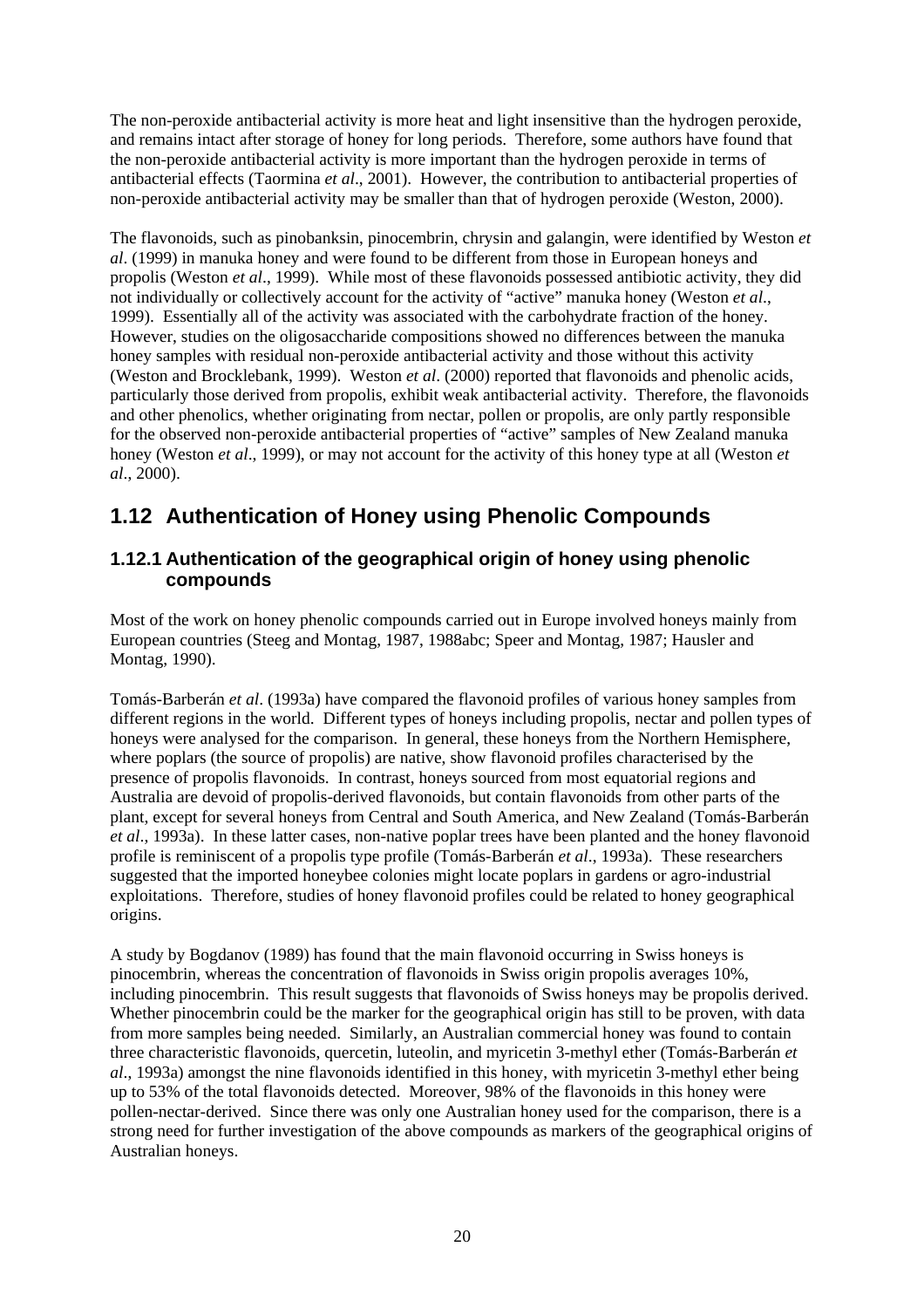Ferreres *et al*. (1994a) showed that the four characteristic flavonoids found in Portuguese heather honey could be markers of botanical origin for this honey. However, these researchers suggested that further studies on more samples are necessary to confirm whether these flavonoids could also be markers of geographical origins. The flavonoid patterns present in ten Spanish La Alcarria honey samples were found to be very similar, suggesting the possible geographical origin of the honeys (Ferreres *et al*., 1991). Although the concentration and type of individual flavonoids might be different from one honey type to another, the flavonoid profiles or patterns of the honeys from a particular geographical area may be characteristic to that area. Ferreres *et al*. (1992) showed a close correlation between the flavonoid patterns of honey and propolis, and suggested that flavonoid analysis could be more useful in geographical origin determinations than in botanical origin studies, since pollen was not the main source of honey flavonoids.

Concerning the effects of the bee species on honey flavonoid patterns, Vit *et al*. (1997) analysed the flavonoid profiles of honeys from two types of bees to evaluate bee type-dependent differences. Although the number of flavonoid types present in individual samples varied to some extent, the diversity of flavonoids in tropical honeys is lower than that previously measured in temperate honeys. Thus, flavonoids cannot be used as entomological markers to differentiate between the honeys produced by two bee types (Vit *et al*., 1997). A further study by Vit and Tomás-Barberán (1998) on the flavonoids in stingless bee honey showed that honeys from the same geographical origin had very similar flavonoid profiles. Thus, it was proposed that the flavonoid profiles of a therapeutic product called honey eyedrops, made of droplets of stingless bee honey and used for eye treatment, could be used for honey authentication and quality control, and for the determination of the geographical origin of the honey.

A recent study (Martos *et al*., 2000b) on Australian *Eucalyptus* honeys has compared the geographical variations in the flavonoid profiles between Australian and European *Eucalyptus* honeys. This study revealed that the main difference is that in the Australian *Eucalyptus* honeys, the propolis-derived flavonoids, such as pinobanksin, pinocembrin, and chrysin are either seldom found or in very small concentrations (Martos *et al*., 2000b). In contrast, the European *Eucalyptus* honeys are relatively rich in these propolis-derived flavonoids (Martos *et al*., 2000a). Therefore, flavonoid profiles could be used as the geographical markers for monofloral *Eucalyptus* honeys from different regions.

#### **1.12.2 Authentication of the botanical origin of honey using phenolic compounds**

Studies on the floral or botanical origins of honeys using flavonoids have been more extensively conducted than the studies on the geographical origins of honeys using flavonoids. This is due to the botanical origin of a honey being one of its main quality parameters, with the price usually related to it (Ferreres *et al*., 1992, 1993). Thus, the determination of the floral origin is recognised as a very important task in honey quality control (Ferreres *et al*., 1992, 1993, 1994c; Guyot *et al*., 1998, 1999). The usual practice is to identify the floral source of honey by pollen analysis (Ferreres *et al*., 1993, 1994c). However, pollen analysis may not apply to some species of plants such as citrus since the amount of pollen present in the honey is generally small and very variable due to the maximal secretion of nectar not coinciding with anther maturation (Ferreres *et al*., 1993, 1994c). Thus, the analysis of the component that is only characteristic to citrus nectar becomes essential in the determination of the botanical origin of citrus honey. A chemical approach to the characterisation of honey floral source might be more accurate and more readily available (Tan *et al*., 1989). The use of the analysis of flavonoids and other phenolic compounds in the identification of honeys has been suggested (Amiot *et al*., 1989). This technique has since been used as a tool for studying the floral origins of various honeys (Ferreres *et al*., 1991, 1992, 1993; Guyot *et al*., 1998, 1999).

*Citrus honey.* Hesperetin is a possible marker for the floral origin of citrus honey, since it has not been detected in honeys of any other origins (Ferreres *et al*., 1993, 1994c). The volatile compound methyl anthranilate has been suggested as floral marker for both citrus nectar and honey (Ferreres *et al*., 1994c). This may be because the concentration of methyl anthranilate in citrus honey is very high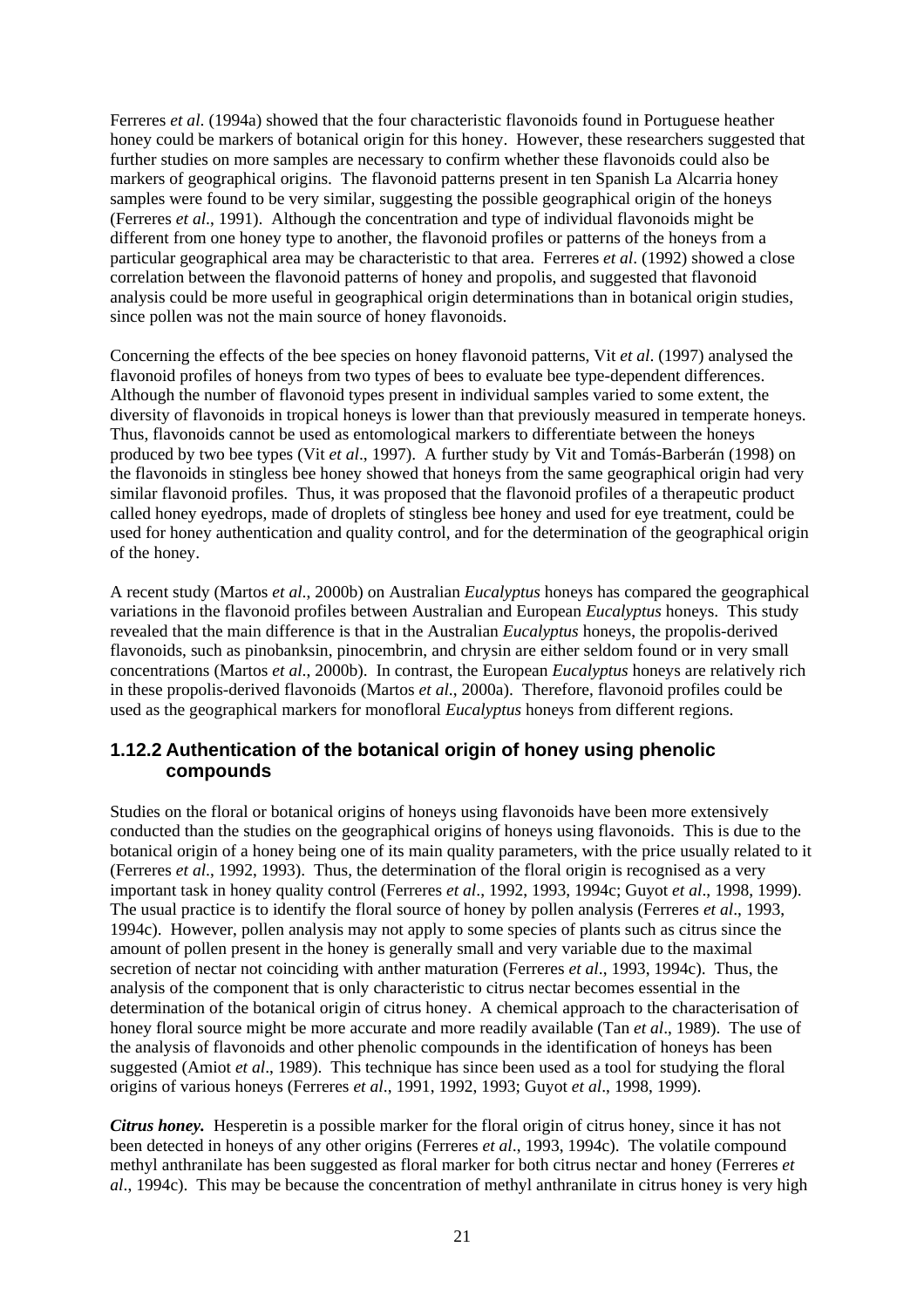and it has been found to give a distinctive flavour to citrus honey (Serra-Bonvehi and Ventura-Coll, 1995). However, there is no correlation between the concentrations of this compound and hesperetin (Ferreres *et al*., 1994c). Methyl anthranilate in citrus honey ranges 1.44-3.60 mg/kg, while hesperetin ranges 0.28-0.84 mg/kg (Ferreres *et al*., 1994c). Since flavonoids are stable non-volatile secondary metabolites, they are little affected by environmental factors. Thus, hesperetin could be used as an additional marker in the determination of honey of citrus origin (Ferreres *et al*., 1994c).

*Heather honey.* Studies by Ferreres *et al*. (1994a) showed that flavonoids found in Portuguese heather honeys contain the common trioxygenated B ring featured structure. This attribute has not been found in flavonoids in any other honeys of different floral origins, and suggests these flavonoid compounds are markers of the botanical origin for heather honeys (Ferreres *et al*., 1994a). However, the nectar sourced from the heather flowers contains a different pattern of flavonoids (Ferreres *et al*., 1996a). The total flavonoids in Portuguese heather honey ranges 0.06-0.5 mg/ 100 g honey, with myricetin, myricetin 3-methyl ether, myricetin 3'-methyl ether, and tricetin being the most characteristic flavonoids (Ferreres *et al*., 1994a; Anklam, 1998). In addition, there are five phenolic acids that appear to be characteristic markers for Portuguese heather honeys: ellagic, *p*-hydroxybenzoic, syringic, *o*-coumaric and *p*-coumaric acids (Andrade *et al*., 1997ab). Ellagic acid is present in all heather honeys in significant concentrations, ranging 0.1-0.6 mg/100 g honey (Ferreres *et al*., 1996a). Also, abscisic acids range 2.5-16.6 mg/100 g in the heather honeys and nectars (Ferreres *et al*., 1996b). Therefore, ellagic and abscisic acids, along with myricetin 3'-methyl ether, have been suggested as potential markers for the floral origin of heather honey because they were not found in any other monofloral honeys (Ferreres *et al*., 1996ab). The only exception is a French honey sample of the botanically related *Calluna Ericaceae* that contains ellagic acid.

**Sunflower honey.** Studies on French sunflower honey revealed that these unifloral honeys are rich in flavonoids, which account for 42% of total phenolic compounds (Amiot *et al*., 1989, Sabatier *et al*., 1992). Among these phenolic compounds, there are 37% cinnamic acids and 21% benzoic acids (Amiot *et al*., 1989, Sabatier *et al*., 1992). The ratio of the flavonoid content to the content of all phenolic compounds of 44 sunflower honeys from different French regions was not significantly different (Sabatier *et al*., 1992). Thus, the flavonoid profiles and content may be promising indicators of the floral origin of French sunflower honey. Soler *et al*. (1995) suggested that the amount of an individual flavonoid or phenolic acid could be related to a certain floral origin. Sabatier *et al*. (1992) found five main flavonoids, pinocembrin, chrysin, pinobanksin, galangin and quercetin, together with tectochrysin and kaempferol as minor flavonoids in French sunflower honey. Amiot *et al*. (1989) suggested that French sunflower honey is characterised by a higher concentration of quercetin, cinnamic acid and chlorogenic acid. A further study by Berahia *et al*. (1993) identified six flavoneflavonols and four flavanone-flavanols in this type of French honey, with pinocembrin dominating the flavonoid profile. Tomás-Barberán (*et al*., 2001) found quercetin characterised sunflower honey.

*Eucalyptus honey.* In a recent study, European *Eucalyptus* honeys showed a common and characteristic HPLC profile in which the flavonoids, myricetin, tricetin, quercetin, luteolin and kaempferol are quite constant, suggesting they are characteristic of European *Eucalyptus* honeys (Martos *et al*., 2000a). The propolis-derived flavonoids pinobanksin, pinocembrin and chrysin were also detected in most of these *Eucalyptus* honey samples. The concentrations of these phenolic compounds were much more variable due to their propolis origins. The three main flavonoids, myricetin, tricetin and luteolin, of European *Eucalyptus* honeys have not been identified as floral markers in any other honeys previously analysed or reported, suggesting that these could be useful markers (Martos *et al*., 2000a).

Australian unifloral *Eucalyptus* honeys showed the same flavonoid patterns as those for European *Eucalyptus* honeys (Martos *et al*., 2000ab). The flavonoids myricetin, tricetin, quercetin, luteolin and kaempferol, which were previously suggested as floral markers of European *Eucalyptus* honeys (Martos *et al*., 2000a), have been found in all the Australian unifloral *Eucalyptus* honey samples examined in a recent study (Martos *et al*., 2000b). Thus, flavonoid analysis could be used as an objective method for determining the botanical origin of *Eucalyptus* honeys, no matter the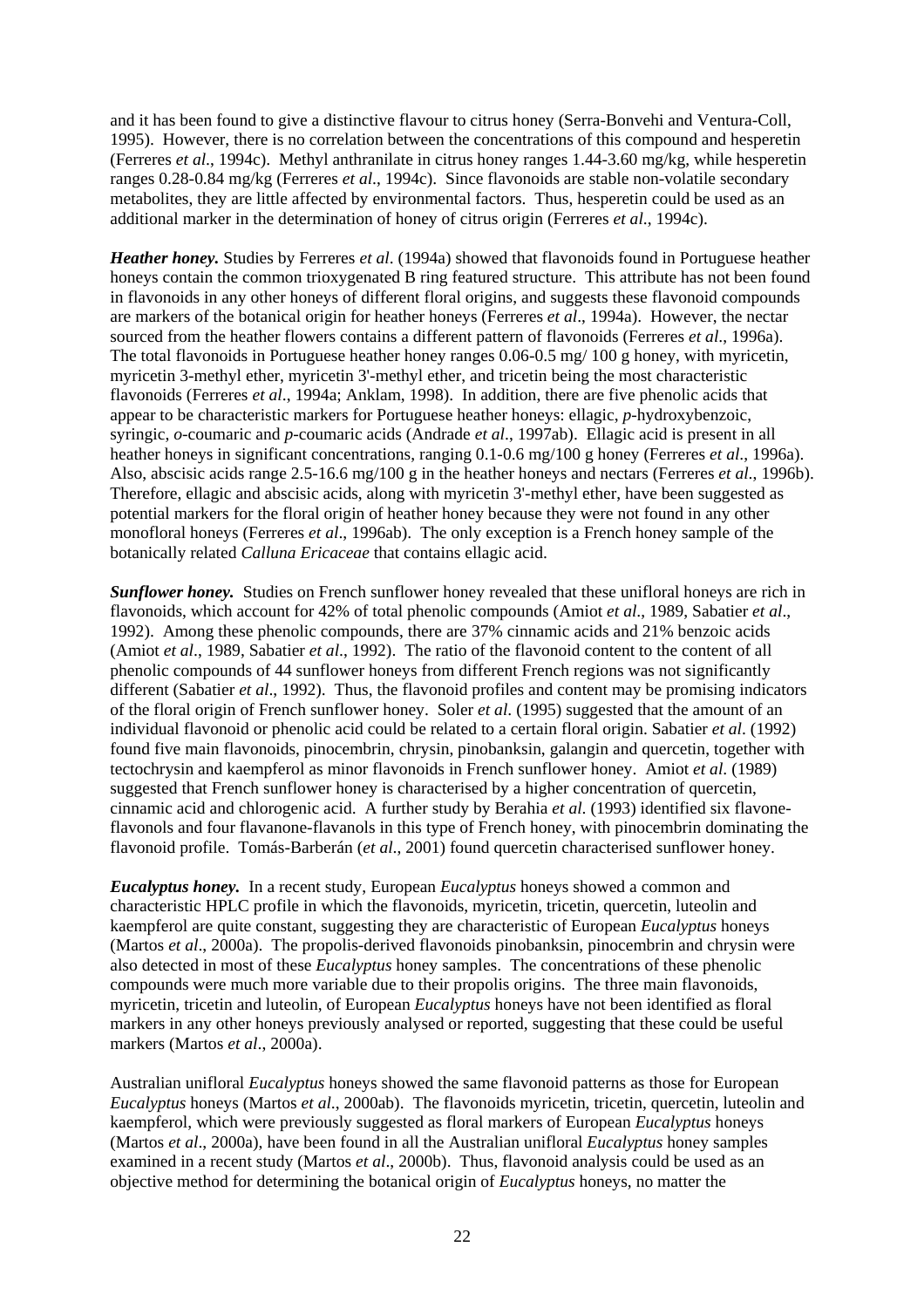geographical origin (Martos *et al*., 2000b). Among the flavonoids analysed in Australian *Eucalyptus* honeys, tricetin has been shown to be the main marker for river red gum (*E*. *camaldulensis*) honey, whereas luteolin has shown to be the main marker for mallee box (*E*. *pilligaensis*) honey. These results indicate that species-specific differences in samples of Australian *Eucalyptus* honey could be detected using flavonoid analysis (Martos *et al*., 2000b).

*Rosemary honey.* Rosemary nectar contains kaempferol 3-sophoroside as the only significant constituent (Gil *et al*., 1995). The concentration of kaempferol in rosemary honeys has been found to be 0.4-1.2 mg/kg, with its coefficient of variation being much smaller than those observed for the other flavonoids (Gil *et al*., 1995). This result suggests that kaempferol in rosemary honey may originate from rosemary nectar. However, Soler *et al*. (1995) suggested that the presence of kaempferol in rosemary honey could not be considered as proof of its floral origin because it could originate from other flower nectars. Rosemary pollen has been found to contain a significant amount of kaempferol glycosides, suggesting that the pollen could be an alternate source for the kaempferol found in rosemary honey (Ferreres *et al*., 1998). Further studies have revealed that the concentration of kaempferol in rosemary honey is 0.33-2.48 mg/kg, but no correlation has been found between the kaempferol concentrations present in the honey and pollen samples (Ferreres *et al*., 1998). Therefore, kaempferol derivatives present in rosemary pollen do not contribute significantly to kaempferol concentrations present in rosemary honey, and nectar may be the botanical origin of this compound (Ferreres *et al*., 1998). At least, the absence of kaempferol in rosemary honey or its presence in small concentrations could be considered as evidence of a different floral origin (Gil *et al*., 1995).

*Other unifloral honeys.* In other unifloral honeys, the concentration of an individual flavonoid can be related to a certain floral origin. For example, *Calluna* honey is characterised by ellagic acid; alder honey by 8-methoxykaempferol (Soler *et al*., 1995); thyme honey by rosmarinic acid (Andrade *et al*., 1997ab; Guyot *et al*., 1998); and lavender honey by luteolin (Ferreres *et al*., 1993, 1994bc; Delgado *et al*., 1998), naringenin and gallic acid (Andrade *et al*., 1997ab; Guyot *et al*., 1998). Phenolic acids are characteristic of various honeys, such as phenylpropanoic acid for rape honey and 4 hydroxybenzoic acid for buckwheat honey (Steeg and Montag, 1988a). In addition, it is also possible to characterise rape honey using methyl syringate and orange blossom honey using methyl 4 hydroxybenzoate (Joerg, 1996). Similarly, fir honey is easily identified by its concentration of methyl ferulate, and strawberry-tree honey by homogentisic acid (Cabras *et al*., 1999).

The characteristic propolis-derived flavonoids pinocembrin, pinobanksin and chrysin are present in most European honeys in variable concentrations (Tomás-Barberán *et al*., 2001). Comparison of the total phenolics in four types of monofloral honeys revealed that the highest concentrations are in lotus honeys and the lowest in sunflower honeys (Vivar-Quintana *et al*., 1999), although pinobanksin and pinocembrin from both propolis and pollen-nectar were found in all four types of honeys. Berahia *et al*. (1993) showed GC-MS analysis provided flavonoid patterns of honeys that could be used in the determination of floral origin. Finally, when the total flavonoid pattern can not be used for authenticating the floral origin of honeys, the concentration of an individual or the total flavonoid content may be considered for the differentiation (Soler *et al*., 1995; Anklam, 1998).

A recent study on European unifloral honeys by Tomás-Barberán *et al*. (2001) revealed five floral markers for lime-tree and chestnut honeys, respectively; one marker for rapeseed honey; three markers for heather honeys; and six markers for *Eucalyptus* honeys. These unidentified specific markers show characteristic UV spectra and are characteristic of the corresponding honeys (Tomás-Barberán *et al*., 2001). In conclusion, individual and/or total flavonoids, their concentrations and/or patterns appear to be very promising biochemical makers in the floral sourcing of honey.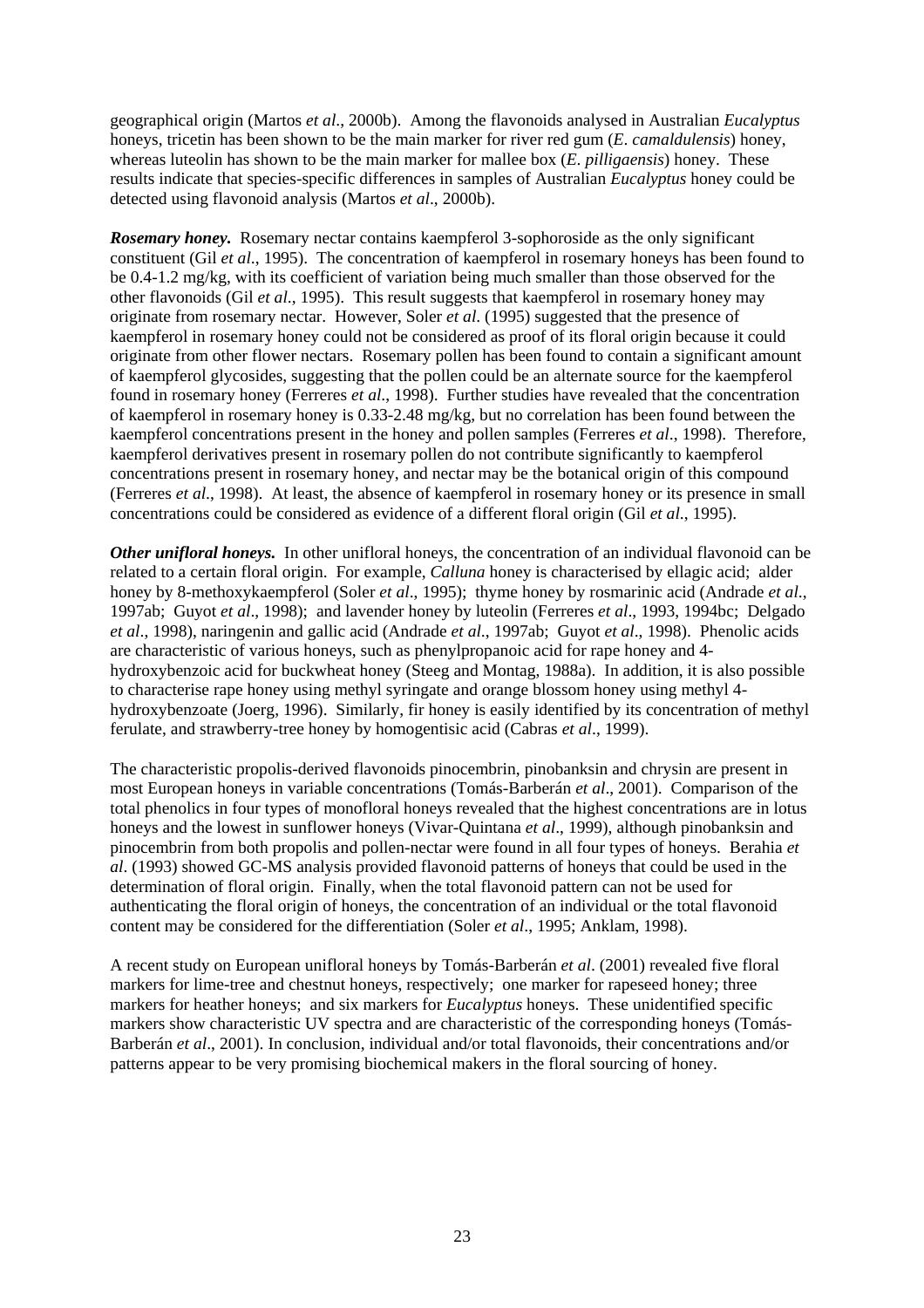## **1.13 Analysis of Phenolic Compounds in Honey**

Most studies have focused on the analysis of honey flavonoids by using the high performance liquid chromatography (HPLC) method, because this method provides high accuracy and reproducibility for routine work. Yet separation of honey flavonoids by other alternatives, such as capillary electrophoresis, has been developed.

### **1.13.1 HPLC analysis of polyphenols**

Since flavonoid analysis is a very promising technique for the study of botanical and geographical origins (Ferreres *et al*., 1994c), health implications require detailed knowledge of the flavonoid content of the food supply (Merken and Beecher, 2000). HPLC was first used for the determination of flavonoids in 1976 by Fisher and Wheaton (Sivam, 2002).

The main problem in the analysis of flavonoids from honey is the very high sugar content, which makes the extraction of flavonoids and sample preparation for HPLC analysis difficult (Ferreres *et al*., 1994c). Liquid-liquid partitions produce inconvenient interphases which do not permit the complete recovery of flavonoids. However, this problem has been solved by using the non-ionic polymeric resin Amberlite XAD-2 (Ferreres *et al*., 1994c).

During sample preparation, honey usually requires solid-phase extraction (SPE). Glycosides of flavonoids frequently required hydrolysis to remove the sugar moiety, such as acidic, basic or enzymic hydrolysis (Sivam, 2002). Honey samples can be mixed with 5 parts acidified water (pH 2 with HCl) (Ferreres *et al*., 1994c). HPLC separation systems are usually binary, with an aqueous acidified solvent (solvent A) such as aqueous formic acid, and an organic solvent (solvent B) such as methanol. Duration of the HPLC runs are generally no longer than 1 h, with equilibrium between runs. Flow rate are usually  $1.0 - 1.5$  mL/min but generally 1.0 mL/min. Columns are usually maintained close to ambient temperature and the injection volume generally is  $1 - 100$  µL (Sivam, 2002).

UV with photodiode array (PDA) detection is the standard method used for the detection of flavonoids. Since flavonoids are polyphenols, two UV absorption bands are characteristic of this type of compound. Band II, with a maximum in the 240-285 nm range, is believed to arise from the A ring, whereas Band I with a maximum in the 300-550 nm range, presumably arises from the B ring (Sivam, 2002). Quantification of flavonoids is another advantage of HPLC with UV detection – a good estimate of the flavonoid concentration can be determined by comparing integration data for the honey chromatogram with that for a known amount of a readily available standard (Sivam, 2002).

#### **1.13.2 LC-MS analysis of honey polyphenols**

Although HPLC is the most common method in determining honey flavonoids, one important technique that has been applied successfully is thermospray ionisation mass spectrometry (TSP-MS). It can be coupled with high performance liquid chromatography (HPLC) to form liquid chromatography-electrospray mass spectrometry (LC-MS) that has been developed to separate flavonoids and flavonoid glycosides, and to obtain molecular weight information (Constant *et al*., 1997; Gheldof *et al*., 2002). LC-MS offers a significant advance not only because of increased stability and efficiency of ionisation of the electrospray interface over the thermospray interface but also because it directly ties the biological activity to both the molecular weight of the active flavonoid glycoside and its aglycoside (Constant *et al*., 1997). Collision-induced dissociation can be used to obtain the molecular masses of the flavonoid aglycones. Thus, the mass of a flavonoid glycoside and its aglycone can now be determined in a mixture, and it is not necessary to isolate the components (Constant et al., 1997).

A number of phenolic compounds (flavonoids and phenolic acids) have been successfully identified from various honeys using LC-MS, including *p*-hydroxybenzoic acid, vanillic acid, syringic acid, *p*-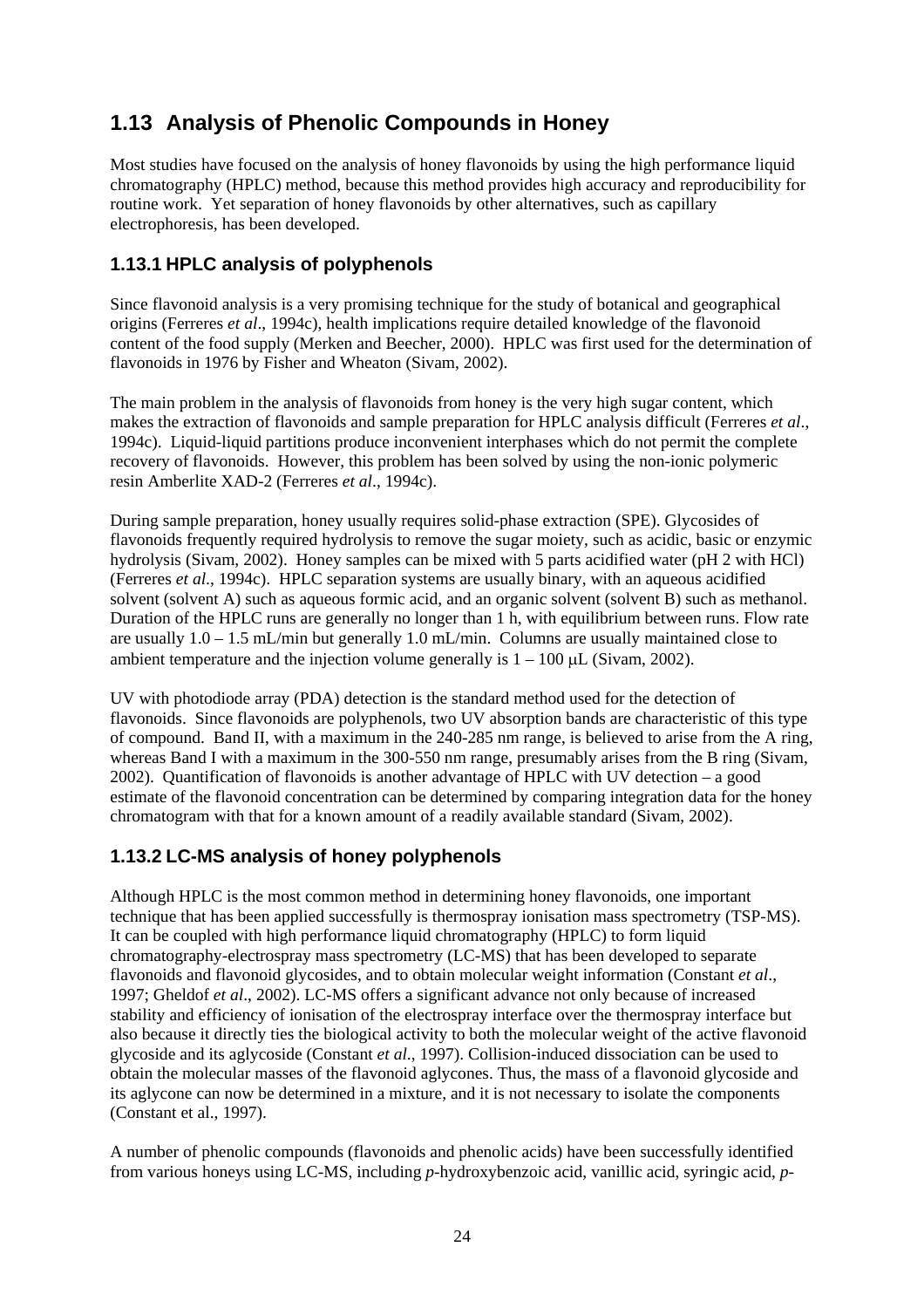coumaric acid, *cis-* and *trans*-abscisic acid, pinobanksin, quercetin, pinocembrin, kaempferol, chrysin, galangin and other unknown phenolic compounds (Gheldof *et al*., 2002). The technique of rapidly characterising the biologically active constituents in a mixture to establish if they have been previously identified is known as dereplication (Constant *et al*., 1997). LC-MS provides a powerful tool for the dereplication of a particular sample (Constant *et al*., 1997).

#### **1.13.3 Other methods of analysis**

Apart from the HPLC and LC-MS methods, there have been some other alternatives developed for determination of honey flavonoids. Recent publications have shown that capillary electrophoresis (CE) can successfully identify honey flavonoids (Delgado *et al*., 1994; Ferreres *et al*., 1994b). CE was first applied to the separation of biological molecules such as proteins and nuclei acids (Ferreres, *et al*., 1994b). The technique of micellar electrokinetic chromatography (MEKC) or micellar electrokinetic capillary chromatography (MECC) has been developed, which further widened the applications of CE to include separations of neutral (Ferreres *et al*., 1994c) and charged substances (Sivam, 2002).

The MEKC separation of neutral species is accomplished by using surfactants in the running buffer. Partitioning in and out of the micelles formed in the surfactant affects the separation (Sivam, 2002). It has been successfully used for separation of phenolic acids and flavonoids (Sivam, 2002). Perhaps MEKC is the only electrophoretic technique possessing this strength (Sivam, 2002). Therefore, CE is a new tool in the separation sciences which provides high separation efficiency (Delgado *et al*., 1994). Most flavonoid separations have been achieved by MECC, suggesting that CE is a very promising technique for flavonoid separations (Ferreres *et al*., 1994b).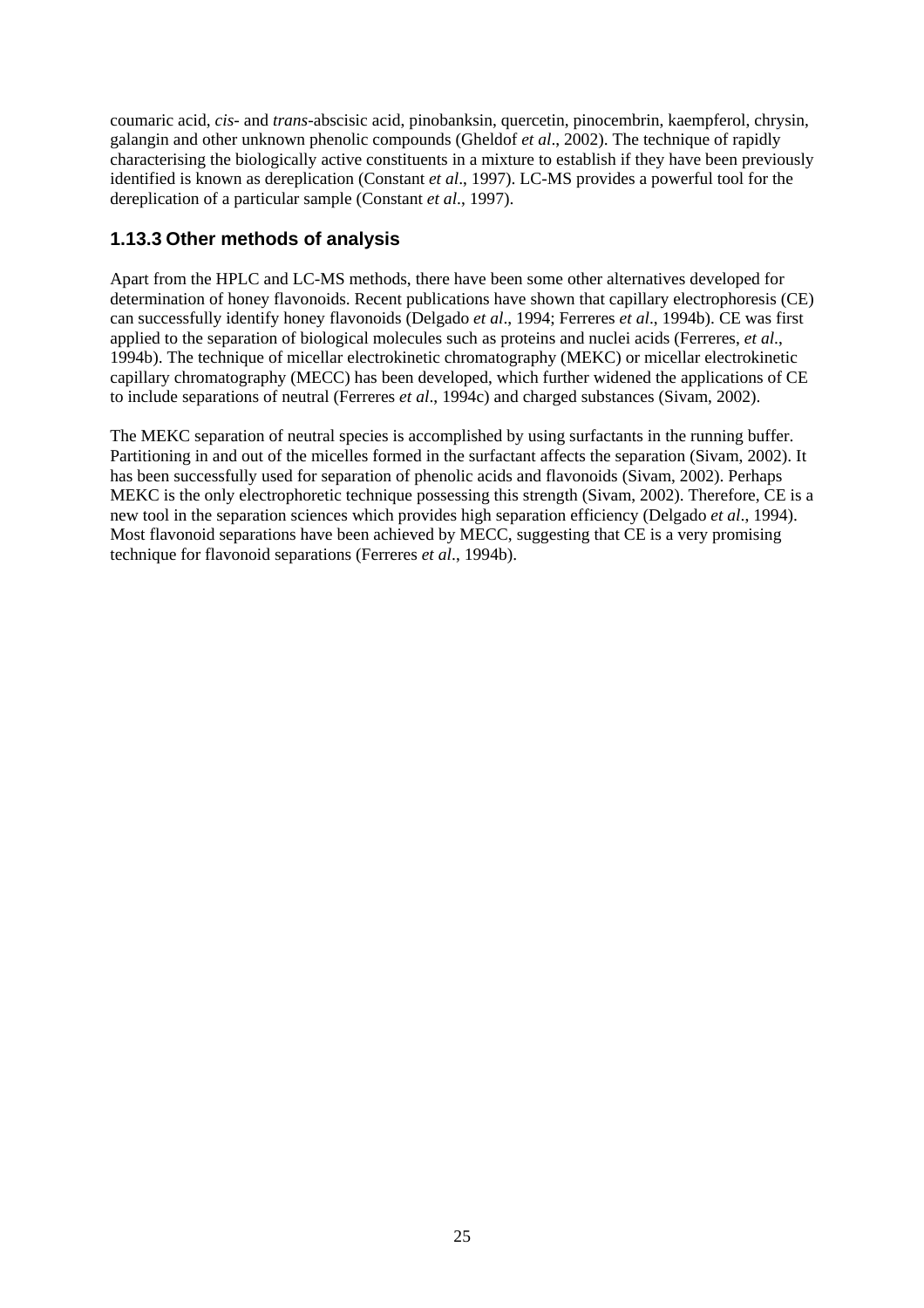# **2. Aims and Objectives**

## **2.1 Overall Project Aims**

To increase knowledge of the health and nutritional values of Australian honey by determining the identity and levels of antioxidant flavonoids and other polyphenols in straightline samples of three species-specific floral types of Australian honey, with a view to such data being used to promote increased use of honey by consumers and the food industry.

## **2.2 Project Objectives**

- To extract antioxidant flavonoids and other polyphenols from straightline samples of three speciesspecific floral types of Australia honey, namely yapunyah, leatherwood and Salvation Jane honeys.
- To identify antioxidant flavonoids and other polyphenols from straightline samples of three species-specific floral types of Australia honey, namely yapunyah, leatherwood and Salvation Jane honeys.
- To quantify antioxidant flavonoids and other polyphenols from samples of three species-specific floral types of Australia honey, namely yapunyah, leatherwood and Salvation Jane honeys.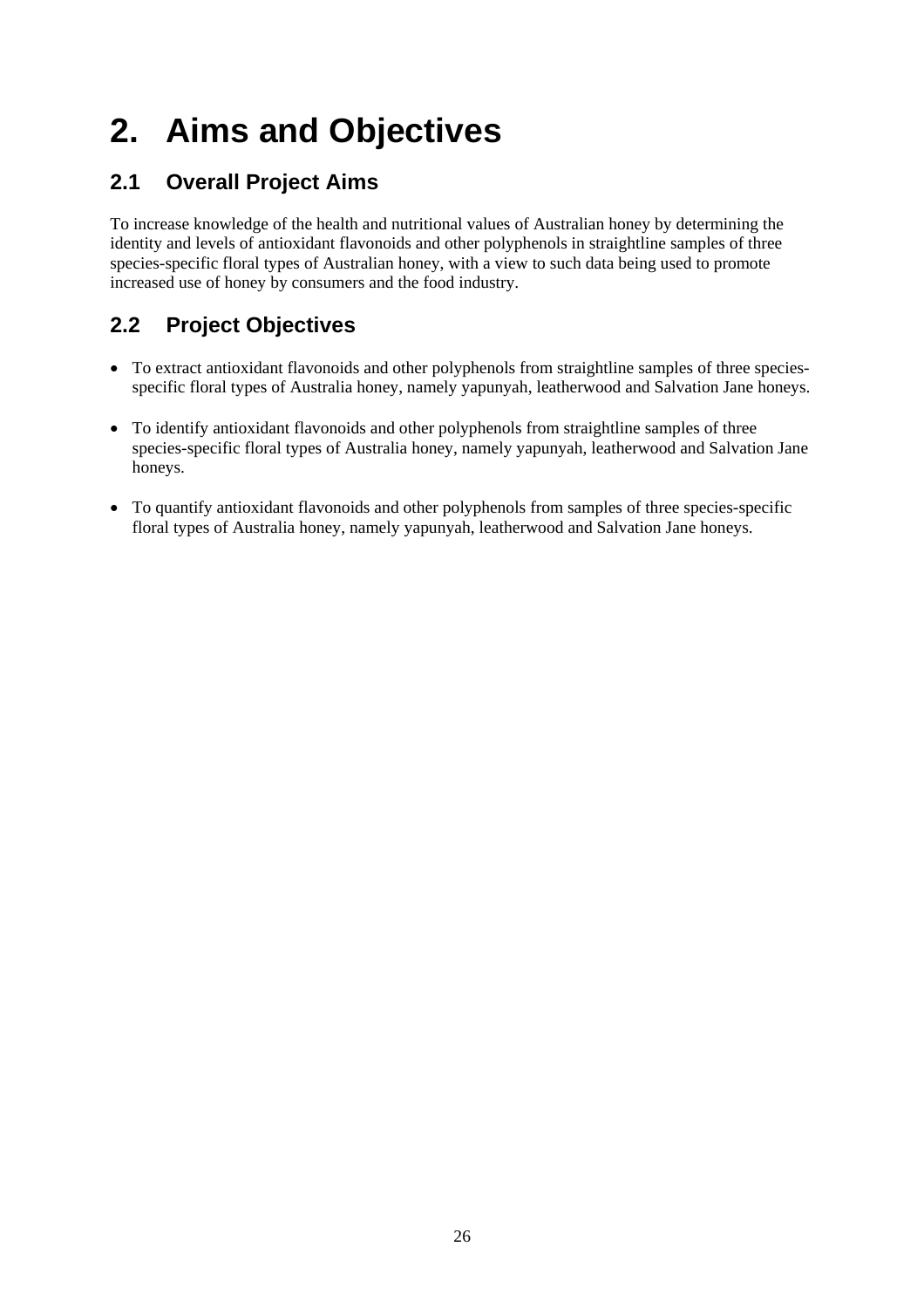# **3. Methodology**

# **3.1 Honey Samples**

Upon collection, honey samples were stored in the dark in their original containers at  $-18$  °C to  $-24$ °C, to minimise enzymic and chemical activity, until required for analysis.

Species-specific floral honey is the honey that is produced from one species of plant, e.g. one tree, bush or ground cover. This is achieved by the beekeeper pursuing a particular floral species for honey production by hive location and season of production. Careful siting of hives near to one species of plant during its flowering and honey flows of nectar enables beekeepers to control the foraging of their honeybees and, thus, produce high quality 'straightline' samples of species-specific floral types of honey.

In this study, the aroma, taste and colour characteristics, together with information about season, hive location and available floral sources were utilised by supplying beekeepers and honey packers to accurately identify the floral source of the honey samples examined. This procedure is the standard honey-sourcing method utilised by the Australian honey industry.

Individual Australian beekeepers and honey packing companies supplied the following honey samples:

- Five samples of yapunyah (*Eucalyptus ochrophloia*) honey which were sourced from different geographical areas of the flood plains in the 'Channel Country' of Western Queensland (2001- 2002). The yapunyah tree flowers from early April until late October and is a major producer of honey in the winter months (150 kg/hive).
- Ten samples of leatherwood (*Eucryphia lucida*) honey which were sourced from different geographical areas of western Tasmania (March 2003). The leatherwood tree is one of the species of tree making up the understorey of cool-climate rainforests found in remote valleys of this mountainous area. The leatherwood tree flowers from mid January until early March.
- Six samples of Salvation Jane (*Echium plantagineum*) honey (1997-1998) were sourced from central NSW. Paterson's Curse or Salvation Jane is a winter annual native to Mediterranean Europe and North Africa, and is a toxic weed (due to alkaloids) of grazed pasture in Australia. However, it is called 'Salvation' Jane because its important to honey production and has been responsible for delivering a large amount of honey every year in Australia.

# **3.2 Honey Sample Preparation**

For the honey preparation, each honey sample was liquefied by heating the entire container containing raw honey in a hot water (70 °C) bath, followed by cooling to room temperature. Next, liquid honey was centrifuged to separate the liquid honey from the beeswax. After centrifugation, the beeswax at the top of the liquid honey was easily removed, and the remaining liquid honey was ready for extraction.

# **3.3 Chemical Solvents and Standards**

The solvents used for the column chromatography were deionised water, and analytical grade hydrochloric acid (HCl) and methanol. The solvents used for re-extraction of flavonoids were deionised water and analytical grade ethyl acetate. The solvents used for HPLC analysis were HPLC grade methanol, deionised water and analytical grade formic acid. The authentic chemical compounds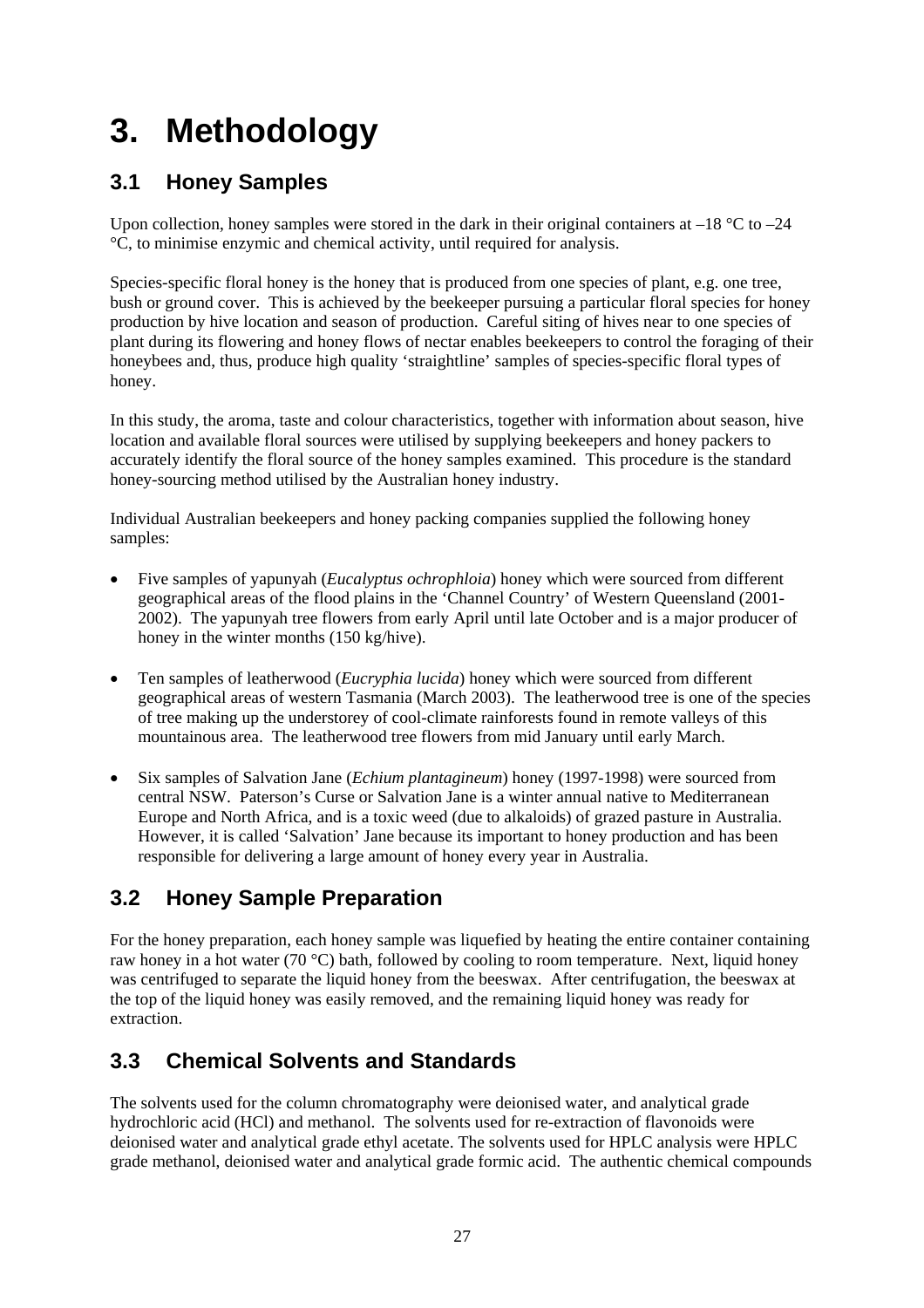used for the identification and quantification in this study are listed in Table 3.1, along with their commercial origin.

| <b>Common Name</b>   | <b>Chemical name</b>                             | <b>Source</b>  |                |
|----------------------|--------------------------------------------------|----------------|----------------|
| 8-methoxy-kaempferol | 3,5,7,4'-Tetrahydroxy-8-methoxyflavone           |                |                |
| Abscisic acid        | 5-(1-Hydroxy-2,6,6-trimethyl-4-oxocyclohex-2-en- | $\overline{2}$ |                |
|                      | 1-yl)-3-methyl pentadienoic acid                 |                |                |
| Apigenin             | 5,7,4'-Trihydroxyflavone                         |                |                |
| Caffeic acid         | 3(3,4-Dihydroxyphenyl)-prop-2-enoic acid         | 3              | 331-39-5       |
| Chlorogenic acid     | 3-Caffeoyl quinic acid                           | 3              | 327-97-9       |
| Chrysin              | 5,7-Dihydroxyflavone                             | 1, 4, 5        | 480-40-0       |
| p-Coumaric acid      | 3(4-Hydroxyphenyl)-prop-2-enoic acid             | 3              | 501-98-4       |
| Ellagic acid         | 4,4',5,5',6,6'-Hexahydroxydiphenic acid          | 3              | 476-66-4       |
|                      | $2,6,2',6'$ -dilactone                           |                |                |
| Ferulic acid         | 3(3-Methoxy-4-hydroxyphenyl)-prop-2-enoic acid   | 3, 5           | 1135-24-6      |
| Galangin             | 3,5,7-Trihydroxyflavone                          |                |                |
| Gallic acid          | 3,4,5-Trihydroxybenzoic acid                     | 3              |                |
| Hesperetin           | 5,7,3'-Trihydroxy-4'-methoxyflavanone            | 3              | 520-33-2       |
| Isorhamnetin         | 3,5,7,4'-Tetrahydroxy-3'-methoxyflavone          |                |                |
| Kaempferol           | 3,5,7,4'-Tetrahydroxyflavone                     | 1, 3           | $520 - 18 - 3$ |
| Luteolin             | 5,7,3',4'-Tetrahydroxyflavone                    |                | 491-70-3       |
| Pinocembrin          | 5,7-Dihydroxyflavanone                           | 4              | 480-39-7       |
| Quercetin            | 3,5,7,3',4'-Pentahydroxyflavone                  | 1, 3, 4        | 117-39-5       |

**Table 3.1 Standard compounds for the identification and quantification of honey** 

- 1. Laboratory of Phytochemistry, Department of Food Science and Technology, CEBAS (CSIC), Murcia, Spain.
- 2. Laboratory of Plant Physiology, Department of Botany, The University of Queensland, Brisbane, QLD, Australia.
- 3. Sigma Chemical Co., St Louis, MO, USA.
- 4. Extrasynthese, 69726 Genay Cedex, France.
- 5. Aldrich Chemical Co., Milwaukee, WI, USA.

### **3.4 Summary of Procedure for the Isolation of Flavonoids and Phenolic Acids**

Figure 3.1 summarises methodology for the isolation of flavonoids and phenolic acids from honey using Amberlite XAD-2 resin, followed by the identification and quantification of these compounds using HPLC-diode array detection and LC-MS analysis. This procedure contains some steps based on those reported by Martos *et al*. (1997) and Yao (2002). However, the initial purification procedure of the commercial Amberlite XAD-2 resin was developed during this project. The requirement/procedure for swelling of the resin prior to use was supplied by Dr Tomas-Barberan (pers. comm 2002).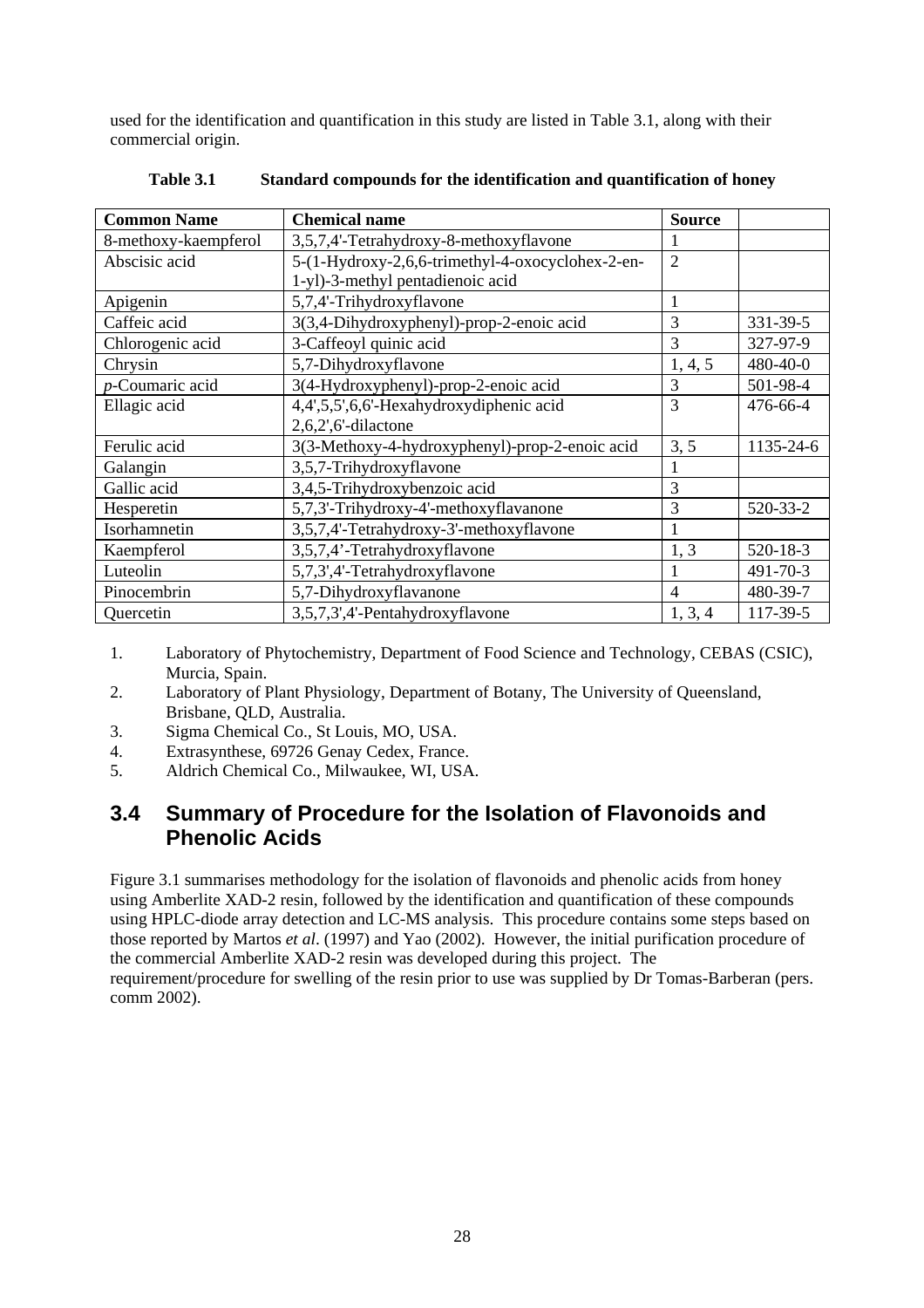

**Figure 3.1 Extraction and analysis of flavonoids and phenolic acids from honey**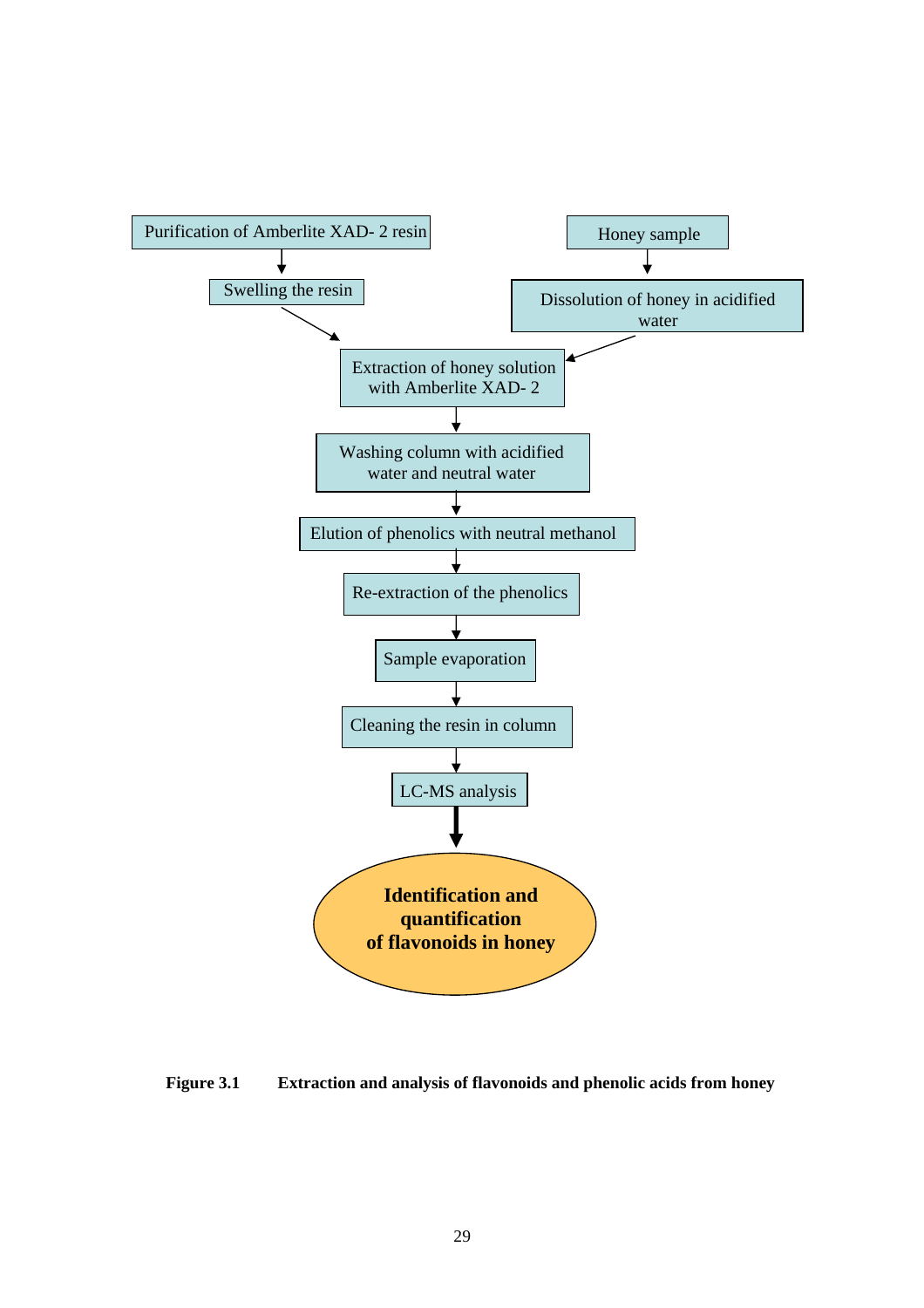# **3.5 Purification of the Amberlite XAD-2 Resin**

Prior to use, the commercial Amberlite XAD-2 (Supelco, Bellefonte, PA, USA, pore size 9 nm, particle size 0.3-1.2 mm) resin was cleaned with acetone and methanol by soxhlet extraction to ensure it was free from contamination. If the resin had already been cleaned using these solvents and a soxhlet (as below), this intensive cleaning procedure was not repeated.

Soxhlet extraction thimbles were filled with Amberlite XAD-2 resin (25 g) and covered with cotton wool. There were 12 soxhlet apparatus used at a time during the extraction. The extraction with acetone was done for 4 h. In the second stage of the soxhlet extraction, the soxhlet extraction was repeated with methanol for 4 h.

When the soxhlet extraction was completed, the Amberlite XAD-2 resin  $(300 \text{ g})$  from the thimbles was emptied into a 1000 mL beaker, and then this beaker was filled with methanol to cover the Amberlite XAD-2 resin. A stirring rod was used to stir the slurry gently for a short while and the methanol was decanted off. This was repeated 5–10 times until the methanol was clear. The purpose of this rinsing was to wash away all the residual acetone to ensure minimal contamination with foreign particles from the Amberlite XAD-2 resin. Next, a UV spectrophotometer was adjusted to a wavelength of 400 nm to check the turbidity. One pure methanol sample was prepared for a blank and a sub-sample from the last methanol washings was tested. The washing was repeated until the absorption of the methanol washings was <0.1 abs. The remaining methanol in the beaker with the cleaned Amberlite XAD-2 resin was removed using a Buchner funnel and filter paper. The Amberlite XAD-2 resin does not need to be completely dry before use. All the clean Amberlite XAD-2 resin was kept in a screw-capped plastic bottle and stored in the fridge because the resin is susceptible to microbial growth.

### **3.5.1 Washing of Amberlite XAD-2 resin (previously soxhlet cleaned as above) after use for every 10 honey extractions**

Solid Amberlite XAD-2 resin (200 g) was placed in a 500 mL beaker, covered with methanol, stirred with a stirring bar on a magnetic stirred (with no heating) for 10 min, and filtered through a Buchner funnel. This process was repeated four more times.

# **3.6 Swelling of the Amberlite XAD-2 Resin**

The original method for extraction was carried out as described previously by Martos *et al*. (1997) and Yao (2002). A solution of methanol (200 mL) and deionised water (200 mL) (equivalent to 1:1 volume) was added to cover 150 g of Amberlite XAD-2 resin (Supelco, Bellefonte, PA, USA, pore size 9 nm, particle size 0.3-1.2 mm) in a flask, which was then stoppered to avoid contamination or loss of solvents. The flask was left to stand overnight to ensure complete swelling of the resin. No mixing or stirring was required as this disturbs the resin structure. The solvent was filtered off on a Buchner funnel using filter paper. This solid Amberlite XAD-2 resin was then washed with water (300 mL) on the Buchner funnel. Finally, the solid resin (150 g) was immediately added to the acidified standard solution or honey solution as described below**.** The resin was not filtered after swelling until the honey had been liquefied and centrifuged as above, and the honey was dissolved in acidified water as detailed below.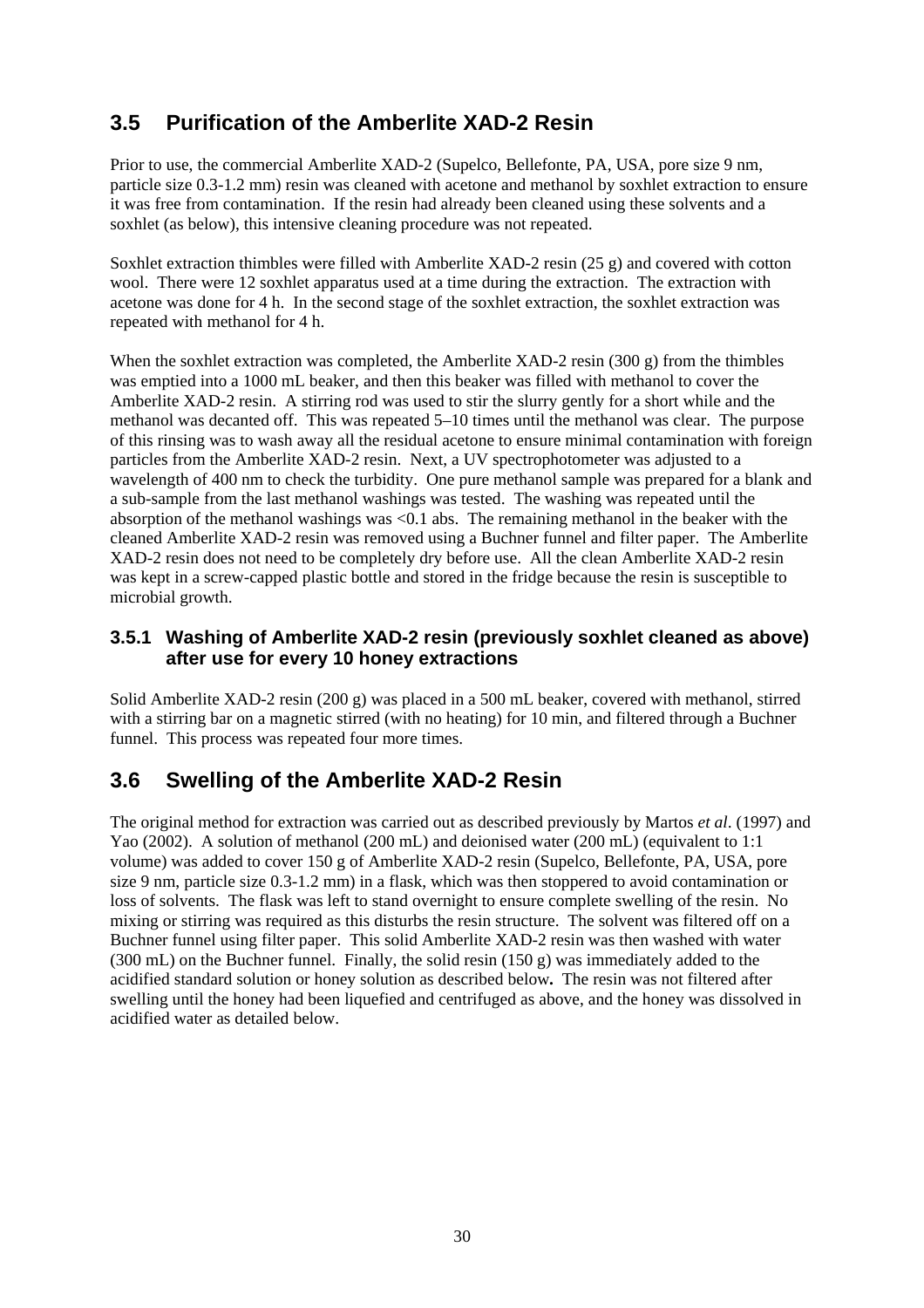# **3.7 Recovery and Repeatability Study of Polyphenol Standards Extracted/Filtered using Amberlite XAD-2 Resin**

A mixture of authentic samples of 9 polyphenols was extracted/filtered through Amberlite XAD-2 resin in a column to determine the recovery of these compounds and the repeatability of the extraction/filtration methods for polyphenols.

### **3.7.1 Preparation of the mixture of authentic standards**

A mixture of authentic compounds in methanol (5 mL), at a concentration of 100 µg/mL for each of the following 9 phenolic compounds (previously found in honeys) was prepared:

 gallic acids, chlorogenic acid, caffeic acid, *p*-coumaric acid, ferulic acid, ellagic acid, quercetin, hesperetin, and chrysin.

### **3.7.2 Experiment to optimise the method for extracting polyphenols using Amberlite XAD-2 resin – 'mixing' or 'elution' methods**

Two identical standard solutions (5 mL of 100  $\mu$ g/mL for the 9 polyphenols) were prepared as described in Section 3.7.1.

One of these solutions was mixed ('mixing method') with the Amberlite XAD-2 resin (150 g) prior to adding to the glass column and eluting. The other solution was added to the Amberlite XAD-2 resin already loaded in the glass column ('elution method') prior to eluting.

For the 'mixing method', it was based on a modification of the method of Yao (2002), which was based on the method of Martos *et al*. (1997, 2000ab). Here, a standard mixture (5 mL of 100 µg/mL for each compound) was thoroughly mixed with acidified deionised water (400 mL, adjusted to pH 2 with concentrated HCl). The solution was then mixed with 150 g (larger than the amount of resin used by Yao, 2002 and Martos *et al*., 1997, 2000ab) of pure Amberlite XAD-2 (Supelco, Bellefonte, PA, USA, pore size 9 nm, particle size 0.3-1.2 mm) and stirred with a magnetic stirrer for 10 min, which was considered enough time to absorb honey phenolics with a recovery > 80% (Tomás-Barberán *et al*., 1992, Martos *et al*., 1997). The slurry of Amberlite XAD-2 resin and honey was then packed in a glass column  $(42 \times 3.2 \text{ cm})$ .

For the 'elution method', a column of pure Amberlite XAD-2 (Supelco, Bellefonte, PA, USA, pore size 9 nm, particle size 0.3-1.2 mm) in acidified water was prepared by packing a slurry of the pure Amberlite XAD-2 resin (150 g) in acidified deionised water (adjusted to pH 2 with concentrated HCl) into a glass column (42  $\times$  3.2 cm). Next, the standard mixture (5 mL of 100 µg/mL for each compound) was thoroughly mixed with acidified deionised water (400 mL, adjusted to pH 2 with concentrated HCl) and then eluted through the resin in the column to absorb the phenolic compounds onto the Amberlite XAD-2 resin.

The columns prepared by the 'mixing method' or the 'elution method' were then washed with acidified water (pH 2 with HCl, 250 mL), followed by deionised water (300 mL). The phenolic compounds absorbed on the column were then eluted with neutralised methanol (900 mL; larger volume than used previously by Yao, 2002 and Martos *et al*., 1997, 2000ab). This extract was concentrated to dryness on a rotary evaporator under reduced pressure (40 °C). Next, the residue was redissolved in deionised water (5 mL) and extracted with ethyl acetate (3 x 5 mL) (instead of diethyl ether as for Martos *et al*., 1997, 2002 a,b; ethyl acetate was used because it is more polar than diethyl ether, indicating that more flavonoids and other phenolic compounds can be extracted). The ethyl acetate extracts were then combined, and the ethyl acetate was removed by flushing with nitrogen while being warmed on a hotplate. The dried residue was then redissolved in 5 mL of methanol (HPLC grade) to ensure the same dilution of phenolic compounds added to the Amberlite XAD-2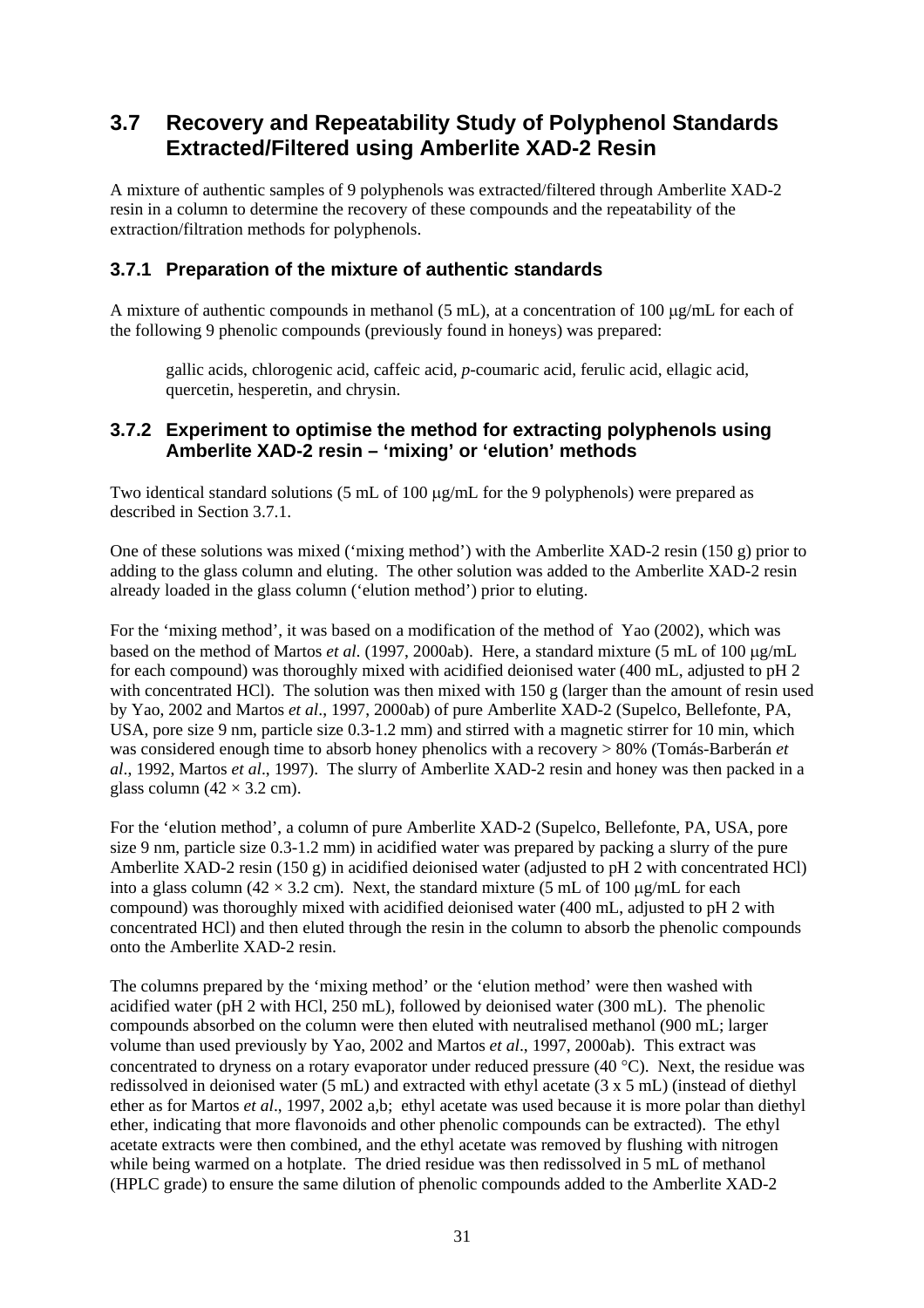extraction/filtration. The solution was filtered through a 0.45 µm membrane filter prior to HPLC analysis.

### **3.7.3 Experiment to determine the recovery of polyphenol standards extracted/filtered using Amberlite XAD-2 resin, and the repeatability of the extraction method**

The recovery/repeatability for the mixing method was determined using the final method below.

A standard mixture (5 mL of 100 µg/mL for each compound) was thoroughly mixed with acidified deionised water (400 mL, adjusted to pH 2 with concentrated HCl). The solution was then mixed with 150 g of purified Amberlite XAD-2 (Supelco, Bellefonte, PA, USA, pore size 9 nm, particle size 0.3- 1.2 mm) and stirred with a magnetic stirrer for 10 min. The slurry of Amberlite XAD-2 resin and honey was then packed (poured) in a glass column  $(42 \times 3.2 \text{ cm})$ .

Next, the column was washed with acidified water (pH 2 with HCl, 250 mL), followed by deionised water (300 mL). The phenolic compounds absorbed on the column were then eluted with neutralised methanol (900 mL). This extract was concentrated to dryness on a rotary evaporator under reduced pressure (40 °C). Next, the residue was redissolved in deionised water (5 mL) and extracted with ethyl acetate (3 x 5 mL). The ethyl acetate extracts were combined, and the ethyl acetate was removed by flushing with nitrogen while being warmed on a hotplate. The dried residue was then redissolved in 5 mL of methanol (HPLC grade) to ensure the same dilution of phenolic compounds added to the Amberlite XAD-2 extraction/filtration. The solution was filtered through a  $0.45 \mu$ m membrane filter prior to HPLC analysis.

The above procedure was repeated a further 2 times on identical standard mixtures (5 mL of 100 µg/mL for each compound). The concentrations of each of the nine polyphenols before and after elution through the Amberlite XAD-2 resin were compared and a percentage recovery obtained. In addition, the percentage coefficient of variance  $[\%CV]$ : (standard deviation/mean) x 1001 for the concentration of each eluted polyphenol was determined as part of these three trials.

### **3.7.4 HPLC-PDA and LC-MS analysis of the standard phenolic compounds**

The standard mixtures in methanol before (5 mL of 100 µg/mL for each compound) and after (dried extract diluted to 5 mL) extraction/filtration through the Amberlite XAD-2 resin were analysed using HPLC on a Waters 2690 HPLC with a computer-controlled system. Samples (20 µL) were injected using a Waters 2690 Auto Injector. The phenolic compounds were detected using a Waters 996 photodiode array (PDA) detector to obtain the UV spectra of the various phenolic compounds. For analysis by PDA detection, UV spectra were recorded from 220-420 nm at a rate of 1 spectra/s and at a resolution of 2.4 nm. In particular, the chromatograms were monitored at 290 nm and 340 nm, since the majority of the honey flavonoids and phenolic acids show their UV absorption maxima around these two wavelengths (Martos *et al*., 1997).

The standard mixtures in methanol (5 mL of 100 µg/mL for each compound) were analysed for compound identification and quantification using LC-MS on a Waters 2690 HPLC coupled to a Micromass ZMD Mass Spectrometer (MS) with an electrospray ionisation (ESI) and a computercontrolled system operated by MassLynx v 3.5 software. The samples were scanned at m/z values of 120 to 620 using electrospray negative ionization, with the settings listed in Table 3.2.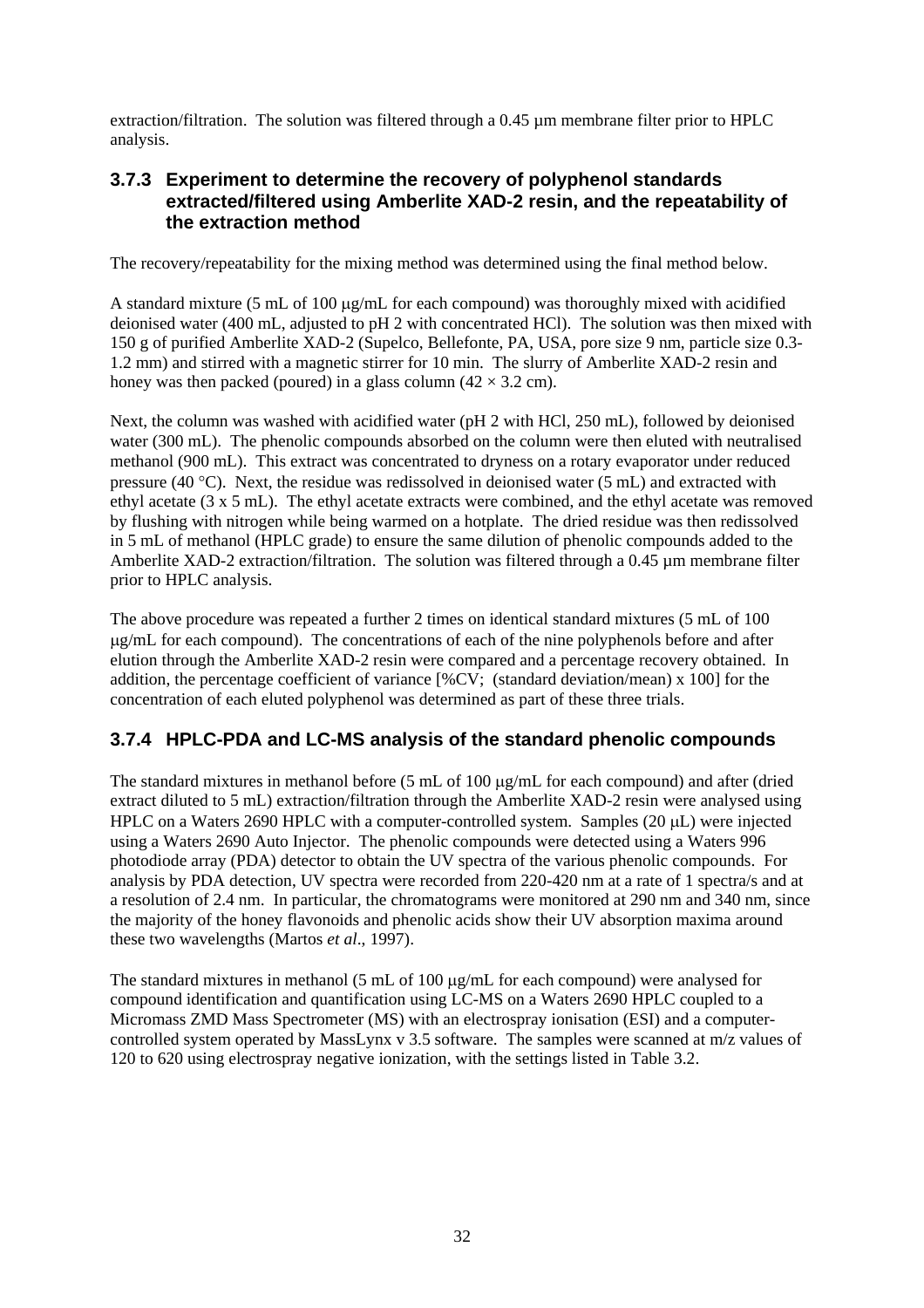#### **Table 3.2 Conditions of electrospray ionisation-mass spectrometry (ESI-MS)**

| <b>Parameter</b>         | Value / Unit |
|--------------------------|--------------|
| Capillary voltage        | 2.50V        |
| Cone voltage             | 25 V         |
| <b>Extractor voltage</b> | 5 V          |
| Rf lens                  | 0.5          |
| source temperature       | 100 °C       |
| desolvation temperature  | 350 °C       |

The column used was a reversed phase C-18 column, Merck LiChroCART 125-4 Cartridge (15 cm  $\times$  4 cm, particle size 5  $\mu$ m). The mobile phases were 0.25% formic acid and 2% methanol in ultra high quality (UHQ) water (solvent A) and methanol (solvent B), at a constant solvent flow rate of 1 mL/min.

The method used by Yao (2002) was adapted at the following two points:

- Gallic acid eluted together with the void peak using the method of Yao (2002), which impeded a good quantification of gallic acid. Thus, the starting concentration of methanol for the gradient elution was lowered from 30% as used by Yao (2002) to 10%, to produce a good separation of gallic acid and the void peak.
- For LC-MS analysis, the high acid concentration used in the mobile phase (5% formic acid by Yao, 2002) greatly reduced the ionization and thus the sensitivity of the MS. Therefore, 4 different acid concentrations were tested and the best (0.25% formic acid) was chosen.

Thus, the mobile phases were 0.25% formic acid and 2% methanol in ultra high quality (UHQ) water (solvent A) and methanol (solvent B), at a constant solvent flow rate of 1 mL/min.

- Solvent A: 0.25% formic acid and 2% HPLC grade methanol in UHQ water.
- Solvent B: 100% HPLC grade methanol.

The following gradient was used:

10% methanol (B) flowed through the column isocratically with 90% solvent A for 15 min; and then was increased to 40% methanol (B) by 20 min; to 45% methanol (B) by 30 min; to 60% methanol (B) by 50 min; to 80% methanol (B) by 52 min; to 90% methanol by 60 min; followed by isocratic elution with 90% methanol (B) until 65 min. Finally the gradient was changed to 10% methanol by 68 min, and this composition was held until 73 min. This gradient program is summarised in Table 3.3.

A 15% isopropanol solution in triple deionised water (TDI) was used to wash the column between HPLC runs.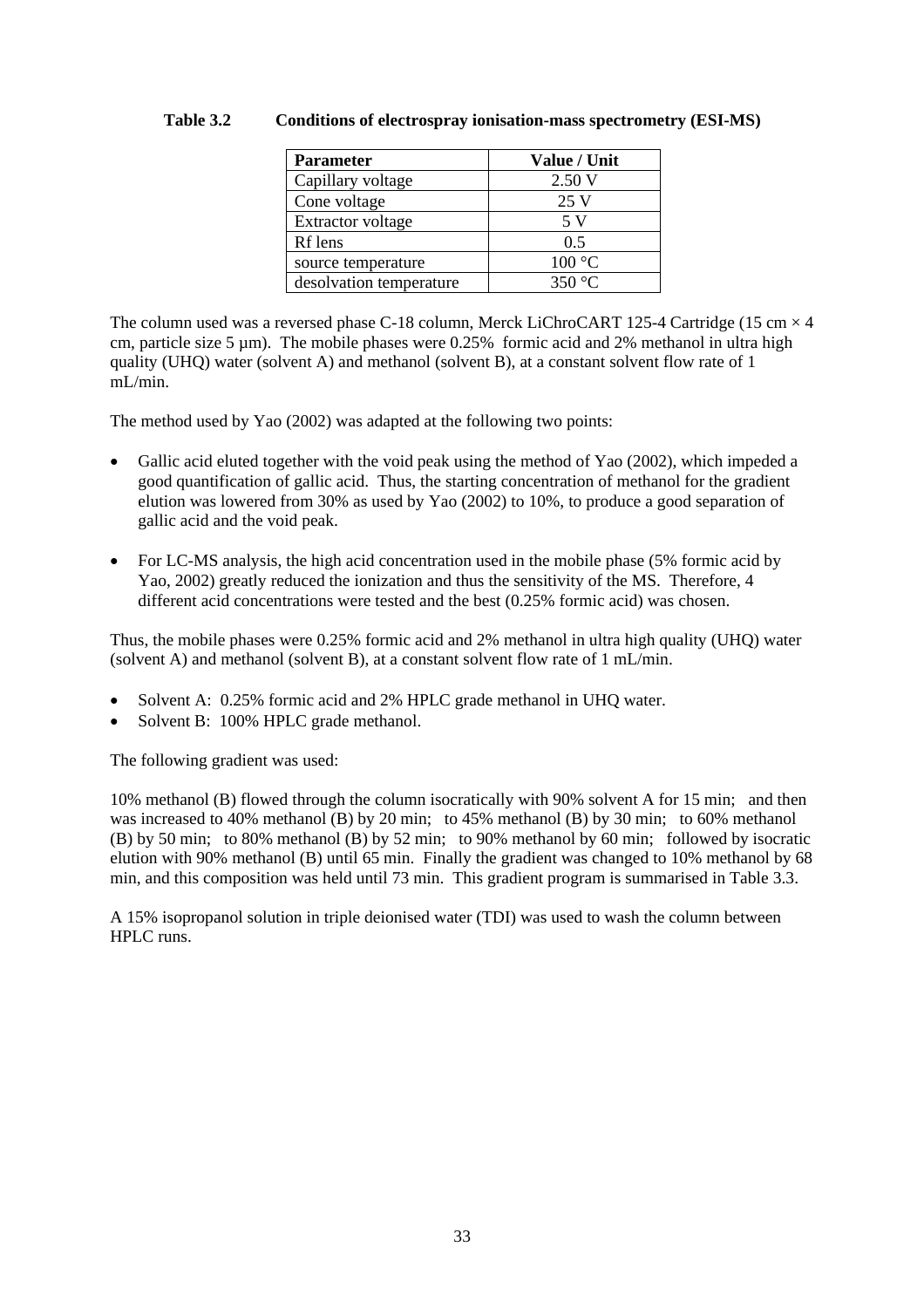| Time (min) | Solvent A $(\% )$ | Solvent B $(\% )$ |
|------------|-------------------|-------------------|
| $0 - 15$   | 90                |                   |
| 20         | 60                |                   |
| 30         | 55                |                   |
| 50         |                   |                   |
| 52         | 20                |                   |
| $60 - 65$  |                   |                   |
| $68 - 73$  |                   |                   |

#### **Table 3.3 Solvent gradient for HPLC**

 Solvent A: 0.25% formic acid and 2% HPLC grade methanol in UHQ water. Solvent B: 100% HPLC grade methanol.

#### **3.7.5 Identification of phenolic compounds in the standard mixture**

UV spectra, retention times and selected ion recording (SIR) mass spectra (with negative ionisation) of the peaks for the authentic standards were recorded. In this study, based on previous research (Martos *et al*., 1997, 2000ab), the flavonoid profiles were the HPLC chromatograms recorded at 340 nm, because most of the flavonoids have their maximum absorption around this wavelength. Similarly, the profiles of phenolic acids were the HPLC chromatograms recorded at 290 nm, where most of the phenolic acids and flavanones have their maximum absorption. However, UV-PDA is not suitable for detection of gallic acid and chrysin either at 290 nm or 340 nm. LC-MS analysis using the molecular weights (M) of polyphenols (Tables 3.4 and 3.5) was more suitable. Here, the mass spectral selected ion recording (SIR) mode is more suitable for these compounds, and was applied based on their molecular weight  $(M) - 1$  [M-H], since negative ionization was used (Table 3.6).

| Name of compound          | Mol. Weight (M) | Mol. Formula      |
|---------------------------|-----------------|-------------------|
| Caffeic acid              | 180             | $C_9H_8O_4$       |
| Chlorogenic acid          | 354             | $C_{16}H_{18}O_9$ |
| Chrysin                   | 254             | $C_{15}H_{10}O_4$ |
| Ellagic acid              | 302             | $C_{14}H_6O_8$    |
| Ferulic acid              | 194             | $C_{10}H_{10}O_4$ |
| Galangin                  | 270             | $C_{15}H_{10}O_5$ |
| Gallic acid               | 170             | $C_7H_6O_5$       |
| Isorhamnetin              | 316             | $C_{16}H_{12}O_7$ |
| Kaempferol                | 286             | $C_{15}H_{10}O_6$ |
| Kaempferol-8-methylether  | 316             | $C_{16}H_{12}O_7$ |
| Luteolin                  | 286             | $C_{15}H_{10}O_6$ |
| Myricetin                 | 318             | $C_{15}H_{10}O_8$ |
| o-Coumaric acid           | 164             | $C_9H_8O_3$       |
| p-Coumaric acid           | 164             | $C_9H_8O_3$       |
| Pinobanksin               | 272             | $C_{15}H_{12}O_5$ |
| Pinobanksin 5-methylether | 286             | $C_{16}H_{14}O_5$ |
| Pinocembrin               | 256             | $C_{15}H_{12}O_4$ |
| Quercetin                 | 302             | $C_{15}H_{10}O_7$ |
| Quercetin-3-methylether   | 316             | $C_{16}H_{12}O_7$ |
| Tricetin                  | 302             | $C_{15}H_{10}O_7$ |

| <b>Table 3.4</b> | Polyphenols previously found in honey |  |  |  |
|------------------|---------------------------------------|--|--|--|
|------------------|---------------------------------------|--|--|--|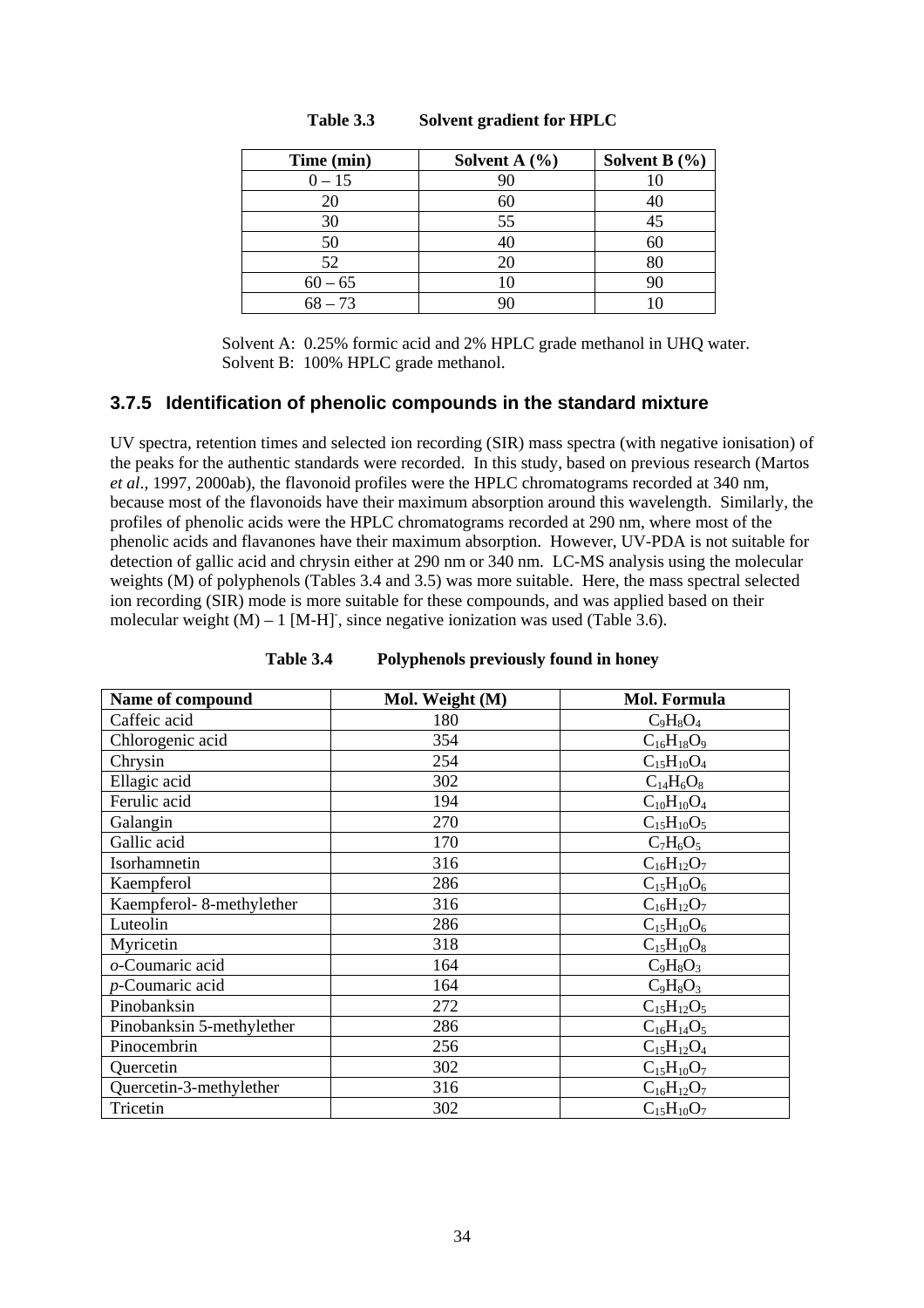| M.W. | Formula           | <b>Name</b>                            |
|------|-------------------|----------------------------------------|
| (M)  |                   |                                        |
| 138  | $C_7H_6O_3$       | $p$ -Hydroxybenzoic acid               |
| 138  | $C_8H_{10}O_2$    | Tyrosol                                |
| 142  | $C_6H_6O_4$       | Dihydroxybenzoic acid                  |
| 148  | $C_9H_8O_2$       | Cinnamic acid                          |
| 152  | $C_8H_8O_3$       | Vanillin                               |
| 152  | $C_8H_8O_3$       | 4-Hydroxyphenylacetic acid             |
| 154  | $C_8H_{10}O_3$    | Hydroxytyrosol                         |
| 164  | $C_9H_8O_3$       | $o/m/p$ /-Coumaric acid                |
| 168  | $C_8H_8O_4$       | Homogentisic                           |
| 168  | $C_8H_8O_4$       | Vanillic acid                          |
| 170  | $C_7H_6O_5$       | Gallic acid                            |
| 180  | $C_9H_8O_4$       | Caffeic acid                           |
| 182  | $C_9H_{10}O_4$    | DL-Hydroxyphenyllactic acid            |
| 189  | $C_{10}H_7NO_3$   | $\alpha$ -Cyano-4-hydroxycinnamic acid |
| 194  | $C_{10}H_{10}O_4$ | Ferulic acid                           |
| 198  | $C_9H_{10}O_5$    | Syringic acid                          |
| 224  | $C_{11}H_{12}O_5$ | Sinapic acid                           |
| 242  | $C_{11}H_{14}O_6$ | Elenolic acid                          |
| 254  | $C_{15}H_{10}O_4$ | Chrysin                                |
| 256  | $C_{15}H_{12}O_4$ | Pinocembrin                            |
| 268  | $C_{16}H_{12}O_4$ | Tectochrysin                           |
| 270  | $C_{15}H_{10}O_5$ | Apigenin                               |
| 270  | $C_{15}H_{10}O_5$ | Galangin                               |
| 270  | $C_{16}H_{14}O_4$ | Pinocembrin-7-methylether              |
| 272  | $C_{15}H_{12}O_5$ | Pinobanksin                            |
| 272  | $C_{15}H_{12}O_5$ | Naringenin                             |
| 284  | $C_{16}H_{12}O_5$ | Genkwanin                              |
| 284  | $C_{16}H_{12}O_5$ | Galangin-3-methylether                 |
| 286  | $C_{15}H_{10}O_6$ | Luteolin                               |
| 286  | $C_{15}H_{10}O_6$ | Kaempferol                             |
| 288  | $C_{15}H_{12}O_6$ | Eriodictyol                            |
| 290  | $C_{15}H_{14}O_6$ | Catechin                               |
| 302  | $C_{16}H_{14}O_6$ | Hesperetin                             |
| 302  | $C_{15}H_{10}O_7$ | Tricetin                               |
| 302  | $C_{15}H_{10}O_7$ | Quercetin                              |
| 302  | $C_{14}H_6O_8$    | Ellagic acid                           |
| 316  | $C_{16}H_{12}O_7$ | Quercetin-3-methylether                |
| 316  | $C_{16}H_{12}O_7$ | Isorhamnetin                           |
| 316  | $C_{16}H_{12}O_7$ | 8-Methoxy-kaempferol                   |
| 318  | $C_{15}H_{10}O_8$ | Myricetin                              |
| 330  | $C_{17}H_{14}O_7$ | Quercetin-3-3-dimethylether            |
| 330  | $C_{17}H_{14}O_7$ | Quercetin-3-7-dimethylether            |
| 354  | $C_{16}H_{18}O_9$ | Chlorogenic acid                       |
| 362  | $C_{18}H_{18}O_8$ | Rosmarinic acid                        |
| 374  | $C_{19}H_{18}O_8$ | Myricetin-3,7,4',5'-tetramethylether   |

**Table 3.5 Phenolic acids and flavonoids found in foods**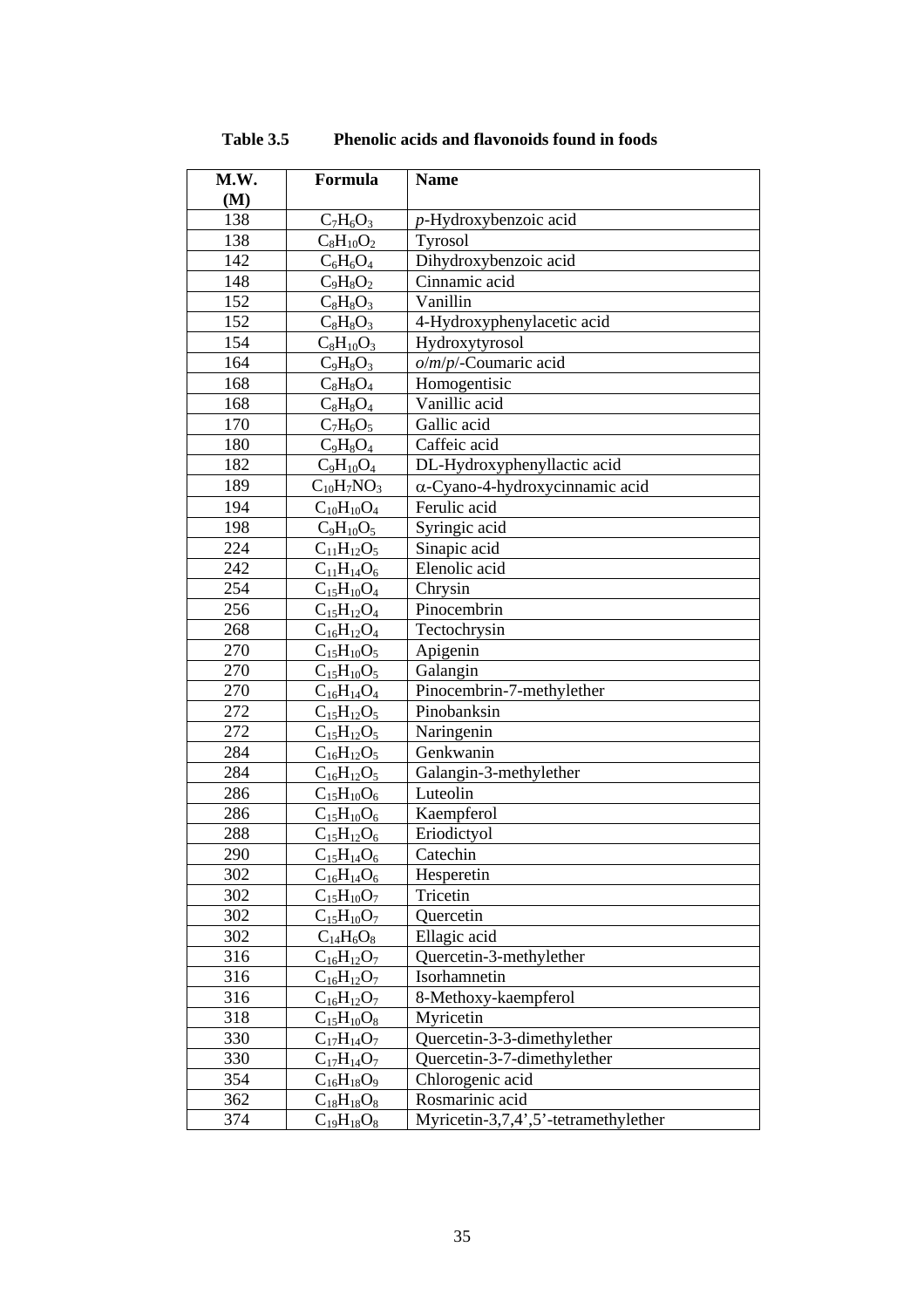| <b>Phenolic acids</b> | <b>Name of Compounds</b>  | <b>Trace source</b> |
|-----------------------|---------------------------|---------------------|
|                       | Gallic acid               | SIR-169             |
|                       | Chlorogenic acid          | PDA 290 nm SIR 353  |
|                       | Ferulic acid              | PDA 290 nm SIR 193  |
|                       | Caffeic acid              | PDA 290 nm SIR 179  |
|                       | p-Coumaric acid           | PDA 290 nm SIR 163  |
|                       | Ellagic acid              | PDA 340 nm SIR 301  |
| <b>Flavonoids</b>     | Quercetin                 | PDA 340 nm SIR 301  |
|                       | Quercetin-3-methylether   | PDA 340, SIR 315    |
|                       | Chrysin                   | <b>SIR 253</b>      |
|                       | Hesperetin                | PDA 340 SIR 301     |
|                       | Myricetin                 | PDA 340 SIR 317     |
|                       | Tricetin                  | PDA 340, SIR 301    |
|                       | Pinobanksin               | PDA 340, SIR 271    |
|                       | Pinobanksin 5-methylether | PDA 340, SIR 285    |
|                       | Kaempferol                | PDA 340, SIR 285    |
|                       | Kaempferol-8-methylether  | PDA 340, SIR 315    |
|                       | Pinocembrin               | PDA 340, SIR 255    |
|                       | Isorhamnetin              | PDA 340, SIR 315    |
|                       | Galangin                  | PDA 340, SIR 268    |
|                       | Luteolin                  | PDA 340, SIR-285    |

**Table 3.6 Identification of honey polyphenols** 

\*SIR involves [M-H]-

## **3.8 Final Extraction Method of Honey Samples with Amberlite XAD-2 Resin**

Based on the above experiments involving extraction of standard solutions of polyphenols, a final optimised method was selected for analysis of the honey samples.

Liquefied honey (80 g) was thoroughly mixed with acidified deionised water (400 mL, adjusted to pH 2 with concentrated HCl) for 30 min (with no heating) until completely dissolved. The resulting honey solution was then filtered through filter paper under vacuum to any remove solid particles.

Next, the filtrate was mixed with 150 g of clean, swelled Amberlite XAD-2 (Supelco, Bellefonte, PA, USA, pore size 9 nm, particle size 0.3-1.2 mm) (larger than the amount of resin used by Yao, 2002 and Martos *et al*., 1997, 2000ab) and stirred slowly with a magnetic stirrer for 60 min. The slurry of the Amberlite XAD-2 resin and solvent was then packed (poured) in a glass column  $(42 \times 3.2 \text{ cm})$ , and the resin was washed (10 mL/min) with acidified water (pH 2 with HCl, 250 mL), followed by rinsing with deionised water (300 mL at 10 mL/min) to remove all sugars and other polar constituents of honey.

The phenolic compounds absorbed on the column (Ferreres *et al*., 1991) were then eluted with neutralised methanol (1000 mL; adjusted pH 6-7 with 0.1 M NaOH) (larger volume than used previously by Yao, 2002 and Martos *et al*., 1997, 2000ab). This extract was concentrated to dryness on a rotary evaporator under reduced pressure (40 °C).

Next, the residue was redissolved in deionised water (5 mL) and extracted with ethyl acetate (5 mL  $\times$ 3; instead of diethyl ether as used by Yao, 2002 and Martos *et al*., 1997, 2000ab). The ethyl acetate extracts were combined and then evaporated to dryness by flushing with nitrogen while being warmed on a hotplate.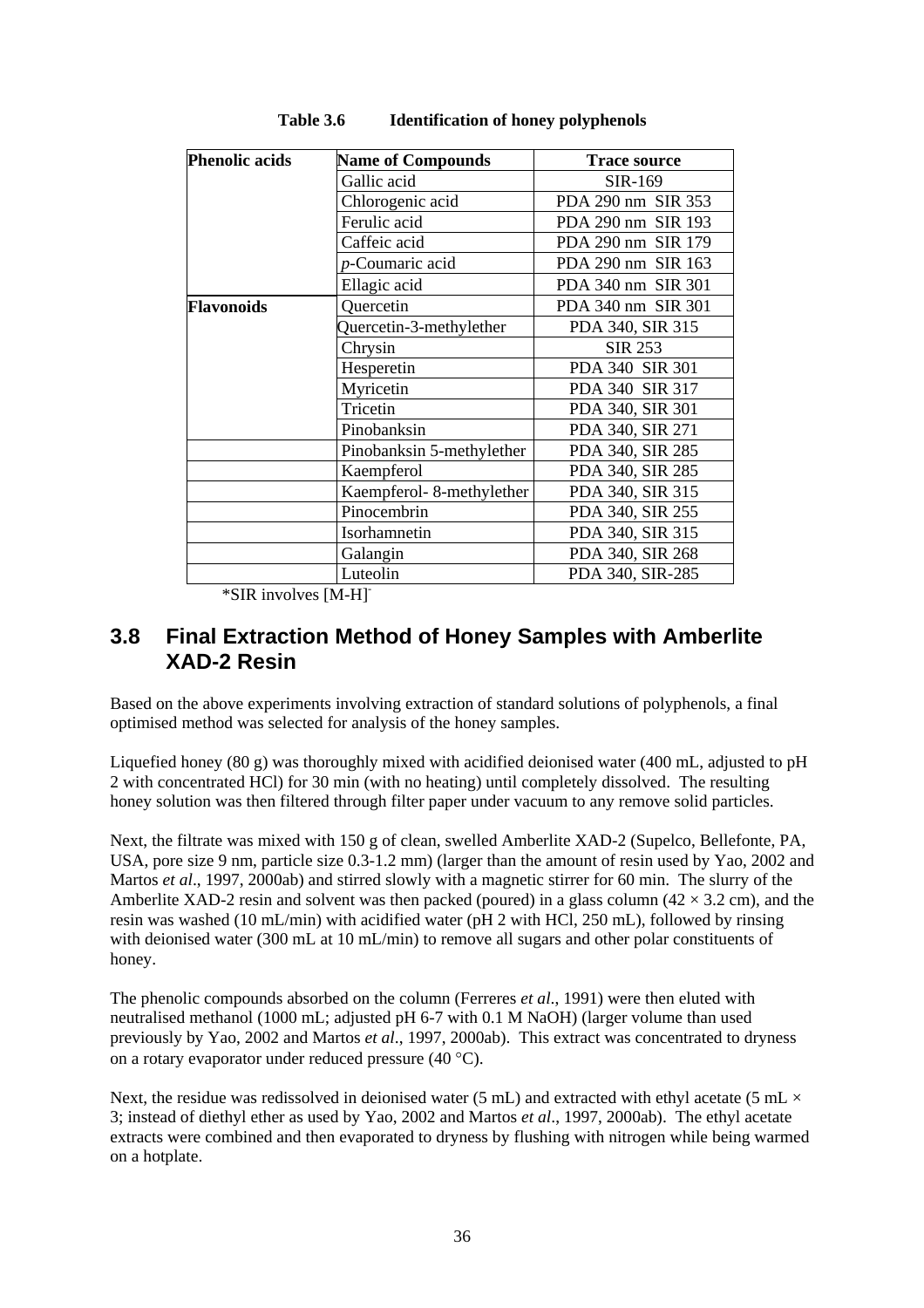# **3.9 Cleaning the Resin While Still in the Glass Column**

When the above elution was completed, the Amberlite XAD-2 resin in the glass column was then washed with of methanol (250 mL) to clean the resin (this methanol was discarded). The resin was then left in the column until required for extraction of the next honey sample.

Then, immediately prior to the next honey extraction, 400 mL of a solution of methanol/deionised water (1:1) was used to wash the column (the washings were discarded), prior to removing the resin from the column into a beaker, followed by subsequent swelling overnight. The column was kept wet at all times, ready for the next sample.

# **3.10 HPLC-PDA and LC-MS Analysis of the Honey Extracts**

### **3.10.1 Preparation of standards**

A series of four mixed standard solutions were prepared with concentrations of 2.5  $\mu$ g/mL, 10  $\mu$ g/mL, 50 µg/mL and 100µg/mL for each of caffeic acid, quercetin and chrysin in methanol.

### **3.10.2 Preparation of honey extracts prior to HPLC and LC-MS analysis**

The dried residue was redissolved volumetrically with 1 mL of methanol (HPLC grade) and filtered through a 0.45µm nylon membrane filter into a 2 mL glass vial, ready for HPLC analysis.

### **3.10.3 HPLC-PDA and LC-MS conditions**

The solutions of the honey extracts in methanol (1 mL) were analysed using HPLC on a Waters 2690 HPLC with a computer-controlled system. Samples (20 µL) were injected using a Waters 2690 Auto Injector. The phenolic compounds were detected using a Waters 996 photodiode array (PDA) detector to obtain the UV spectra of the various phenolic compounds. For analysis by PDA detection, UV spectra were recorded from 220-420 nm at a rate of 1 spectra/s and a resolution of 2.4 nm. In particular, the chromatograms were monitored at 290 nm and 340 nm, since the majority of the honey flavonoids and phenolic acids show their UV absorption maxima around these two wavelengths (Martos *et al*., 1997).

The column was a reversed phase column, Merck LiChroCART 125-4 Cartridge (15 cm  $\times$  4 cm, particle size 5 µm). The mobile phase consisted of solvents A and B as detailed below, at a constant flow rate of 1 mL/min.

- Solvent A: 0.25% formic acid and 2% HPLC grade methanol in UHQ water.
- Solvent B: 100% HPLC grade methanol.

The following gradient was used:

10% methanol (B) flowed through the column isocratically with 90% solvent A for 15 min; and then was increased to 40% methanol (B) by 20 min; to 45% methanol (B) by 30 min; to 60% methanol (B) by 50 min; to 80% methanol (B) by 52 min; to 90% methanol by 60 min; followed by isocratic elution with 90% methanol (B) until 65 min. Finally the gradient was changed to 10% methanol by 68 min. and this composition was held until 73 min. This gradient program is summarised in Table 3.3.

A 15% isopropanol solution in triple deionised water (TDI) was used to wash the column between HPLC runs.

In addition, the solutions of honey extracts in methanol (1 mL) were analysed for compound identification and quantification using LC-MS on a Waters 2690 HPLC coupled to a Micromass ZMD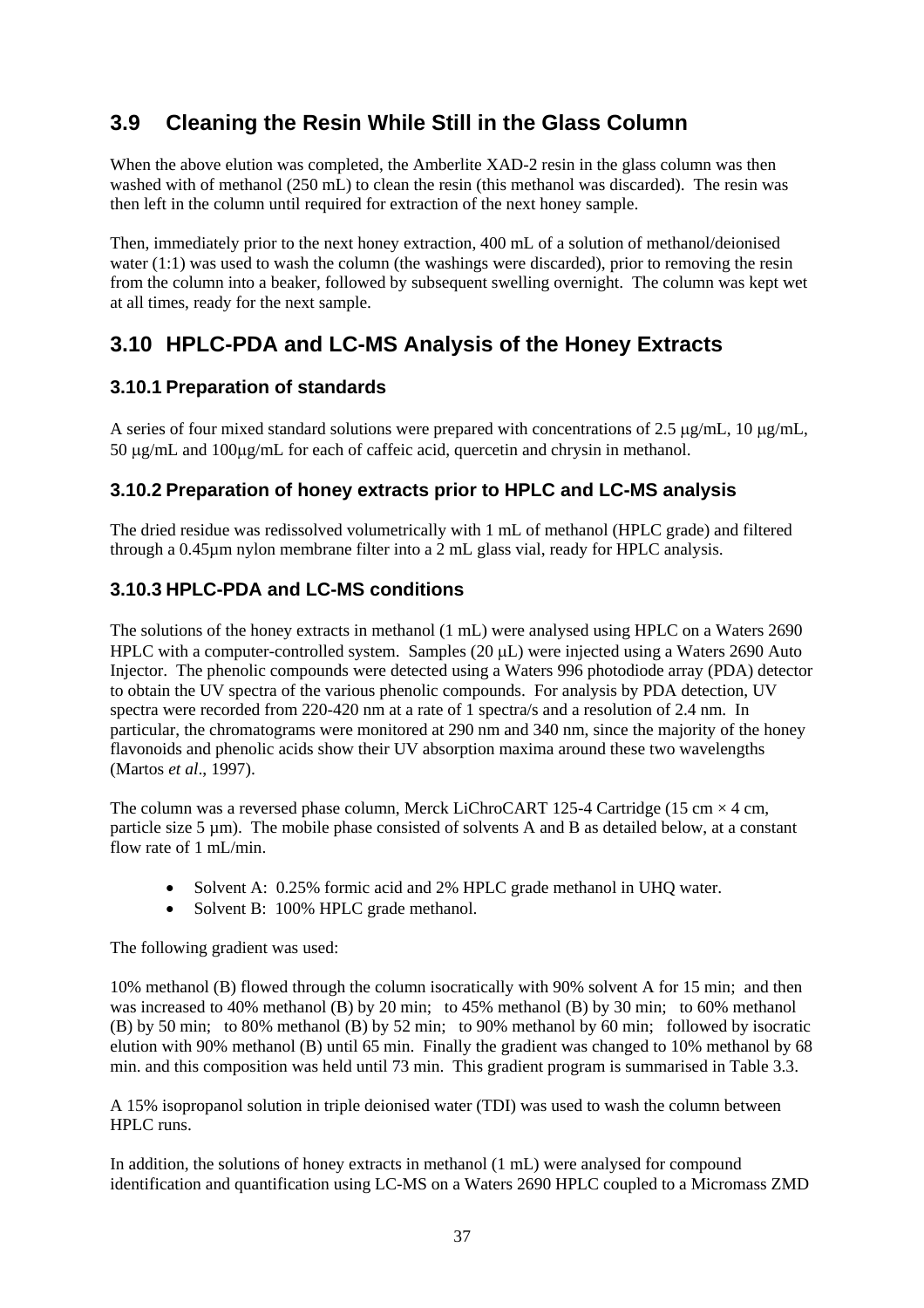Mass Spectrometer (MS) with an electrospray ionisation (ESI) and a computer-controlled system operated by MassLynx v 3.5 software. The samples were scanned at m/z values of 120 to 620 using electrospray negative ionization with the settings listed in Table 3.2.

### **3.10.4 Identification and quantification of polyphenols in honey extracts**

The phenolic compounds were identified and quantified according to the method reported by Martos *et al*. (1997, 2000ab) and Yao (2002), and through the use of ESI-MS with negative ionisation. In order to identify each peak in the chromatograms of the honey extracts, UV spectra, retention times and selected ion recording (SIR) of the mass spectra of all peaks were compared with those of the authentic samples listed in Table 3.1. In this study, the polyphenols were quantified using the external standard method and authentic compounds (four working standards of caffeic acid, quercetin and chrysin) (Martos *et al*., 1997; Yao, 2002). The concentration of a specific compound was calculated using Microsoft Excel 2000 by plotting the peak areas against the concentrations on a linear calibration curve.

In this study, also according to previous studies (Martos *et al*., 1997, 2000ab), the flavonoid profiles were the HPLC chromatograms recorded at 340 nm, because most of the flavonoids have their maximum absorption around this wavelength. Similarly, the profiles of phenolic acids were the HPLC chromatograms recorded at 290 nm, where most of the phenolic acids and flavanones have their maximum absorption. However, PDA is not suitable for detection of gallic acid and chrysin either at 290 nm or 340 nm. The mass spectral selected ion recording (SIR) mode is more suitable for these compounds and was applied based on their m/z values (molecular weights).

Unknown flavonoids were quantified against quercetin at 340 nm, while unknown phenolic acids were quantified against caffeic acid at 290 nm.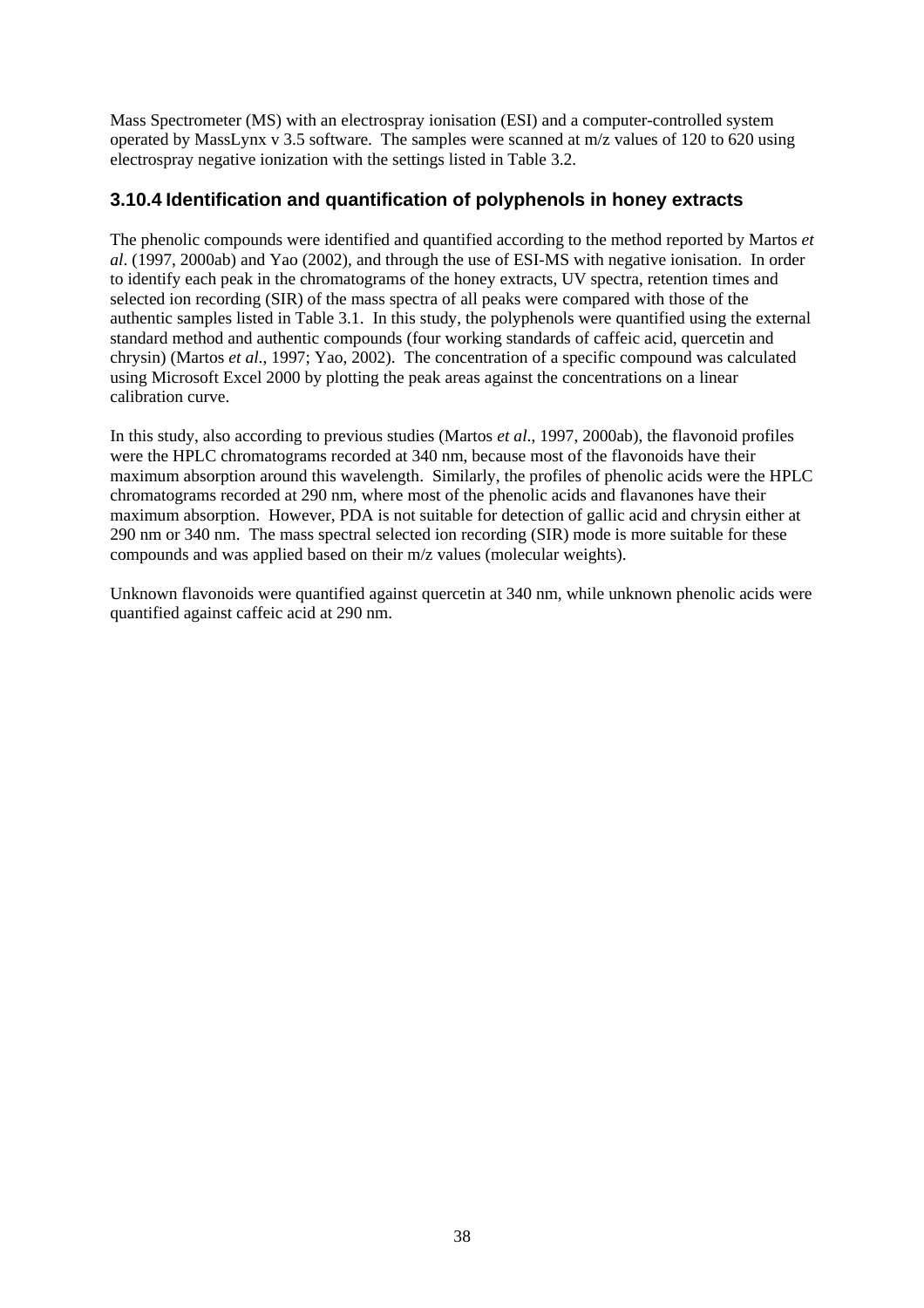# **4. Results and Discussion**

# **4.1 Identification of the Polyphenol Standards**

The compounds in the authentic standard solutions were detected under UV spectrophotometry using photodiode array (PDA) detection at 290 nm, 340 nm or by the mass spectral (MS) selected ion recording (SIR) mode, depending the types of polyphenols. Figure 4.1 shows the peaks of the polyphenols detected by UV-PDA, whereas Figure 4.2 displays the peaks for gallic acid and chrysin detected by the mass spectral SIR mode using a 100 µg/mL standard solution. The peak areas were integrated from the chromatograms of the UV-PDA at 290 nm or 340 nm (Figure 4.1 and Figure A1.1), or the SIR chromatograms (Figure 4.2). The retention times of the compounds of the standard solutions are summarised in Table 4.1. The full UV spectra and negative ionisation electrospray ionisation-mass spectra for eight of the standard compounds listed in Table 4.1 are displayed in Figures A1.2-1.7, Figure A1.13 and Figure A1.17.

In general, most phenolic acids were detected using chromatograms recorded at 290 nm, namely chlorogenic acid, caffeic acid, *p*-coumaric acid, and ferulic acid. However, flavonoids are detected better using chromatograms at 340 nm, such as for quercetin. Although ellagic acid is phenolic acid, it is better detected at 340 nm due to its stronger absorbance at this wavelength. However, neither UV-PDA at 290 nm nor 340 nm can detect gallic acid and chrysin accurately. These two polyphenols were better detected using the mass spectral SIR mode based on their negative ionisation m/z values ([M-H]), such as SIR 169 for gallic acid and SIR 253 for chrysin. All the standard compounds were detected within 50 min.

| <b>Standard</b>         | $\mathbf{RT}^+$ | $\mathbf{I}$ $\mathbf{V}$ | ESI-MS* | <b>UV Bands</b>  |
|-------------------------|-----------------|---------------------------|---------|------------------|
| Compound                | (min)           | Quantification            | $[M-H]$ | (nm)             |
|                         |                 | $\lambda$ (nm)            |         |                  |
| Gallic acid             | 2.67            | 290                       | 169     | 219, 271         |
| Chlorogenic acid        | 6.37            | 290                       | 353     | 244, 300 (sh),   |
|                         |                 |                           |         | 327              |
| Caffeic acid            | 7.17            | 290                       | 179     | 220, 242, 295    |
|                         |                 |                           |         | (sh), 325        |
| <i>p</i> -coumaric acid | 9.94            | 290                       | 163     | 232, 310         |
| Ferulic acid            | 11.09           | 290                       | 193     | $242, 300$ (sh), |
|                         |                 |                           |         | 323              |
| Hesperetin              | 19.17           | 340                       | 301     | 284, 335 (sh)    |
| Ellagic acid            | 21.07           | 340                       | 301     | 253, 305 (sh),   |
|                         |                 |                           |         | 365              |
| Quercetin               | 28.09           | 340                       | 301     | 254, 270 (sh),   |
|                         |                 |                           |         | 305 (sh), 367    |
| Chrysin                 | 47.66           | 340                       | 253     | 267, 313         |

| Table 4.1 |  |  | Retention times and the identification parameters of the identified |  |  |
|-----------|--|--|---------------------------------------------------------------------|--|--|
|           |  |  | polyphenols of a 100 µg/mL standard solution                        |  |  |

**+** RT Retention Time

**\***ESI-MS Electrospray ionisation-mass spectrum (negative ionisation)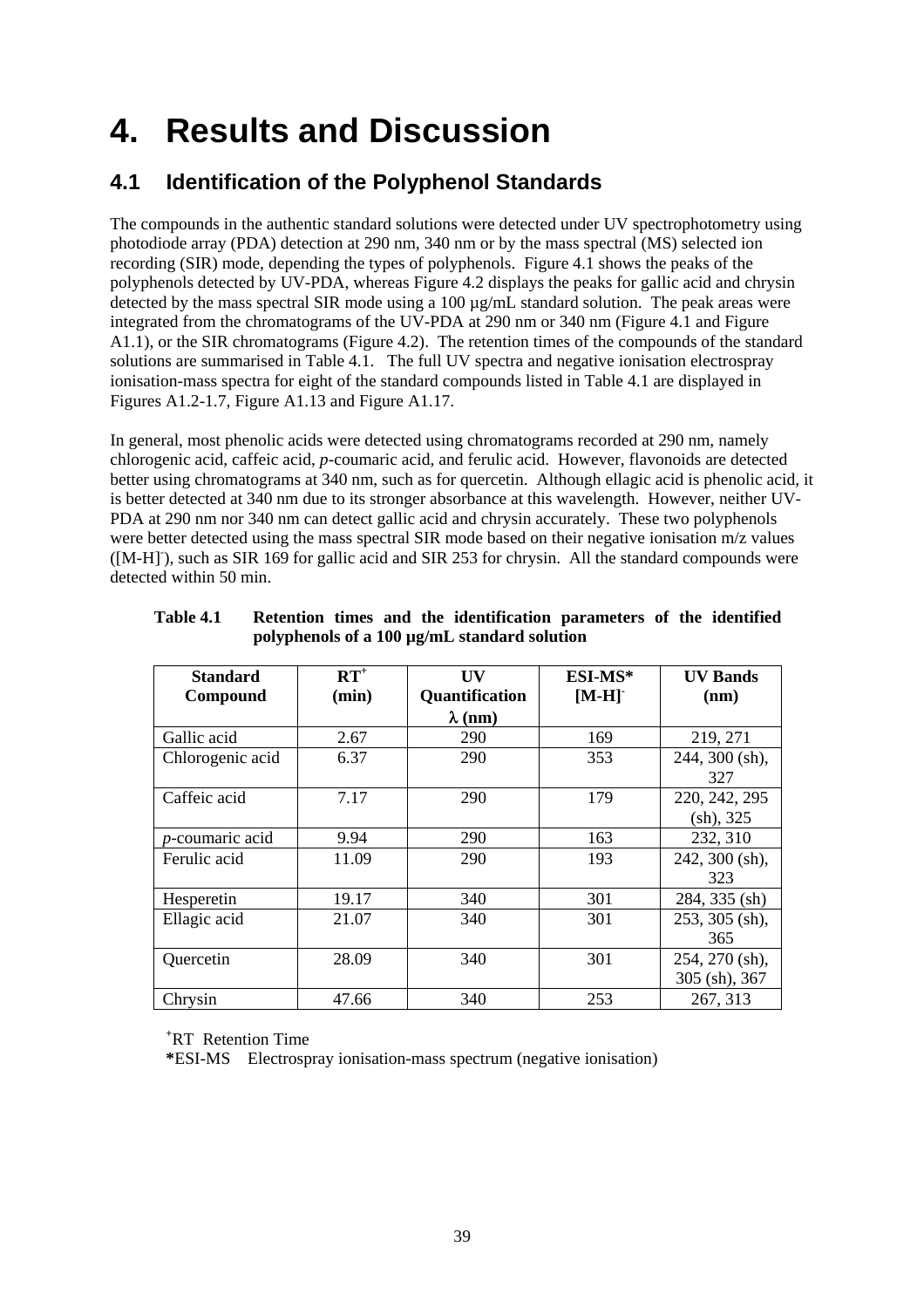

Figure 4.1 Chromatograms of the 100 µg/mL standard solution detected by UV absorption **at 340 nm (A), 290 nm (B), and by mass spectral total ion current (TIC) (C)** 



**Figure 4.2 Mass spectral selected ion recording (SIR) chromatograms of chrysin (A) and gallic acid (B) for the 100 µg/mL standard solution.**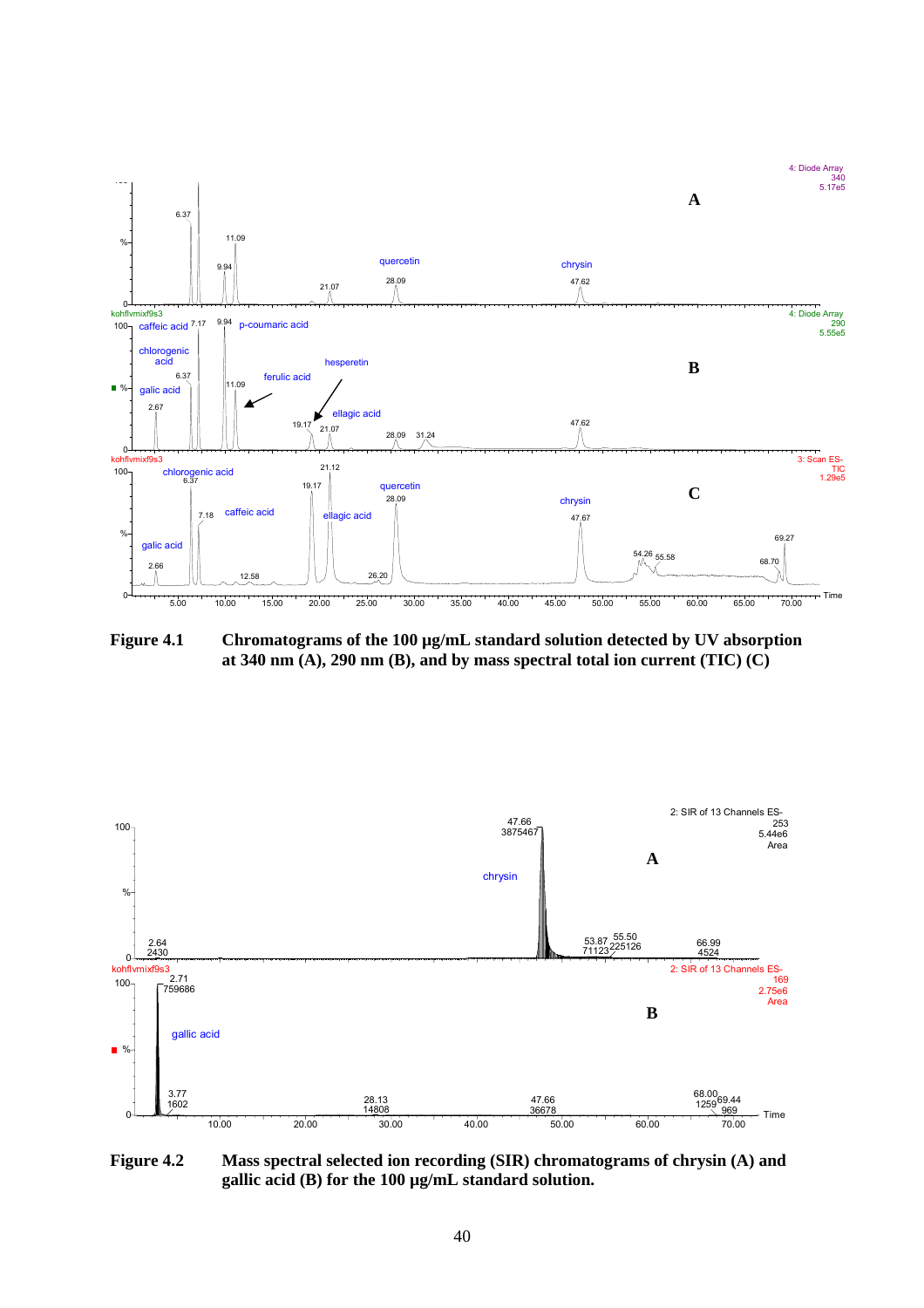### **4.2 Recovery Study of Flavonoid and Phenolic Acid Standards from Amberlite XAD-2 Resin**

### **4.2.1 Effect of extraction/filtration through Amberlite XAD-2 resin on the composition of the polyphenol standards**

The UV absorption chromatograms at 340 nm (Figure 4.3) for the 100 µg/ml standard solution before and after absorption and elution from Amberlite XAD-2 resin suggest that during the extraction/filtration, new peaks are formed and some disappear. Peaks 10 and 14 (Figure 4.3B) are newly formed peaks, not present in the chromatogram of the original standard solution. These peaks may be due to compounds formed from the degradation of chlorogenic acid and ferulic acid. Such results suggest that there may be some chemical reaction of chlorogenic and ferulic acids with the Amberlite XAD-2 resin. Further studies of this are required before a more definitive conclusion can be made.

Ellagic acid was not detected in the extracted/filtered methanol solution suggesting it was not retained on the Amberlite XAD-2 resin at the acid pH used. Gallic acid is not visible at a wavelength of 340 nm but is at 290 nm. A gallic acid peak was detected in the initial standard solution chromatogram recorded at 290 nm, but is not present in the extracted/filtered solution chromatogram recorded at 290 nm (not shown below), suggesting it was also not retained on the Amberlite XAD-2 resin at the acid pH. These findings were further examined in a subsequent experiment detailed below.



**Figure 4.3 HPLC chromatograms of a standard mixture of polyphenols measured on a diode array detector at 340 nm** 

- **A: standard mixture (100** µ**g/ml) of phenolic compounds: 1=chlorogenic acid, 2= caffeic acid, 3= coumaric acid, 4= ferulic acid, 5= ellagic acid, 6= quercetin, 7=hesperetin, 8= chrysin;**
- **B: standard mixture (100** µ**g/ml) extracted/filtered on column of Amberlite XAD-2 resin: 9=chlorogenic acid, 10= chlorogenic acid reactant, 11= caffeic acid, 12= coumaric acid, 13= ferulic acid, 14= ferulic acid reactant, 15=quercetin, 16= hesperetin, 17= chrysin. Note, gallic acid does not absorb at 340 nm but does at 290 nm (results not shown).**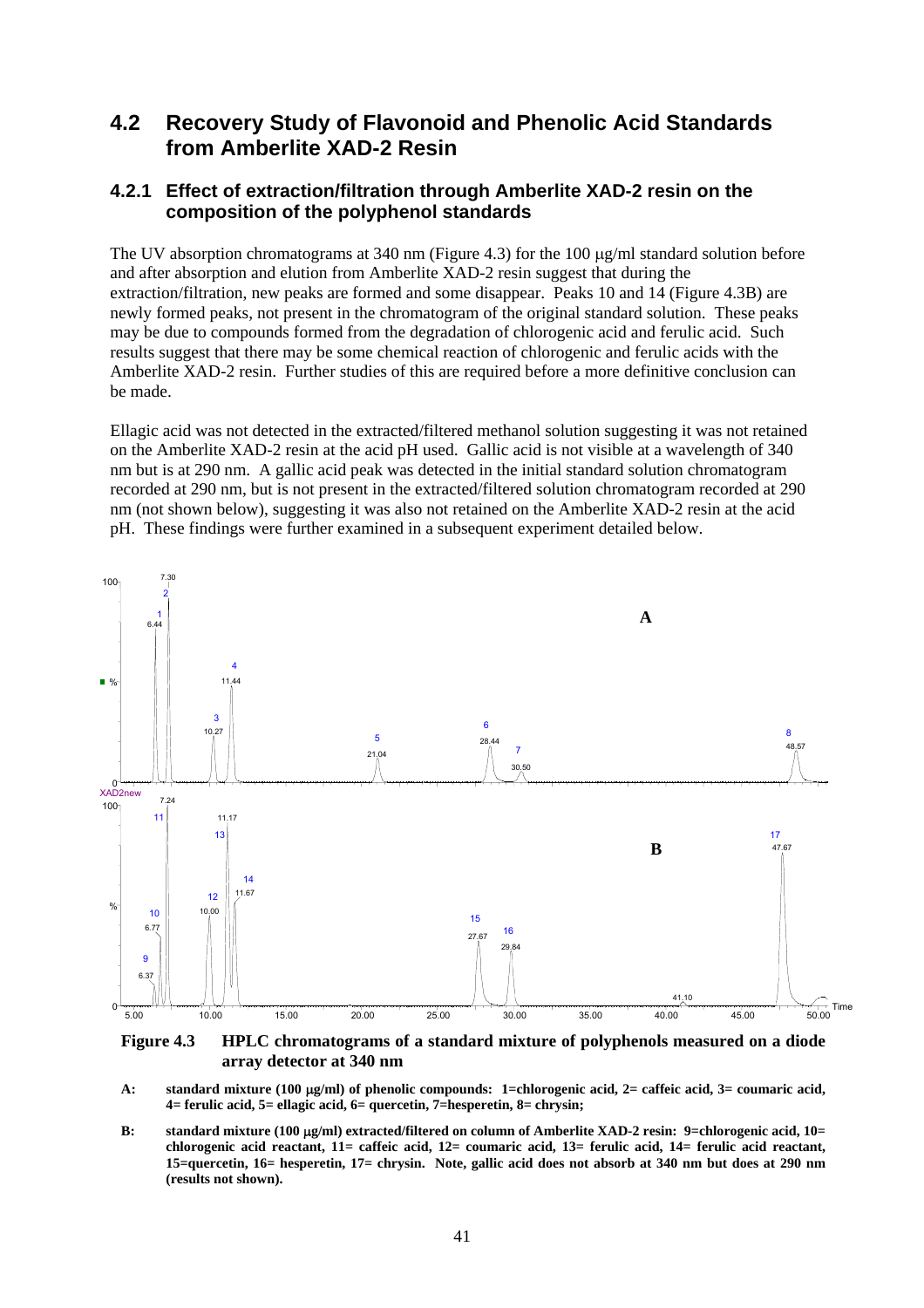### **4.2.2 Experiment to optimise the method for extracting polyphenols using Amberlite XAD-2 resin – 'mixing' or 'elution' methods**

Two experiments were done to determine the difference in recovery between: (1) mixing the standard polyphenol solution with the Amberlite XAD-2 resin prior to packing into a glass column (called the 'mixing method'); and (2) adding the standard polyphenol solution to the Amberlite XAD-2 resin already packed into the glass column (called the 'elution method').

The recoveries of all phenolic compounds (Table 4.2) are higher when using the 'mixing method' than using the 'elution' method.

|                       | Peak Area in<br>original<br>standard<br>solution | Peak Area<br>for extracted<br>solution using<br>the 'mixing'<br>method | $\frac{0}{0}$<br>recovery<br>for the<br>'mixing'<br>method | Peak Area<br>for extracted<br>solution using<br>the 'elution<br>method | $\frac{0}{0}$<br>recovery<br>for the<br><i>'elution</i><br>method |
|-----------------------|--------------------------------------------------|------------------------------------------------------------------------|------------------------------------------------------------|------------------------------------------------------------------------|-------------------------------------------------------------------|
| 290 nm                |                                                  |                                                                        |                                                            |                                                                        |                                                                   |
| Gallic acid           | 128921                                           | nd                                                                     | $\boldsymbol{0}$                                           | nd                                                                     | $\boldsymbol{0}$                                                  |
| Chlorogenic<br>acid   | 186509                                           | nd                                                                     | $\overline{0}$                                             | nd                                                                     | $\overline{0}$                                                    |
| Caffeic acid          | 313471                                           | 99148                                                                  | 32                                                         | 92555                                                                  | 30                                                                |
| $p$ -Coumaric<br>acid | 461796                                           | 285450                                                                 | 62                                                         | 220204                                                                 | 48                                                                |
| Ferulic acid          | 286389                                           | 155171                                                                 | 54                                                         | 131163                                                                 | 46                                                                |
| Ellagic acid          | 95501                                            | nd                                                                     | $\bf{0}$                                                   | nd                                                                     | $\bf{0}$                                                          |
| Quercetin             | 103103                                           | 67499                                                                  | 65                                                         | 38379                                                                  | 37                                                                |
| Hesperetin            | 275442                                           | 260858                                                                 | 95                                                         | 65714                                                                  | 24                                                                |
| Chrysin               | 196891                                           | 195543                                                                 | 99                                                         | 162296                                                                 | 82                                                                |
|                       |                                                  |                                                                        |                                                            |                                                                        |                                                                   |
|                       |                                                  |                                                                        |                                                            |                                                                        |                                                                   |
| 340 nm                |                                                  |                                                                        |                                                            |                                                                        |                                                                   |
| Gallic acid           | $\mathbf{R}$                                     |                                                                        | $\overline{\phantom{a}}$                                   |                                                                        |                                                                   |
| Chlorogenic           | 194953                                           | nd                                                                     | $\bf{0}$                                                   | nd                                                                     | $\bf{0}$                                                          |
| acid                  |                                                  |                                                                        |                                                            |                                                                        |                                                                   |
| Caffeic acid          | 261113                                           | 79047                                                                  | 30                                                         | 81389                                                                  | 31                                                                |
| $p$ -Coumaric         | 101207                                           | 62732                                                                  | 62                                                         | 48083                                                                  | 48                                                                |
| acid                  |                                                  |                                                                        |                                                            |                                                                        |                                                                   |
| Ferulic acid          | 252662                                           | 132647                                                                 | 52                                                         | 120500                                                                 | 48                                                                |
| Ellagic acid          | 63945                                            | nd                                                                     | $\bf{0}$                                                   | nd                                                                     | $\bf{0}$                                                          |
| Quercetin             | 165914                                           | 113258                                                                 | 68                                                         | 37538                                                                  | 23                                                                |
| Hesperetin            | 40660                                            | 38320                                                                  | 94                                                         | 9981                                                                   | 25                                                                |
| Chrysin               | 148797                                           | 141403                                                                 | 95                                                         | 114030                                                                 | 77                                                                |

#### **Table 4.2 Recoveries of the polyphenols in a standard mixture using the 'mixing' and 'elution' methods with Amberlite XAD-2 resin**

 **\*** Gallic acid does not absorb UV at 340 nm nd Not detected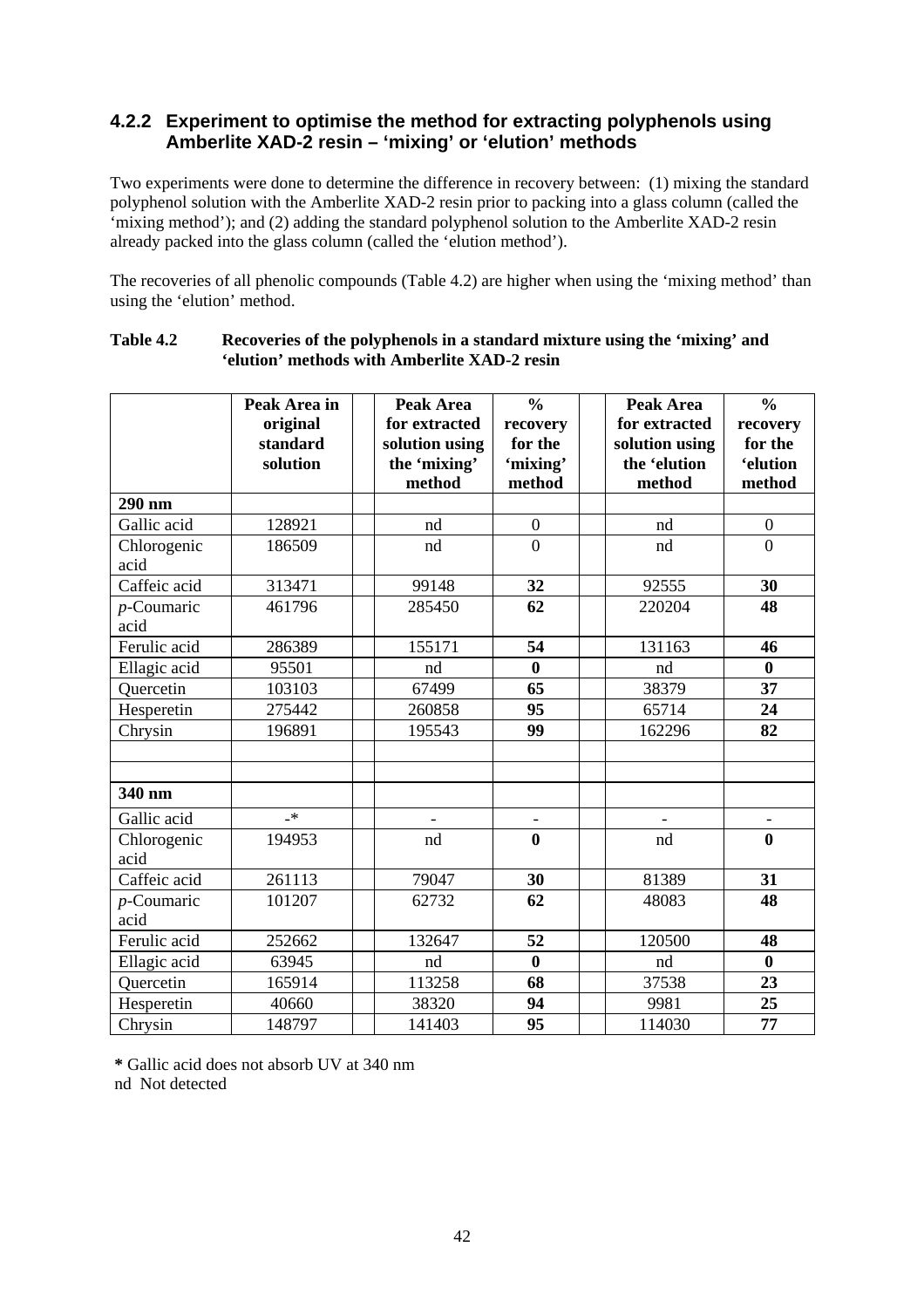### **4.2.3 Experiment to determine the recovery of polyphenol standards extracted/filtered using Amberlite XAD-2 resin, and to determine the repeatability of the extraction method**

Three trials (Table 4.3) showed that definitely gallic acid and ellagic acid (and possibly chlorogenic acid) were not present in the methanol eluents from the Amberlite XAD-2 resin column (0% recovery), suggesting these phenolic acids are not initially retained on the Amberlite XAD-2 resin at the acid pH. Further analysis of the acid fraction, in which the sample was originally dissolved, after elution through the Amberlite XAD-2 resin column, revealed a recovery of 12% gallic acid and 19% chlorogenic acid. This confirms that the gallic acid and chlorogenic acid molecules were not initially bound to the Amberlite XAD-2 resin column. In addition, there was no indication that these compounds were eluted from the Amberlite XAD-2 resin during the subsequent acid and water washings, again suggesting these compounds do not bind to the Amberlite XAD-2 resin at the acid pH. These results do not agree with the findings of Yao (2002) who reported that Australian honey contained gallic, chlorogenic and ellagic acids, suggesting some error in the identifications of Yao (2002). It is noted that Yao (2002) did not do a recovery study for the phenolic acids extracted by Amberlite XAD-2 resin. If this had been done, then mis-identification of these phenolic acids in Australian honeys would not have occurred.

The other phenolic acid standards had percentage recoveries of 16-62% suggesting that this method which uses Amberlite XAD-2 resin to extract phenolic acids from acidified solutions is not a good method for determining the concentrations of these particular phenolic acids in honey. However, the recoveries of other phenolic acids (including unidentified or unknown) in honey may be higher, but authentic standards were not available to test this hypothesis.

|                    |                | Recoveries $(\% )$ |         |             |                      |          |
|--------------------|----------------|--------------------|---------|-------------|----------------------|----------|
|                    | <b>Trial 1</b> | <b>Trial 2</b>     | Trial 3 | <b>Mean</b> | Std Dev <sup>+</sup> | $\%CV^*$ |
| Gallic acid        |                |                    |         |             |                      |          |
| Chlorogenic acid   |                |                    |         |             | h                    | 173      |
| Caffeic acid       | 15             | 20                 | 32      | 22          |                      | 39       |
| $p$ -Coumaric acid | 60             | 48                 | 62      | 57          | 8                    | 13       |
| Ferulic acid       | 60             | 53                 | 54      | 56          |                      |          |
| Ellagic acid       |                |                    |         |             |                      |          |
| Quercetin          | 16             | 33                 | 65      | 38          | 25                   | 65       |
| Hesperetin         | 84             | 86                 | 95      | 88          | 6                    |          |
| Chrysin            | 85             | 92                 | 99      | 92          |                      |          |

#### **Table 4.3 Recoveries (%) of the phenolic acids and flavonoids from a standard solution**

**+** standard deviation

**\*** %CV is (standard deviation/mean) x 100

The recoveries for the flavonoids such as hesperetin and chrysin were as high as previously reported  $(i.e. > 80\%$  recovery for hesperetin) for the Amberlite XAD-2 extraction method for honey flavonoids (Tomás-Barberán *et al*., 1992, Martos *et al*., 1997). This confirms the method used in this project is optimised for extracting flavonoids efficiently from honey.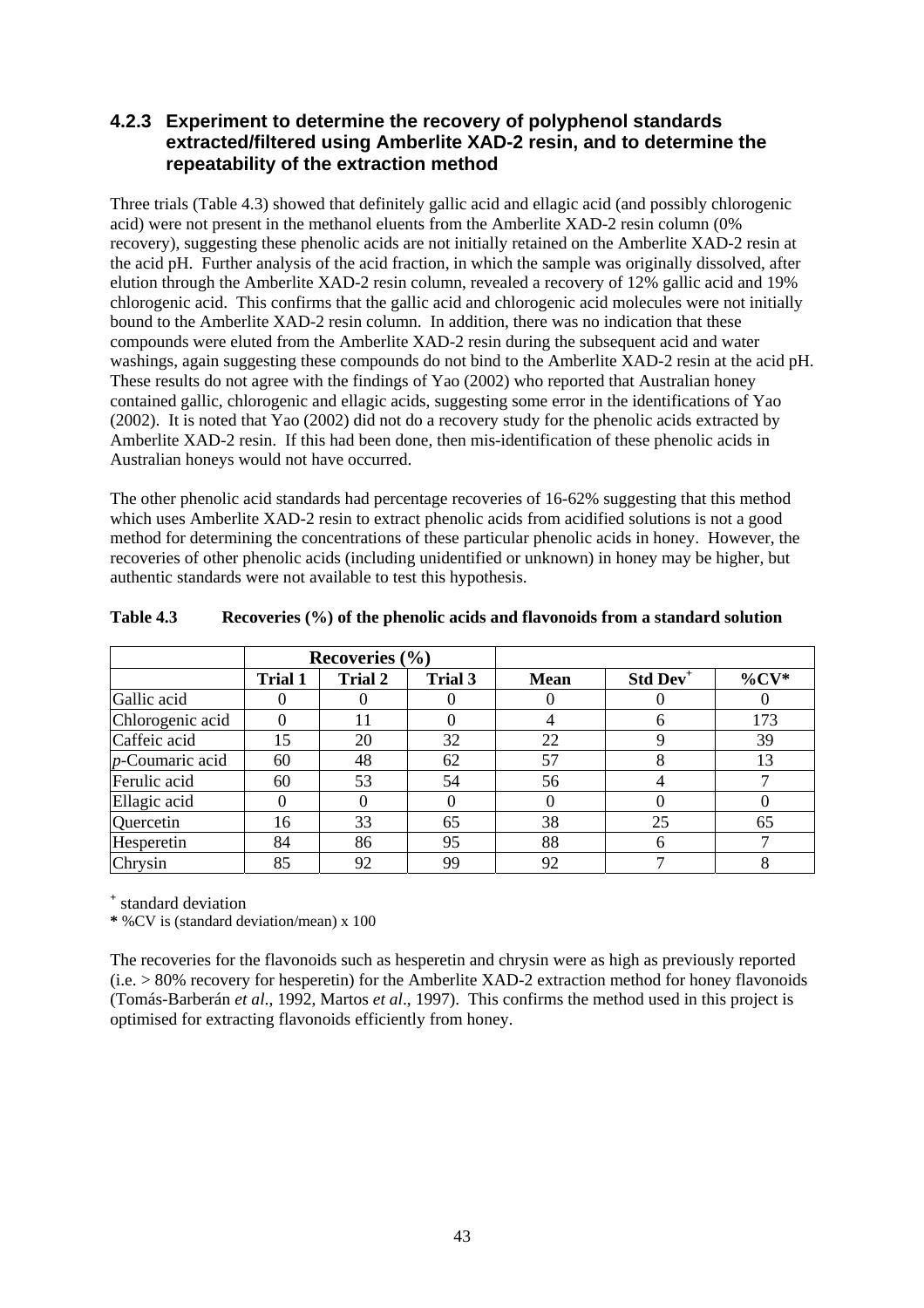# **4.3 Composition of the Polyphenols in Extracts of Yapunyah (***Eucalyptus ochrophloia***) Honey**

### **4.3.1 Identification of the polyphenols in yapunyah honey**

The chromatograms of the extract from the yapunyah honey sample 36345 recorded at the UV wavelengths of 340 nm and 290 nm, and using mass spectrometric analysis show a number of flavonoids that absorb most strongly at 340 nm and phenolic acids that absorb preferentially at 290 nm (Figure 4.4).



#### *4.3.1.1 Identification of the phenolic acids in yapunyah honey*

A previous study by Yao (2002) reported that three samples of yapunyah honey contained the following phenolic acids:

gallic acid, chlorogenic acid, caffeic acid, *p*-coumaric acid, ferulic acid, and ellagic acid.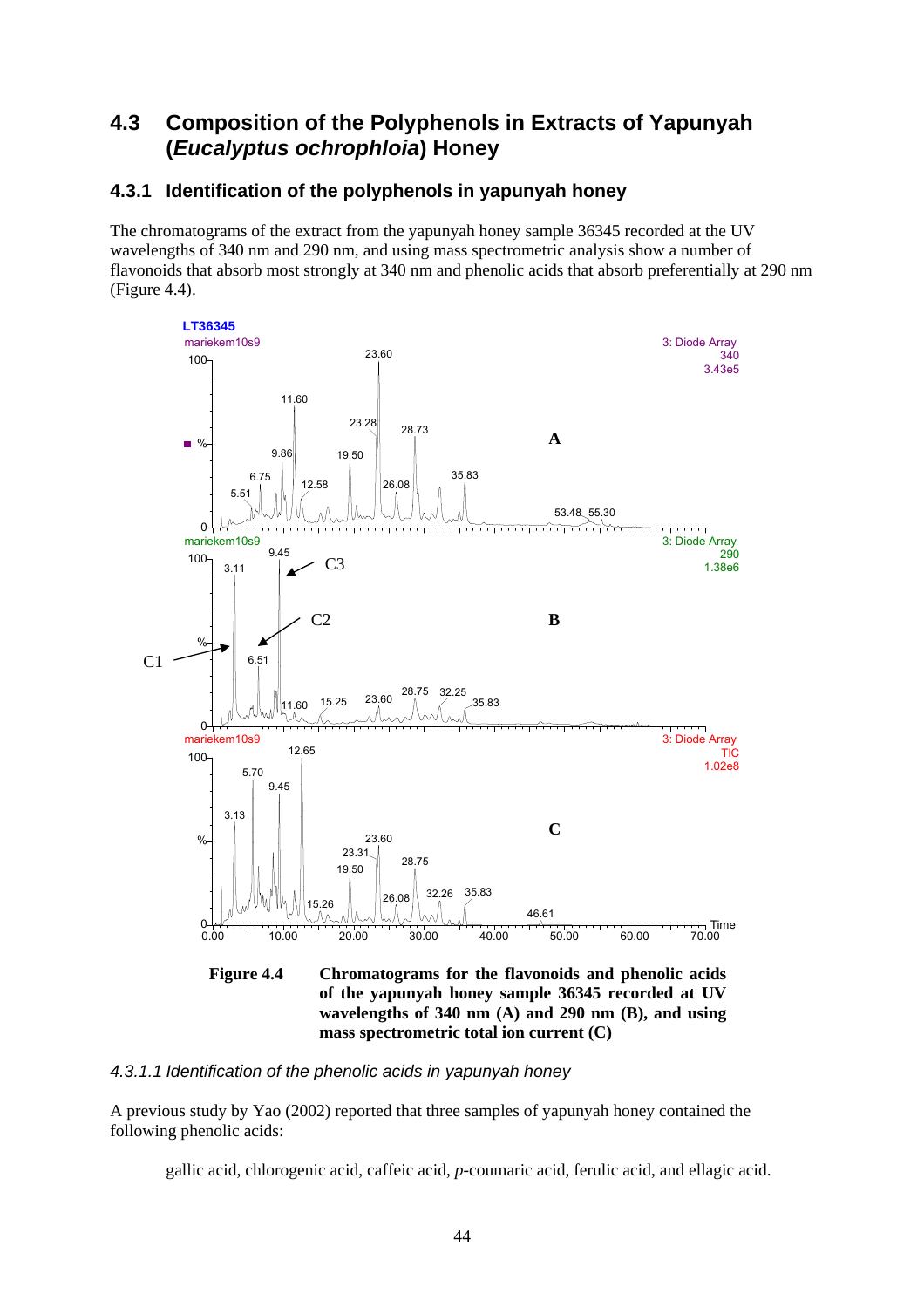Because some of these (gallic acid, chlorogenic acid and ellagic acid) were found in this project to not be retained by the Amberlite XAD-2 resin during a recovery study involving the extraction of authentic standards (Section 4.2.3), it was necessary to confirm that these and other phenolic acids reported by Yao (2002) to be components of yapunyah and other honey types were in fact present in yapunyah honey.

While the samples of yapunyah honey studied in this project were different to those studied by Yao (2002), it is clear that the HPLC polyphenol fingerprint for yapunyah honey is fairly similar between samples in this project and those studied by Yao (2002). Thus, the same compounds detected by Yao (2002) were also detected in this project. But are the identities assigned to these compounds by Yao (2002) in fact correct?

Clearly, most doubt arises for the identities of the phenolic acids that can be observed in the HPLC chromatogram recorded at 290 nm (Figure 4.4B). To absolutely confirm the presence of the phenolic acids reported to be in yapunyah honey by Yao (2002), mass spectral selective ion recording (SIR) chromatograms were obtained using LC-MS (a method not used by Yao, 2002). The concentrations (2.5-13.3 µg/100 g honey) of gallic acid, chlorogenic acid, caffeic acid and *p*-coumaric acid in two yapunyah honey samples are very low compared to the concentrations found by Yao (2002) of 250 -  $3,160 \text{ µg}/100 \text{ g}$  honey. The concentrations are so low (close to the limit of detection of the mass spectral detector) as to suggest that these compounds are in fact not present at all in yapunyah honey, or are not able to be extracted using the analysis method, as was found for gallic acid and chlorogenic acid in the recovery study detailed earlier in Section 4.2.3. Further, no ellagic acid was detected in yapunyah honey when using the SIR 301 as part of LC-MS analysis. This is what was expected since the recovery study described earlier in Section 4.2.3 found that ellagic acid is not retained on the Amberlite XAD-2 resin under acidic conditions, which are conditions that favour attachment of phenolic acids to Amberlite XAD-2 resin sites. In addition, the retention time reported by Yao (2002) for ellagic acid of 9.9 min clearly cannot be correct as the retention time at which authentic ellagic acid eluted in this study was 21 min. Thus, the compound identified and quantified as ellagic acid in yapunyah honey by Yao (2002) is definitely not ellagic acid.

In addition, the three unknown compounds C1, C2 and C3 that elute close to gallic acid, caffeic acid and *p*-coumaric acid respectively (Figure 4.4), are present in much higher concentrations of 18.29- 305.72 µg/100 g honey when determined at 290 nm (Table 4.4) relative to the concentration of gallic acid, caffeic acid and *p*-coumaric acid respectively determined using the mass spectral SIR mode (Table 4.4). Also, the UV spectral bands for these three unknown compounds are similar to those for gallic acid, caffeic acid and *p*-coumaric acid respectively (Table 4.5), and confusion with identification could occur. Thus, because the retention times and UV spectra for C1, C2 and C3 are similar to gallic acid, caffeic acid and *p*-coumaric acid respectively (Table 4.4; Figures 4.5-4.7), mis-identification is possible without mass spectral data. This was the case for Yao (2002). The mass spectral data of this project, including unknowns C1, C2 and C3 (Table 4.5; Figure A1.18 in Appendix 1) proved conclusively that these three unknown compounds were not gallic acid, caffeic acid and *p*-coumaric acid respectively. In conclusion, these three unknown compounds (C1, C2 and C3) are probably phenolic acids since their absorption at 340 nm was much lower than at 290 nm where phenolic acids absorb maximally.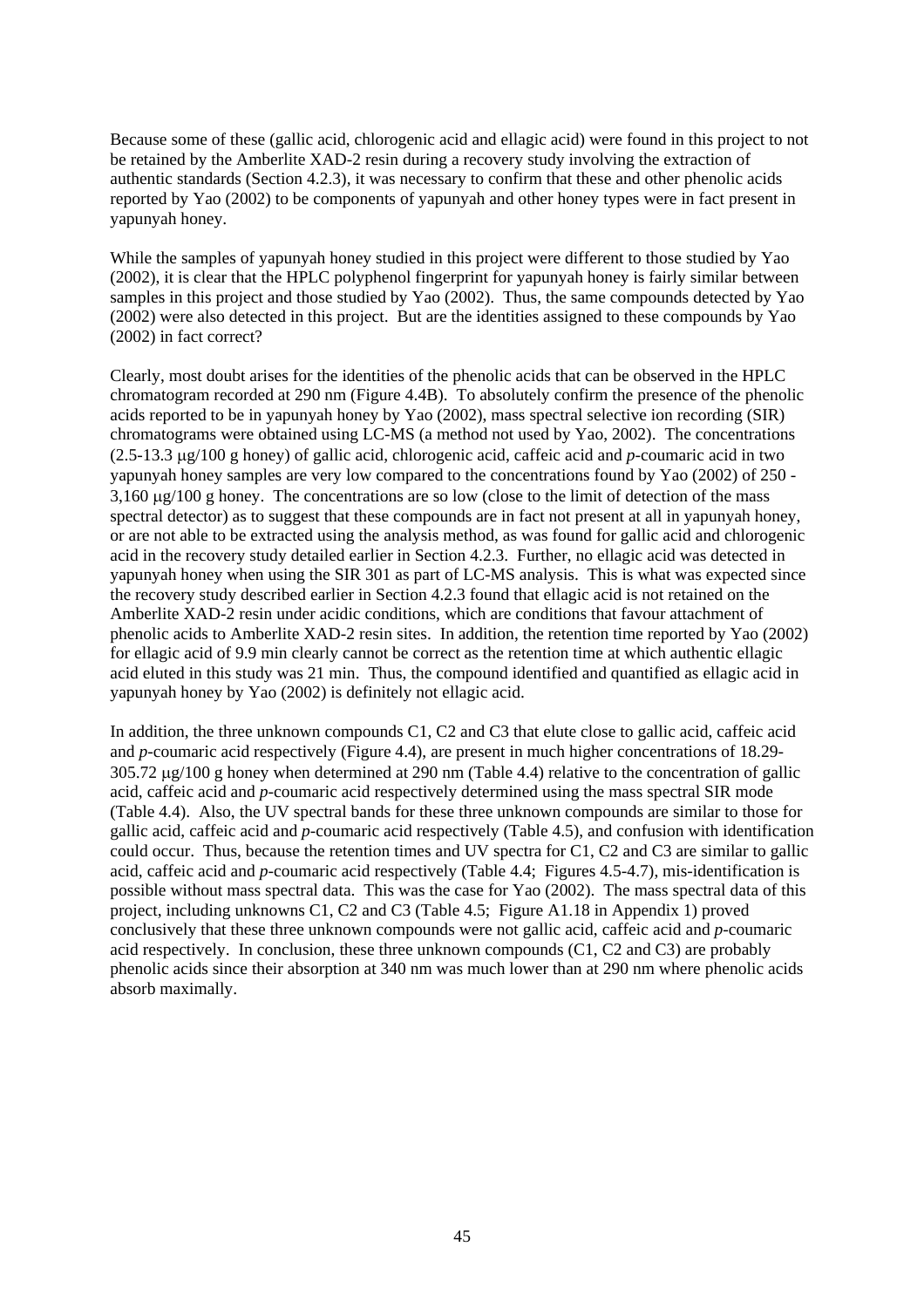**Table 4.4 Concentrations (**µ**g/100g) of the phenolic acids in two yapunyah honey samples determined using the selected ion recording (SIR)**  Concentrations (µg/100g) of the phenolic acids in two yapunyah honey samples determined using the selected ion recording (SIR) mode of LC-MS **mode of LC-MS**  Table 4.4

| Compound            | ESI-MS*<br>$[M-H]$             | <b>Quantification</b><br>conditions<br>detection | $RT$<br>(min) | $\mu$ g $/100$ g<br>36409 | $\mu$ g $100$ g<br>36132 |
|---------------------|--------------------------------|--------------------------------------------------|---------------|---------------------------|--------------------------|
|                     |                                |                                                  |               |                           |                          |
| Gallic acid         | 169                            | SIR 169                                          | $2\dot{4}$    | 53                        | 3.5                      |
| $\overline{C}$      |                                | 290 nm                                           | 3.1           | 46.84                     | 26.41                    |
| Chlorogenic<br>acid | 353                            | <b>SIR 353</b>                                   | 5.7           | 7.5                       | 4.9                      |
| $\mathcal{C}$       |                                | 290 nm                                           | 6.5           | 36.77                     | 70.07                    |
| Caffeic acid        | 179                            | SIR 179                                          | 6.7           | 10.1                      | 12.3                     |
| p-coumaric<br>acid  | 163                            | SIR 163                                          | 9.3           | 13.3                      | 13.1                     |
| පි                  |                                | 290 nm                                           | 9.5           | 298.89                    | 305.72                   |
| Ferulic acid        | 193                            | <b>SIR 193</b>                                   | 10.7          | 45.3                      | 40.5                     |
|                     | $^{\wedge}RT =$ Retention Time |                                                  |               |                           |                          |

\*ESI-MS Electrospray ionisation-mass spectrum (negative ionisation) \*ESI-MS Electrospray ionisation-mass spectrum (negative ionisation)

**Table 4.5 Some phenolic acids in yapunyah honey**  Some phenolic acids in yapunyah honey Table 4.5

|                               |                 |                                    | D'Arcy (2004) sample |                                                                                                 |                     |                       |                  | Yao (2002) sample |
|-------------------------------|-----------------|------------------------------------|----------------------|-------------------------------------------------------------------------------------------------|---------------------|-----------------------|------------------|-------------------|
| $RT (min)^{\wedge}$           | Compound        | $UV$ $(mn)$                        |                      | $\begin{array}{c c} \textbf{EST-MS*} & \textbf{RT (min)} \\ \textbf{[M-H] } & & \\ \end{array}$ | Compound<br>Unknown | $UV$ (nm)             | ESI-MS*<br>[M-H] | $RT$ (min)        |
| 2.4<br>2                      | Gallic acid     | 219, 271                           | 169                  | $\frac{31}{5}$                                                                                  | J                   | 231, 283              | 198              | $\sim$ 2.0        |
| 6.7                           | Caffeic acid    | 220 (sh),<br>242, 295<br>(sh), 325 | 179                  | 6.5                                                                                             | C                   | 222, 265, 285<br>(sh) | 211              | $\sim 6.2$        |
| 9.3                           | p-Coumaric acid | 232, 310                           | 163                  | 9.5                                                                                             | ටී                  | 230, 285              | 175, 195,<br>209 | $\sim 6.5$        |
| $^{\circ}RT =$ Retention Time |                 |                                    |                      |                                                                                                 |                     |                       |                  |                   |

\*ESI-MS Electrospray ionisation-mass spectrum (full negative ionisation mass spectra in Figure A1.18 of Appendix 1) **\***ESI-MS Electrospray ionisation-mass spectrum (full negative ionisation mass spectra in Figure A1.18 of Appendix 1)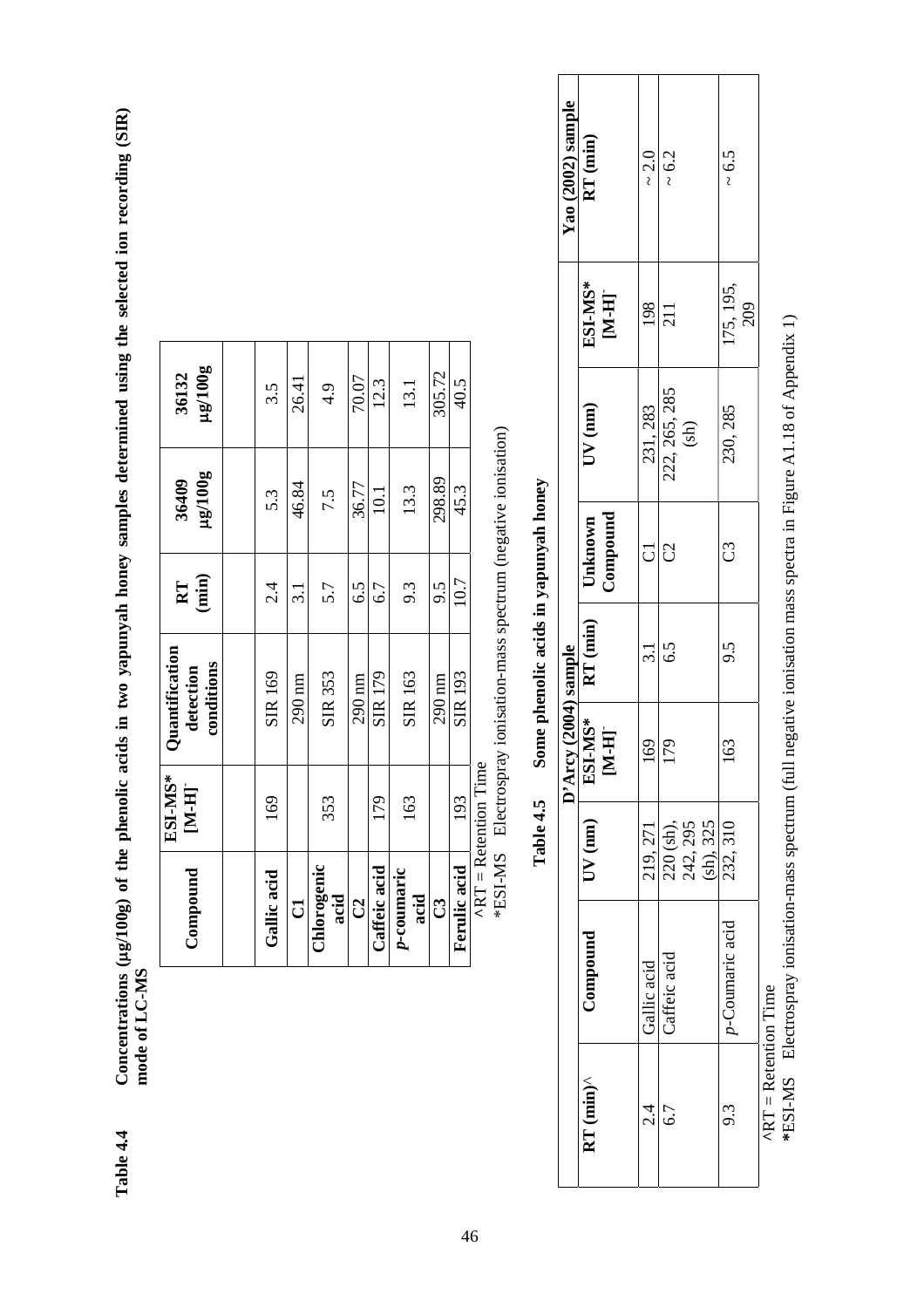

**Figure 4.5 UV and electrospray ionisation-mass spectra (negative ionisation) for the unknown phenolic acid C1 in yapunyah honey** 

 **C1 - 3.1 min [identified incorrectly by Yao (2002) as gallic acid]** 



**Figure 4.6 UV and electrospray ionisation-mass spectra (negative ionisation) for the unknown phenolic acid C2 in yapunyah honey C2 – 6.5 min [identified incorrectly by Yao (2002) as caffeic acid]**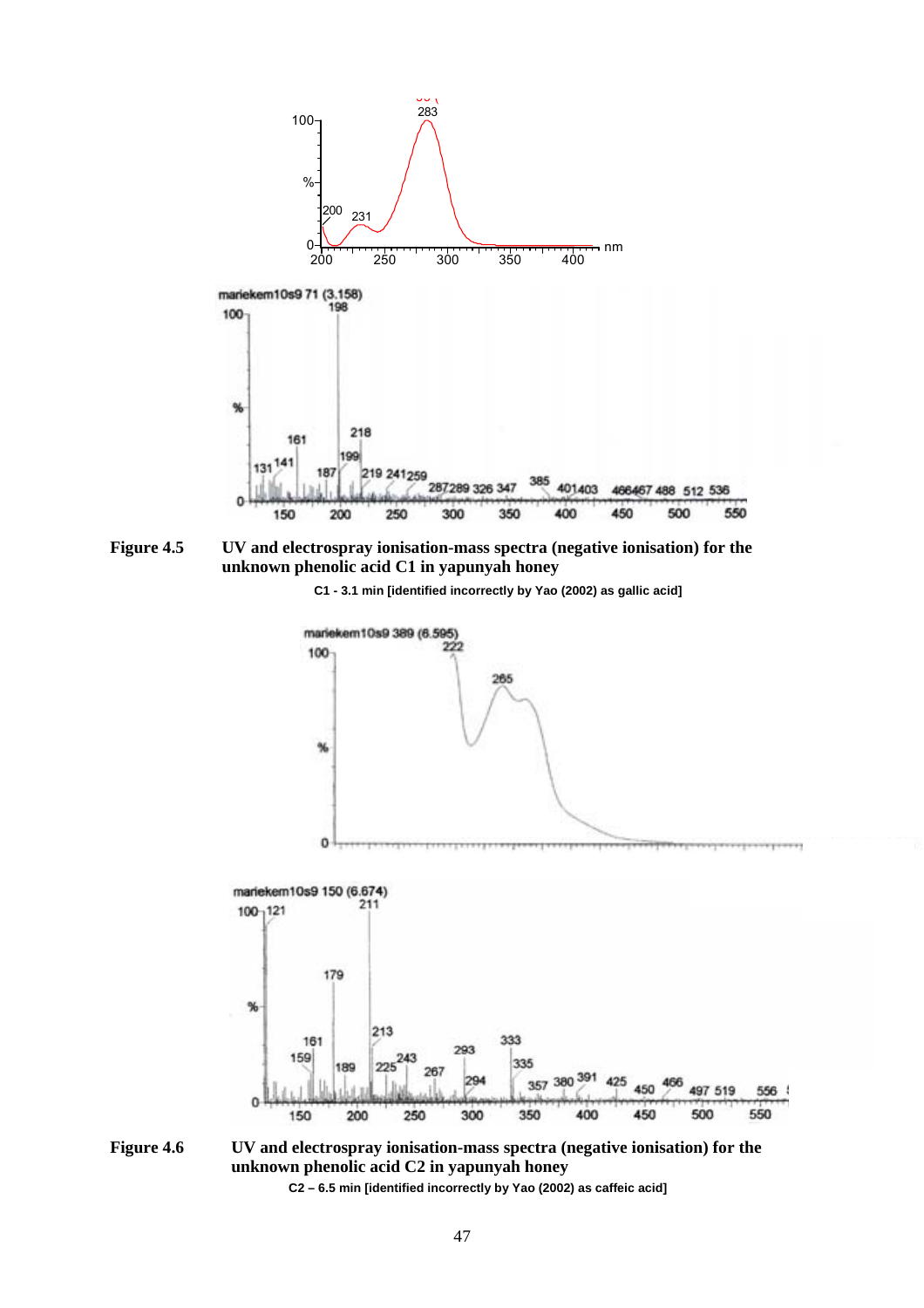

**Figure 4.7 UV and electrospray ionisation-mass spectra (negative ionisation) for the unknown phenolic acid C3 in yapunyah honey C3 - 9.5 min [identified incorrectly by Yao (2002) as** *p***-coumaric acid]** 

#### *4.3.1.2 Identification of the flavonoids in yapunyah honey*

The flavonoids identified in yapunyah honey (Table 4.6) were tricetin, pinobanksin, quercetin, luteolin, quercetin 3-methylether, 8-methoxy kaempferol. The full negative ionisation electrospray ionisation-mass spectra for tricetin (Figure A1.10), pinobanksin (Figure A1.11), luteolin (Figure A1.12) and quercetin 3-methylether (Figure A1.14) are displayed in Appendix 1. The detection of these compounds is in agreement with Yao (2002) who identified tricetin, quercetin, luteolin, quercetin 3-methyl ether, kaempferol (in 2 of 3 samples), 8-methoxy-kaempferol (in 1 of 3 samples), pinocembrin (in 2 of 3 samples), and chrysin (in 1 of 3 samples).

#### **4.3.2 Quantification of the polyphenols in yapunyah honey**

The concentrations of flavonoids and phenolic acids found in this study (Tables 4.6-4.8) were lower than the concentrations reported by Yao (2002), both individually and in total.

One other study of Australian honeys using HPLC (Martos *et al*., 2000b) reported concentrations of flavonoids lower than that found by Yao (2002), but not as low as found in this study. For example, two yellow box honey samples reported by Martos *et al*. (2000b) showed concentrations of flavonoids about 20% of those reported by Yao (2002) for two different yellow box honey samples. In this study of five yapunyah honey samples, concentrations are about 20% of those reported by Yao (2002) for three different yapunyah honey samples. This common difference (20% lower) suggests two possibilities: incorrect quantification methods used by Yao (2002) or the yapunyah and yellow box honey samples analysed by Yao (2002) contained higher concentrations of flavonoids that those samples analysed in this study and by Martos *et al*. (2000b). The full details of the quantification method used by Yao (2002) is not stated. While the type of authentic standards used are detailed, the concentration of the standard solutions used to calculate the sample concentration is not stated.

This study also detected and quantified many unknown flavonoids (which absorbed more strongly at 340 nm) in yapunyah honey that were not reported by Yao (2002). Finally, there have been few studies of the phenolic acids in honey to compare concentrations, and none using the Amberlite XAD-2 resin extraction method, other than that of Yao (2002). Since it has been shown above that Yao (2002) incorrectly identified many of the phenolic acids detected in yapunyah honey, it is also possible that these were incorrectly quantified, hence the higher concentrations reported by Yao (2002) relative to those found in this study.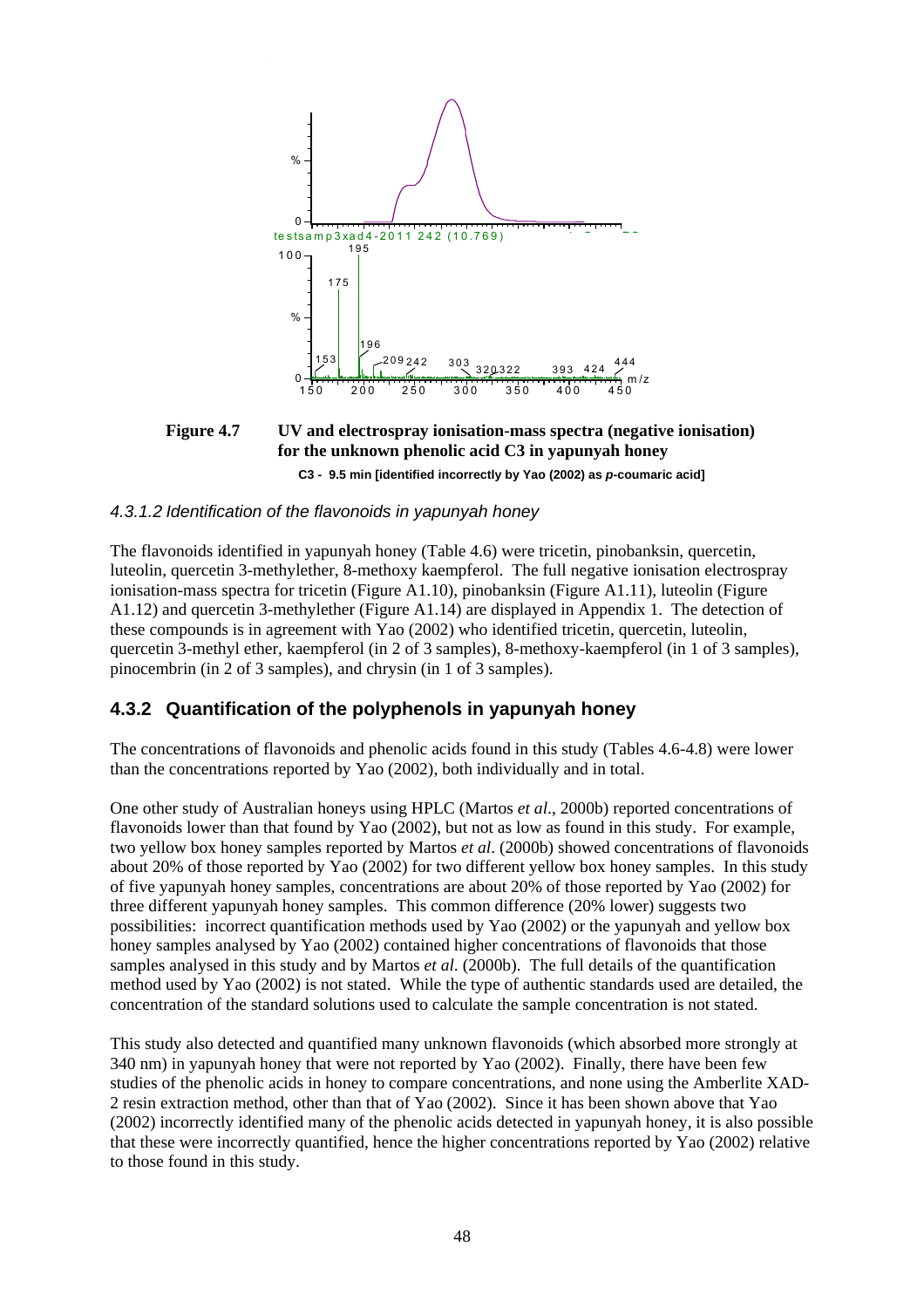| Honey                        |                    | 36345  | 36132 (MP) | 36132 (TB) | 36134  | 36409  | 36135 | Mean   | 9     | V2%   |
|------------------------------|--------------------|--------|------------|------------|--------|--------|-------|--------|-------|-------|
| $\mathop{\mathrm{Componnd}}$ | $RT(min)^{\wedge}$ |        |            |            |        |        |       |        |       |       |
| Unknown 6                    | 9.9                | 64.69  | 90.13      | 2.70       | 121.03 | 99.25  | 29.84 | 67.94  | 44.74 | 65.9  |
| Jnknown 7                    | 11.6               | 134.19 | 38.95      | 205.14     | 80.19  | 219.54 | 45.71 | 137.29 | 79.09 | 57.6  |
| Unknown 8                    | 12.6               | 28.86  | 3.25       | 5.43       | 6.28   | 15.05  | 41.03 | 16.65  | 15.23 | 91.5  |
| Unknown 8a                   | 15.3               | 13.79  |            |            |        |        | 13.91 | 13.85  | 0.09  | 0.6   |
| Unknown 8b                   | 16.4               | 30.73  |            |            |        |        | 6.34  | 18.53  | 17.24 | 93.0  |
| Unknown 8c                   | 17.6               | 5.81   |            |            |        |        | 6.68  | 6.24   | 0.62  | 9.9   |
| Unknown 9                    | 19.5               | 72.12  | 187.04     | 11.94      | 17.10  | 11.33  | 5.41  | 50.82  | 71.11 | 139.9 |
| Unknown 10                   | 20.5               | 15.94  | 13.82      | 8.12       | 6.31   | 19.46  | 39.95 | 17.27  | 12.14 | 70.3  |
| Unknown 10a                  | 22.1               | 5.18   |            |            |        |        | 26.93 | 16.05  | 15.38 | 95.8  |
| Unknown 11                   | 23.3               | 77.05  | 34.01      | 43.43      | 17.60  | 43.48  | 18.89 | 39.08  | 21.79 | 55.8  |
| Tricetin                     | 23.6               | 185.12 | 64.66      | 105.04     | 38.77  | 105.55 | 32.98 | 88.69  | 56.61 | 63.8  |
| Unknown 11a                  | 24.5               |        |            |            |        |        | 18.77 | 18.77  |       |       |
| Pinobanksin                  | 25                 | 5.27   | 4.84       |            | 0.71   |        | 4.49  | 3.83   | 2.10  | 54.9  |
| Quercetin                    | 26.1               | 43.46  | 47.46      | 24.24      | 20.72  | 41.87  | 12.57 | 31.72  | 14.37 | 45.3  |
| Luteolin                     | 28.7               | 154.58 | 72.65      | 85.98      | 66.10  | 128.26 | 51.18 | 93.13  | 39.93 | 42.9  |
| Quercetin 3-methylether      | 30.1               | 9.95   | 4.77       | 4.41       | 1.19   | 4.90   | 14.71 | 6.66   | 4.84  | 72.8  |
| Unknown 11c                  | 31.2               | 12.10  |            |            |        |        | 9.61  | 10.86  | 1.76  | 16.2  |
| Unknown 13                   | 32.3               | 66.56  | 15.22      | 13.60      | 30.47  | 36.34  | 41.61 | 33.97  | 19.52 | 57.5  |
| 8-Methoxy kaempferol         | 35                 | 10.25  | 1.56       | 18.69      | 4.26   | 5.72   | 9.48  | 8.33   | 6.03  | 72.4  |
| Unknown 15                   | 35.8               | 53.19  | 6.77       | 4.45       | 54.32  | 77.66  | 54.49 | 41.81  | 29.52 | 70.6  |
| Jnknown 15a                  | 39.2               |        |            |            |        |        | 15.69 | 15.69  |       |       |
| Unknown 15b                  | 43.3               |        |            |            |        |        | 14.26 | 14.26  |       |       |

Concentration ( $\mu$ g/100 g) of the flavonoids in yapunyah honey samples **Table 4.6 Concentration (**µ**g/100 g) of the flavonoids in yapunyah honey samples**  Table 4.6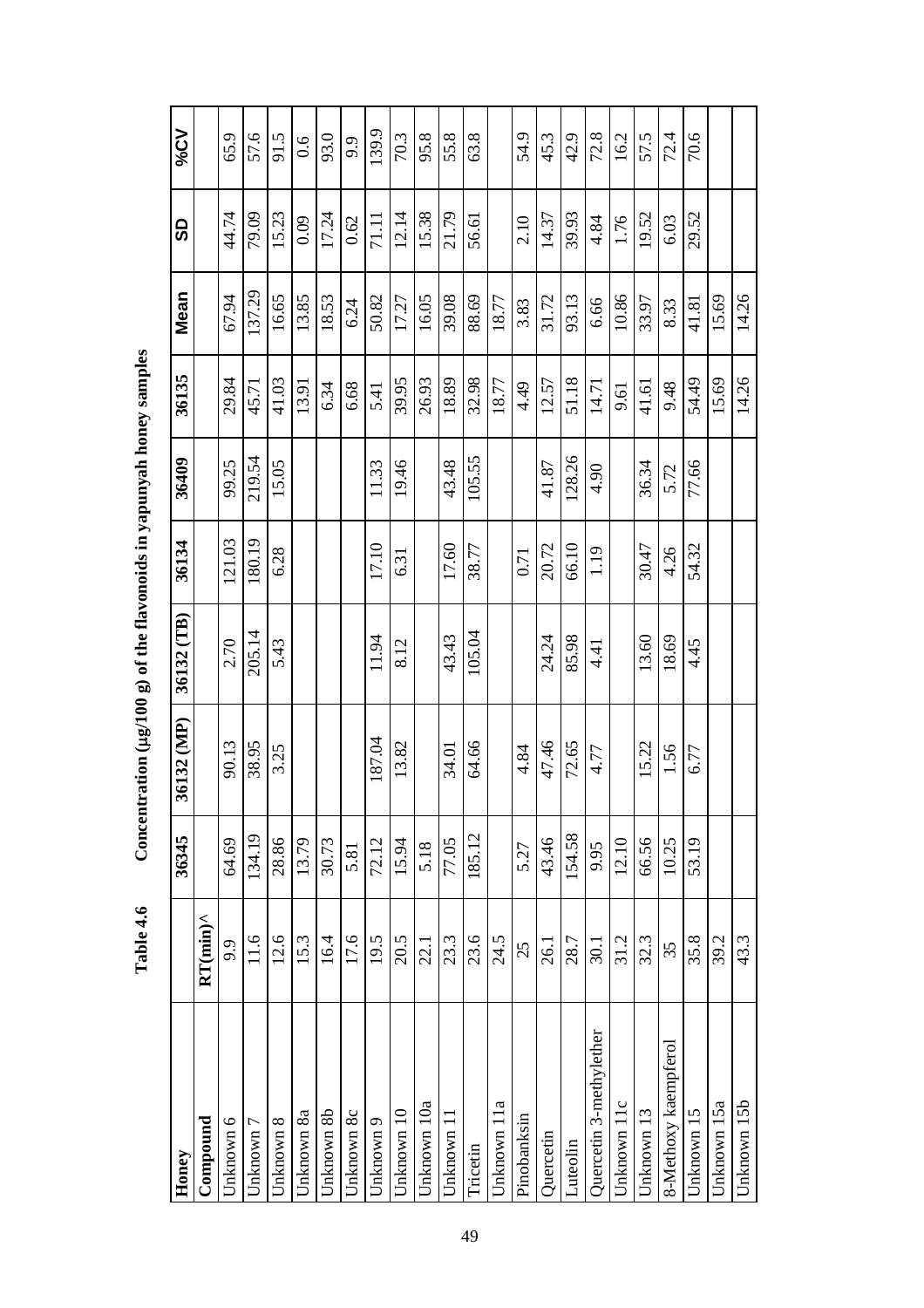| Honey       |               | 36345  | 36132 (MP) | 36132 (TB) | 36134  | 36409  | 36135  | Mean   | <u>ဓ</u> | V2%   |
|-------------|---------------|--------|------------|------------|--------|--------|--------|--------|----------|-------|
| ompound     | $RT^{\wedge}$ |        |            |            |        |        |        |        |          |       |
| nknown 16*  | 47.8          | 0.21   | 1.76       | 23.38      | 14.24  | 0.04   | 18.60  | 9.71   | 10.33    | 106.4 |
| nknown 16a* | 49.3          | 0.14   |            |            |        |        |        | 0.14   |          |       |
| nknown 16b  | 53.1          |        |            |            |        |        | 58.07  | 58.07  |          |       |
| nknown 16c  | 53.3          |        |            |            |        |        | 50.07  | 50.07  |          |       |
| nknown 17*  | 53.5          | 0.81   | 0.69       | 12.42      | 14.80  | 0.11   | 40.11  | 11.49  | 15.44    | 134.3 |
|             | 54.3          |        |            |            |        |        | 47.24  | 47.24  |          |       |
|             | 54.7          |        |            |            |        |        | 15.78  | 15.78  |          |       |
| nknown 17a* | 55.3          | 0.38   |            |            |        |        | 62.66  | 31.52  | 44.04    | 139.7 |
|             | 55.6          |        |            |            |        |        | 129.19 | 129.19 |          |       |
| Total       |               | 990.37 | 587.58     | 568.98     | 594.08 | 808.56 | 936.25 | 747.64 | 189.38   | 25.3  |
|             |               |        |            |            |        |        |        |        |          |       |

**Table 4.6 Continued**  Table 4.6 Continued \*calculated at 340 nm using the calibration curves of chrysin; compounds 6-15 were calculated at 340 nm using the calibration curves of quercetin<br>^Retention Time \*calculated at 340 nm using the calibration curves of chrysin; compounds 6-15 were calculated at 340 nm using the calibration curves of quercetin ^Retention Time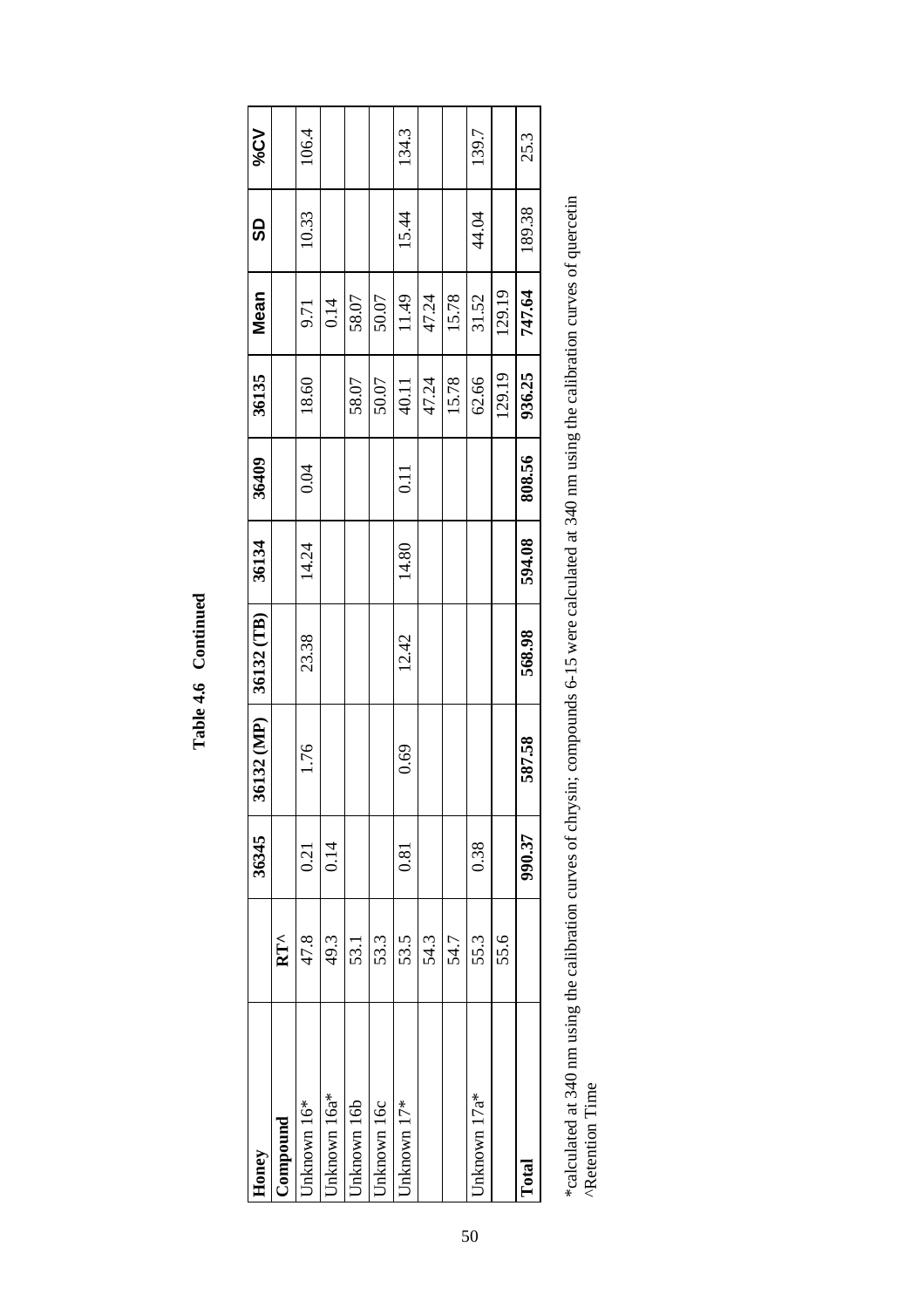Concentration (µg/100 g) of the phenolic acids in yapunyah honey samples  **Table 4.7 Concentration (**µ**g/100 g) of the phenolic acids in yapunyah honey samples**  Table 4.7

| Honey            |                                           | 36345  | 36132 (MP) | 36132 (TB) | 36134  | 36409  | 36135  | Mean   | $\overline{\mathbf{S}}$ | $\Lambda$ <sup>2</sup> % |
|------------------|-------------------------------------------|--------|------------|------------|--------|--------|--------|--------|-------------------------|--------------------------|
| <b>Compound</b>  | $RT$ (min) <sup><math>\wedge</math></sup> |        |            |            |        |        |        |        |                         |                          |
| Jnknown 1 (C1)   | $\frac{1}{3}$                             | 234.53 | 35.21      | 26.41      | 53.70  | 46.84  | 18.29  | 69.16  | 82.04                   | 118.6                    |
| Jnknown 2        | 5.7                                       | 22.28  | 16.40      | 10.19      | 12.08  | 102.21 | 15.80  | 29.83  | 35.71                   | 119.7                    |
| Jnknown 2a       | 5                                         |        |            |            |        |        | 27.10  | 27.10  |                         |                          |
| Jnknown 3 (C2)   | 6.5                                       | 78.07  | 119.57     | 70.07      | 111.25 | 36.77  | 95.98  | 85.28  | 30.34                   | 35.6                     |
| Jnknown 3a       | 7.1                                       | 5.57   |            |            |        |        |        | 5.57   |                         |                          |
| Jnknown 3b       | 7.6                                       | 5.95   |            |            |        |        | 20.09  | 13.02  | 10.00                   | 76.8                     |
|                  | 7.9                                       |        |            |            |        |        | 19.99  | 19.99  |                         |                          |
| Jnknown 3c       | 8.2                                       | 8.77   |            |            |        |        | 14.58  | 11.68  | 4.11                    | 35.2                     |
| Jnknown 4        | 8.9                                       | 35.47  | 31.86      | 1.28       | 1.74   | 77.59  | 31.54  | 29.92  | 28.02                   | 93.7                     |
| p-Coumaric acid* | 9.3                                       |        |            | 13.10      |        | 13.30  | 45.99  | 24.13  | 18.93                   | 78.5                     |
| Jnknown 5 (C3)   | 9.5                                       | 234.53 | 204.10     | 305.72     | 343.78 | 298.89 | 218.31 | 267.55 | 56.20                   | 21.0                     |
| Total            |                                           | 625.17 | 407.15     | 426.77     | 522.55 | 575.61 | 507.67 | 510.82 | 83.94                   | 16.4                     |

\*Quantified at 340 nm relative to quercetin. All other compounds quantified at 290 nm relative to caffeic acid<br>^RT Retention Time \*Quantified at 340 nm relative to quercetin. All other compounds quantified at 290 nm relative to caffeic acid ^RT Retention Time

Total concentration (µg/100 g) of the flavonoids and phenolic acids in yapunyah honey samples **Table 4.8 Total concentration (**µ**g/100 g) of the flavonoids and phenolic acids in yapunyah honey samples**  Table 4.8

|              |         |                                             |                                                    | Honey Sample                       |                         |                                                                                                               |                                    |                      |                     |
|--------------|---------|---------------------------------------------|----------------------------------------------------|------------------------------------|-------------------------|---------------------------------------------------------------------------------------------------------------|------------------------------------|----------------------|---------------------|
|              | 56345   | 36132                                       | 36132<br><u>(TB)</u><br>568.98<br>426.77<br>995.75 | 36134                              | 36409                   | 36135                                                                                                         | I Mean                             | $\frac{1}{1}$        | <b>AD%</b>          |
| avonoid      | 990.37  | $\frac{\text{(MP)}}{\frac{587.58}{407.15}}$ |                                                    |                                    |                         |                                                                                                               |                                    |                      |                     |
| henolic Acid | 625.17  |                                             |                                                    | $\frac{594.08}{522.55}$<br>1116.63 | $\frac{808.56}{575.61}$ | $\begin{array}{ c c c }\n\hline\n & 936.25 \\ \hline\n & 507.67 \\ \hline\n & 1443.92 \\ \hline\n\end{array}$ | $\frac{747.64}{510.82}$<br>1258.46 | $\frac{189.4}{83.9}$ | $\frac{25.3}{16.4}$ |
| avonoids     | 1615.54 |                                             |                                                    |                                    |                         |                                                                                                               |                                    |                      |                     |
| henolic Acid |         |                                             |                                                    |                                    |                         |                                                                                                               |                                    |                      |                     |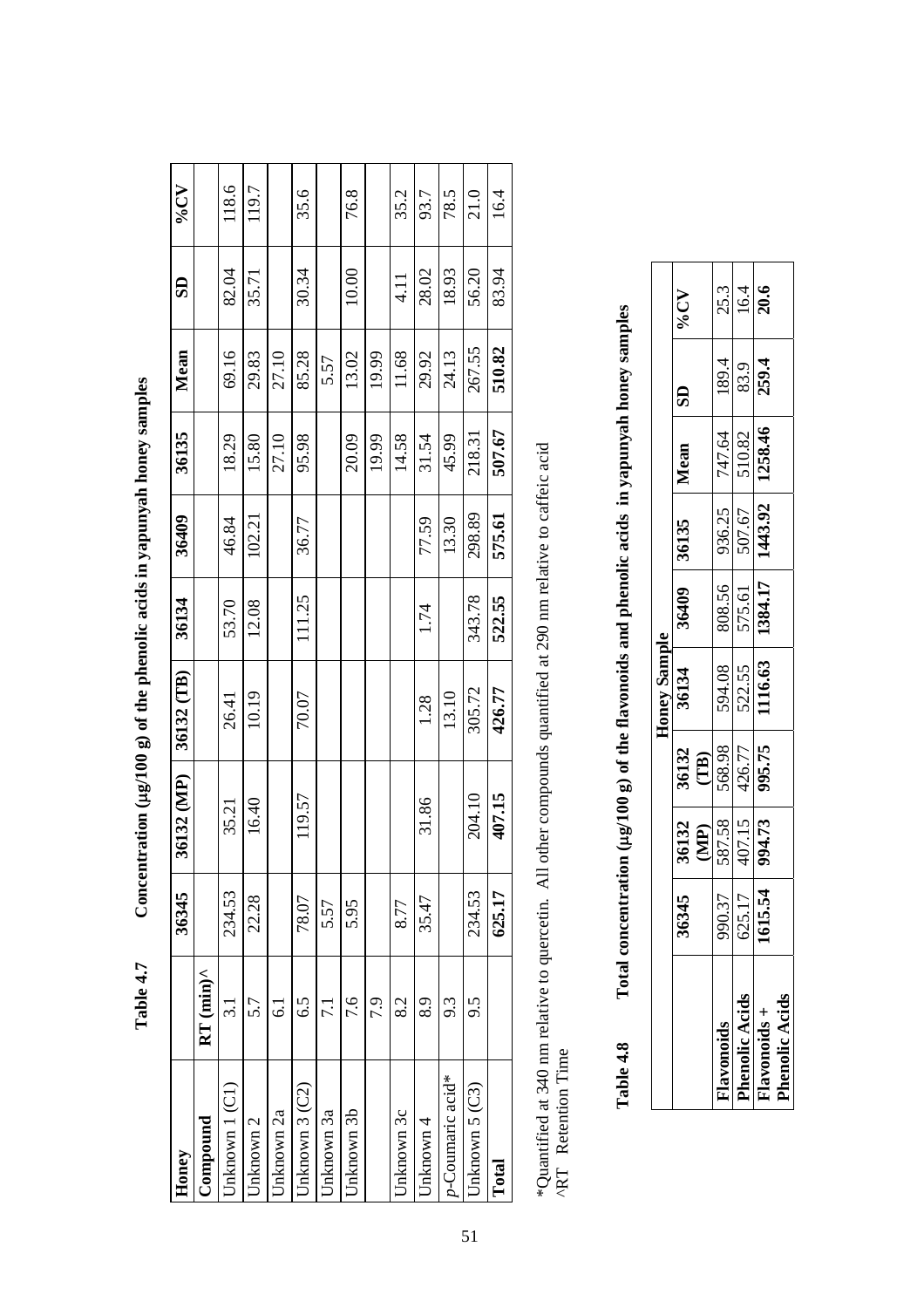# **4.4 Composition of the Polyphenols in Extracts of Leatherwood (***Eucryphia lucida***) Honey**

### **4.4.1 Identification of the polyphenols in leatherwood honey**

The chromatograms of the extract from the leatherwood honey sample 1A recorded at UV wavelengths of 340 nm and 290 nm, and using mass spectrometric analysis show a number of flavonoids that absorb most strongly at 340 nm and phenolic acids that absorb preferentially at 290 nm (Figure 4.8). Chromatograms for the leatherwood samples L28 and L3 are displayed in Figure A1.19 in Appendix 1.



**Figure 4.8 Chromatograms for the flavonoids and phenolic acids of the leatherwood honey sample (1A) recorded at UV wavelengths of 340 nm (A) and 290 nm (B), and mass spectrometric total ion current (TIC) (C)** 

In these leatherwood honey samples, some compounds were identified, namely caffeic acid, tricetin, pinobanksin, luteolin and pinocembrin. The full electrospray ionisation-mass spectra (with negative ionisation) for pinocembrin (Figure A1.16) and chrysin (Figure A1.17) are displayed in Appendix 1.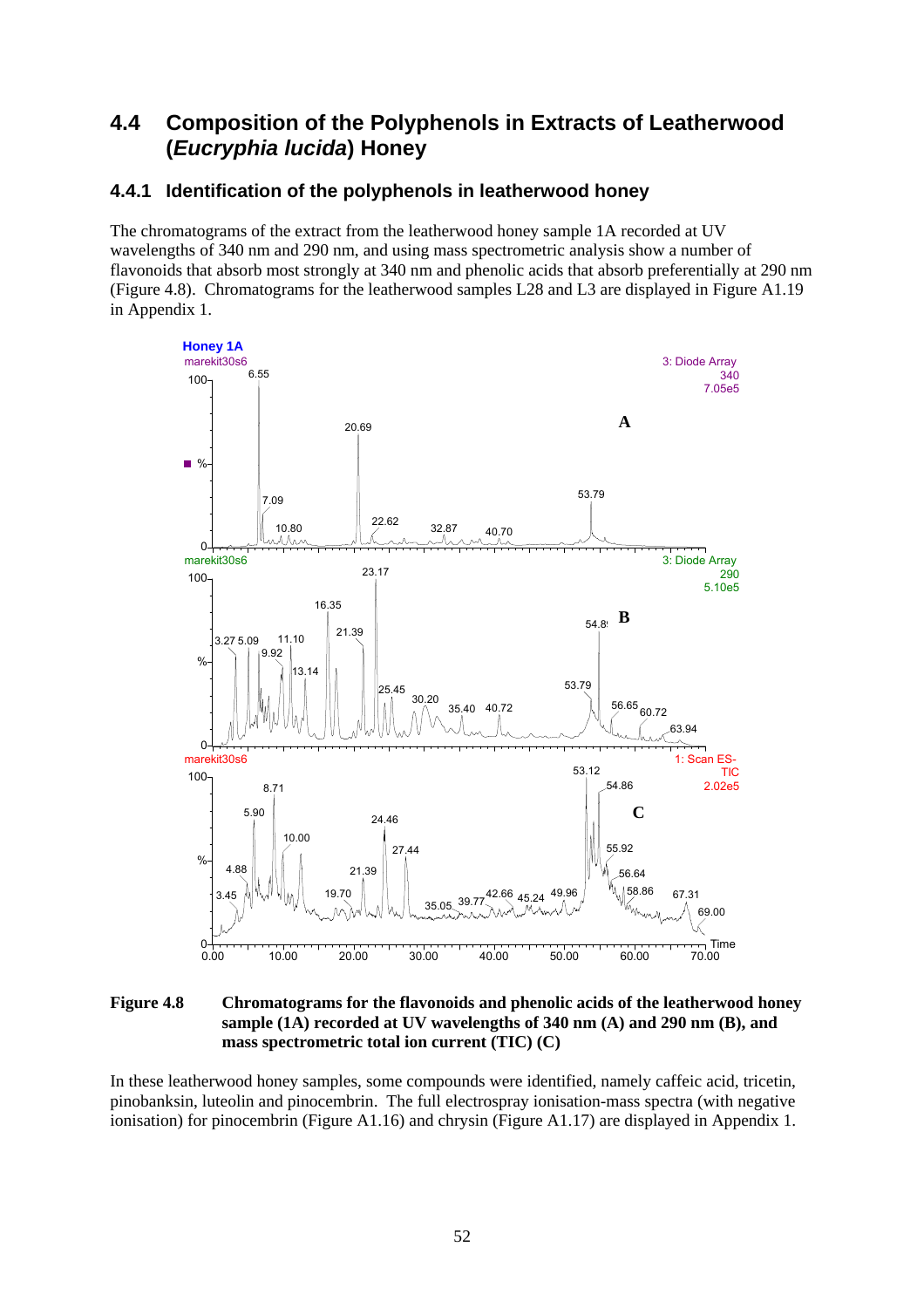### **4.4.2 Quantification of the polyphenols in leatherwood honey**

Initially, mass spectral selected ion recording (SIR) was used to determine the concentrations of some known flavonoids and phenolic acids. The results (Table 4.9) suggest gallic acid, chlorogenic acid, caffeic acid, *p*-coumaric acid, quercetin and chrysin were present in only trace concentrations, while ferulic acid was not detected.

|               |               | $RT^{\wedge}$ | $ESI-MS+$      |      |       |
|---------------|---------------|---------------|----------------|------|-------|
|               | Compound      | (min)         | $[M-H]$        | L30  | L28   |
|               | Gallic acid   | 2.66          | <b>SIR 169</b> | 2.65 | 1.59  |
|               | Chlorogenic   | 6.17          | <b>SIR 353</b> |      |       |
|               | acid          |               |                | 5.49 | 1.81  |
| Phenolic acid | Caffeic acid  | 7.10          | <b>SIR 179</b> | 8.89 | 13.21 |
|               | $p$ -coumaric | 9.78          | SIR 163        |      |       |
|               | acid          |               |                | 6.16 | 8.35  |
|               | Ferulic acid  |               | <b>SIR 193</b> | nd   | nd    |
|               | Hesperetin    |               | <b>SIR 609</b> | nd   | nd    |
| Flavonoid     | Quercetin     | 28.4          | <b>SIR 301</b> | 4.76 | 7.57  |
|               | Chrysin       | 47.1          | <b>SIR 253</b> | 4.72 | 5.09  |

#### Table 4.9 Concentration ( $\mu$ g/100 g)\* of the phenolic acids and flavonoids in leatherwood **honey samples L28 and L30 using mass spectral selected ion recording (SIR) mode**

 \*Quantified using mass spectral selected ion recording (SIR) mode relative to a 25 µg / mL mixed standard of the above authentic compounds

**^**RT = Retention Time

+ ESI-MS Electrospray ionisation-mass spectrum (negative ionisation)

The calibration data used to quantify flavonoids (using quercetin at 340 nm) and phenolic acids (using caffeic acid at 290 nm) are detailed in Table 4.10.

#### **Table 4.10 Retention times (RT) and the corresponding peak areas of the standard solutions**

|                     |          |      |                                                              | Standard | Area               |                     |
|---------------------|----------|------|--------------------------------------------------------------|----------|--------------------|---------------------|
| Compound            | Detector |      | RT (min) $\left  2.5 \text{ ug/ml} \right  10 \text{ ug/ml}$ |          | $50 \text{ ug/ml}$ | $100 \text{ ug/ml}$ |
| Caffeic acid 290 nm |          |      | 3499                                                         | 12931    | 63963              | 144601              |
| Quercetin           | 340 nm   | 28.6 | 1462                                                         | 6146     | 33906              | 69597               |
| Chrysin             | 340 nm   | 48.1 | 1620                                                         | 6527     | 34324              | 72192               |

| Caffeic acid: | area = $1411.7 \times$ conc        |  |
|---------------|------------------------------------|--|
| Quercetin:    | area = $691.73$ x conc             |  |
| Chrysin:      | area = $714.31 \times \text{conc}$ |  |

The concentrations of the identified and unknown compounds are shown in Tables 4.11 - 4.13. The concentrations of the unknown compounds 3 and 17 were calculated using the calibration curve of quercetin, since these compounds had a bigger peak area at 340 nm. The concentrations of the other compounds were calculated using the calibration curve of caffeic acid, because these compounds had a bigger peak at 290 nm. One should expect that the flavonoids, pinobanksin, luteolin and pinocembrin would have a bigger peak area at 340 nm, but this was not the case. Unknown compounds 3 and 17 seem to be flavonoids since they absorb more strongly at 340 nm. The other unknown compounds seem to be phenolic acids since they absorb more strongly at 290 nm.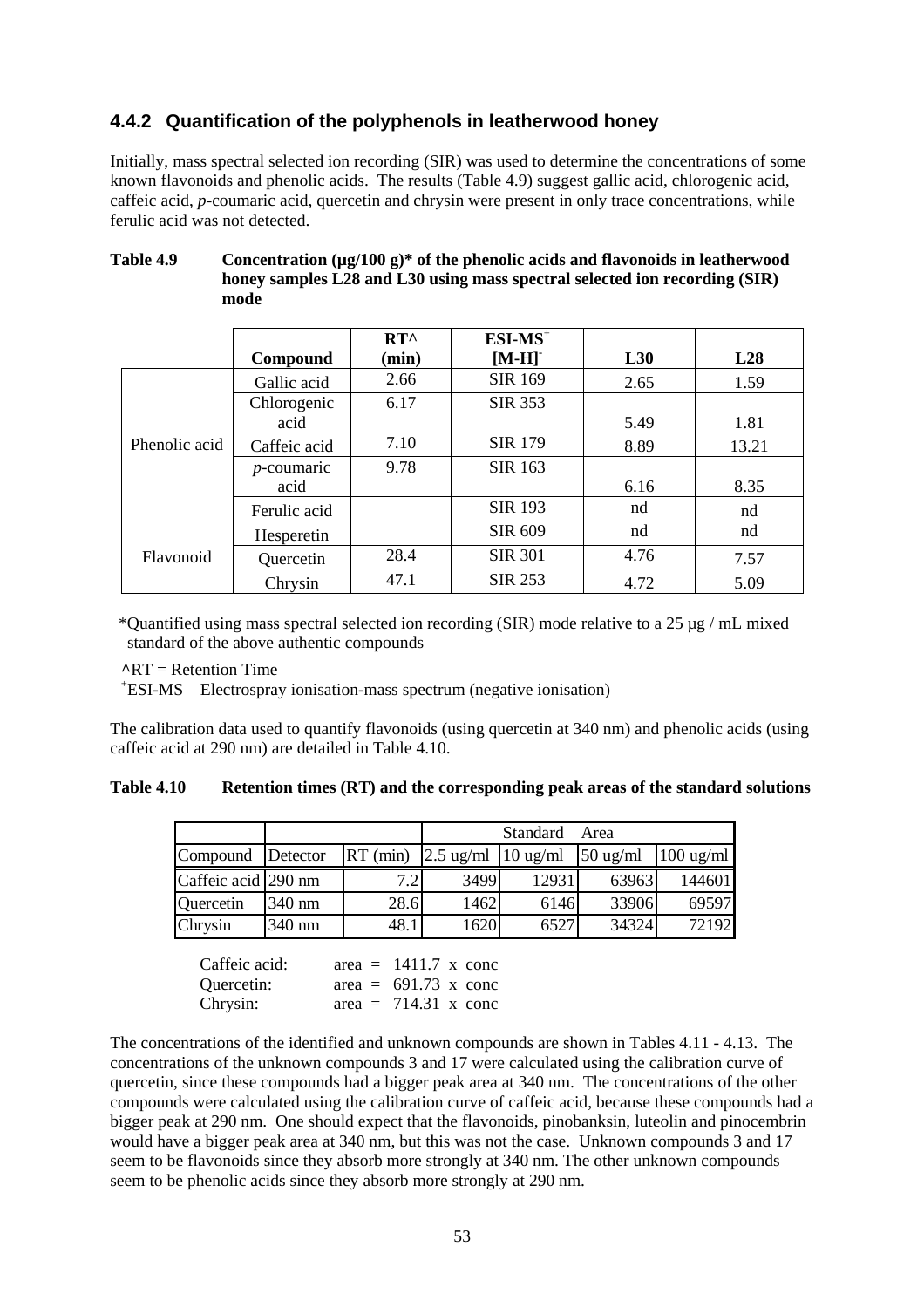Leatherwood honey does not contain many flavonoids, but is rich in many phenolic acids (mean of 2066.6 µg/100 g honey) (Table 4.13). This is a very interesting result when considered in the light of the high concentrations of volatiles (some of which are phenolic compounds) previously found in leatherwood honey by D'Arcy *et al*. (2001) in an earlier RIRDC project.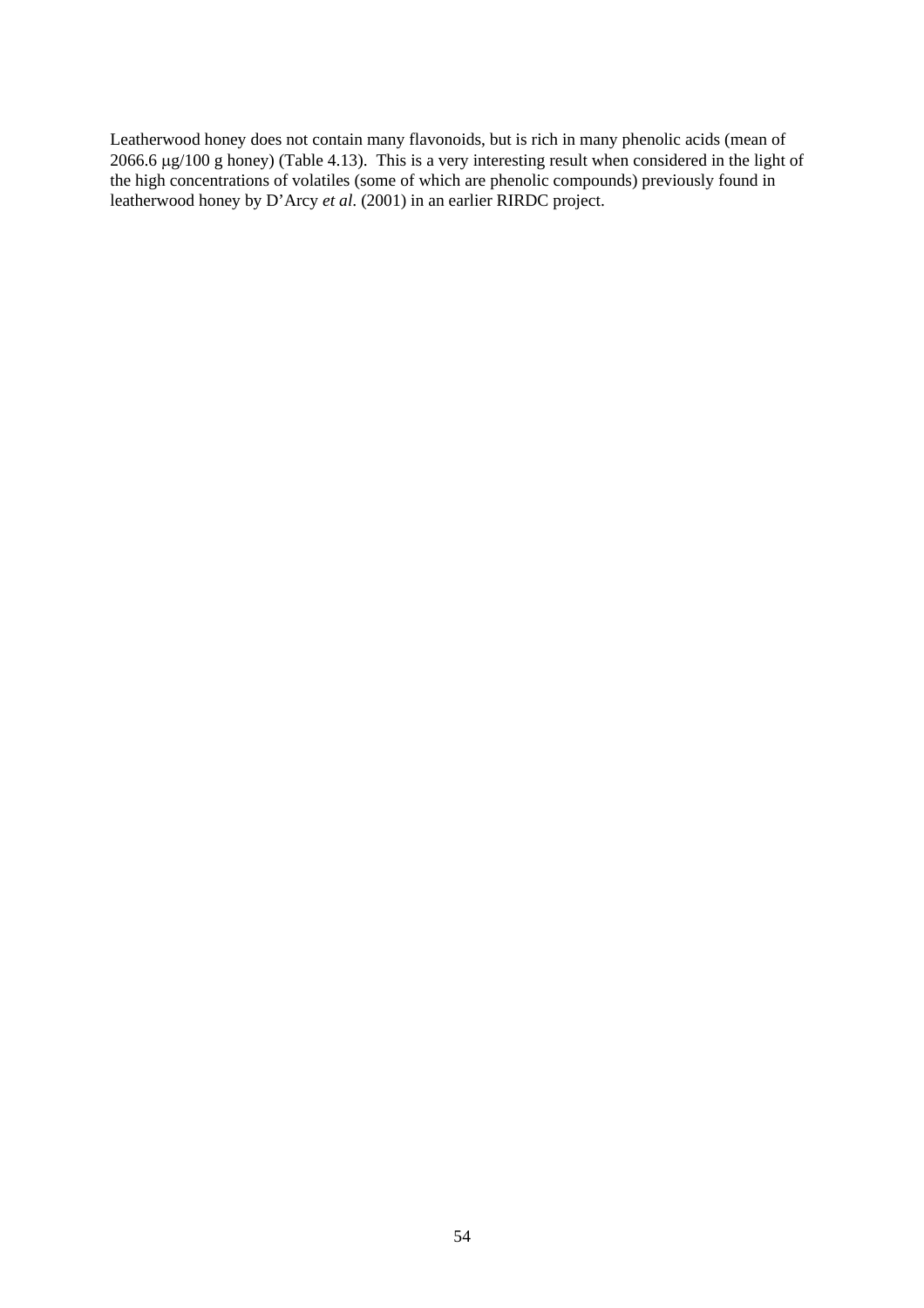|                            |            |                                      |          | Compound      |          |             |                  |         |
|----------------------------|------------|--------------------------------------|----------|---------------|----------|-------------|------------------|---------|
|                            | Unknown 3* | Unknown 17*                          | Tricetin | Pinobanksin   | Luteolin | Pinocembrin | Chrysin          | Total   |
| Retention Time<br>$(\min)$ | 6.6        | 20.7                                 | 24.5     | 25.5          | 30.2     | 40.7        | 47.1             |         |
| Honey Sample               |            |                                      |          |               |          |             |                  |         |
| 7                          | 507.84     | 338.71                               | 8.31     | 37.95         | 26.15    | 13.41       | 0.99             | 933.36  |
| 28                         | 263.77     | 280.83                               | 11.82    | 39.24         | 6.02     | 10.4        | $1.\overline{3}$ | 613.38  |
| 050                        | 340.6      | 221.15                               | 11.94    | $\frac{4}{6}$ | 19.62    | 13.27       | 3.05             | 655.63  |
| $\Delta$                   | 212.79     | 258.85                               |          | 48.98         | 92.12    | 25.99       |                  | 638.73  |
| $2\mathsf{A}$              | 354.91     | 239.26                               |          | 5.62          | 49.03    | 19.89       |                  | 668.71  |
| 3A                         | 601.94     | 55.5<br>4                            |          | 33.32         | 10.33    | 28.48       |                  | 1129.57 |
| $4\Delta$                  | 297.19     | 18.39<br>$\Xi$                       |          | 30.92         | 12.71    | 36.12       |                  | 795.33  |
| م<br>أ                     | 859.36     | 635.12                               |          | 9.94          | 32.93    | 41.77       |                  | 1579.11 |
| .12(MP)                    | 315.77     | 95.79<br>$\mathcal{S}^{\mathcal{O}}$ |          | 66.79         | 135.36   | 21.63       |                  | 835.34  |
| .12(GP)                    | 394.38     | 464.54                               |          | 36.34         | 6.50     | 34.39       |                  | 936.16  |
| 13                         | 552.26     | 545.9                                |          | 2.00          | 3.54     | 33.51       |                  | 1137.21 |
| Mean                       | 426.53     | 377.64                               | 10.69    | 32.46         | 35.85    | 25.35       | 1.78             | 901.23  |
| $\mathbf{5}$               | 188.84     | 136.09                               | 2.06     | 19.71         | 41.94    | 10.49       | $\Xi$            | 292.50  |
| $\Lambda$ <sup>2%</sup>    | 44.3       | 36.0                                 | 19.3     | 60.7          | 117.0    | 41.4        | 62.4             | 32.5    |
|                            |            |                                      |          |               |          |             |                  |         |

Concentrations (µg/100 g) of the flavonoids in leatherwood honey samples **Table 4.11 Concentrations (µg/100 g) of the flavonoids in leatherwood honey samples**  Table 4.11

 \*Quantified at 340 nm using the calibration curve of quercetin. All other compounds were quantified at 290 nm using the calibration curve of caffeic \*Quantified at 340 nm using the calibration curve of quercetin. All other compounds were quantified at 290 nm using the calibration curve of caffeic<br>acid.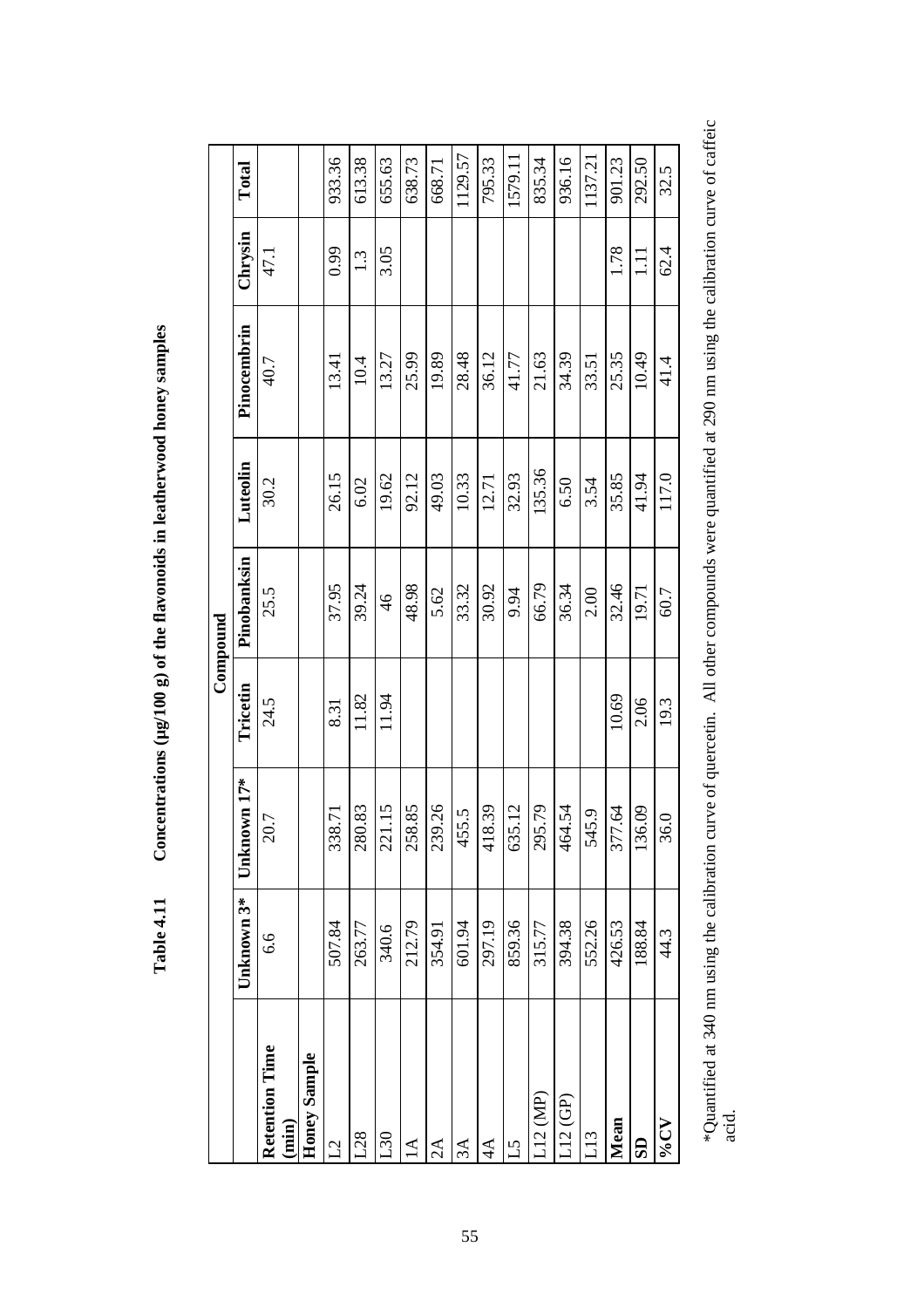| Honey                       | $RT^{\wedge}$             | L2     | L <sub>28</sub> | L30    | $\blacksquare$ | $2\text{Å}$ | $3\AA$ | $4\AA$ | 51     | $\mathbf{E}$<br>L12 | L12(GP) | L13    | Mean   | <b>AD%</b> |
|-----------------------------|---------------------------|--------|-----------------|--------|----------------|-------------|--------|--------|--------|---------------------|---------|--------|--------|------------|
| $\mathop{\mathsf{Compond}}$ |                           |        |                 |        |                |             |        |        |        |                     |         |        |        |            |
| Jnknown 0                   | 2.4                       | 31.5   | 62.32           | 59.27  | 19.79          |             |        |        |        |                     |         |        | 43.22  | 48.32      |
| Jnknown 1                   | 3.3                       | 97.85  | 32.51           | 96.36  | 74.87          | 69.25       | 117.74 | 501.23 | 70.33  | 76.69               | 58.50   | 40.82  | 112.38 | 116.84     |
| Jnknown 2                   | $\overline{51}$           | 97.18  | 50.99           | 27.18  | 46.16          | 111.79      | 77.43  | 54.58  | 164.61 | 46.39               | 58.34   | 98.54  | 75.74  | 52.21      |
| Jnknown 2a                  | 5.9                       | 18.24  | 19.96           | 15.6   | 7.30           |             |        |        |        |                     |         |        | 15.27  | 36.75      |
| Jnknown 3a                  | 6.9                       | 18.45  | 69.13           | 58.05  | 19.39          |             |        |        |        |                     |         |        | 41.26  | 63.47      |
| Caffeic acid                | 7.1                       | 14.77  | 13.02           | 9.59   | 17.35          | 20.77       |        | 18.94  | 24.90  | 42.72               | 44.94   |        | 23.00  | 54.88      |
| Jnknown 3b                  | 7.4                       | 32.19  | 20.2            | 21.97  | 13.91          |             |        |        |        |                     |         |        | 22.07  | 34.37      |
| Jnknown 3c                  | $\overline{\mathbf{8.0}}$ | 40.38  | 38.71           | 31.51  | 13.02          |             |        |        |        |                     |         |        | 30.90  | 40.54      |
| Jnknown 3d                  | 8.7                       | 17.95  | 370.63          | 35.42  | 28.87          |             |        |        |        |                     |         |        | 113.22 | 151.71     |
| Jnknown 3e                  | 9.6                       | 26.97  | 67.34           | 58.31  | 18.76          |             |        |        |        |                     |         |        | 42.85  | 55.09      |
| Jnknown 4                   | 9.9                       | 107.52 | 9.05            | 1.02   | 42.99          | 52.16       | 68.77  | 104.92 | 101.62 | 165.46              | 35.70   | 7.70   | 63.35  | 81.77      |
| Jnknown 5                   | 111                       | 134.88 | 115.53          | 102.19 | 74.96          | 66.78       | 113.49 | 128.61 | 88.95  | 149.04              | 113.52  | 162.05 | 113.64 | 25.97      |
| Jnknown 6                   | 13.1                      | 158.75 | 194.25          | 137.95 | 57.35          | 84.68       | 114.19 | 80.25  | 161.50 | 132.77              | 128.60  | 101.98 | 122.93 | 32.85      |
| Jnknown 7                   | 16.4                      | 908.87 | 203.17          | 226.97 | 150.71         | 146.07      | 246.68 | 515.75 | 448.30 | 659.57              | 713.06  | 502.55 | 429.24 | 59.85      |
| Jnknown 8                   | 17.7                      | 100.63 | 40.49           | 154.15 | 83.65          | 119.78      | 207.45 | 155.27 | 226.30 | 203.51              | 201.98  | 219.11 | 155.67 | 40.07      |
| Jnknown 8a                  | 18.2                      |        | 80.47           |        | 17.51          |             |        |        |        |                     |         |        | 48.99  | 90.86      |
| Jnknown 9                   | 21.4                      | 142.36 | 207.53          | 136.15 | 65.89          | 97.92       | 144.96 | 91.71  | 126.27 | 124.25              | 136.29  | 146.26 | 129.05 | 28.33      |
| Jnknown 10                  | 23.2                      | 495.57 | 457.67          | 294.33 | 136.76         | 215.63      | 341.41 | 290.71 | 414.36 | 306.77              | 315.19  | 390.36 | 332.61 | 31.32      |
| Jnknown 11                  | 24.5                      | 144.26 | 102.93          | 79.75  | 32.74          | 61.89       | 145.76 | 45.24  | 161.27 | 101.94              | 148.40  | 146.32 | 105.11 | 45.81      |
| Jnknown 12                  | 28.7                      |        |                 |        | 44.86          | 31.11       | 50.26  | 41.86  | 13.33  | 51.46               | 52.38   | 40.25  | 40.69  | 32.23      |
| Unknown 13                  | 31.9                      | 10.37  | 7.75            | 6.86   | 49.30          | 31.07       | 51.82  | 16.25  | 59.44  | 33.77               | 36.65   | 37.12  | 30.95  | 59.77      |

Concentration ( $\mu$ g/100 g) of the phenolic acids in leatherwood honey\* **Table 4.12 Concentration (**µ**g/100 g) of the phenolic acids in leatherwood honey\***  Table 4.12

 \*Compounds were quantified at 290 nm using the calibration curve of caffeic acid.  $*$ Compounds were quantified at 290 nm using the calibration curve of caffeic acid.<br>^RT Retention Time (min) ^RT Retention Time (min)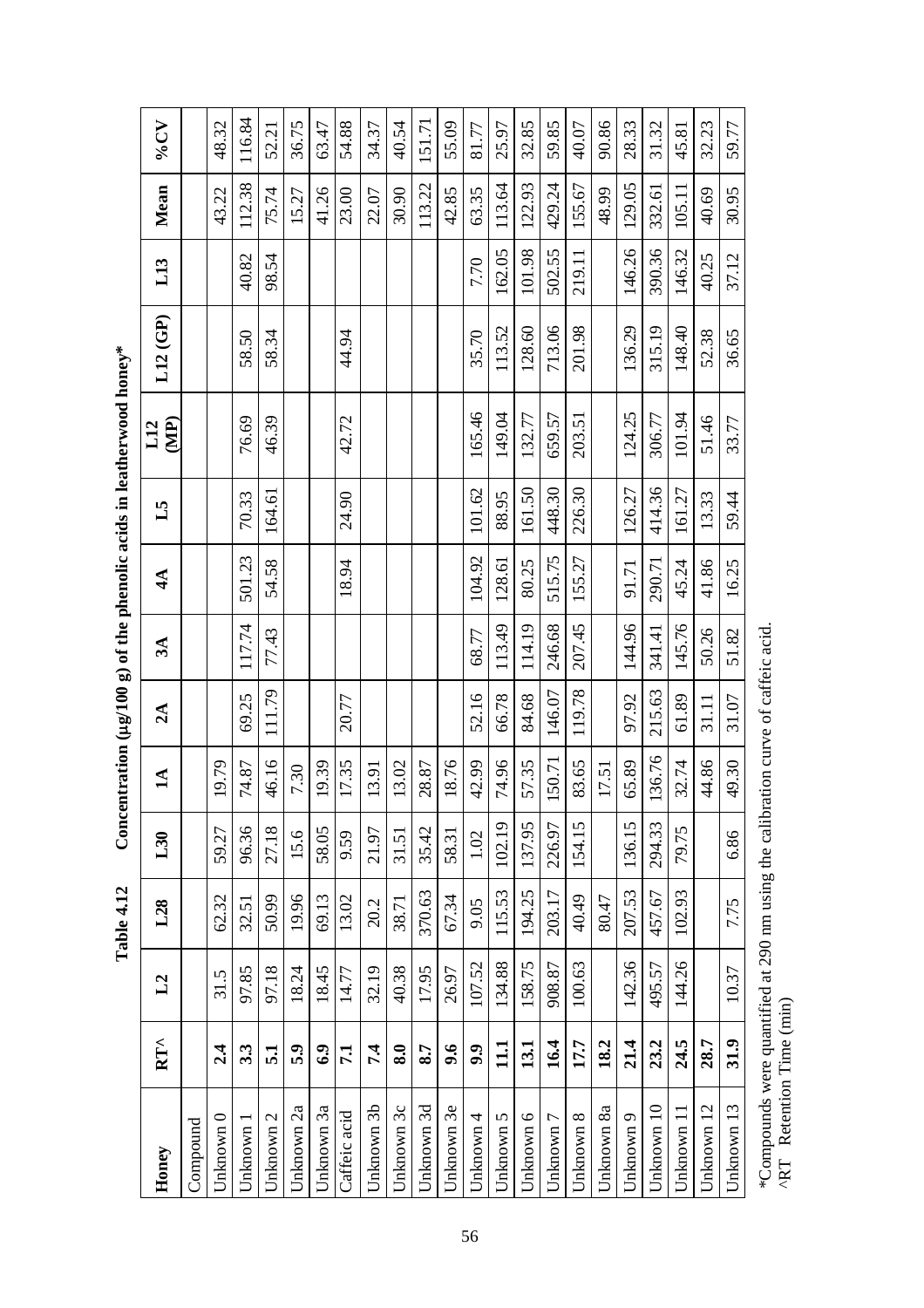| ŗ             |
|---------------|
| $\frac{1}{2}$ |
| г<br>٦        |
| ٦             |
|               |

| Honey       | $RT^{\wedge}$ | L2     | L28    | L30    | 14                      | $2\text{Å}$ | 3A     | $4\AA$                                   | 51     | $L12$<br>(MP) | $\mathbf{G}$<br>L12 | L13    | Mean   | $\Lambda$ <sup>2%</sup> |
|-------------|---------------|--------|--------|--------|-------------------------|-------------|--------|------------------------------------------|--------|---------------|---------------------|--------|--------|-------------------------|
| Jnknown 13a | 33.4          | 8.23   | 3.95   | 7.45   | 7.59                    |             |        |                                          |        |               |                     |        | 6.81   | 28.41                   |
| Jnknown 14  | 35.5          | 15.05  | 5.22   | 6.15   | 20.91                   | 4.61        | 12.05  | 16.72                                    | 16.67  | 32.31         | 24.53               | 20.98  | 15.93  | 54.30                   |
| Jnknown 14a | 36.7          | 6.72   | 5.89   | 7.01   | 3.93                    |             |        |                                          |        |               |                     |        | 5.89   | 23.59                   |
| Jnknown 14b | 37.5          | 12.26  | 7.63   | 6.83   | 3.59                    |             |        |                                          |        |               |                     |        | 7.58   | 47.21                   |
| Jnknown 14c | 38.0          | 18.11  | 13.68  | 18.43  | 5.90                    |             |        |                                          |        |               |                     |        | 14.03  | 41.61                   |
| Jnknown 14e | 42.0          | 12.60  | 11.09  | 15.93  | 7.40                    |             |        |                                          |        |               |                     |        | 11.76  | 30.10                   |
| Jnknown 14f | 45.7          | 7.64   | 9.22   | 7.05   | 7.62                    |             |        |                                          |        |               |                     |        | 7.88   | 11.83                   |
| Jnknown 14g | 49.6          | 24.23  |        | 0.33   |                         |             |        |                                          |        |               |                     |        | 12.28  | 137.62                  |
| Jnknown 14h | 52.0          | 14.27  |        | 4.55   |                         |             |        |                                          |        |               |                     |        | 9.41   | 73.04                   |
| Jnknown 15  | 53.8          |        |        |        | 72.83                   | 16.22       | 287.81 | 285.21                                   | 390.01 | 70.86         | 184.63              | 484.64 | 224.03 | 74.38                   |
| Jnknown 16  | 54.9          |        |        |        | 31.86                   | 106.38      |        |                                          |        |               | 124.50              |        | 87.58  | 56.06                   |
| Total       |               | 2717.8 | 2220.3 | 1626.4 | 177.8<br>$\blacksquare$ |             |        | $\mid$ 1236.0   1979.8   2332.9   2467.9 |        | 2197.5        | 2377.2              | 2399.0 | 2066.6 | 24.6                    |
|             |               |        |        |        |                         |             |        |                                          |        |               |                     |        |        |                         |

\*Compounds were quantified at 290 nm using the calibration curve of caffeic acid. **\***Compounds were quantified at 290 nm using the calibration curve of caffeic acid.

^RT Retention Time (min) **^**RT Retention Time (min)

Total concentration (µg/100 g) of the flavonoids and phenolic acids in leatherwood honey samples **Table 4.13 Total concentration (**µ**g/100 g) of the flavonoids and phenolic acids in leatherwood honey samples**  Table 4.13

| Toney Sample   1.28   1.30           |                              |                                   | $\mathbf{\hat{A}}$ | $\mathbf{\hat{A}}$ | $3\AA$ | $\overline{44}$ |        | L5   L12 (MP) $\left $ L12 (GP) |        | L13    | $\sqrt{\frac{Mean}{2}}$ | $\Lambda$ <sup>2</sup> % |
|--------------------------------------|------------------------------|-----------------------------------|--------------------|--------------------|--------|-----------------|--------|---------------------------------|--------|--------|-------------------------|--------------------------|
|                                      | cotal Flavonoids 933.4 613.4 | 655.6 638.7                       |                    | 668.7              | 1129.6 | $795.3$   .     | 1579.1 | 835.3                           | 936.2  | 1137.2 | 901.2                   | 32                       |
| <b>Total Phenolic</b>                |                              | 2718.8   2220.3   1626.4   1177.8 |                    | 1236.0             | 1979.8 | 2332.9          | 2467.9 | 2197.5                          | 2377.2 |        | 2399.0 2066.6           | 25                       |
| <b>Phenolic Acids</b><br>lavonoids + |                              | $3652.2$ 2833.7 2282.0 1816.5     |                    | 1904.7             | 3109.4 | 3128.2          | 4047.0 | 3032.8                          | 3313.4 |        | 3536.2 2967.8           | $\mathcal{Z}$            |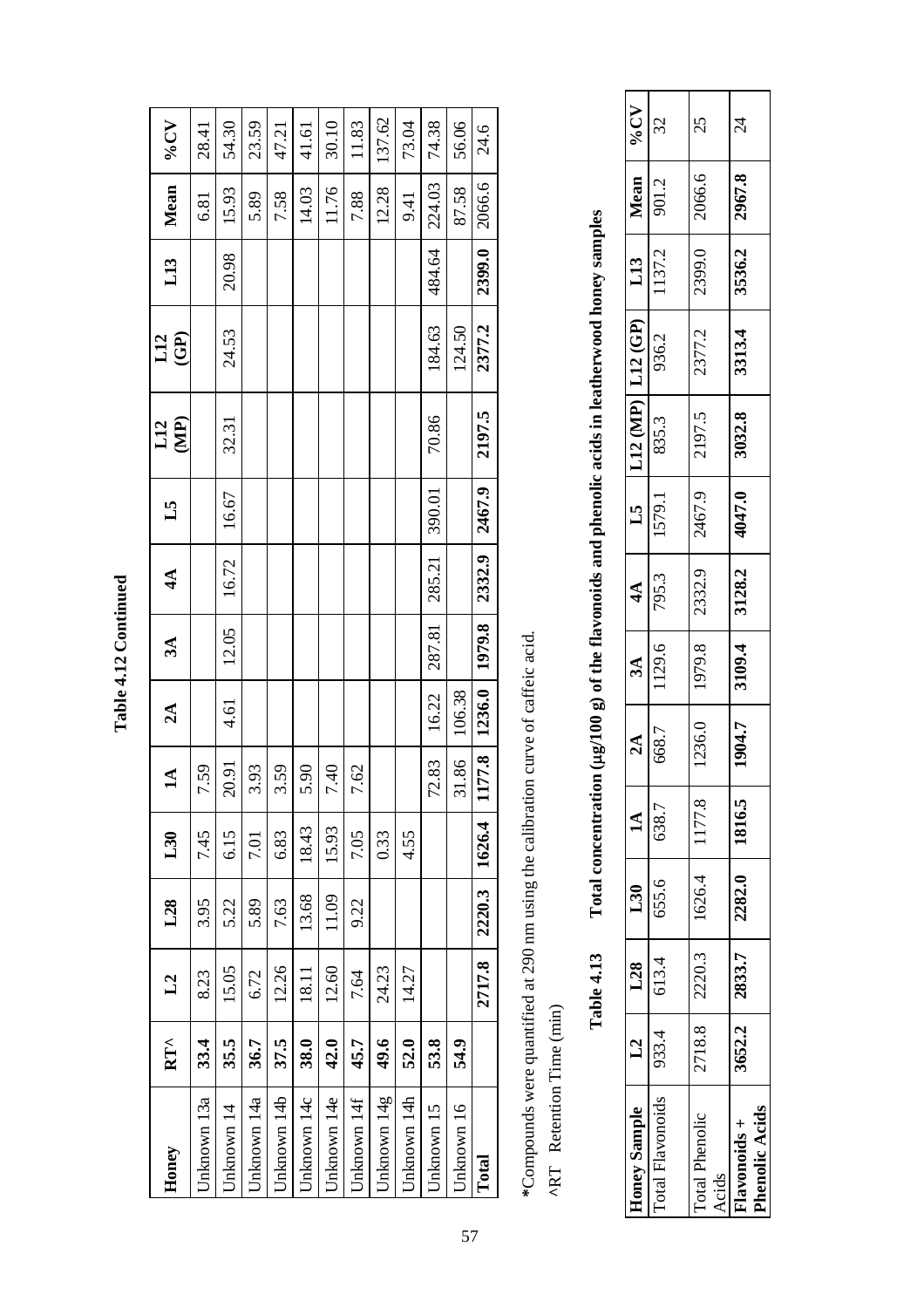## **4.5 Composition of the Polyphenols in Extracts of Salvation Jane (***Echium plantagineum***) Honey**

### **4.5.1 Identification of the polyphenols in Salvation Jane honey**

Six samples of Salvation Jane honey, P8728, P8684, P8774, P0120, P8676, and P8932 were analyzed in this project. These samples showed similar chromatographic profiles. Out of these samples, P8728 showed the best chromatograms, and this sample was used for the identification of phenolic acids and flavonoids (Figure 4.9).



**Figure 4.9 Chromatograms for the flavonoids and phenolic acids of the Salvation Jane honey sample P8728 recorded at UV wavelengths of 340 nm (A) and 290 nm (B), and mass spectrometric total ion current (TIC) (C)** 

The first identifications were done using the available standards for flavonoids and phenolic acids. Using the mass spectral SIR mode to analyse two of the Salvation Jane honey samples (P0729 and P8932) (Table 4.14), it was found that a number of phenolic acids and flavonoids were present in very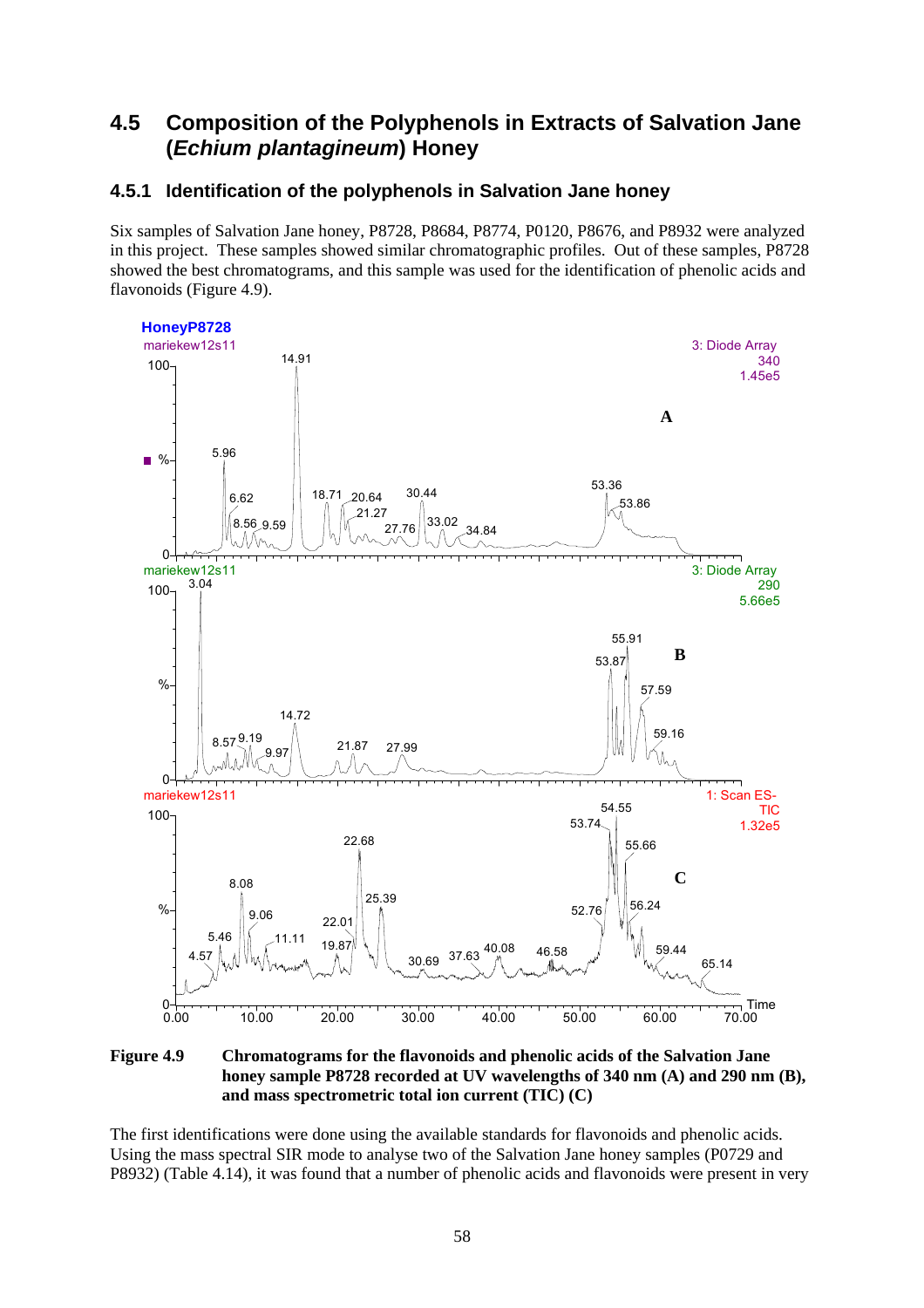low concentrations (or not at all). These polyphenols were chosen for SIR analysis as they were previously reported by Yao (2002) to be components of Australian honeys, and authentic standards were available.

| <b>Table 4.14</b> | Concentration $(\mu g/100 g)$ of the phenolic acids and flavonoids |
|-------------------|--------------------------------------------------------------------|
|                   | quantified in two Salvation Jane honey samples using LC-MS in      |
|                   | the selected ion recording (SIR) mode                              |

|                             | <b>Compounds</b> | <b>Quantification</b><br>detection<br>conditions | P0729 | P8932 |
|-----------------------------|------------------|--------------------------------------------------|-------|-------|
| <b>Phenolic</b><br>Acids    | Gallic Acid      | SIR 169*                                         | nd    | nd    |
|                             | Chlorogenic Acid | $SIR$ 353*                                       | 2.74  | 2.20  |
|                             | Caffeic Acid     | SIR 179*                                         | 7.01  | 7.21  |
|                             | p-Coumaric Acid  | $SIR$ 163*                                       | 3.09  | 6.35  |
|                             | Ferulic Acid     | SIR 193*                                         | 9.41  | 9.36  |
|                             | Ellagic Acid     | SIR 301*                                         | 0.10  | nd    |
| <b>Flavonoids</b> Quercetin |                  | SIR 301*                                         | 6.17  | 4.07  |
|                             | Chrysin          | $SIR$ 253*                                       | 4.95  | 6.39  |
|                             | Hesperetin       | 340 nm                                           | nd    | nd    |

nd Not detected

\*SIR Selected ion recording for electrospray ionisation-mass spectrum with negative ionisation-ESI-MS [M-H] **-**

In the analysis of mass spectra for the polyphenols in samples of Salvation Jane honey, molecular ions of these compounds were compared to those of the many phenolic compounds found in honey (Table 3.4) and other foods (Table 3.5). The identified compounds are listed in the Table 4.15.

Among the flavonoids, luteolin, kaempferol and pinocembrin were identified correctly by their retention times, UV spectra and mass spectra. The UV spectra and full negative ionisation electrospray ionisation-mass spectra of luteolin (Figure A1.12), kaempferol (Figure A1.15) and pinocembrin (Figure A.1.16) are displayed in Appendix 1.  $\alpha$ -Cyano-4-hydroxycinnamic acid and 4hydroxyphenyllactic acid were identified by their mass spectra in the SIR mode. The full negative ionisation electrospray ionisation-mass spectra for these two compounds are displayed in Figures A1.8 and A1.9 (Appendix 1) respectively. Even though these compounds were well separated in HPLC chromatograms, the signals in the total ion chromatograms of these compounds were very weak.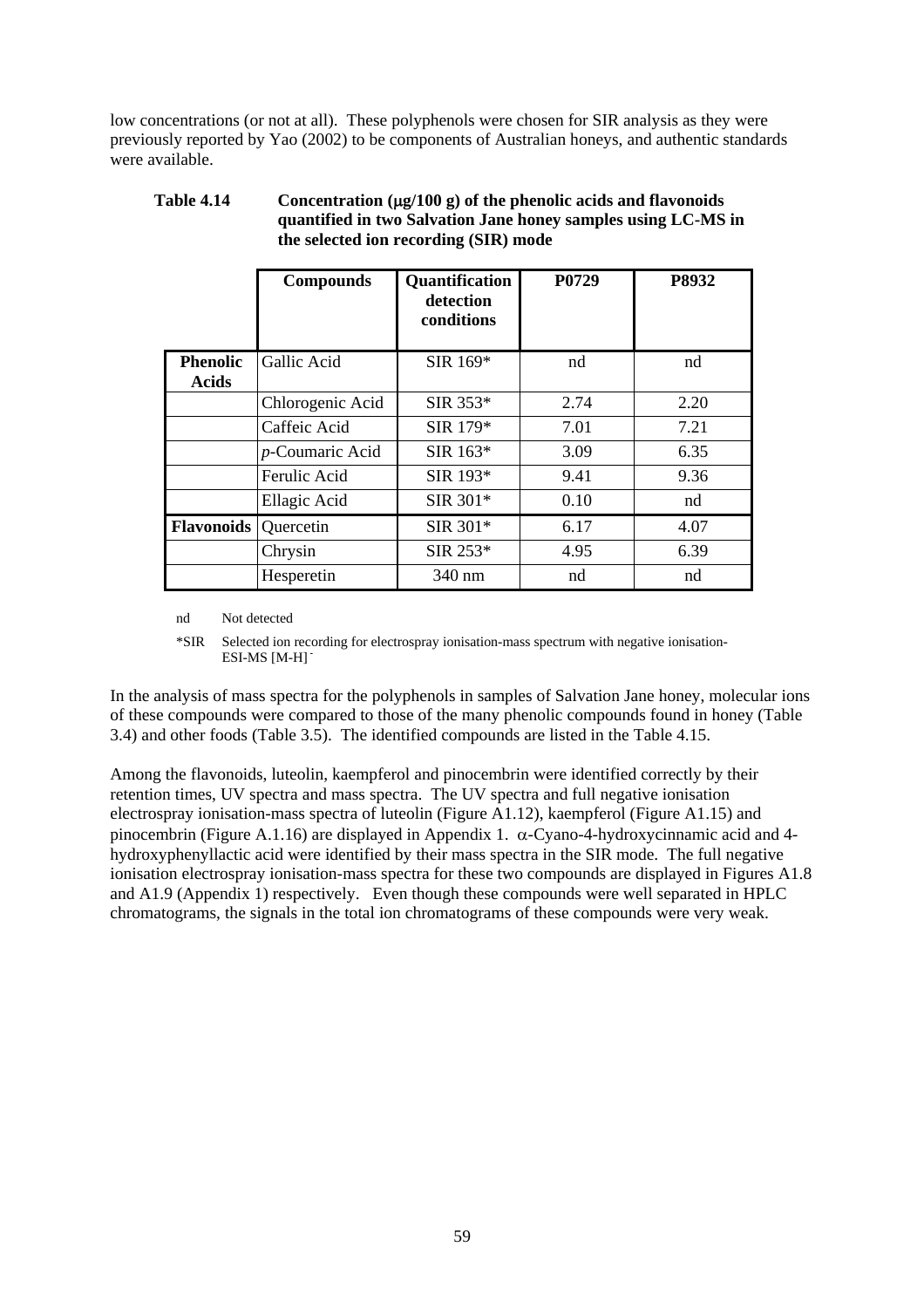| Compound                                            | <b>Detected</b><br>wavelength(nm) | <b>Retention</b><br>time (min) | <b>ESI-MS</b><br>$[M-H]$ | <b>IIV</b><br>Absorbance<br>(nm) |
|-----------------------------------------------------|-----------------------------------|--------------------------------|--------------------------|----------------------------------|
| 4-hydroxyphenyllactic acid <sup>a</sup>             | 290                               | 5.46                           | 181                      | $230$ , sh                       |
| $\alpha$ -cyano-4-hydroxycinnamic acid <sup>a</sup> | 290                               | 5.91                           | 188                      | 241, 331                         |
| Pinobanksin <sup>b</sup>                            | 340                               | 23.46                          | 271                      | 248, 291                         |
| Luteolin <sup>c</sup>                               | 340                               | 27.76                          | 285                      | 241, 303                         |
| Kaempferol <sup>c</sup>                             | 340                               | 31.41                          | 285                      | 244, 303                         |
| Pinocembrin <sup>c</sup>                            | 340                               | 37.74                          | 255                      | 246, 295                         |

#### **Table 4.15 Phenolic acids and flavonoids identified in Salvation Jane honey**

\*ESI-MS [M-H] Electrospray ionisation-mass spectrum (negative ionisation)  $^4$ Confirmed by LC MS (SIB) only HV(ctonderd) not quailable

Confirmed by LC-MS (SIR) only, UV(standard) not available

c Confirmed by LC-MS (SIR)and UV

### **4.5.2 Quantification of the polyphenols in Salvation Jane honey**

Phenolic acids in the honey samples were quantified using a calibration curve based on concentrations of 2.50, 10.00, 50.00 and 100.00 µg/mL for caffeic acid (Figure 4.10). Flavonoids in the honey samples were quantified using a calibration curve based on concentrations of 2.50, 10.00, 50.00 and 100.00 µg/mL for quercetin (Figure 4.11). The concentrations of identified flavonoids and phenolic acids present in the Salvation Jane honey samples P8728, P8684, P8774, P0120, P8676, and P8932 are listed in Table 4.16, while those for the unknown phenolic acids and flavonoids are listed in Table 4.17. Total concentrations of phenolic acids and flavonoids are listed in Table 4.18. Sample P0120 showed an unusually high phenolic acid concentration compared to the other samples. This is due to the very high intensity of the peak at 3.04 min (unknown 3) in P0120.

<sup>&</sup>lt;sup>b</sup>Confirmed by LC-MS (SIR) and UV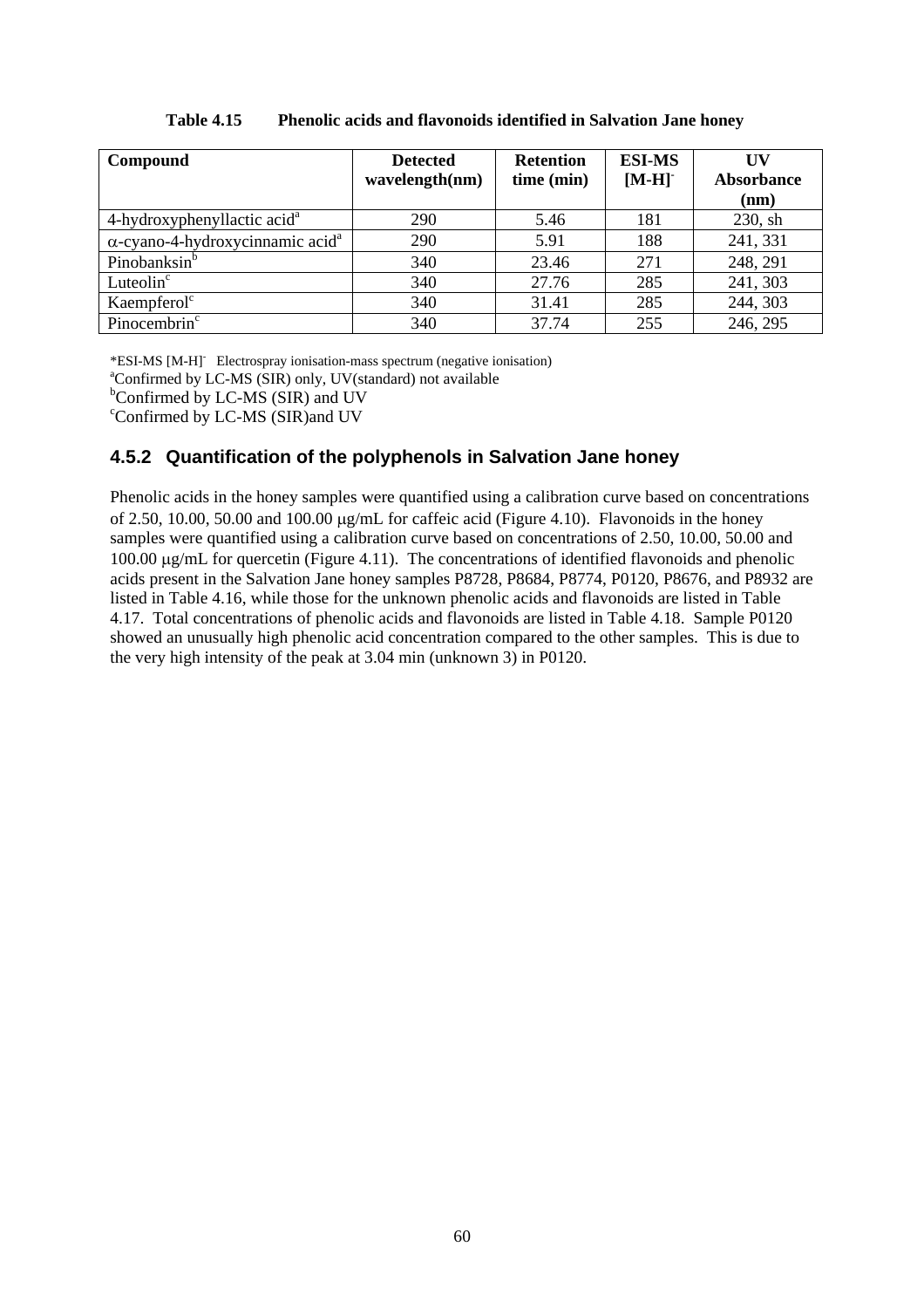

**Figure 4.10 Calibration curve of caffeic acid** 



**Figure 4.11 Calibration curve of quercetin**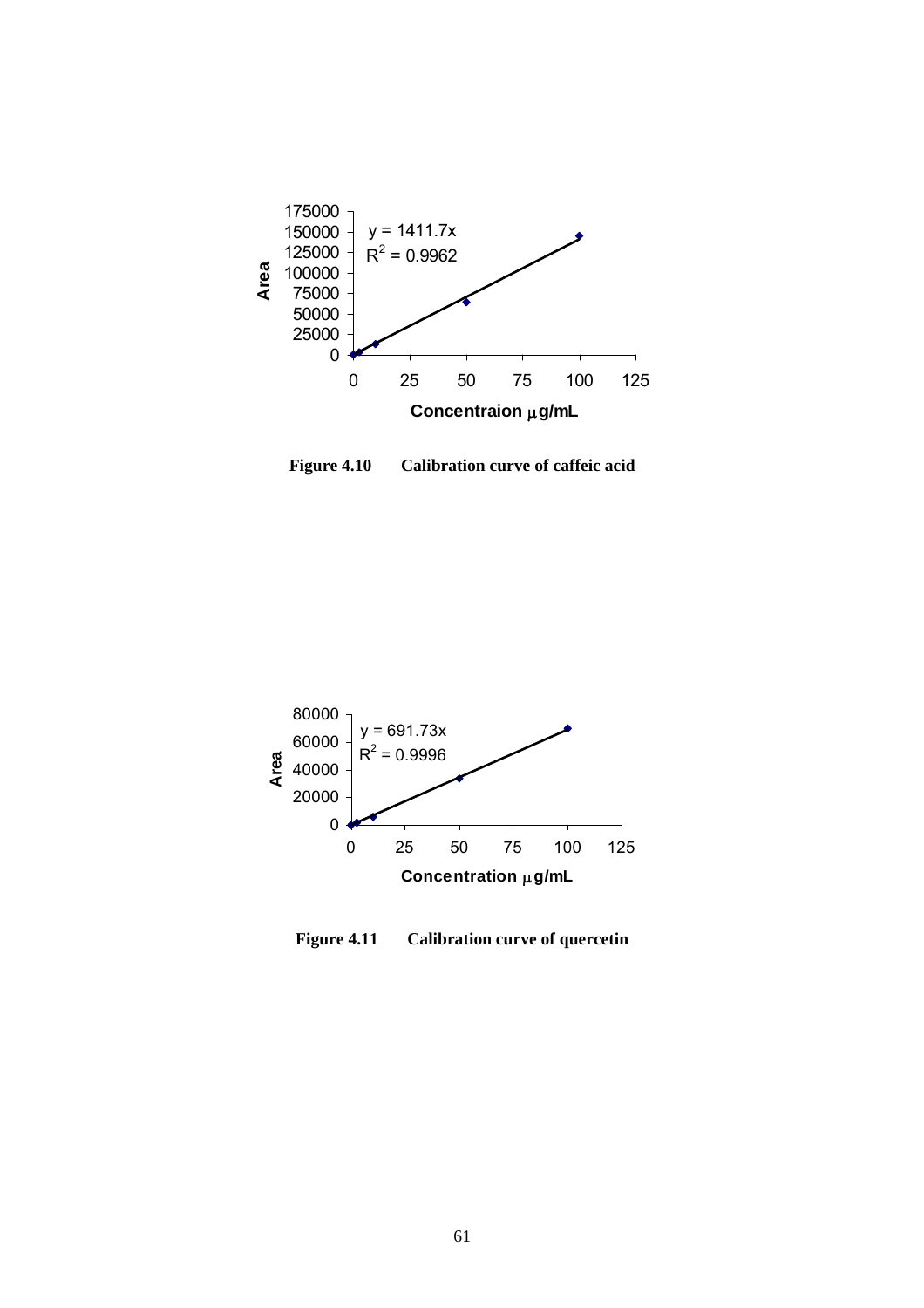|                           |               |       |                |       | Honey Sample |        |         |       |       |                         |         |
|---------------------------|---------------|-------|----------------|-------|--------------|--------|---------|-------|-------|-------------------------|---------|
| bunocium)                 | $RT^{\wedge}$ | P8728 | P8684          | P8774 | P0120        | P8676* | P8676a* | P8932 | Mean  | $\overline{\mathbf{S}}$ | $V_0CV$ |
|                           |               |       |                |       |              |        |         |       |       |                         |         |
| $.90 \text{ nm}$          |               |       |                |       |              |        |         |       |       |                         |         |
| -hydroxyphenyllactic acid | 5.46          | 3.78  |                | 6.18  |              | 2.67   |         |       | 4.21  | 1.79                    | 42.6    |
| 340 nm                    |               |       |                |       |              |        |         |       |       |                         |         |
| x-cyano-4-                | 5.96          | 29.23 | .72            |       | 49.2         | 20.06  | 5.7     |       | 20.98 | 19.42                   | 92.6    |
| ydroxycimamic acid        |               |       |                |       |              |        |         |       |       |                         |         |
| inobanksin                | 23.46         | 8.57  |                | 10.07 | 3.52         | 5.03   |         |       | 6.80  | 3.04                    | 44.7    |
| uteolin                   | 27.76         | 12.92 | .89            | 16.92 | 6.33         | 15.53  | 3.15    | 3.22  | 10.57 | 6.13                    | 58.1    |
| aempferol                 | 31.41         | 4.75  | $\frac{4}{11}$ | 9.82  | 10.23        | 11.47  | 8.74    | 4.2   | 8.62  |                         |         |
| nocembrin                 | 37.74         | 7.58  | $\ddot{9}$     | 4.78  | 4.12         | 7.45   | 6.79    | 6.06  | 5.40  |                         |         |
|                           |               |       |                |       |              |        |         |       |       |                         |         |

Concentrations (µg/100 g) of the identified flavonoids and phenolic acids in Salvation Jane honey samples **Table 4.16 Concentrations (**µ**g/100 g) of the identified flavonoids and phenolic acids in Salvation Jane honey samples Table 4.16** 

**^** RT Retention Time (min)

 $^\text{A}$  RT  $\,$  Retention Time (min)  $^\text{A}$  <br>same Salvation Jane honey sample P8676  $^\text{*}$  Two separate extracts of the same Salvation Jane honey sample P8676 **\*** Two separate extracts of the same Salvation Jane honey sample P8676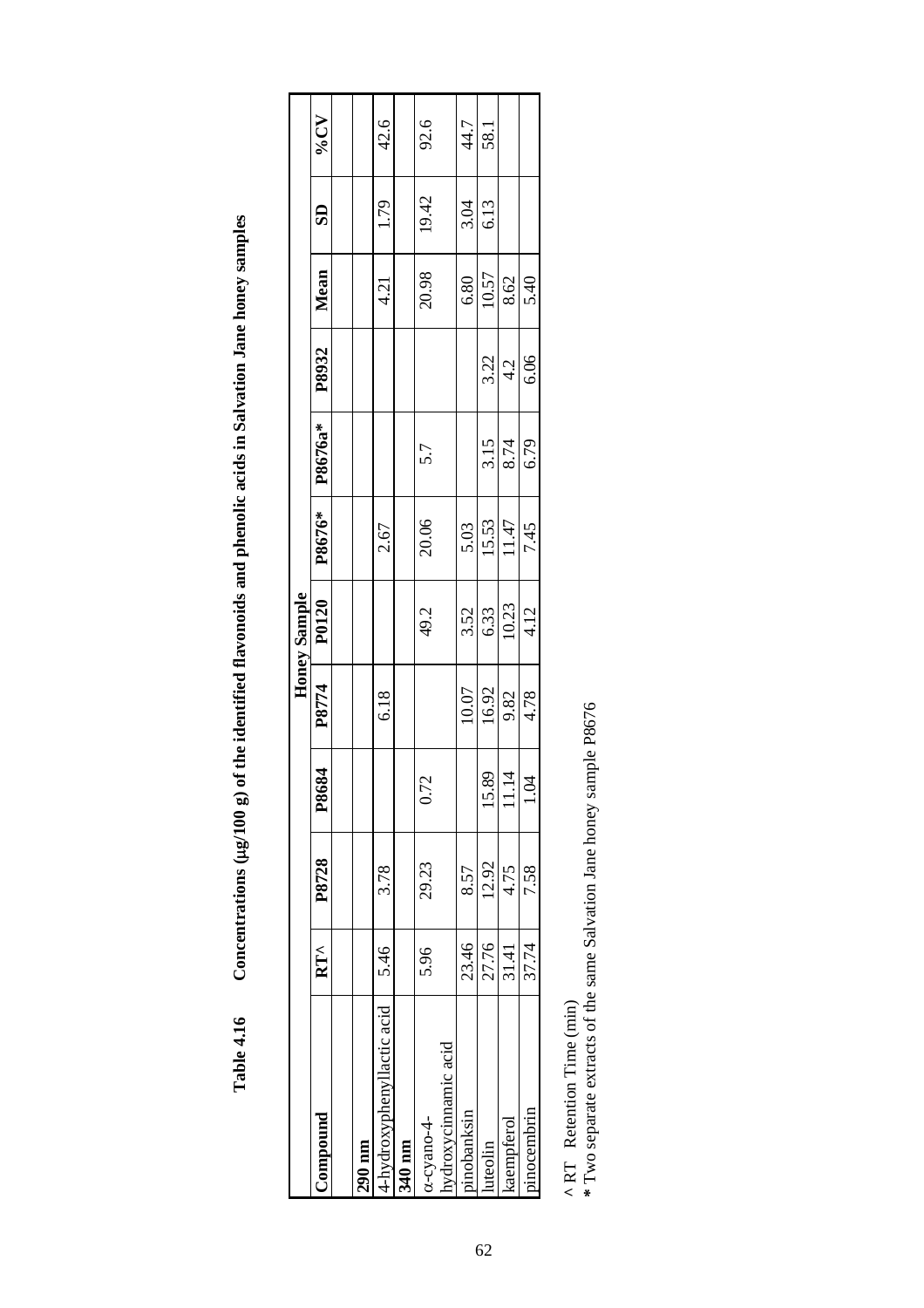|                                                              |               |                  |                      |        | <b>Honey Sample</b> |                    |            |        |        |               |       |
|--------------------------------------------------------------|---------------|------------------|----------------------|--------|---------------------|--------------------|------------|--------|--------|---------------|-------|
| $\mathbb{C}{\rm on}{\rm p}{\rm o}{\rm u}{\rm n}{\rm d}$      | $RT^{\wedge}$ | P8728            | 684<br>P8            | P8774  | P0120               | P8676 <sup>#</sup> | $P8676a^*$ | P8932  | Mean   | $\mathbf{S}$  | VoCV  |
| $\lambda$ 290 nm                                             |               |                  |                      |        |                     |                    |            |        |        |               |       |
| Jnknown                                                      | 1.26          | 1.18             | 18                   | 1.13   | 1.99                | 2.05               | 3.66       | 4.35   | 2.22   | 1.29          | 58.3  |
| Unknown 2                                                    | 2.41          | 6.37             |                      |        |                     |                    | 9.58       |        | 7.98   | 2.27          | 28.5  |
| Jnknown 3                                                    | 3.04          | 188.02           | 400.19               | 560.94 | 1324.2              | 451.86             | 709        | 412.69 | 578.13 | 365.42        | 63.2  |
| Jnknown 3a                                                   | 4.72          |                  |                      |        |                     |                    | 21.92      | 4.54   | 13.23  | 12.29         | 92.9  |
| Unknown 3b                                                   | 5.34          |                  |                      |        |                     |                    | 15.04      | 24.82  | 19.93  | 6.92          | 34.7  |
| Jnknown 4                                                    | 4.66          | $\overline{7.1}$ | 0.9                  | 5.36   | 5.24                | 3.27               |            |        | 4.37   | 2.37          | 54.2  |
| Unknown 5                                                    | 5.17          | 5                | 6.23                 | 5.83   | 4.17                | 2.13               |            |        | 4.67   | 1.63          | 34.8  |
| 4-hydroxyphenyllactic acid                                   | 5.46          | 3.78             |                      | 6.18   |                     | 2.67               |            |        | 4.21   | 1.79          | 42.6  |
| α-cyano-4                                                    | 5.96          | 29.23            | 0.72                 |        | 49.2                | 20.06              | 5.7        |        | 20.98  | 19.42         | 92.6  |
| hydroxycinnamic acid*                                        |               |                  |                      |        |                     |                    |            |        |        |               |       |
| Jnknown 8                                                    | 6.36          | 13.99            | $\ddot{\mathbf{e}}$  | 14.25  | 123.3               | 18.48              | 56.86      | 21.96  | 37.21  | 41.03         | 110.3 |
| Jnknown 8a+                                                  | 6.62          | 10.49            | $\frac{6.23}{2.29}$  | 11.67  | 21.15               |                    | 16.93      | 23.32  | 14.96  | 6.62          | 44.2  |
| Unknown 9                                                    | 6.94          | 2.27             |                      | 1.23   | 5.36                | 1.29               | 2.45       | 4.83   | 2.82   | 1.64          | 58.1  |
| Unknown 10                                                   | 7.39          | 6.55             | 63<br>13             | 12.19  | 5.57                | 17.95              | 8.6        | 11.77  | 10.89  | 4.32          | 39.7  |
| Jnknown 10a                                                  | 8.04          |                  |                      |        |                     |                    | 5.35       | 7.51   | 6.43   | 1.53          | 23.8  |
| Jnknown 10b                                                  | 8.57          |                  |                      |        |                     |                    | 14.05      | 17.05  | 15.55  | 2.12          | 13.6  |
| Jnknown 10c                                                  | 9.27          |                  |                      |        |                     |                    | 33.63      | 18.03  | 25.83  | 11.03         | 42.7  |
| Jnknown 11                                                   | 8.04          | 2.56             | 3.29                 | 2.98   | 3.69                | 5.74               |            |        | 3.65   | 1.24          | 33.9  |
| Jnknown 12                                                   | 8.57          | 20.18            |                      | 11.21  | 22.88               | 17.96              |            |        | 17.10  | 4.82          | 28.2  |
| Unknown 13                                                   | 9.19          | 27.79            | $\frac{13.26}{7.71}$ | 14.42  | 24.2                | 18.11              |            |        | 18.45  | 7.94          | 43.0  |
| Unknown 14                                                   | 9.97          | 12.11            |                      |        | 11.71               | 6.46               | 928        | 7.12   | 9.34   | 2.57          | 27.6  |
| Unknown 15                                                   | 10.51         | 3.5              | 52                   | 1.12   | 8.11                | 2.39               | 4.68       | 3.23   | 3.51   | 2.36          | 67.4  |
| Unknown 16                                                   | 11.81         | 14.64            | 16                   |        | 11.6                | 2.89               | 1.16       | 2.32   | 5.63   | 5.92          | 105.2 |
| Jnknown 17                                                   | 12.8          |                  |                      | 2.48   |                     | 3.87               |            |        | 3.18   | 0.98          | 31.0  |
| Unknown 17a                                                  | 13.1          |                  |                      |        |                     |                    | 4.95       | 3.41   | 4.18   | $\frac{1}{2}$ | 26.1  |
| Unknown 17b                                                  | 14.41         |                  |                      |        |                     |                    | 1.67       |        | 1.67   |               | 0.0   |
| Unknown 17c                                                  | 15.26         |                  |                      |        |                     |                    | 47.17      |        | 47.17  |               | 0.0   |
| Total phenolic acids<br>$(1-17c \text{ at } 290 \text{ nm})$ |               | 344.27           | 463.68               | 639.32 | 1601.22             | 577.18             | 954.75     | 543.63 | 732.01 | 427.3         | 58.4  |

Concentrations (µg/100 g) of all flavonoids and phenolic acids in Salvation Jane honey samples **Table 4.17 Concentrations (**µ**g/100 g) of all flavonoids and phenolic acids in Salvation Jane honey samples**  Table 4.17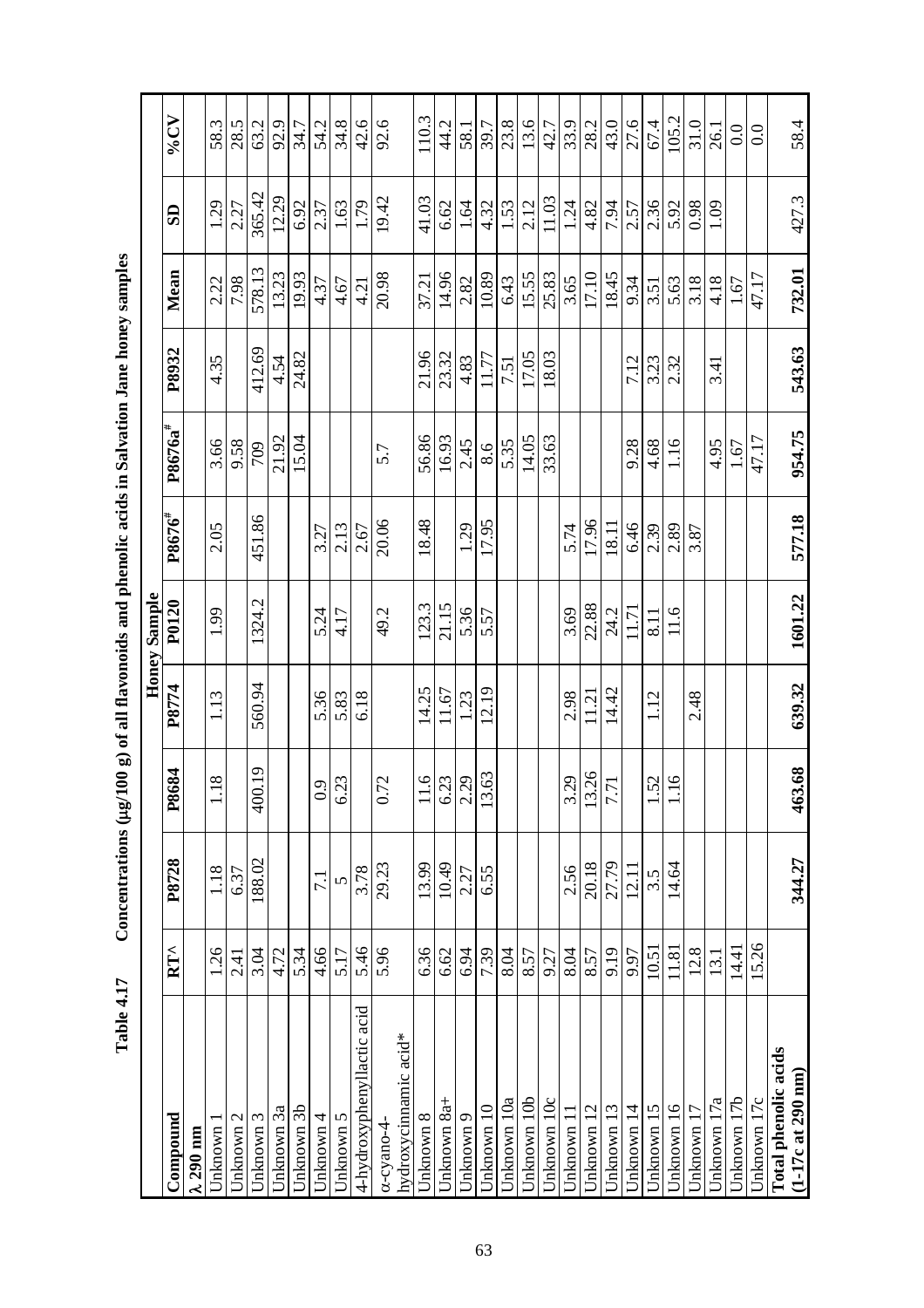| Compound          | $RT^{\wedge}$ | P8728               | P8684                                | P8774  | P0120 | P8676 <sup>#</sup> | $P8676a^*$ | P8932  | Mean   | $\overline{\mathbf{S}}$ | $V_0CV$      |
|-------------------|---------------|---------------------|--------------------------------------|--------|-------|--------------------|------------|--------|--------|-------------------------|--------------|
| $\lambda$ 340 nm  |               |                     |                                      |        |       |                    |            |        |        |                         |              |
| Jnknown 18        | 14.91         | 183.06              | 48<br>183.                           | 211.71 | 49.87 | 252.28             | 246.85     | 267.12 | 199.20 | 73.78                   | 37.0         |
| Jnknown 19        | 18.71         | 43.35               |                                      | 7.98   | 54.76 | 19.3               |            |        | 31.35  | 21.47                   | 68.5         |
| Jnknown 20        | 19.44         | $\overline{\infty}$ | 28.86                                | 15.93  |       | 21.59              | 15.59      | 10.51  | 16.76  | 7.56                    | 45.1         |
| Jnknown 21        | 20.64         | 28.51               | 12.62                                | 21.32  | 29.79 | 30.12              | 11.33      | 17.96  | 21.66  | 8.03                    | 37.1         |
| Jnknown 22        | 21.27         | 14.88               | $\overline{C}$<br>$\frac{1}{3}$      | 17.74  |       | 14.62              | 12.43      | 2.4    | 10.87  | 6.49                    | 59.7         |
| Unknown 22a       | 22.12         |                     |                                      |        |       |                    | 5.86       | 7.06   | 6.46   | 0.85                    | 13.1         |
| Unknown 23        | 22.61         | 6.43                | $\infty$<br>$\overline{8.9}$         | 12.87  | 10.01 | 8.83               | 68.08      | 29.88  | 20.73  | 22.31                   | 107.6        |
| pinobanksin       | 23.46         | 8.57                |                                      | 10.07  | 3.52  | 5.03               |            |        | 6.80   | 3.04                    | 44.7         |
| Unknown 25        | 24.44         | 5.97                |                                      | 4.52   | 2.85  | 1.64               |            |        | 3.75   | 1.90                    | 50.6         |
| Jnknown 25a       |               |                     |                                      |        |       |                    |            | 6.35   | 6.35   |                         | 0.0          |
| Jnknown 25b       | 25.25         |                     |                                      |        |       |                    | 8.82       | 3.73   | 6.28   | 3.60                    | 57.4         |
| <b>Jnknown 26</b> |               |                     |                                      | 3.41   | 1.47  | 2.86               |            |        | 2.49   | 0.84                    | 33.7         |
| Jnknown 27        | 26.71         | 6.33                | $\frac{2.21}{4.09}$                  | 8.93   | 5.54  | 3.22               |            |        | 5.62   |                         | 0.0          |
| luteolin          | 27.76         | 12.92               | 15.89                                | 16.92  | 6.33  | 15.53              | 3.15       | 3.22   | 10.57  | 6.13                    | 58.1         |
| Jnknown 27a       | 27.90         |                     |                                      |        |       |                    | 23.06      | 16.76  | 19.91  | 4.45                    | 22.4         |
| Jnknown 27b       | 29.15         |                     |                                      |        |       |                    | 9.47       |        | 9.47   |                         | 0.0          |
| Jnknown 28        | 30.44         | 42.83               | $\infty$ $\vert \overline{4}$<br>5.9 | 34.72  | 4.28  | 30.22              | 4.86       | 2.44   | 17.90  | 17.29                   | 96.5         |
| kaempferol        | 31.41         | 4.75                | $\equiv$                             | 9.82   | 10.23 | 11.47              | 8.74       | 4.2    | 8.62   | 2.97                    | 34.5         |
| Jnknown 28a       |               |                     |                                      |        |       |                    |            | 4.28   | 4.28   |                         | $_{\rm 0.0}$ |
| Jnknown 29        | 33.02         | 16.8                | 3.34                                 | 17.84  | 4.34  | 17.24              | 7.56       |        | 11.19  |                         |              |
| Unknown 29a       | 34.15         |                     |                                      |        |       |                    | 2.62       |        | 2.62   |                         | 0.0          |
| Jnknown 30        | 34.84         | 11.09               | $\overline{a}$<br>त<br>न             | 12.05  | 9.24  | 15.59              | 3.82       |        | 9.38   | 4.55                    | 48.6         |
| Jnknown 30a       | 36.07         |                     |                                      |        |       |                    | 1.95       | 1.13   | 1.54   |                         | 0.0          |
| Unknown 30b       | 36.69         |                     |                                      |        |       |                    | 2.74       | 6.64   | 4.69   | 2.76                    | 58.8         |
| pinocembrin       | 37.74         | 7.58                | 4<br>Ċ.                              | 4.78   | 4.12  | 7.45               | 6.79       | 6.06   | 5.40   |                         |              |
| Unknown 31        | 38.91         | 2.58                |                                      |        | 2.45  | 0.93               |            | 1.98   | 1.99   | 0.75                    | 37.7         |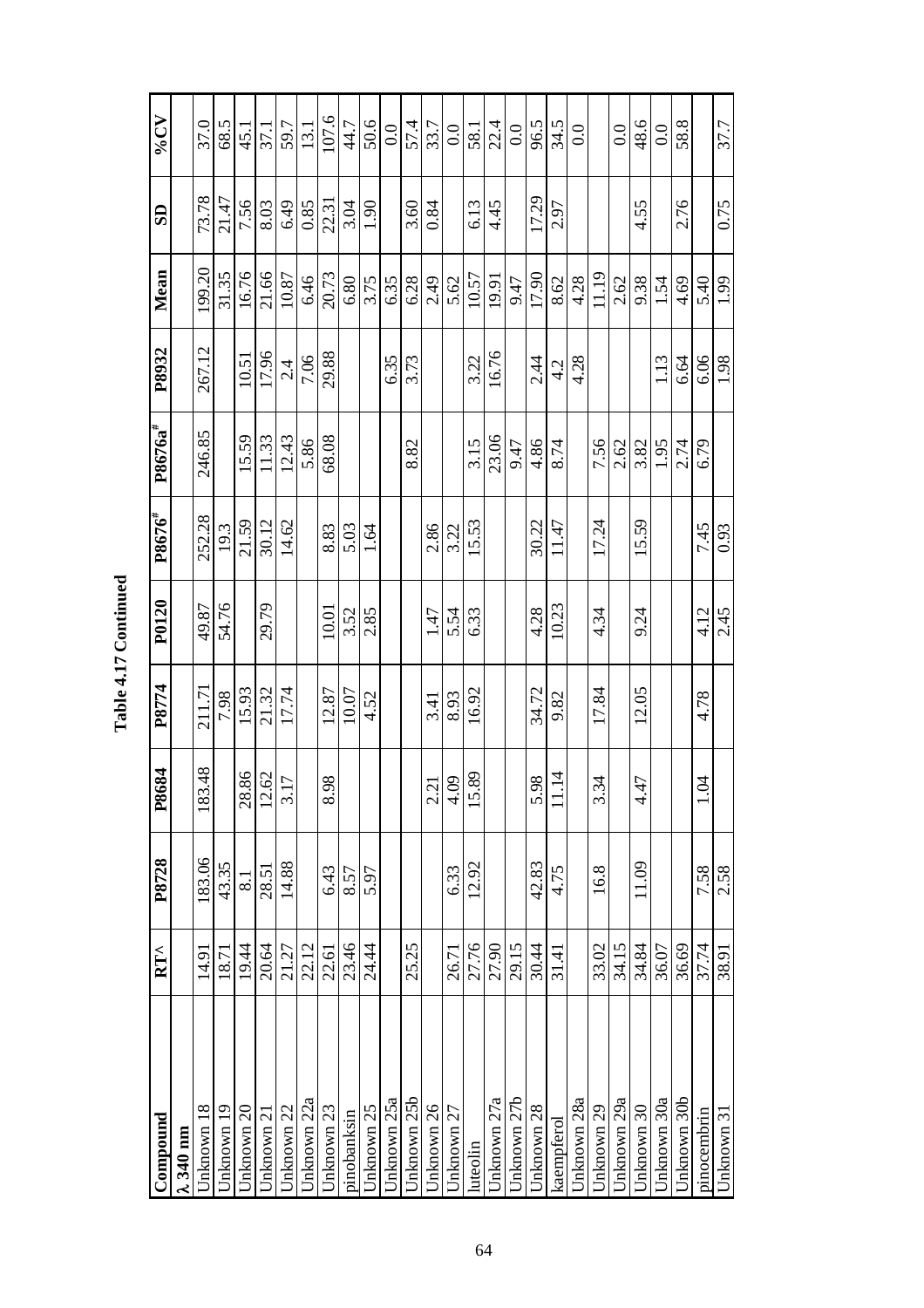| d          |
|------------|
|            |
|            |
|            |
|            |
|            |
|            |
|            |
| ŗ          |
|            |
|            |
|            |
|            |
|            |
| r          |
| Ξ          |
|            |
| d          |
|            |
|            |
| Ξ          |
|            |
|            |
|            |
| <b>Lab</b> |

| <b>Compound</b>                                                 | $RT^{\wedge}$ | P8728     | P8684                        | P8774<br>1.06 | P0120         | P8676 <sup>#</sup> | $P8676a^*$ | P8932<br>1.74        | Mean                           | $\frac{SD}{2}$      |                                         |
|-----------------------------------------------------------------|---------------|-----------|------------------------------|---------------|---------------|--------------------|------------|----------------------|--------------------------------|---------------------|-----------------------------------------|
| Jnknown 32                                                      | 40.02         | 1.42      |                              |               |               | 1.74               |            |                      | 1.49                           | 0.32                | $\frac{96CV}{21.7}$                     |
| $\frac{2}{\frac{1}{\text{ln}}\left(\frac{1}{\text{ln}}\right)}$ | 42.91         | 2.92      |                              |               | 2.47          | 4.31               |            |                      |                                |                     |                                         |
| Jnknown 33a                                                     | 43.7          |           |                              |               |               |                    | 2.12       | 2.49                 | $\frac{2 5 }{2 3 8 8 2 13 14}$ | $\frac{1.24}{0.26}$ |                                         |
| Jnknown 34                                                      | 43.94         | $\dot{4}$ | $\tilde{\mathcal{L}}$<br>9.7 | 3.3           | 3.19          | 6.9                | 2.02       | 4.36                 |                                |                     |                                         |
| Jnknown 35                                                      | 45.47         | 3.15      |                              |               | 3.57<br>15.93 | 1.71               |            |                      |                                | 1.29                |                                         |
| Jnknown 36                                                      | 47.14         | 15.69     | r<br>9.7                     | 8.06          |               | 9.68               | 19.75      | $\frac{0.66}{19.76}$ |                                | 4.91                | $\frac{44.9}{11.4}$ $\frac{46.0}{64.8}$ |
| Jnknown 37                                                      |               |           |                              | 4.49          |               |                    |            |                      | 4.49                           |                     | 0.0                                     |
| l'otal flavonoids (18-37 at                                     |               |           |                              |               |               |                    |            |                      |                                |                     |                                         |
| $340 \text{ nm}$                                                |               | 441.82    | 312.36                       | 440.19        | 245.11        | 482.26             | 484.54     | 444.05               | 407.19                         | 91.77               | 22.5                                    |
|                                                                 |               |           |                              |               |               |                    |            |                      |                                |                     |                                         |

\* Quantified at 340 nm not 290 nm as for all other phenolic acids

+ Quantified at 340 nm as for the flavonoids

^ RT Retention Time (min)

\* Quantified at 340 nm not 290 nm as for all other phenolic acids<br>+ Quantified at 340 nm as for the flavonoids<br>^ RT Retention Time (min)<br># Two separate extracts of the same Salvation Jane honey sample P8676 # Two separate extracts of the same Salvation Jane honey sample P8676

|            | 1            |
|------------|--------------|
|            |              |
|            |              |
|            |              |
|            |              |
|            |              |
|            |              |
|            |              |
|            |              |
|            |              |
|            | $\mathbf{I}$ |
|            |              |
|            |              |
|            |              |
|            |              |
|            |              |
|            |              |
|            |              |
|            |              |
|            |              |
|            |              |
|            |              |
|            |              |
|            |              |
|            | ١            |
|            |              |
|            |              |
|            |              |
|            |              |
|            |              |
|            |              |
|            |              |
|            |              |
|            |              |
| Î          | )            |
|            |              |
|            |              |
| Total<br>ľ |              |
|            |              |
|            |              |
| Table 4.18 |              |
|            |              |
|            |              |
|            |              |
|            |              |

|                               |        |             |         | Honey Sample |         |              |        |         |                         |         |
|-------------------------------|--------|-------------|---------|--------------|---------|--------------|--------|---------|-------------------------|---------|
| <b>bunborund</b>              | P8728  | <b>P868</b> | P8774   | P0120        | P8676*  | $-1$ P8676a* | P8932  | Mean    | $\overline{\textbf{S}}$ | $V_0CV$ |
| [otal phenolic acids (290 nm) | 344.27 | 463.6       | 639.32  | 1601.22      | 577.18  | 954.75       | 543.63 | 732.01  | 427.3                   | 58.4    |
| Total flavonoids (340 nm)     | 441.82 | 312.3       | 440.19  | 245.11       | 482.26  | 484.54       | 144.05 | 407.19  | 91.77                   | 22.5    |
| lavonoids + Phenolic Acids    | 786.09 | 4<br>776.0  | 1079.51 | 1846.33      | 1059.44 | 1439.29      | 987.68 | 1139.20 | 382.87                  | 33.6    |

\* Two separate extracts of the same Salvation Jane honey sample P8676  **\*** Two separate extracts of the same Salvation Jane honey sample P8676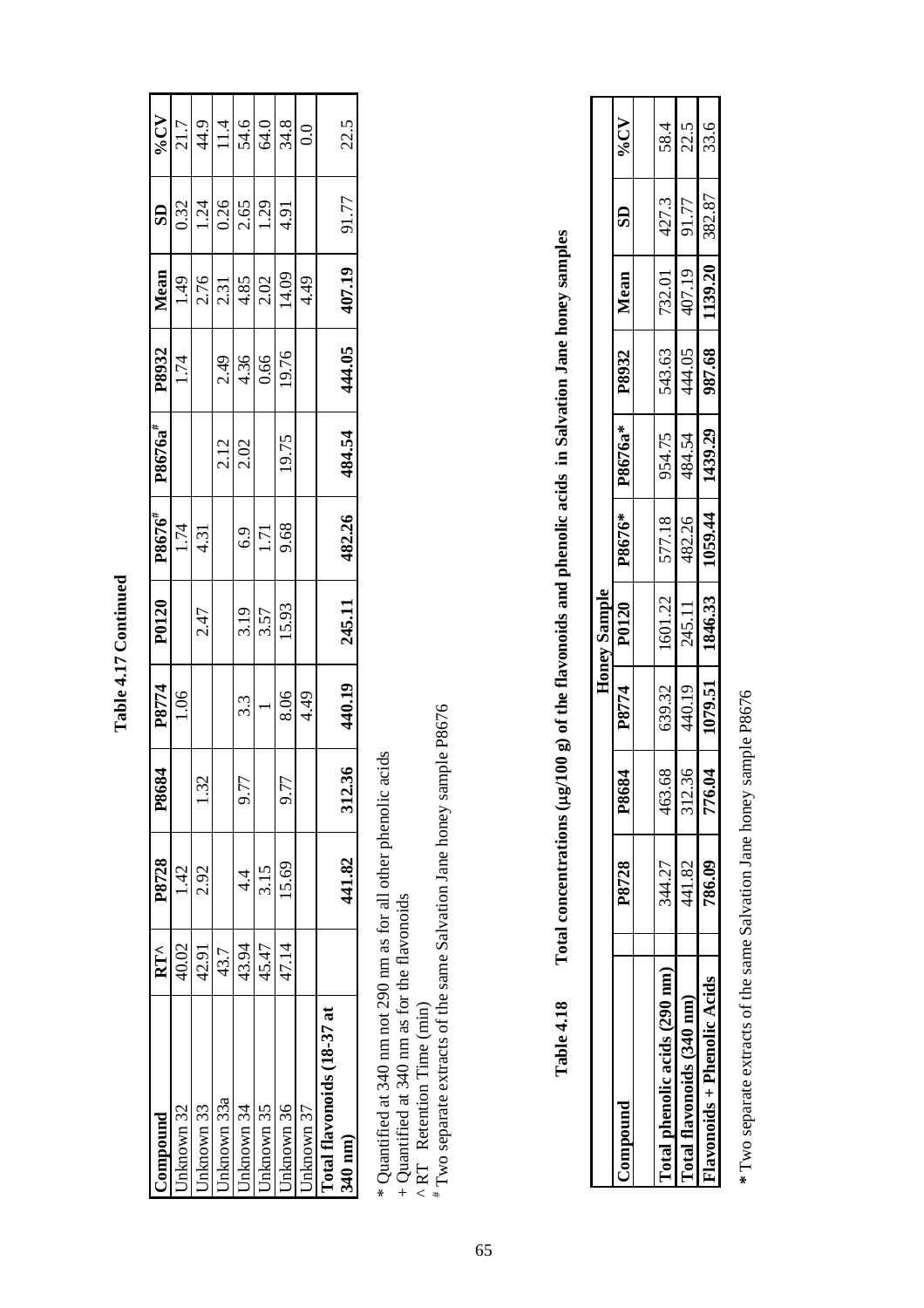### **4.6 Composition of the Polyphenols in Extracts of Spotted Gum Honey**

### **4.6.1 Identification of the polyphenols in spotted gum honey**

The chromatogram for an extract of spotted gum honey is displayed in Figure 4.12. There were 9 major compounds detected.



#### **Figure 4.12 The UV absorption HPLC chromatogram of spotted gum honey measured at 340 nm with a photodiode array detector: 1, 3, 4, 9 = unidentified compounds; 2 = caffeic acid; 5 = myricetin; 6 = tricetin; 7 = quercetin; 8 = luteolin**

Compounds 6, 7 and 8 were identified as tricetin, quercetin and luteolin respectively (Table 4.19). Compound 2 had the same mass spectrum as caffeic acid, but its UV spectrum was not. The other compounds could not be identified. Yao (2002) also found the characteristic flavonoids tricetin, quercetin and luteolin in Australian unifloral *Eucalyptus* honey samples.

| <b>Table 4.19</b> | Compounds detected in spotted gum honey |  |
|-------------------|-----------------------------------------|--|
|-------------------|-----------------------------------------|--|

| Compound No. | $RT$ (min) $^{\wedge}$ | Compound<br><b>Name</b> | ESI-MS*<br>$[M-H]$ | $UV$ (nm)     |
|--------------|------------------------|-------------------------|--------------------|---------------|
|              | 6.49                   | unknown                 |                    | 249           |
|              | 7.41                   | caffeic acid            | 179                | 248, 286, 320 |
|              | 10.44                  | unknown                 | 175                | 307           |
| 4            | 11.73                  | unknown                 | 173, 187           |               |
| 5            | 22.36                  | myricetin               | 317                | 247,282,316   |
| 6            | 25.86                  | tricetin                | 301                | 253, 353      |
|              | 28.81                  | quercetin               | 301                | 255, 364      |
| 8            | 31.86                  | luteolin                | 285                | 255, 350      |
| 9            | 38.04                  | unknown                 | 269                |               |

^RT Retention Time

\* ESI-MS Electrospray ionisation-mass spectrum (negative ionisation)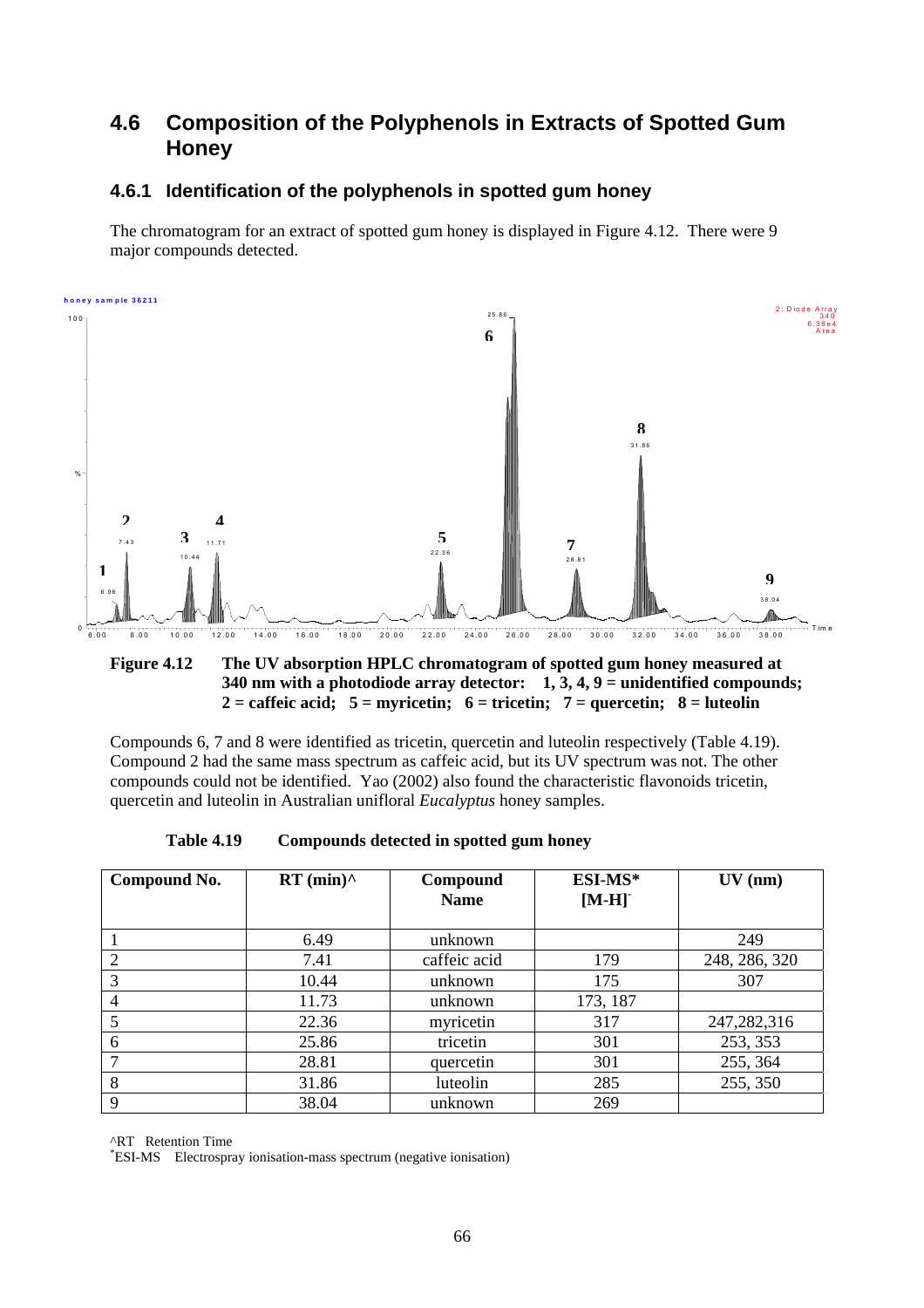# **5. Implications**

This project has produced preliminary data on the identity and concentrations of the antioxidant flavonoids and phenolic acids in straightline samples of four Australian floral honeys. Some polyphenols were identified with instrumental techniques such as HPLC-PDA and LC-MS; but there are still many unknown flavonoids and phenolic acids for these four floral types of honey. The implications of this small study is that since only four floral types were studied, a detailed comparison between floral types to determine which Australian honey type has the highest concentrations of the antioxidant flavonoids and phenolic acids, is not possible at this time.

This scientific data on the total concentration of flavonoids and polyphenols in some Australian floral honeys will enable the further marketing of honey as a healthy and nutritious food to the Australian food industry and consumers, in addition to its use as a sweetener

## **6. Recommendations**

The main recommendation is that before any future study of honey antioxidants such as flavonoids and phenolic acids is done, an assay of the total polyphenol content, total flavonoid content, and antioxidant content and capacity using spectrophotometric methods needs to be done on as many samples of as many floral types of Australian honey. Then, those floral types of Australian honey that show high values for these parameters should be analysed using detailed identification methods such as HPLC-PDA, LC-MS and GC-MS. This would mean that the floral types with the highest antioxidant effect can be marketed much like the antimicrobial jellybush honey is marketed by Medihoney.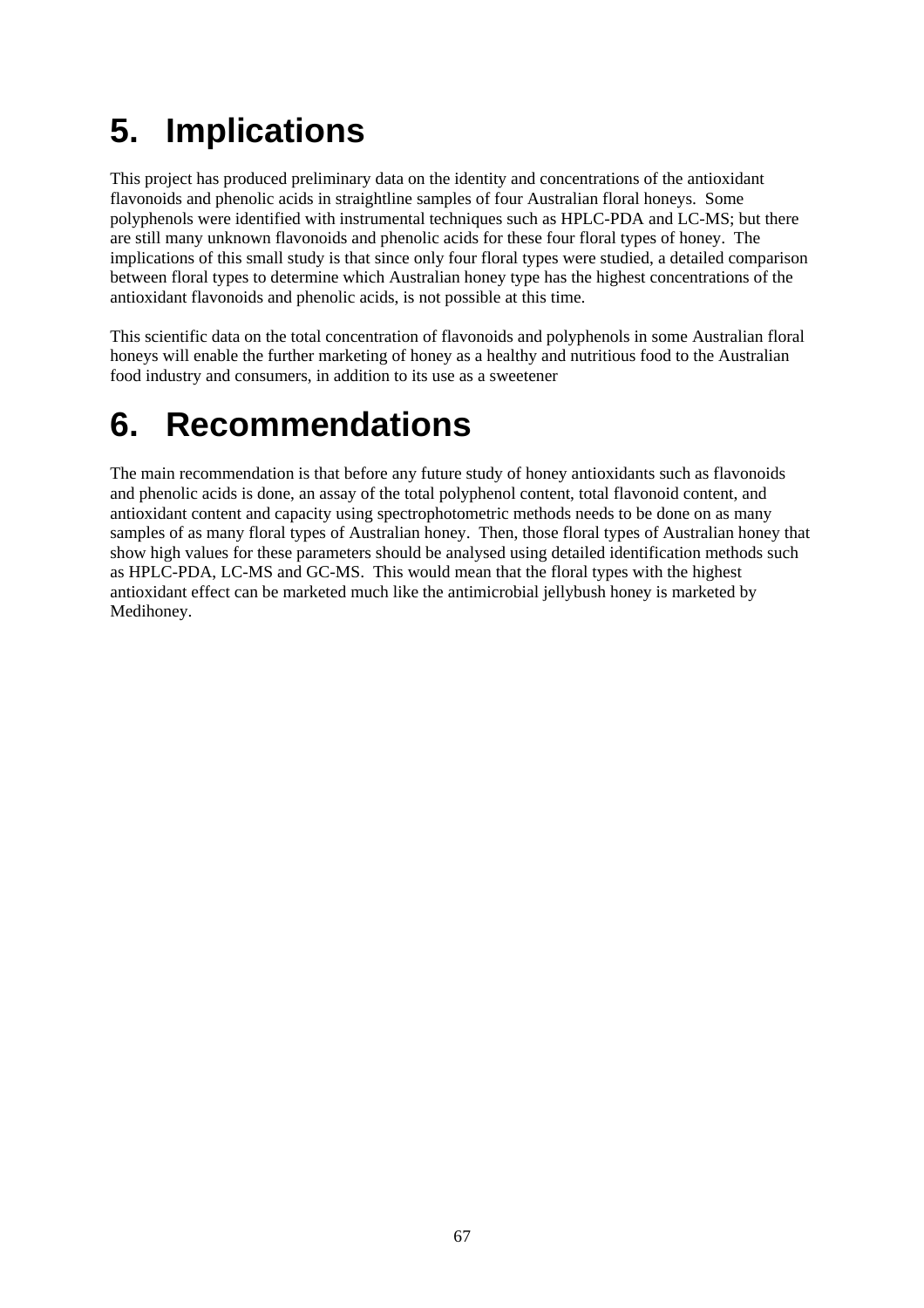### **7. References Cited**

- Allen, K.L., Molan, P.C. & Reid, G.M. 1991. A survey of the antibacterial activity of some New Zealand honeys*. J. Pharm. Pharmacol*. 43, 817-822.
- Al-mamary, M, Al-Meeri, A & Al-Habori, M 2002, Antioxidant activities and total phenolics of different types of honey, *Nutrition Research*, 22(9), 1041-1047.
- Amiot, M.J., Aubert, S., Gonnet, M. & Tacchini, M. 1989. The phenolic compounds in honeys: preliminary study upon identification and family quantification. *Apidologie*. 20(2), 115-125.
- Anklam, E 1998, A review of the analytical methods to determine the geographical and botanical origin of honey, *Food Chemistry*, 63(4), 549-562.
- Anklam, E. & Radovic, B. 2001. Suitable analytical methods for determining the origin of European honey. *Am. Lab*. 5, 60-64.
- Andrade, P., Ferreres, F. & Amaral, M.T. 1997a. Analysis of honey phenolic acids by HPLC, its application to honey botanical characterization. *J. Liq. Chrom. Rel. Technol*. 20(14), 2281-2288.
- Andrade, P., Ferreres, F., Gil, M.I. & Tomás-Barberán, F.A. 1997b. Determination of phenolic compounds in honeys with different floral origin by capillary zone electrophoresis. *Food Chem*. 60(1), 79-84.
- Bankova, V., Popov, S. & Marekov, N.L. 1982. High performance liquid chromatographic analysis of flavonoids from propolis. *J. Chromat*. 242, 135-143.
- Bankova, V., Popov, S. & Marekov, N.L. 1983. A study on flavonoids of propolis*. J. Nat. Prod*. 46(4), 471-474.
- Bankova, V., Dyulgerov, A., Popov, S., & Marekov, N. 1987. A GC/MS study of the propolis phenolic constituents. *Zeitsch. Naturfors*. 42C, 147-151.
- Bankova, V., Christov, R., Stoev, G. & Popov, S. 1992a. Determination of phenolics from propolis by capillary gas chromatography. *J. Chromatogr*. 607(1), 150-153.
- Bankova, V., Dyulgerov, A., Popov, S., Evstatieva, L., Kuleva, L., Pureb, O. & Zamjansan, Z. 1992b. Propolis produced in Bulgaria and Mongolia: phenolic compounds and plant origin. *Apidologie*.  $23(1)$ , 79-85.
- Bankova, V., Popov, S., Bocari, G. & Haxhialushi, E. 1993. Phenolic composition of Albanian propolis. *Comptes Rendus l'Acad. Bul. Sci*. 46(6), 33-35.
- Bankova, V., Christov, R., Marcucci, C. & Popov, S. 1998. Constituents of Brazilian geopropolis. *Z. Naturforsch*. 53(5/6), 402-406.
- Bankova, V., Boudourova-Krasteva, G., Sforcin, J.M., Frete, X, Kujumgiev, A., Maimoni-Rodella, R. & Popov, S. 1999. Phytochemical evidence for the plant origin of Brazilian propolis from Sao Paulo State*. Z. Naturforsch*. 54c, 401-405.
- Berahia, T., Cerrati, C., Sabatier, S. & Amiot, M.J. 1993. Gas chromatography-mass spectrometry analysis of flavonoids in honey*. Sci. Des. Aliment*. 13, 15-24.
- Bogdanov, S. 1984. Characterisation of antibacterial substances in honey*. Lebensm. Wiss. Techn*. 17(2), 74-76.
- Bogdanov, S. 1989. Determination of pinocembrin in honey using HPLC. *J. Apic. Res*. 28(1), 55-57.
- Bogdanov, S 1997, Nature and origin of the antibacterial substances in honey. *Lebensmittel-Wissenschaft und-Technolgie*, 30(7), 748-753.
- Boudourova-Krasteva, G., Bankova, V.S., Sforcin, J.M., Nikolova, N. & Popov, S.S. 1997. Phenolics from Brazilian propolis. *Z. Naturforsch*. 52, 676-679.
- Brovo, L 1998, Polyphenols: Chemistry, dietary sources, metabolism, and nutritional significance. *Nutrition Review*, 56(11), 317-333
- Cabras, P, Angioni, A, Tuberose, C, Floris, I, Reniero, F, Guillou, C & Ghelli, S 1999, Homogentisic acid: a phenolic acid as a marker of strawberry-tree (*Arbutus unedo*) honey. *Journal of Agricultural and Food Chemistry,* 47(10), 4064-4067.
- Caffin, N, Squires, N & D'Arcy, B 1996, *Australian honey in dry food mixes*, Rural Industries Research and Development Corporation (RIRDC) Final Report, The University of Queensland, Gatton.
- Campos, M., Sabatier, S., Amiot, M.J., & Aubert, S. 1990. Characterisation of flavonoids in three hive products: bee pollen, propolis, and honey. *Plant. Med*. 56, 580-581.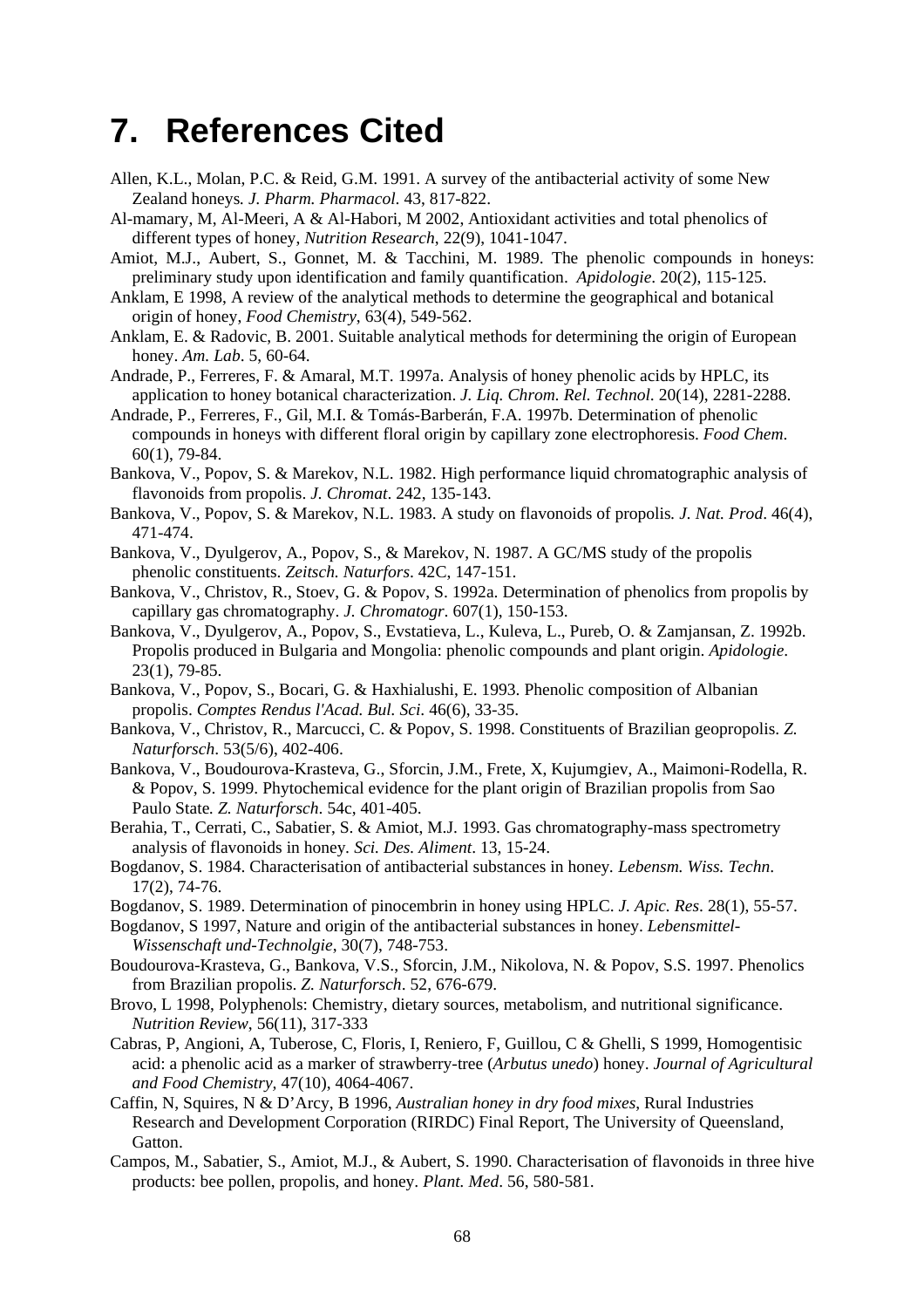Campos, M., Markham, K.R., Mitchell, K.A. & Cunha, A.P.D. 1997. An approach to the characterisation of bee pollens via their flavonoid/phenolic profiles. *Phytochem. Anal*. 8, 181-185.

Chaplin, MF & Bucke, C 1990, *Enzyme Technology*, Cambridge University Press, Cambridge.

- Chen, L, Mehta, A, Berenbaum, M, Zangerl, AR & Engeseth, NJ 2000, Honey from different sources as inhibitors of enzymatic browning in fruits and vegetable homogenates. *Journal of Agricultural and Food Chemistry*, 46(10), 4997-5000.
- Christov, R., Bankova, V., Hegazi, A., Abd El Hady, F., & Popov, S. 1998. Chemical composition of Egyptian propolis. *Zeitsch. Naturfors*. 53(3-4), 197-200.
- Constant, HL, Slowing, K, Graham, JG, Pezzuto, JM Cordell, GA & Beecher, CWW 1997, A general method for the dereplication of flavonoid glycosides utilizing high performance liquid chromatography / mass spectrometric analysis. Phytochemical Analysis, 8(4), 176-180.
- Cook, NC & Samman, S 1996, Flavonoids Chemistry, metabolism, cardioprotective effects, and dietary sources. *Journal of Nutritional Biochemistry*, 7(2), 66-76.
- Coulston, AM 2000, Honey…how sweet it is! *Nutrition Today*, 35(3), 96-100.
- Crane, E. 1996. The past and present importance of bee products to man. In: Mizrahi, A. & Lensky, Y. (Ed). *Bee Products: Properties, Applications, and Apitherapy*. Plenum Press, Albany, New York. pp1-14.
- Crueger, A & Crueger, W 1990, Glucose transforming enzymes in WM Fogarty & CT Kelly (ed.), *Microbial enzymes and biotechnology*, 2<sup>nd</sup> edn, Elsevier Applied Science, London.
- D'Arcy, B., Rintoul, G., Krebbers, B., Sancho, T., Mossel, B., Jung, D. and Fedorow, M. RIRDC Final Report, 339pp, 2001.
- Delgado, C, Tomás-Barberán, FA, Talou, T & Gaset, A 1994, Capillary electrophoresis as an alternative to HPLC for determination of honey flavonoids. *Chromatographia,* 38(1/2), 71-78.
- Echigo, T.; Takenaka, T. & Yatsunami, K. 1986. Comparative studies on chemical composition of honey, royal jelly and pollen loads. Bull. Fac. Agric. Tamagawa Univ. 26, 1-8.
- Fahey, JW & Stephenson, KK 2002, Pinostrobin from honey and Thai ginger (*Boesenbergia pandurata*): a potent flavonoid inducer of mammalian phase 2 chemoprotective and antioxidant enzymes. *Journal of Agricultural and Food Chemistry*, 50(25), 7472-7476.
- Ferreres, F., Tomás-Barberán, F.A., Gil, M.I. & Tomás-Lorente, F. 1991. An HPLC technique for flavonoid analysis in honey. *J. Sci. Food Agric*. 56, 49-56.
- Ferreres, F, Ortiz, A, Silva, C, Garcia-Viguera, C, Tomás-Barberán, FA, Tomás-Lorente, F 1992, Flavonoids of "La Alcarria" honey - A study of their botanical origin. *Zeitschrift für Lebensmittel-Unterssuchung und-Forschung*, 194, 139-143.
- Ferreres, F, García-Viguera, C, Tomás-Lorente, F & Tomás-Barberán, FA 1993, Hesperetin: a marker of the floral origin of citrus honey. *Journal of the Science of Food and Agriculture*, 61, 121-123.
- Ferreres, F, Andrade, P & Tomás-Barberán, FA 1994a, Flavonoids from Portuguese heather honey. *Zeitschrift für Lebensmittel-Unterssuchung und-Forschung*, 199, 32-37.
- Ferreres, F, Blazquez, MA, Gil, MI & Tomás-Barberán, FA 1994b, Separation of honey flavonoids by micellar electrokinetic capillary chromatography. *Journal of Chromatography A*, 669(1/2), 268- 274.
- Ferreres, F, Tomás-Barberán, FA, Soler, C, García-Viguera, C, Ortiz, A. & Tomás-Lorente, F 1994c, A simple extractive technique for honey flavonoid HPLC analysis. *Apidologie*, 25(1), 21-30.
- Ferreres, F., Tomás-Barberán, F.A., Soler, C., Garcia-Viguera, C., Ortiz, A. & Tomás-Lorente, F. 1994d. A simple extractive technique for honey flavonoid HPLC analysis. *Apidologie*. 25, 21-30.
- Ferreres, F., Andrade, P., Gil, M.I., & Tomás-Barberán, F.A. 1996a. Floral nectar phenolics as biochemical markers for the botanical origin of heather honey. *Z. Lebensm. Unters. Forsch*. 202(1), 40-44.
- Ferreres, F, Andrade, P & Tomás-Barberán, FA 1996b, Natural occurrence of abscisic acid in heather honey and floral nectar. *Journal of the Science of Food and Agriculture*, 44(8), 2053-2056.
- Ferreres, F, Juan, T, Pérez-Arquillué, C, Herrera-Marteache, A, García-Viguera, C & Tomás-Barberán, FA 1998, Evaluation of pollen as a source of kaempferol in rosemary honey. *Journal of the Science of Food and Agriculture*, vol, 77(4), 506-510.
- Frankel, S, Robinson, GE & Berenbaum, MR 1998, Antioxidant capacity and correlated characteristics of 14 unifloral honeys. *Journal of Apicultural Research*, 37(1), 27-52.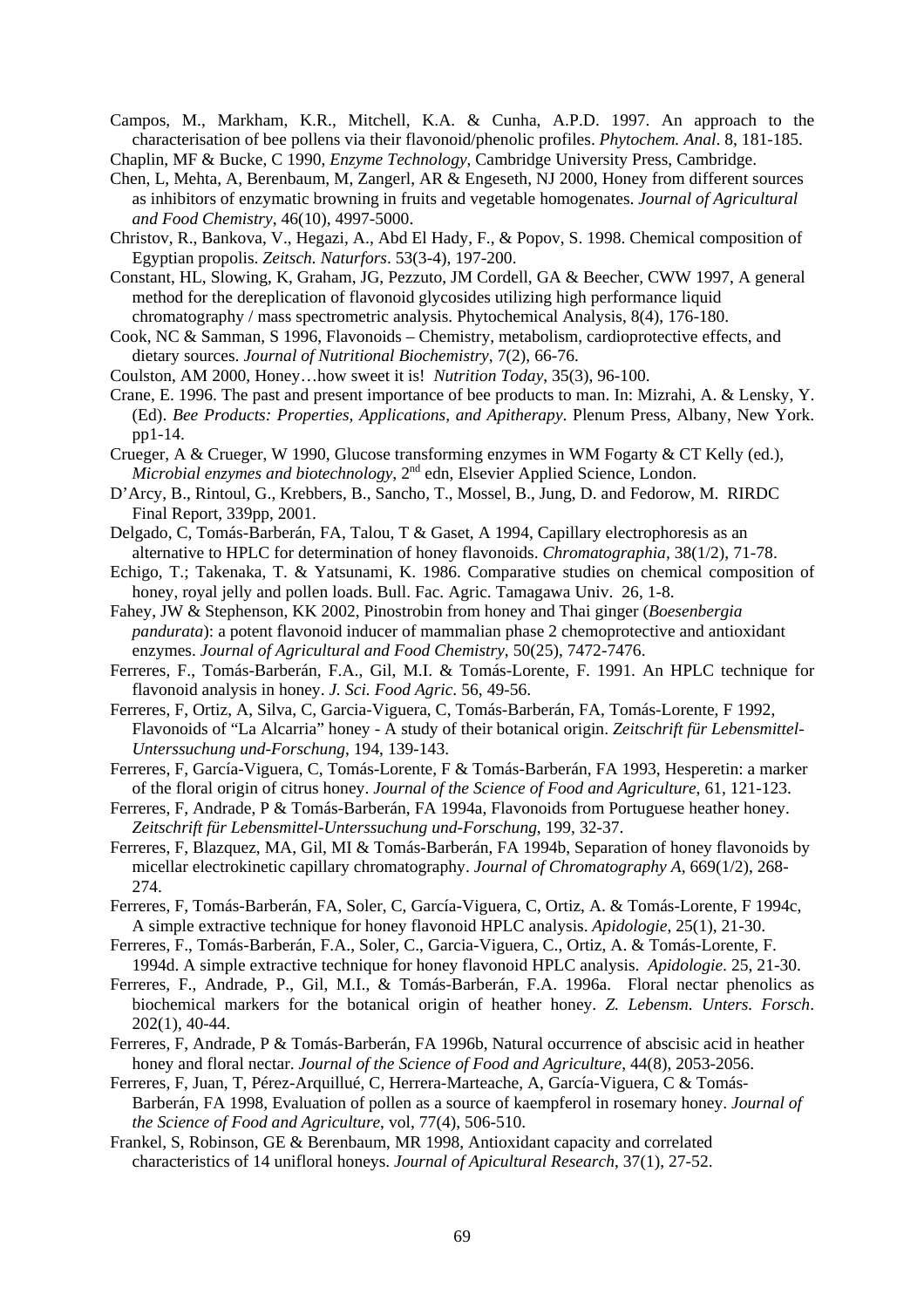- Franklin, A 1997, Honey enzymes and their uses in the food industry, Research Thesis, The University of Queensland, Gatton.
- Fukunoto, LR & Mazza, G 2000, Assessing antioxidant and preoxidant activities of phenolic compounds. *Journal of Agricultural and Food Chemistry*, 48(8), 3597-3604.
- Gheldof, H & Engeseth, NJ 2002, Antioxidant capacity of honeys from various floral sources based on the determination of oxygen radical absorbance capacity and inhibition of *in vitro* lipoprotein oxidation in human serum samples. *Journal of Agricultural and Food Chemistry*, 50(10), 3050- 3055.
- Gheldof, H, Wang,  $X \&$  Engeseth, NJ 2002, Identification and quantification of antioxidant component of honeys from various floral sources. *Journal of Agricultural and Food Chemistry*, 50(21, 5870-5877.
- Gibbs, DMH & Muirhead, IF 1998, *The Economic Value and Environmental Impact of the Australian Beekeeping Industry: a report prepared for the Australia beekeeping industry*, HoneyBee Australis, viewed 9 May 2003, <http://www.honeybee.com.au/menu/TheLibrary.html>
- Gil, MI, Ferreres, F, Ortiz, A, Subra, E & Tomás-Barberán, FA 1995, Phenolic metabolites and floral origin of rosemary honey. *Journal of Agricultural and Food Chemistry*, 43(11), 2833-2838.
- Gojmerac, WL 1980, *Bees, beekeeping, honey and pollination*, AVI Publishing Company, INC, Connecticut.
- Grange, J.M. & Davey, R.W. 1990. Antibacterial properties of propolis (bee glue). *J Royal Soc. Med.* 83, 159-160.
- Greenaway, W., Scaysbrook, T. & Whatley, F.R. 1990. The composition and plant origins of propolis: a report of work at Oxford. *Bee World*. 71, 107-118.
- Guyot, C., Bouseta, A., Scheirman, V., Collin, S. 1998. Floral origin markers of chestnut and lime tree honeys. *J. Agric. Food Chem*. 46(2), 625-633.
- Guyot, C., Scheirman, V. & Collin, S. 1999. Floral origin markers of heather honeys: *Calluna vulgaris* and *Erica arborea*. *Food Chem*. 64, 3-11.
- Hamer, RJ 1995, Enzymes in the baking industry in GA Tucker & LFJ Woods (ed.), *Enzymes in food processing*,  $2^{nd}$  edn, Blackie Academic and Professional, London.
- Hausler, M. & Montag, A. 1990. Minor constituents of honey with aroma-relevance. III. Nectar flowspecific distribution of aromatic aldehydes and presence of nitrogen and sulphur heterocyclic compounds*. Dtsch. Lebensm. Rundsch*. 86(6), 171-174
- Holt, SHA, de Jong, V, Brand-Miller, JC & Arcot, J 2002, *The glycemic and insulin index values of a range of Australian honeys*, The University of Sydney, Sydney, viewed 1 May 2003, <http://www.usyd.edu.au/research.php?person=brandmij>
- Houghton, P.J., Woldemariam, T.Z., Davey, W., Basar, A. & Lau, C. 1995. Quantitation of the pinocembrin content of propolis by densitometry and high performance liquid chromatography. *Photochem. Anal*. 6, 207-210.
- Joerg, E. 1996. Phenolic acids and phenolic esters in various types of honey: determination with HPLC and coulometric multielectrode detection*. Dissert. Abs. Int*. 57(3), 929.
- Joerg, E. & Sontag, G. 1992. Determination of phenolic acids in honey by HPLC using coulometric dual electrode detection. *Deuts. Lebensm. Runds*. 80(6), 179-183.
- Joerg, E. & Sontag, G. 1993. Multichannel coulometric detection coupled with liquid chromatography for determination of phenolic esters in honey. *J. Chrom*. 635, 137-142.
- Kirk, RS & Sawyer, R 1991, Sugars and preserves in *Pearson's composition and analysis of foods*, 9<sup>th</sup> edn, Longman Scientific and Technical, Essex.
- Koo, M.H., & Park, Y.K. 1997. Investigation of flavonoid aglycones in propolis collected by two different varieties of bees in the same region. *Biosci. Biotech. Biochem*. 61(2), 367-369.
- Maciejewicz, W. 2001. Isolation of flavonoid aglycones from propolis by a column chromatography method and their identification by GC-MS and TLC methods. *J. Liq. Chrom. Rel. Technol*. 24(8), 1171-1179.
- Maciejewicz, W., Daniewski, M. & Markowski, W. 2001. GC-MS identification of the flavonoid aglycones isolated from propolis. *Chromat*. 53(5/6), 343-346.
- Marcucci, M.C. 1995. Propolis: chemical composition, biological properties and therapeutic activity. *Apidologie*. 26, 83-99.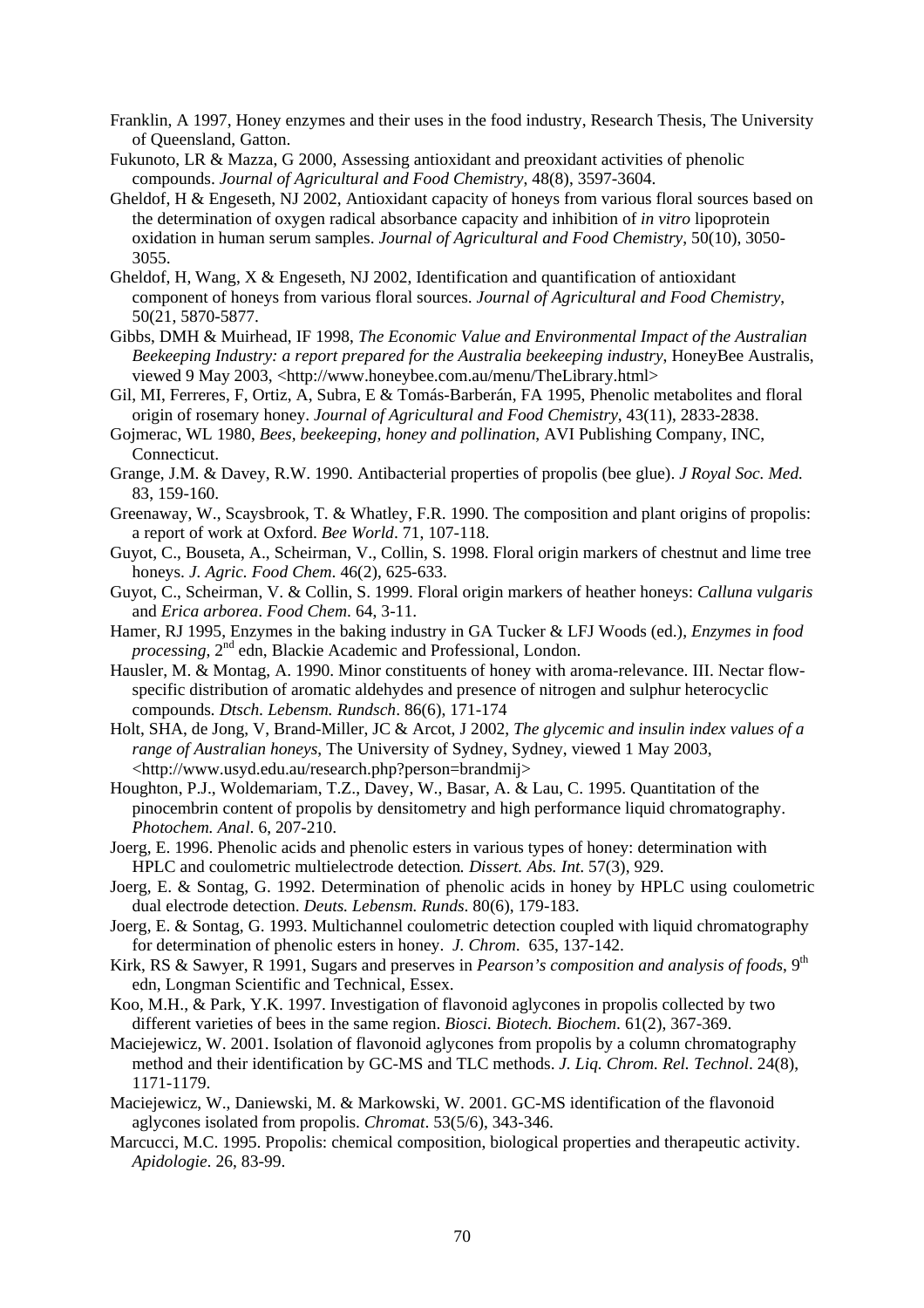- Marcucci, M.C., Rodriguez, J., Ferreres, F, Bankova, V., Groto, R. & Popov, S. 1998. Chemical composition of Brazilian propolis from Sao Paulo State. *Z. Naturforsch*. 53(1/2), 117-119.
- Marcucci, M.C., Ferreres, F., Custodio, A.R., Ferreira, M.M.C., Bankova, V., Garcia-Viguera, C. & Bretz, W.A. 2000. Evaluation of phenolic compounds in Brazilian propolis from different geographic regions. *Z. Naturforsch*. 55(1/2), 76-81.
- Markham, K.R., Mitchell, K.A., Wilkins, A.L., Daldy, J.A. & Lu, Y.R. 1996. HPLC and GC-MS identification of the major organic constituents in New Zealand propolis. *Phytochem*. 42(1), 205- 211.
- Martos, I, Cossentini, M, Ferreres, F, Tomás-Barberán, FA 1997, Flavonoid composition of Tunisian honeys and propolis. *Journal of Agricultural and Food Chemistry,* 45(8), 2824-2829.
- Martos, I, Ferreres, F & Tomás-Barberán, FA 2000a, Identification of flavonoid markers for the botanical origin of *Eucalyptus* honey. *Journal of Agricultural and Food Chemistry*, 48(5), 1498- 1502.
- Martos, I. Ferreres, F, Yao, LH, D'Arcy, BR, Caffin, N & Tomás-Barberán, FA. 2000b, Flavonoids in monospecific *Eucalyptus* honeys from Australia. *Journal of Agricultural and Food Chemistry*, 48(10), 4744-4748.
- Martyniuk, S 1994, Some inhibitors of polyphenol oxidase in honey. *Pszczelnicze Zeszyty Naukowe*, 38, 67-73.
- Matsuno, T., Chen, C. & Basnet, P. 1997. A tumouricidal and antioxidant compound isolated from an aqueous extract of propolis. *Med. Sci. Res*. 25, 583-584.
- Mckibben, J & Engeseth, NJ 2002, Honey as a protective agent against lipid oxidation in ground turkey. *Journal of Agricultural and Food Chemistry*, 50(3), 592-595.
- Merken, HM & Beecher, GR 2000, Measurement of food flavonoids by high-performance liquid chromatography: a review. *Journal of Agricultural and Food Chemistry*, 48(3), 577-599.
- Molan, P.C. 1992. The antibacterial activity of honey. 1. The nature of antibacterial activity. 2. Variation in the potency of the antibacterial activity. *Bee World*. 73(1), 5-28; 73(2), 59-76.
- Molan, PC 1996, Authenticity in honey, in PR Ashurst & MJ Dennis (ed.), *Food authentication*, Blackie Academic and Professional, London.
- Muldoon, M & Kritchevsky, S 1996, Flavonoids and heart disease: evidence of benefit still fragmentary. *British Medical Journal*, 312(2), 458-459.
- Munoz, O., Pena, R.C., Ureta, E., Montenegro, G. & Timmermann, B.N. 2001a. Propolis from Chilean Matorral hives. *Z. Naturforsch*. 56(3/4), 269-272
- Munoz, O., Pena, R.C., Ureta, E., Montenegro, G., Caldwell, C. and Timmermann, B.N. 2001b. Phenolic compounds of propolis from Central Chilean. *Matorral. Z. Naturforsch*. 56(3/4), 273- 277.
- Nagai, T, Sakai, M, Inoue, R, Inoue, H & Suzuki, N 2001, Antioxidative activity of some commercially honeys, royal jelly, and propolis. *Food Chemistry*, 75(2), 237-240.
- Oszmianski, J & Lee, CY 1990, Inhibition of polyphenol oxidase activity and browning by honey. *Journal of Agricultural and Food Chemistry*, 38(10), 1892-1895.
- Pannala, A.S., Chan, T.S., O'Brien, P.J. & Rice-Evans, C.A. 2001. Flavonoid B-Ring Chemistry and Antioxidant Activity: Fast Reaction Kinetics. *Biochem. Biophy. Res. Comm*. 282(5), 1161-1168.
- Park, Y.K., Koo, M.H., Ikegaki, M. & Contado, J.L. 1997. Comparison of the flavonoid aglycone contents of *Apis mellifera* propolis from various regions of Brazil. *Arq. Biol. Technol*. 40(1), 97- 106.
- Park, Y.K., Koo, M.H., Abreu, J.A.S., Ikegaki, M., Cury, J.A. & Rosalen, P.L. 1998. Antimicrobial activity of propolis on oral microorganisms. *Curr. Microb*. 36, 24-28.
- Peterson, J & Dwyer, J 1998, Flavonoids: dietary occurrence and biochemical activity. *Nutrition Research*, 18(12), 1995-2018.
- Popova, M., Bankova, V., Spassov, S., Tsvetkova, I., Naydenski, C., Silva, M.V. & Tsartsarova, M. 2001. New bioactive chalcones in propolis from El Salvador. *Z. Naturforsch*. 56(7/8), 593-596.
- Rice-Evans, C.A., Miller, N.J., Bolwell, P.G., Broamley, P.M. & Pridham, J.B. 1995. The relative antioxidant activities of plant-derived polyphenolic flavonoids. *Free Rad. Res*. 22(4), 375-383.
- Rice-Evans, C.A., Miller, N.J. & Paganga, G. 1996. Structure-antioxidant activity relationships of flavonoids and phenolic acids: review article. *Free Rad. Biol. Med*. 20(7), 933-956.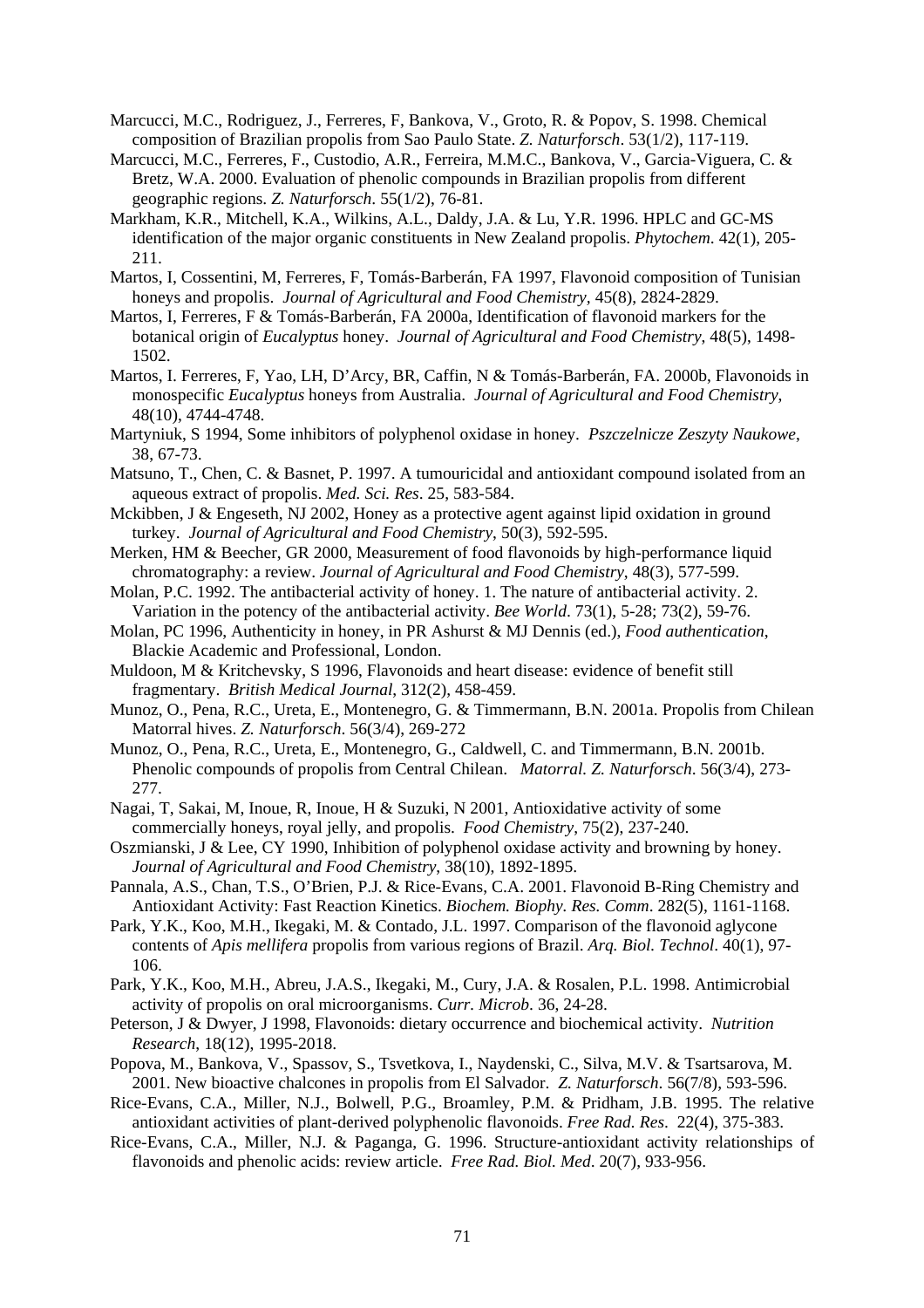- Rice-Evans, C.A., Miller, N.J. & Paganga, G. 1997. Antioxidant properties of phenolic compounds. *Trends Plant-Sci.* 2(4), 152-159.
- Rintoul, G 2003, *Chemical fingerprinting of the volatile fraction of species-specific floral Australian honeys*, PhD thesis, The University of Queensland, St Lucia.
- Robbins, RJ 2003, Phenolic aids in foods: an overview of analytical methodology. *Journal of Agricultural and Food Chemistry,* 51(10), 2866-2887.
- Rowland, C.Y., Blackman, A.J., D'Arcy, B.R. & Rintoul, G.B. 1995. Comparison of organic extractives found in leatherwood (*Eucryphia lucida)* honey and leatherwood flowers and leaves. *J. Agric. Food Chem.* 43(3), 753-763
- Russell, K.M., Molan, P C., Wilkins, A.L. & Holland, P.T. 1990. Identification of some antibacterial constituents of New Zealand manuka honey. *J. Agric. Food Chem*. 38(1), 10-13.
- Sabatier, S, Amiot, MJ, Tacchini, M & Aubert, S 1992, Identification of flavonoids in sunflower honey. *Journal of Food Science*, 57(3), 773-775.
- Serra-Bonvehi, J., Soliva-Torrento, M. & Gentelles-Lorente, E. 2001. Evaluation of polyphenolic and flavonoid compounds in honeybee-collected pollen produced in Spain. J*. Agric. Food Chem*. 49(4), 1848-1853.
- Serra-Bonvehi, J. & Ventura-Coll, F. 2000. Study on propolis quality from China and Uruguay. *Z. Naturforsch*. 55(9/10), 778-784.
- Serra-Bonvehi, J., Ventura-Coll, F. & Escola-Jorda, R. 1994. The composition, active components and bacteriostatic activity of propolis in dietetics. *J. Am. Oil Chem. Soc*. 71, 529-532.
- Shahidi, F & Naczk, M 1995, Contribution of phenolic compounds to sensory characteristic of foods in *Food phenolics: sources, chemistry, effects, and applications*, Technomic Publishing Company Inc., Lancaster.
- Siess, M.H., Le Bon, A.M., Canivenec-Lavier, M.C., Amoit, M.J., Sabatier, S., Aubert, S.Y. & Suschetet, M. 1996. Flavonoid of honey and propolis: characterisation and effects on hepatic drugmetabolizing enzymes and benzo[a]pyrene-DNA binding in rats. *J. Agric. Food Chem*. 40(8), 2297-2301.
- Sivam, G 2002, Analysis of Flavonoids, in WJ Hurst (ed), *Methods of analysis for functional foods and nutraceuticals*, CRC Press, Baca Raton.
- Soler, C, Gil, MI, García-Viguera, C & Tomás-Barberán, FA 1995, Flavonoid patterns of French honeys with different floral origin. *Apidologie*, 26, 53-60.
- Sorkun, K., Suer, B. & Salih, B. 2001. Determination of Chemical Composition of Turkish Propolis. *Z. Naturforsch*. 56(7/8), 666-668.
- Speer, K. & Montag, A. 1987. Phenylalanine decomposition products as flavour compounds in honey. *Dtsch. Lebensm. Rundsch*. 83(4), 103-107.
- Steeg, E. & Montag, A. 1987. Aromatic carboxylic acids of honey. Z*. Lebensm. Unters. Forsch*. 184, 17-19.
- Steeg, E. & Montag, A. 1988a. Minor constituents of honey, related to aroma. 1. Aromatic carboxylic acids and esters. *Deuts. Lebensm. Runds*. 84(4), 103-108.
- Steeg, E. & Montag, A. 1988b. Minor constituents of honey, related to aroma. 2. Decomposition products of aromatic carboxylic acids, and glycoside-bound aromatic compounds that contribute to aroma. *Deuts. Lebensm. Runds*. 84(5), 147-150.
- Steeg, E. & Montag, A. 1988c. Quantitative determination of aromatic carboxylic acids in honey. Z Lebensm. Unters. Forsch. 187, 115-120.
- Sun, Y. 1995. *A Chemical Investigation of Some New Zealand Native Honeys*. M. Phil. Thesis. University of Waikato, Hamilton, New Zealand. 40-51*.*
- Tan, S.T., Holland, P.T., Wilkins, A.L. & Molan, P.C. 1988. Extractives from New Zealand honeys, 1. White clover, manuka, and kanuka unifloral honeys. *J. Agric. Food Chem.* 36(3), 453-460.
- Tan, S.T., Wilkins, A.L., Holland, P.T. & McGhie, T.K. 1989. Extractives from New Zealand unifloral honeys. 2. Degraded carotenoids and other substances from heather honey. *J. Agric. Food Chem*. 37(5), 1217-1221.
- Taormina, PJ, Niemira, BA & Beuchat, LR 2001, Inhibitory activity of honey against foodborne pathogens as influenced by the presence of hydrogen peroxide and level of antioxidant power. *International Journal of Food Microbiology*, 69(3), 217-225.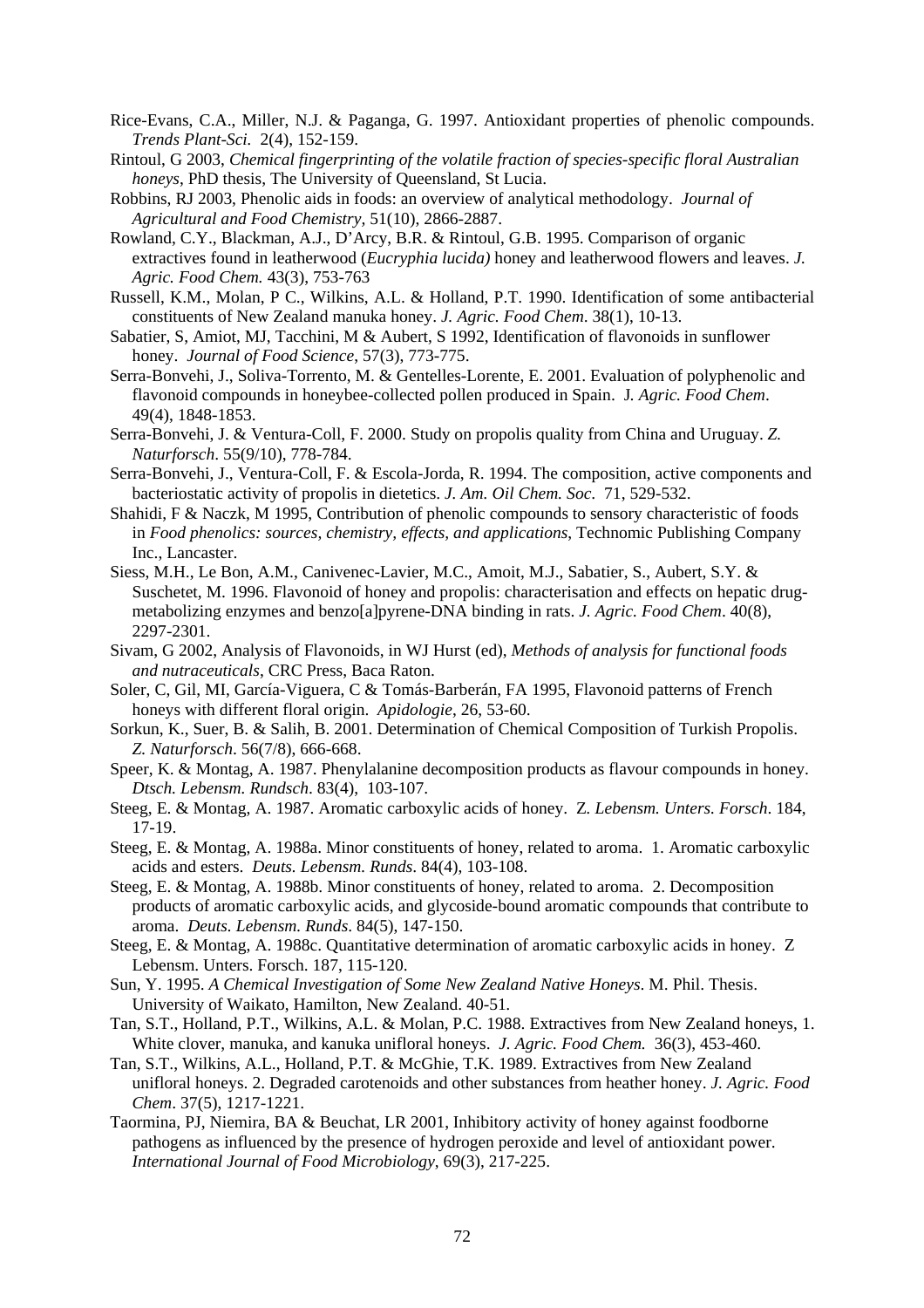- Tazawa, S., Warashina, T. & Noro, T. 1999. Studies on the constituents of Brazilian propolis. II. *Chem. Pharm. Bull*. 47(10), 1388-1392.
- Tomás-Barberán, F.A., Tomás-Lorente, F., Ferreres, F. & Garcia-Viguera, C. 1989. Flavonoids as biochemical markers of the plant origin of bee pollen. *J. Sci. Food Agric*. 47, 337-340.
- Tomás-Barberán, F.A., Blazquez, M.A., Garcia-Viguera, C., Ferreres, F. and Tomás-Lorent, F. 1992. A comparative study of different amberlite XAD resins in flavonoid analysis. *Phytochem. Anal*. 3, 178-181.
- Tomás-Barberán, F.A., Ferreres, F., Garcia-Viguera, C. & Tomás-Lorente, F. 1993a. Flavonoids in honey of different geographical origin. Z. Lebensm. *Unters. Forsch*. 196, 38-44.
- Tomás-Barberán, F.A., Garcia-Viguera, C., Vit-Olivier, P., Ferreres, F. & Tomás-Lorente, F. 1993b. Phytochemical evidence for the botanical origin of tropical propolis from Venezuela. *Phytochem*. 34(1), 191-196.
- Tomás-Barberán, F.A., Ferreres, F., Tomás-Lorente, F. & Ortiz, A. 1993c. Flavonoids from *Apis mellifera* beeswax. *Z. Naturforsch*. 48c, 68-72.
- Tomás-Barberán, FA, Martos, I, Ferreres, F, Radovic, BS & Anklam, E 2001, HPLC flavonoid profiles as markers for the botanical origin of European unifloral honeys. *Journal of the Science Food and Agriculture*, 81(5), 485-496.
- Uhlig, H. 1990, Industrial uses of enzymes in W. Gerhartz (ed.), *Enzymes in industry: production and applications*, VCH Publishers, New York.
- Uhlig, H. 1998, Application of technical enzyme preparations, in *Industrial enzymes and their applications*, John Willey and Sons Inc., New York.
- Velikova, M., Bankova, V., Marcucci, M.C., Tsvetkova, I. & Kujumgiev, A. 2000a. Chemical composition and biological activity of propolis from Brazilian Meliponinae. *Z. Naturforsch*. 55c(9/10), 785-789.
- Velikova, M., Bankova, V., Sorkun, K., Houcine, S., Tsvetkova, I. & Kujumgiev, A. 2000b. Propolis from the Mediterranean Region: Chemical Composition and Antimicrobial Activity. *Z. Naturforsch*. 55c(9/10), 790-793.
- Vit, P., Soler, C. & Tomás-Barberán, F.A. 1997. Profiles of phenolic compounds of Apis mellifera and Melipona spp. honeys from Venezuela. Z. Lebensm. *Unters. Forsch*. 204(1), 43-47.
- Vit, P. & Tomás-Barberán, F.A. 1998. Flavonoids in meliponinae honeys from Venezuela related to their botanical, geographical and entomological origin to assess their putative anticataract activity. *Z. Lebensm. Unters. Forsch A*. 206, 288-293.
- Vivar-Quintana, A.M., Baldi-Coronel, B.M., Sanchez-Sanchez, J.J. & Santos-Buelga, C. 1999. Phenolic composition of monofloral honeys of different origins. *Aliment*. 306, 93-99.
- Wahdan, H.A.L. 1998. Causes of the antimicrobial activity of honey. *Infection*. 26(1), 26-31.
- Weston, RJ 2000, The contribution of catalase and other natural products to the antibacterial activity of honey: a review. *Food Chemistry*, 71(2), 235-239.
- Weston, R.J. &. Brocklebank, L.K.1999. The oligosaccharide composition of some New Zealand honeys*. Food Chem*. 64, 33-37.
- Weston, RJ, Brocklebank, LK & Lu, Y 2000, Identification and quantitative levels of antibacterial components of some New Zealand honeys,. *Food Chemistry*, 70(4), 427-435.
- Weston, RJ, Mitchell, KR & Allen, KL 1999, Antibacterial phenolic components of New Zealand manuka honey. *Food Chemistry*, 64(3), 295-301.
- White, JWJ 1992, Honey in JM Graham (ed.), *The hives and the honey bee*, revised edn, Dadant and Sons, Illinois.
- Winston, M.L. 1987. *The Biology of the Honey Bee*. Harvard University Press, Cambridge, Massachusetts.
- Woods, LFJ & Swinton, SJ 1995, Enzymes in the starch and sugar industries in GA Tucker and LFJ Woods (ed.), *Enzymes in food processing*, 2<sup>nd</sup> edn, Blackie Academic and Professional, London.
- Yao, LH 2002, *Flavonoids and other polyphenols in Australian tea and honey*, PhD thesis, The University of Queensland.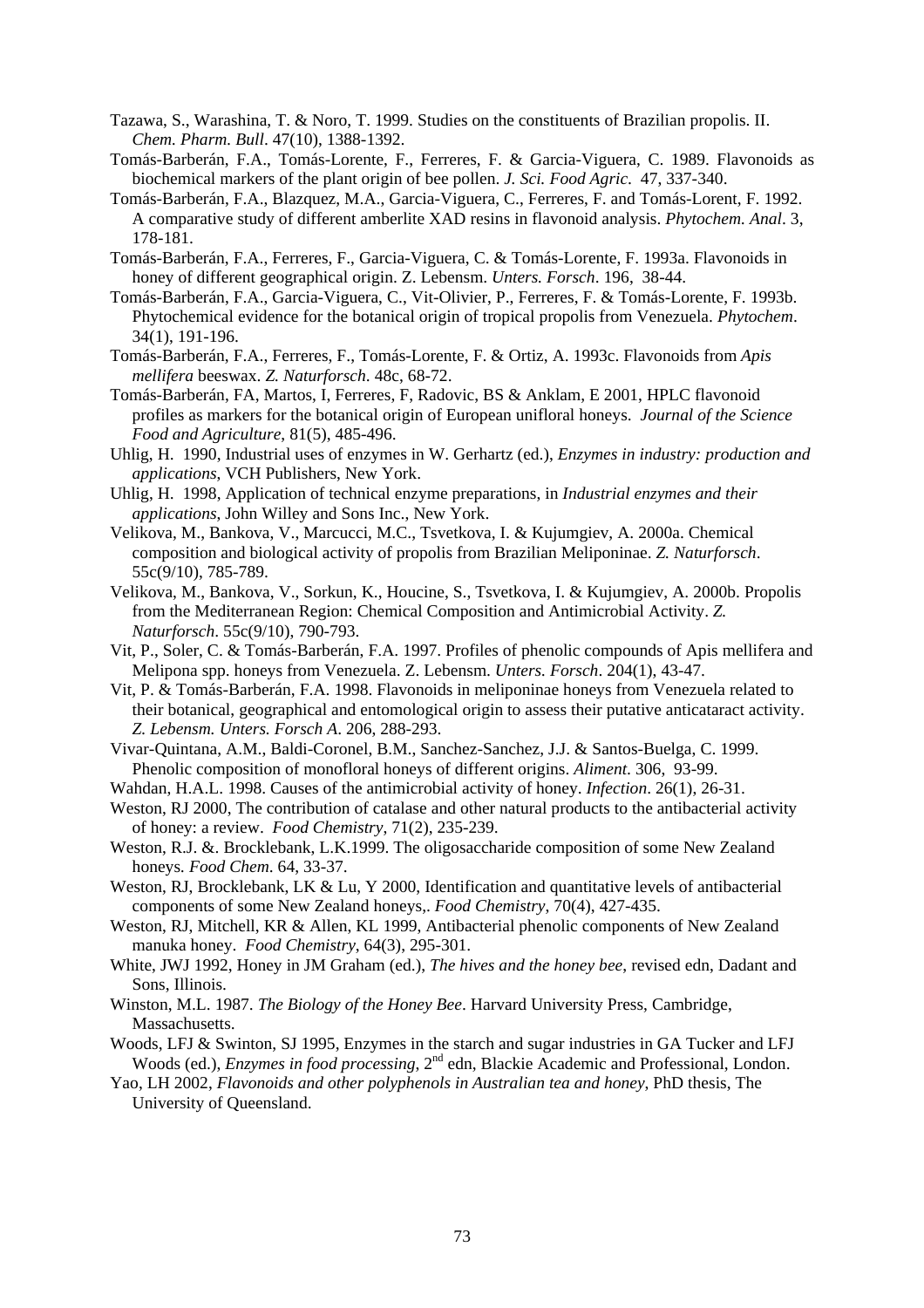### **Appendix 1**



**Figure A1.1 Chromatograms of hesperetin, ellagic acid and quercetin in the mixed standards scanned using negative ionisation, mass spectral selection ion recording (SIR) at 301 at concentrations of 25µg/mL (A), 50µg/mL (B) and 100µg/mL (C)**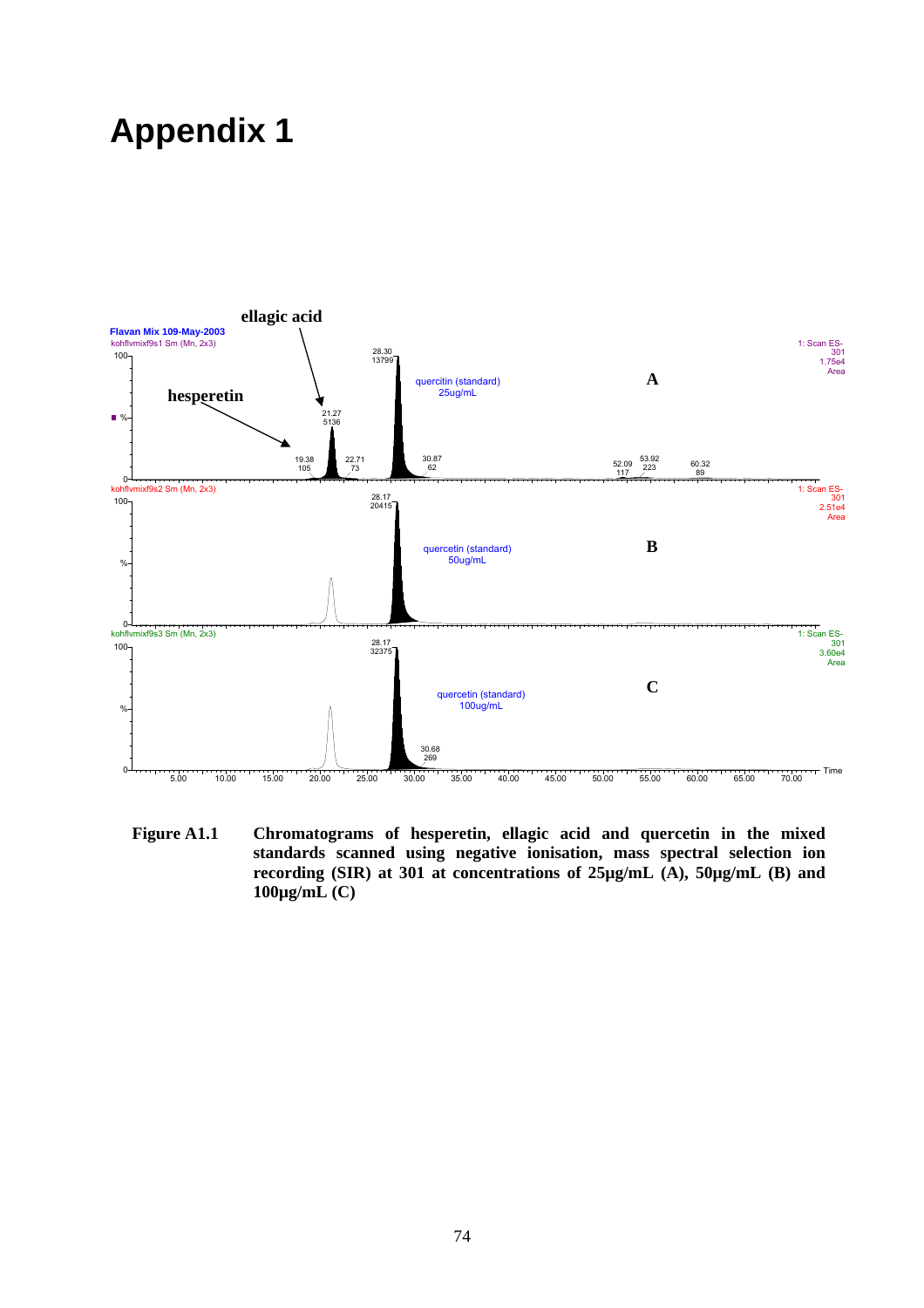

**Figure A1.2 UV and electrospray ionisation-mass spectra (negative ionisation) for gallic acid** 



**Figure A1.3 UV and electrospray ionisation-mass spectra (negative ionisation) for chlorogenic acid** 



**Figure A1.4 UV and electrospray ionisation-mass spectra (negative ionisation) for caffeic acid**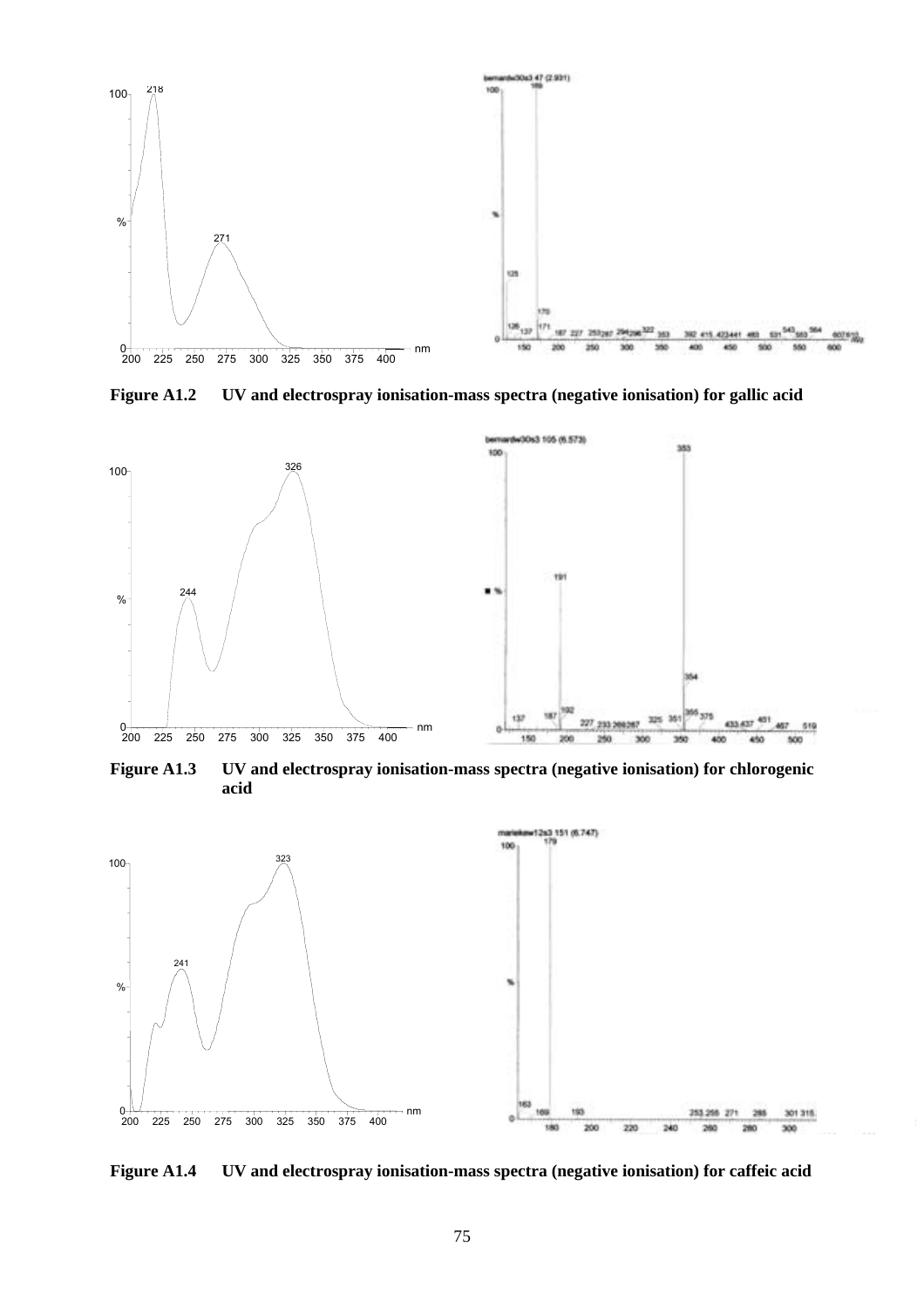

**Figure A1.5 UV and electrospray ionisation-mass spectra (negative ionisation) for**  *p***-coumaric acid** 



**Figure A1.6 UV and electrospray ionisation-mass spectra (negative ionisation) for ferulic acid** 



**Figure A1.7 UV and electrospray ionisation-mass spectra (negative ionisation) for ellagic acid**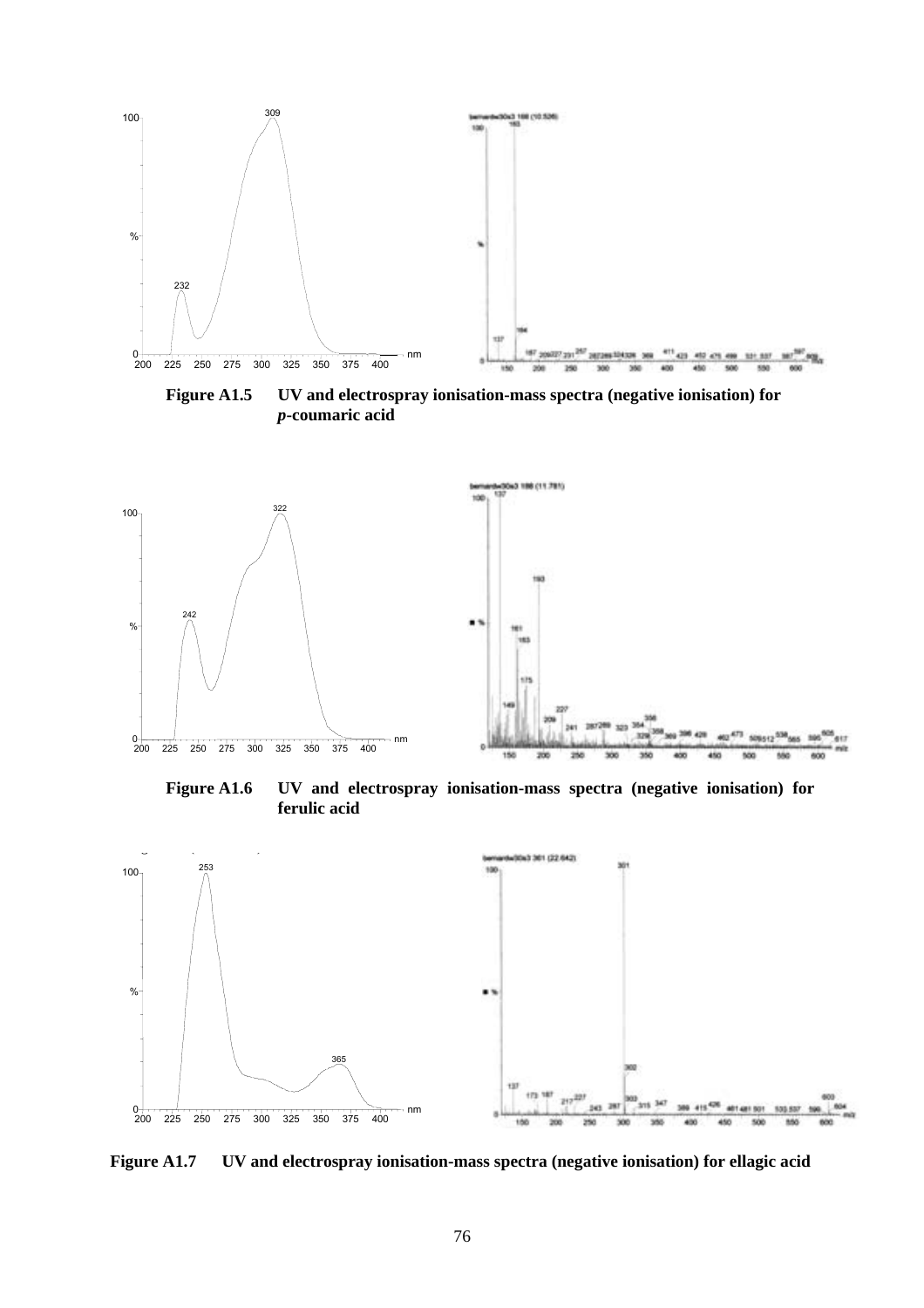

**Figure A1.8 UV and electrospray ionisation-mass spectra (negative ionisation) for**  α**-cyano-4-hydroxycinnamic acid** 



#### **Figure A1.9 UV and electrospray ionisation-mass spectra (negative ionisation) for 4-hydroxyphenyllactic acid**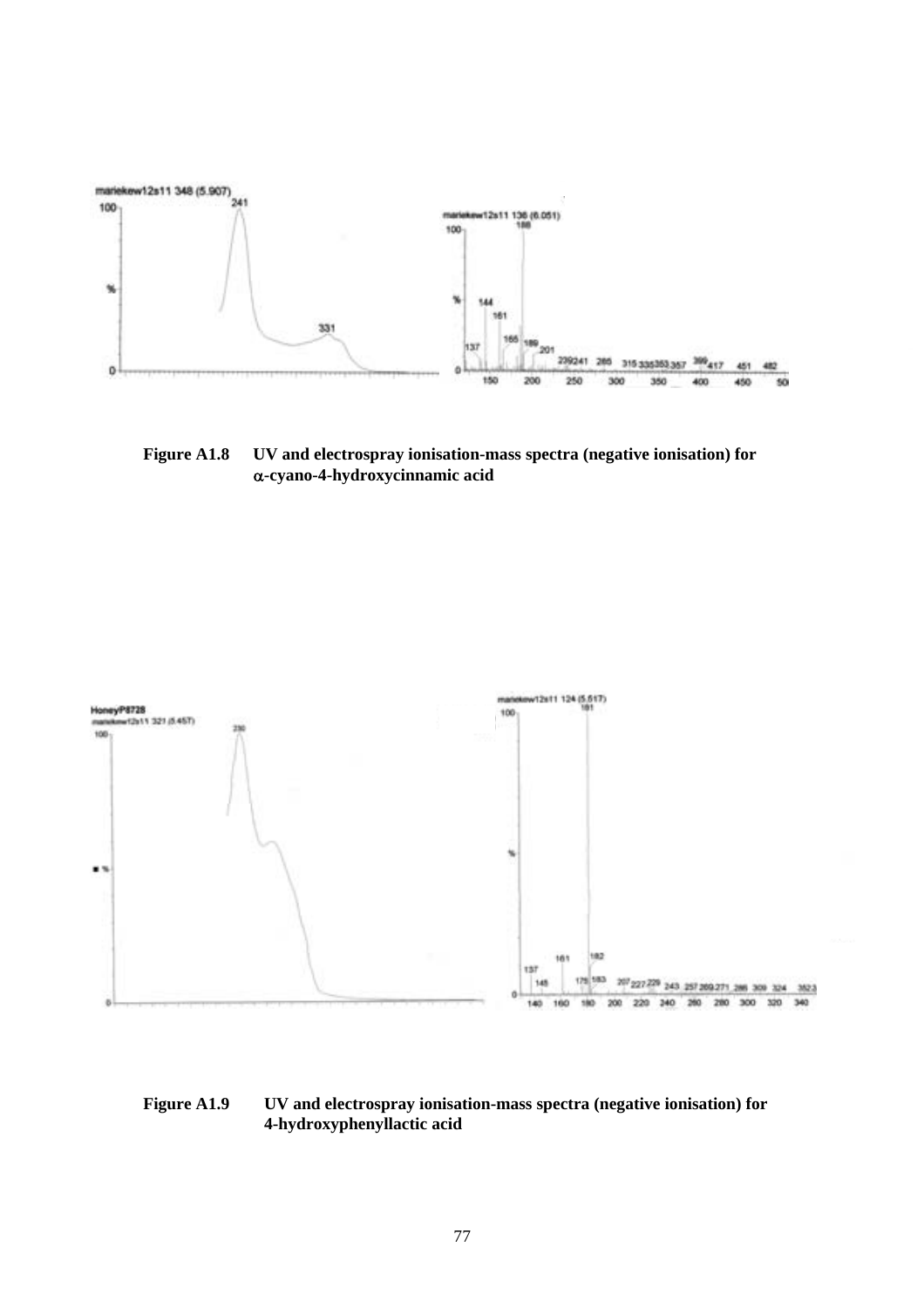

**Figure A1.10 UV and electrospray ionisation-mass spectra (negative ionisation) for tricetin** 



#### **Figure A1.11 UV and electrospray ionisation-mass spectra (negative ionisation) for pinobanksin**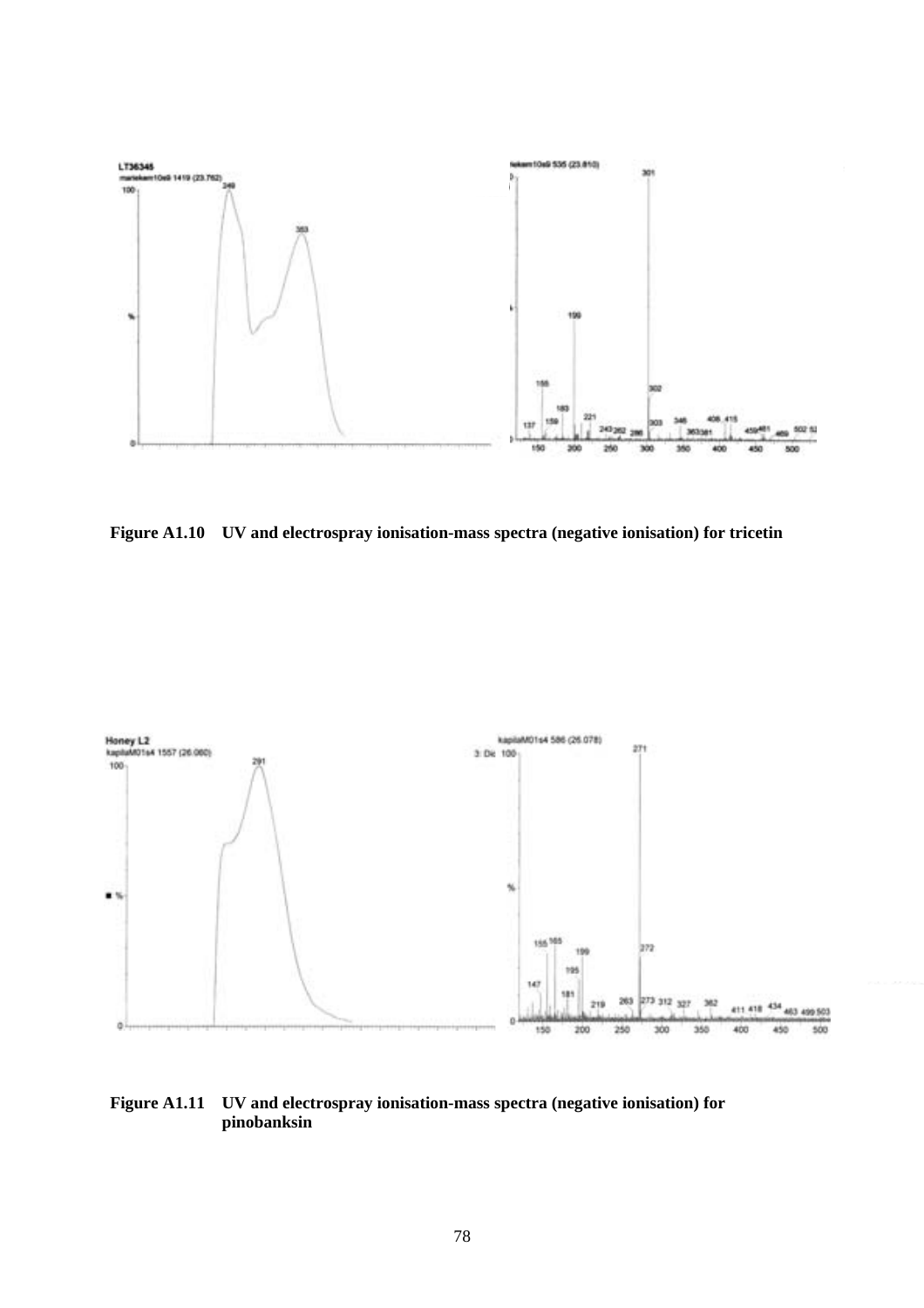

**Figure A1.12 UV and electrospray ionisation-mass spectra (negative ionisation) for luteolin** 



**Figure A1.13 UV and electrospray ionisation-mass spectra (negative ionisation) for quercetin**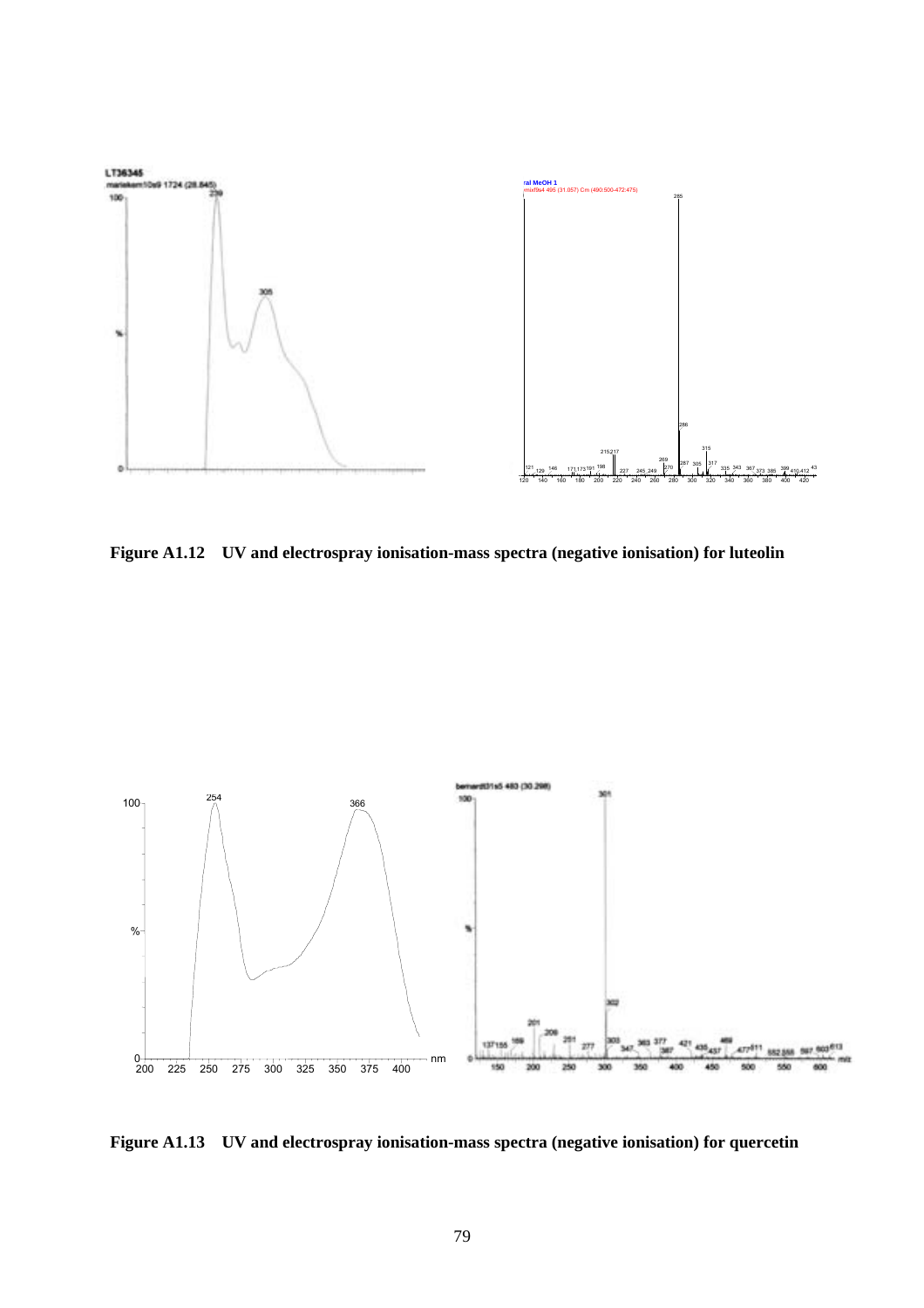

**Figure A1.14 UV and electrospray ionisation-mass spectra (negative ionisation) for quercetin-3-methylether** 



**Figure A1.15 UV and electrospray ionisation-mass spectra (negative ionisation) for kaempferol**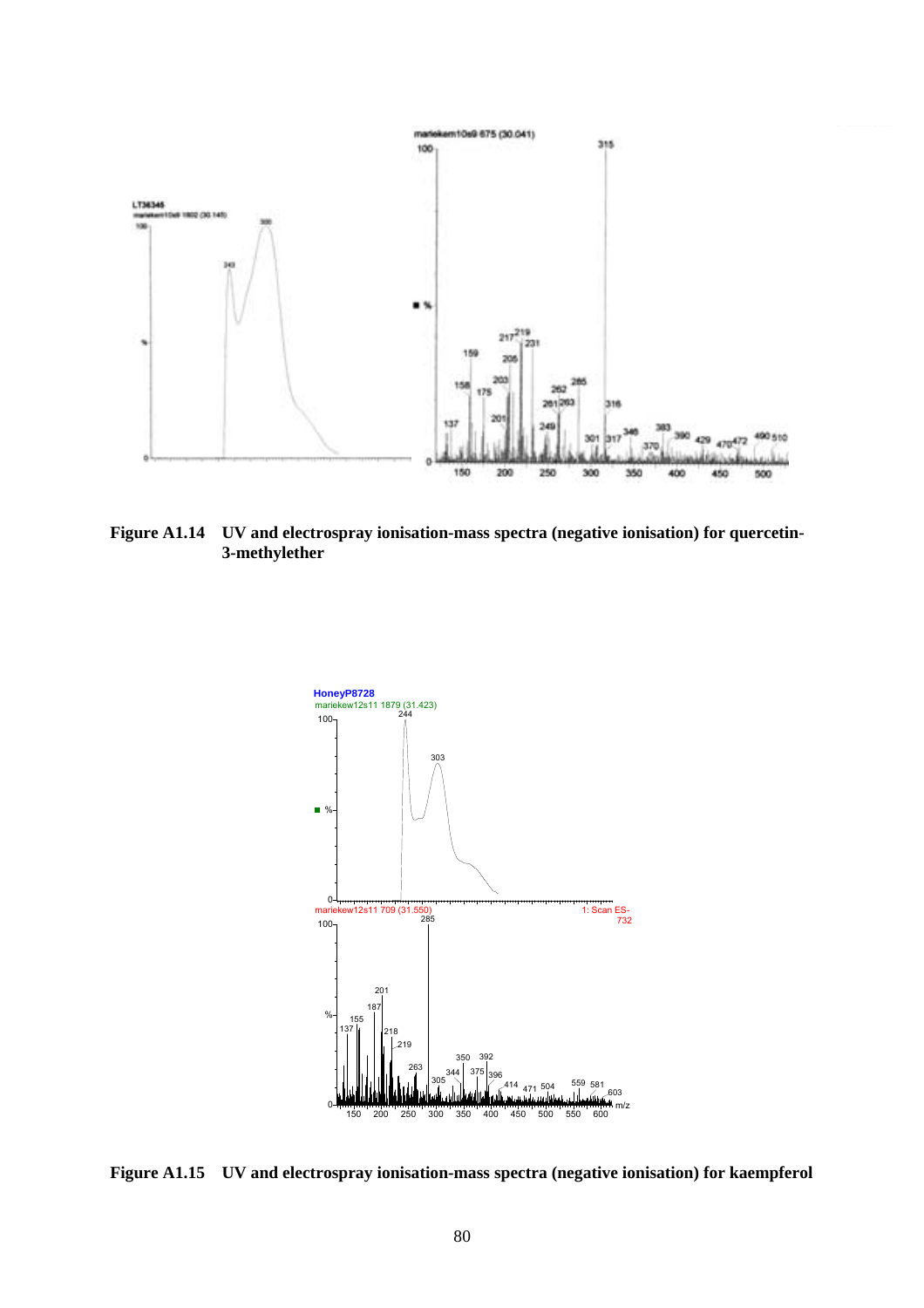

**Figure A1.16 UV and electrospray ionisation-mass spectra (negative ionisation) for pinocembrin** 



**Figure A1.17 UV and electrospray ionisation-mass spectra (negative ionisation) for chrysin**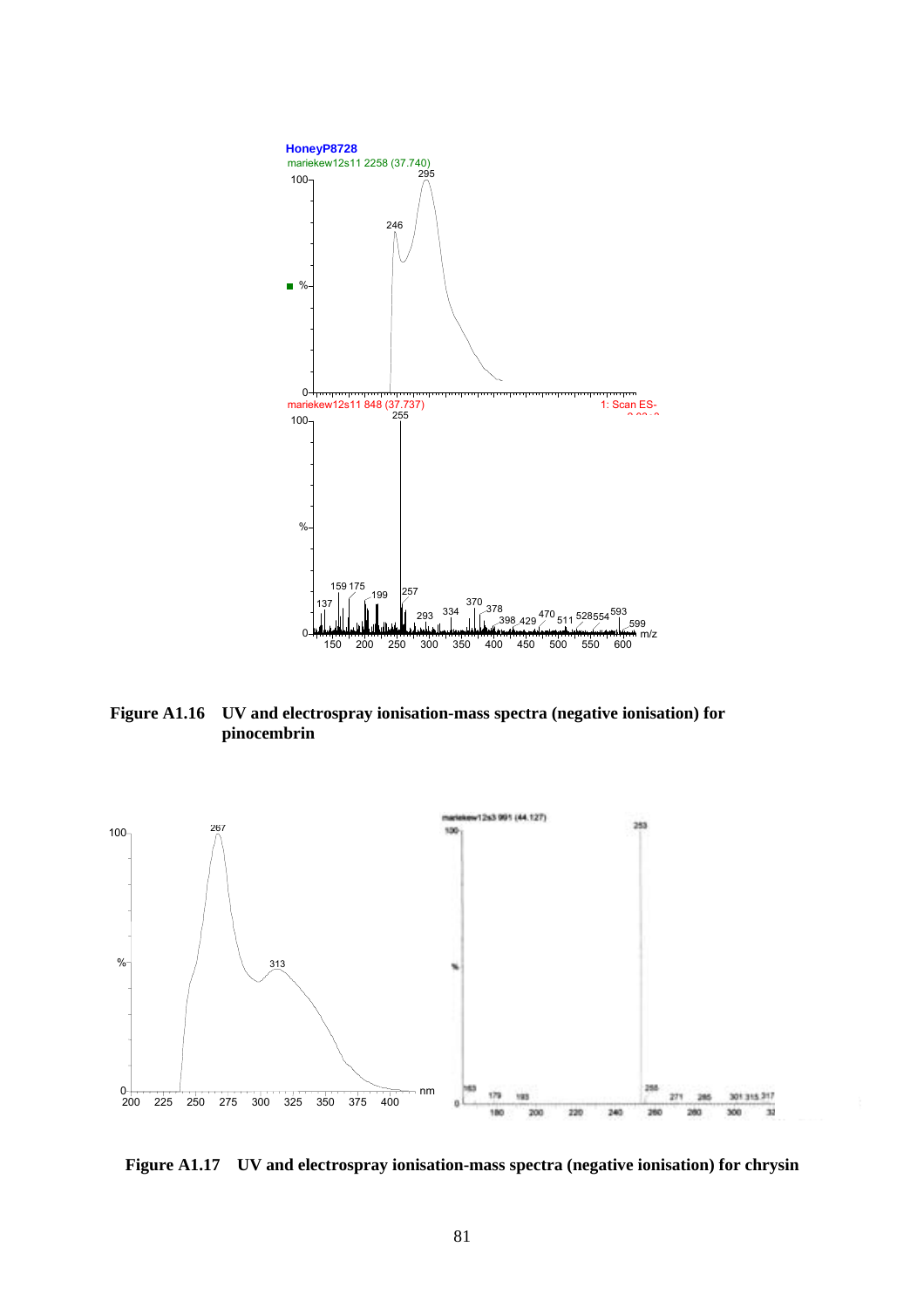

**Figure A1.18 Negative ionisation mass spectra for the unknown compounds, C1, C2 and C3 in yapunyah honey, and for gallic acid, caffeic acid and** *p***-coumaric acid standards**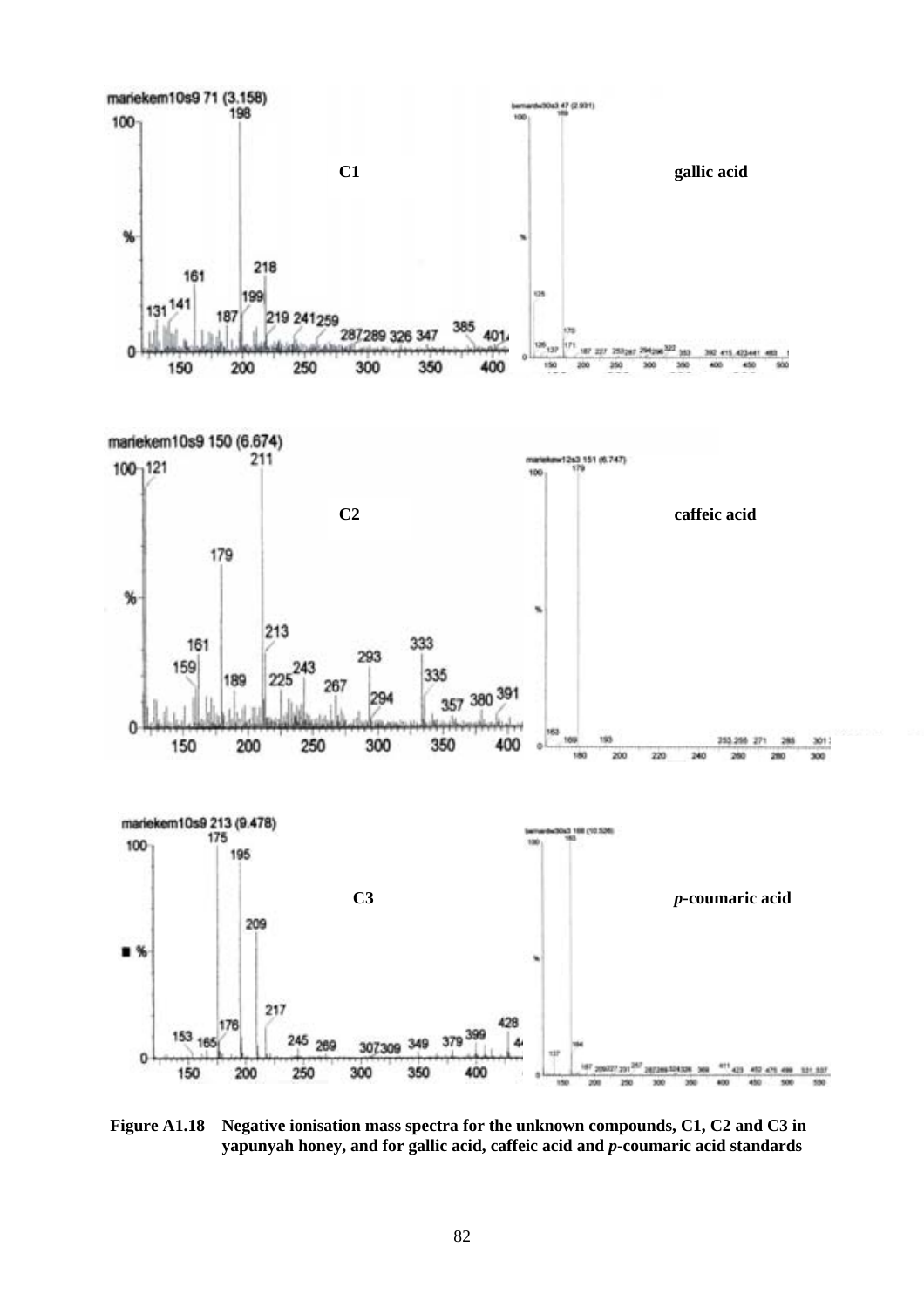| Compound            | Chromatogram      | <b>Retention Time</b> | ESI-MS*  | <b>UV Bands (nm)</b> |
|---------------------|-------------------|-----------------------|----------|----------------------|
|                     | <b>Source</b>     | (min)                 | $[M-H]$  |                      |
| <b>Gallic acid</b>  | <b>SIR 169</b>    | 2.70                  | 169      | 219, 271             |
| <b>Unknown (C1)</b> | PDA 290 nm        | 3.40                  | 198      | 231, 283             |
| Chlorogenic         | PDA 290 nm        | 6.20                  | 353      | 244, 300, 326        |
| acid                |                   |                       |          |                      |
| Unknown (C2)        | <b>PDA 290 nm</b> | 6.93                  | 121      | 222, 265, 285 (sh)   |
| Caffeic acid        | <b>PDA 290 nm</b> | 7.17                  | 179      | 220 (sh), 242, 295   |
|                     |                   |                       |          | (sh), 325            |
| $p$ -coumaric       | <b>PDA 290 nm</b> | 10.20                 | 163      | 232, 310             |
| acid                |                   |                       |          |                      |
| Unknown (C3)        | <b>PDA 290 nm</b> | 10.54                 | 175, 195 | 230, 286             |
| Ferulic acid        | PDA 340 nm        | 11.27                 | 193      | 242, 300 (sh), 323   |
| Ellagic acid        | PDA 340 nm        | 21.27                 | 301      | 253, 305 (sh), 365   |
| Tricetin            | PDA 340 nm        | 25.34                 | 301      | 249, 300 (sh), 353   |
| Pinobanksin         | PDA 290 nm        | 27.50                 | 271      | 250 (sh), 288        |
| Quercetin           | PDA 340 nm        | 28.20                 | 301      | 254, 270 (sh), 305   |
|                     |                   |                       |          | (sh), 367            |
| Luteolin            | PDA 340 nm        | 31.20                 | 285      | 242, 270 (sh), 304,  |
|                     |                   |                       |          | 351                  |
| Isorhamnetin        | PDA 340 nm        | 31.77                 | 315      | 255, 268 (sh), 310   |
|                     |                   |                       |          | (sh), 328 (sh), 371  |
| Kaempferol          | PDA 340 nm        | 35.57                 | 285      | 250 (sh), 266, 295   |
|                     |                   |                       |          | (sh), 320 (sh), 367  |
| Pinocembrin         | PDA 340 nm        | 42.20                 | 255      | 246 (sh), 292, 329   |
|                     |                   |                       |          | (sh)                 |
| Chrysin             | <b>SIR 253</b>    | 48.30                 | 253      | 267, 313             |

**Table A1.1 Retention times and UV and mass spectral data for the flavonoids and phenolic acids extracted from one yapunyah honey sample** 

**\***ESI-MS Electrospray ionisation-mass spectrum (negative ionisation)